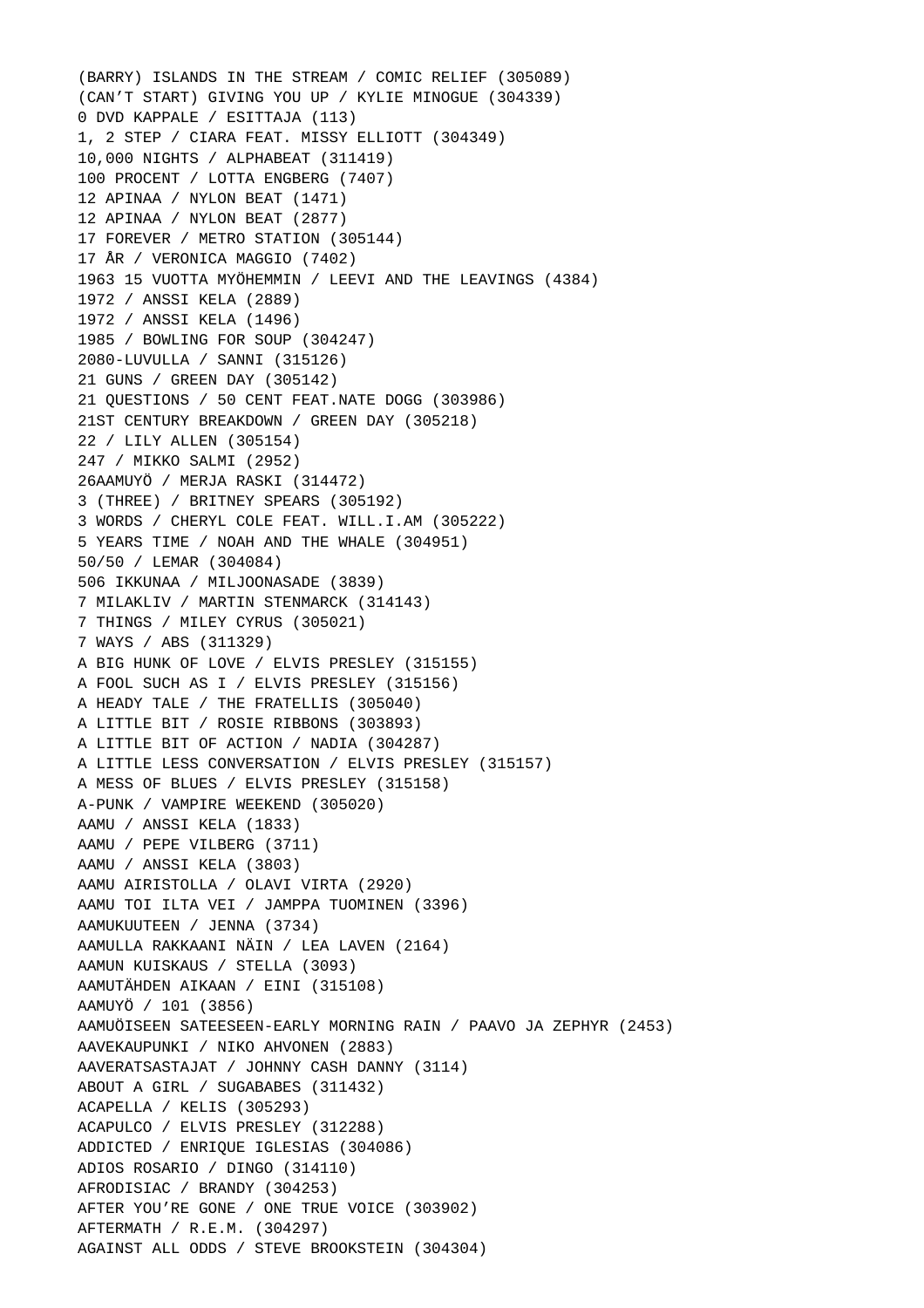AIGEIANMEREN LAULU / PAULA KOIVUNIEMI (3642) AIKA KIITÄÄ / TOPI SORSAKOSKI (312894) AIKA KULTAINEN / JONNA TERVOMAA (314654) AIKA MUSTAA MUISTOT / UNIKLUBI (3574) AIKA TÄYTYY UNOHTAA / TARJA LUNNAS (2665) AIKAAN SINIKELLOJEN / PAULA KOIVUNIEMI (2768) AIKAAN TÄYSIKUUN / KARI TAPIO (2367) AIKUINEN NAINEN / PAULA KOIVUNIEMI (1501) AIKUINEN NAINEN / PAULA KOIVUNIEMI (2403) AILA / REIJO TAIPALE (293686) AILA PIENI / OLAVI VIRTA (3167) AIN'T NO REST FOR THE WICKED / CAGE THE ELEPHANT (304940) AINA AINA / CHARLES PLOGMAN (3542) AINO / DINGO (3053) AINO / DINGO (1737) AINOAAS / LAURI TÄHKÄ JA ELONKERJUU (3661) AINOAIN / MIKKO KUUSTONEN (2812) AINOAIN OOT SÄ VAIN / MARKKU ARO (3516) AINUT MAAILMASSA / KARI TAPIO (314350) AINUTKERTAINEN / SAMI SAARI (1717) AINUTLAATUINEN / JOHANNA KURKELA (312244) AIR HOSTESS / BUSTED (304128) AIRPLANES / B.O.B. FEAT. HAYLEY WILLIAMS (311469) AITO FRENDI / KIKKA (3433) AITO RAKKAUS / JUHA TAPIO (314645) AIVAN ERI MIES / JANI WICKHOLM (293829) AJA HILJAA ISI / MARI LAURILA (1064) AJAN PÄIVIN AJAN ÖIN / PATE MUSTAJÄRVI (1643) AJAN PÄIVIN,AJAN ÖIN / PATE MUSTAJÄRVI (3593) AJATTELEN SUA / KAKSIO (3263) AJELEN / NELJÄ RUUSUA (315261) AJETAAN TANDEMILLA / FREEMAN (3384) AJETAAN TANDEMILLA / FREEMAN (1535) AJETHINA ZIGANAISETH / HELI KEINONEN (2525) AJOIN KOKO YÖN / KAIJA KOO (314845) AJOMIES / TOPI SORSAKOSKI JA AGENTS (3720) AKE, MAKE, PERA JA MÄ / HECTOR (312192) AKE,MAKE,PERA JA MÄ / HECTOR (1712) AKSELIN JA ELINAN HÄÄVALSSI / TAPANI PERTTU (3314) ALAHAN TULLA / KISU (315065) ALAN JO UNOHTAA / KAIJA KOO (4333) ALASKA / HUMPPAVEIKOT (3495) ALBATROSSI / JUHA VAINIO (1686) ALBATROSSI / JUNNU VAINIO (2752) ALICE / AVRIL LAVIGNE (305295) ALKO PISTÄÄ PULLOON / IRWIN GOODMAN (314671) ALKU KAIKEN KAUNIIN / KIRKA (3627) ALL ABOUT YOU / MCFLY (304345) ALL I EVER WANTED / BASSHUNTER (304943) ALL I HAVE / JENNIFER LOPEZ FEAT. LL COOL J. (303943) ALL I WANNA DO / AMY STUDT (304101) ALL MY LIFE / N-FORCE (305051) ALL NIGHT LONG / ALEXANDRA BURKE (305298) ALL OF ME / FRANK SINATRA (4173) ALL RIGHT NOW / FREE (1026) ALL SHOOK UP / ELVIS PRESLEY (312284) ALL SUMMER LONG / KID ROCK (304962) ALL THAT I'M ALLOWED I'M THANKFUL / ELTON JOHN (304266) ALL THAT SHE WANTS / ACE OF BASE (72)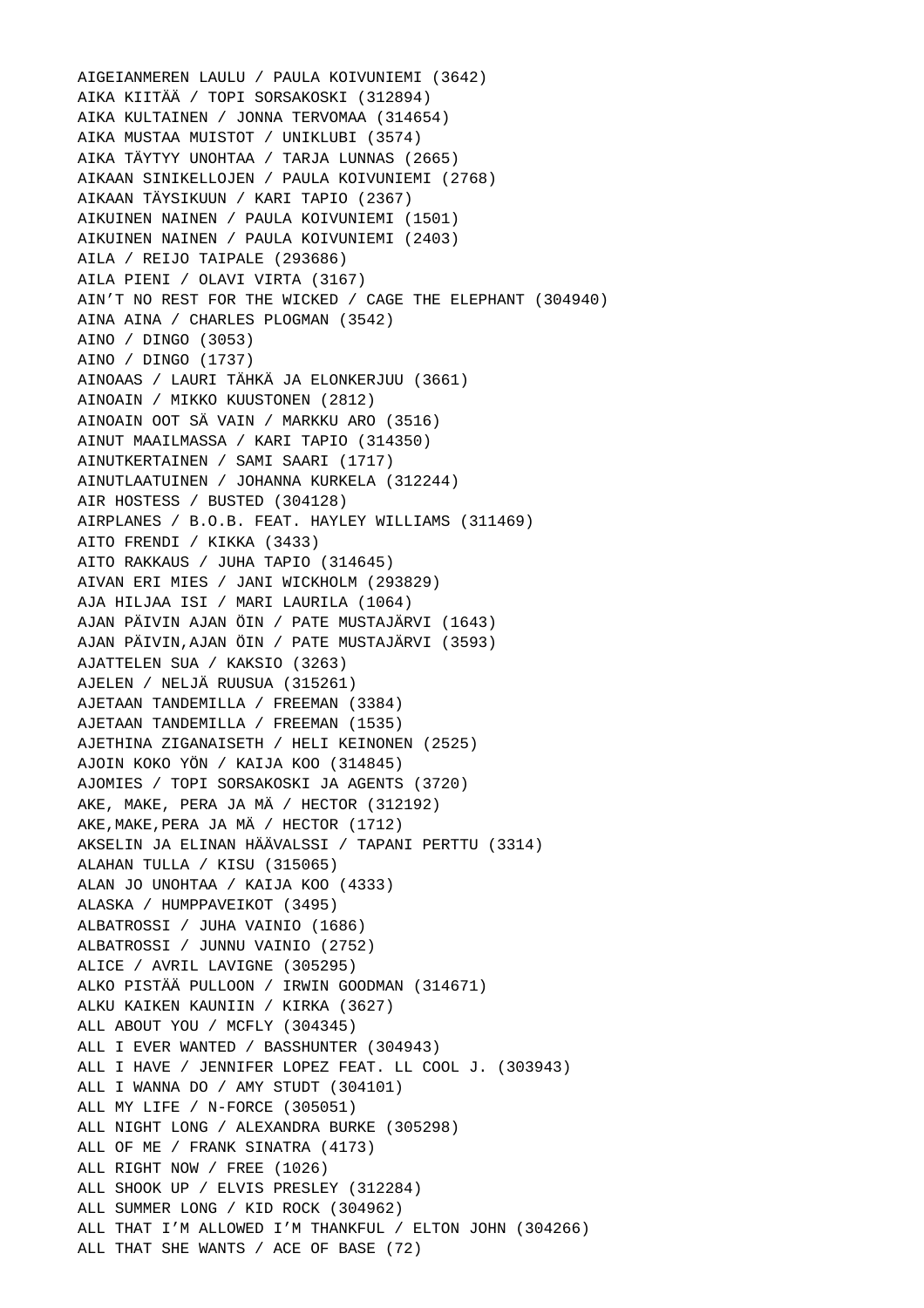ALL THE LOVERS / KYLIE MINOGUE (305299) ALL THE THINGS SHE SAID / T.A.T.U. (303903) ALL THE WAY / FRANK SINATRA (4187) ALL THIS TIME / MICHELLE MCMANUS (304096) ALL TIME LOW / THE WANTED (305347) ALL TOGETHER NOW / DJ SPOONY (304176) ALLA LEHMUSTEN KULJETTIIN / TARJA LUNNAS (2417) ALLA PINNAN / ISTO HILTUNEN (2572) ALLA POLTTAVAN AURINGON / KISU (2333) ALLA VAAHTERAPUUN / AIKAKONE (2446) ALLA VAAHTERAPUUN / AIKAKONE (1479) ALLA VENÄLÄISEN KUUN / OLAVI VIRTA (4375) ALLE MUN SATEENVARJON / SINITAIVAS (3885) ALMAZ ONNEN LAPSI / KATRI HELENA (3342) ALMOST HERE / DELTA GOODREM & BRIAN MCFADDEN (304300) ALUMIINITÄHDET / JANI WICKHOLM (1646) ALUSTA MÄ KAIKEN ALKAISIN / JORMAS (2278) ALWAYS / ERASURE (88) ALWAYS / BLINK 182 (304293) ALWAYS / BON JOVI (78) ALWAYS ON MY MIND / ELVIS PRESLEY (312302) ALWAYS RIGHT BEHIND YOU / THE ZUTONS (311425) AMADO MIO / TAPANI KANSA (294856) AMALIA / LEEVI AND THE LEAVINGS (2507) AMARANTH / NIGHTWISH (7446) AMARILLO / DANNY (2123) AMARILLO / JOHNNY (1590) AMAZING / INNA (305343) AMAZING / GEORGE MICHAEL (304117) AMAZING GRACE / ELVIS PRESLEY (312327) AMBITIONS / JOE MCELDERRY (305384) AMERICAN HONEY / LADY ANTEBELLUM (305276) AMERICAN LIFE / MADONNA (303940) AMMUIN HÄNET / MARKKU SUOMINEN (2939) AMOR AMOR AMOR / OLAVI VIRTA (2925) AN AWFUL CRIME / HURRIGANES (2195) ANARKIAA / NELJÄ RUUSUA (3052) ANASTASIA / KALEVI KORPI (2706) ANDRE / MARITA TAAVITSAINEN (2158) ANGEL / ELVIS PRESLEY (312328) ANGEL / THE CORRS (304234) ANGEL IN THE NIGHT / BASSHUNTER (305008) ANGELIKA / CLIFTERS (3017) ANGELIKA / DANNY (2796) ANGELIQUE / OLAVI VIRTA (2909) ANGELIQUE JOHNNY B / YÖ (3063) ANGELLE / ANTTI RAISKI (2593) ANGELS / ROBBIE WILLIAMS (4137) ANGIE / PETRI PETTERSSONS BRASS (2109) ANNA ARMOA / MARKO LÄMSÄ (3608) ANNA KAIKKIEN KUKKIEN KUKKIA / MARKKU ARO (3133) ANNA MULLE / NYLON BEAT (1490) ANNA MULLE / NYLON BEAT (2614) ANNA MULLE PIISKAA / APULANTA (3211) ANNA MULLE PIISKAA / APULANTA (1565) ANNA MULLE TÄHTITAIVAS / KATRI HELENA (2759) ANNA MUN MENNÄ / STINA GIRS (293815) ANNA MUN TULLA KOTIIN / KIRSI RANTO (293826) ANNA MÄ MEEN / CHEEK FEAT. JONNE AARON (314030)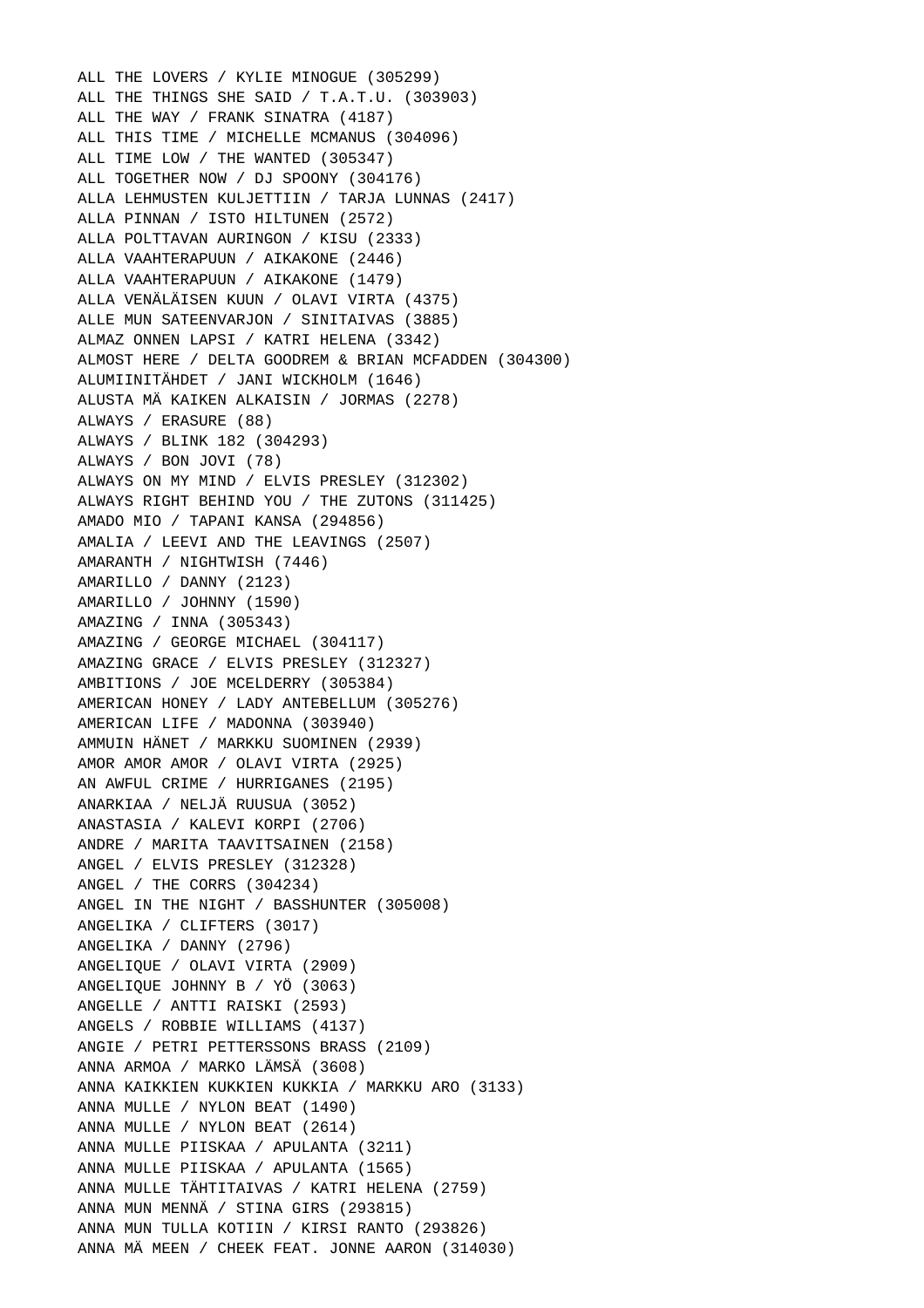ANNA NYT / SAMULI PUTRO (314031) ANNA POIS ITKUISTA PUOLET / JUHA TAPIO (3522) ANNA POIS ITKUISTA PUOLET / JUHA TAPIO (1710) ANNA RAKAS RAJU HETKI / KIKKA (4334) ANNA YKSI YÖ / JOHANNA PAKONEN (1497) ANNA YKSI YÖ / JOHANNA PAKONEN (2885) ANNABELLA / OLAVI VIRTA (4372) ANNAN KITARAN LAULAA VAAN / DAVE LINDHOLM (2350) ANNI DOMINI / PATE MUSTAJÄRVI (3870) ANNIKA / KALLE LINDROTH (314879) ANNINA / TAPANI KANSA (2206) ANOTHER DAY / LEMAR (304123) ANOTHER WAY TO DIE / JACK WHITE & ALICIA KEYS (304996) ANOTHER WAY TO DIE / DISTURBED (305360) ANTAKAA MÄÄKIN HUUDAN MÄÄKIN OLEN KÄNNISSÄ / KUMMELI (7489) ANTAUDUN / ANNA PUU (314353) ANTEEKSI / YÖLINTU (1810) ANTEEKSI / MARI RANTASILA (2882) ANTEEKSI / YÖLINTU (3780) ANTEEKSI ON PYYTÄÄ VAIKEA / TAPSA KANSA (293839) ANTEEKSI SUO / KATRI HELENA (2470) ANTTI TUISKU / JUURET (1868) APHRODITE / KYLIE MINOGUE (305345) APINAMIES / AMI ASPELUND (2854) APINAORKESTERI / J KARJALAINEN JA MUSTAT LASIT (1072) APPELSIINILEHTOON / YÖLINTU (314354) ARE YOU LONESOME TONIGHT / ELVIS PRESLEY (312315) ARE YOU READY FOR LOVE / ELTON JOHN (304008) ARJEN KAUNEUS / YÖ (1841) ARKIHUOLESI KAIKKI HEITÄ / TRAD (4306) ARMI / OLAVI VIRTA (2930) ARMO / APULANTA (3206) ARMOASI VAILLA / M NUORVA (4247) ARMONAIKAA / CAROLA (2676) ARMY OF LOVERS / LEE RYAN (304393) ARON LEMPEÄ / AGENTS (2785) ARPISET HAAVAT / SOLISTIYHTYE SUOMI (314447) AS LONG AS I HAVE YOU / ELVIS PRESLEY (315159) AS TIMES GOES BY / FRANK SINATRA (4156) ASFALTIN PINTA / EGOTRIPPI (3356) ASFALTTI POLTTAA / TEHOSEKOITIN (3212) ASFALTTIA JA SEMENTTIÄ / KARI TAPIO (3080) ASFALTTIPRINSSI / HECTOR (315039) ASFALTTIVIIDAKKO / ANNE MATTILA (2694) ASHES / EMBRACE (304299) ASHES TO ASHES / DAVID BOWIE (71) ASK ME / ELVIS PRESLEY (315160) ASSUNCION / OLAVI VIRTA (2902) ASVALTTIPRINSSI / HECTOR (1726) ASVALTTIVIIDAKKO / ANNE MATTILA (1514) ATLANTTI / ANTTI TUISKU (293824) AURINGONLAPSET / JARI SILLANPÄÄ (2155) AURINGONNOUSU / JARI SILLANPÄÄ (3510) AURINKO / NELJÄNSUORA (314669) AURINKO LASKI / DISCO (1690) AURINKOKUNINGATAR / VALOVUOSI (315143) AURINKOLAIVA / MIKA SUNDQVIST (315062) AURINKOON / ATOMIROTTA (314828) AURINKOON / ANITA HIRVONEN (4335)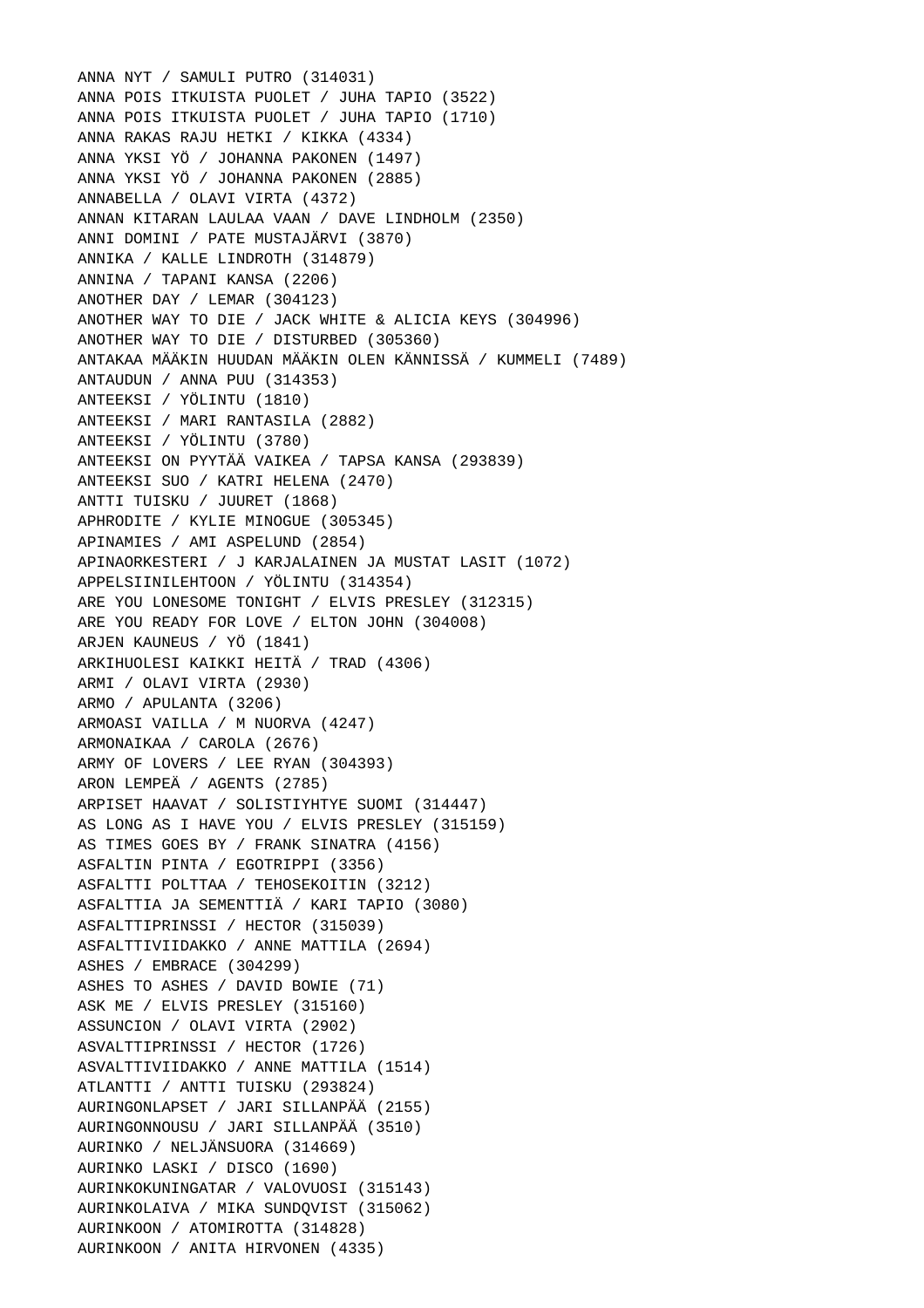AURINKOTANSSIJA / CATCAT (293821) AUTA MUA / MAIJA VILKKUMAA (3222) AUTIOTALO / KATRI HELENA (314286) AUTIOTALO / DINGO (2479) AUTIOTALO / DINGO (1546) AUTOMATIC / SARAH WHATMORE (303911) AUTOTYTTÖ / SOLISTIYHTYE SUOMI (3508) AVAA SYDÄMESI MULLE / FREDI (314096) AVAIMET KÄTEEN / ARTTU WISKARI (314662) AVARUUS / ARJA KORISEVA (3777) AZZURRO / OSSI AHLAPURO (2165) BAARIKÄRPÄNEN / EPPU NORMAALI (3310) BAARIN KAUNEIN NAINEN / MIKKO MÄKELÄINEN JA MYRSKY LYHTY (3748) BABY / JUSTIN BIEBER FEAT. LUDACRIS (305267) BABY BOY / BIG BROVAZ (304015) BABY BOY / SEAN PAUL (304035) BABY I LOVE YOU / JENNIFER LOPEZ (304120) BABY IT'S YOU / JOJO (304280) BACK OF THE VAN / LADYHAWKE (305119) BACK TO PARADISE / RECKLESS LOVE (7499) BACK TO YOU / BRYAN ADAMS (83) BAD ASS STRIPPA / JENTINA (304205) BAD BOYS / ALEXANDRA BURKE FT. FLO-RIDA (305168) BAD DAY / DANIEL POWTER (304404) BAD ROMANCE / LADY GAGA (311427) BADEN BADEN / CHISU (1869) BADEN BADEN / CHISU (3837) BADITUDE / SPOON, HARRIS & OBERNIK (304971) BAMBOLEO / GIPSY KINGS (16) BANAANIA POSKEEN / SEITSEMÄN SEINÄHULLUA (315083) BANAANINLASTAAJAN LAULU / OLAVI VIRTA (3148) BANDANA / ANNA ABREU (315152) BANG BANG BANG / MARK RONSON & THE BUSINESS INT (311462) BARBARA / NELOSET (2543) BATTLEFIELD / JORDIN SPARKS (305139) BE BOB A LULA / SHEIDI (3134) BE QUICK OR BE DEAD / IRON MAIDEN (1023) BE THE ONE / THE TING TINGS (304984) BEASTS / SLOW MOVING MILLIE (305196) BEAT AGAIN / JLS (305137) BEAUTIFUL / CHRISTINA AGUILERA (303914) BEAUTIFUL / AKON FEAT. KARDINAL OFFISHALL & COLBY O'DONIS (305076) BEAUTIFUL DAY / LEE DEWYZE (311470) BEAUTIFUL MONSTER / NE-YO (305348) BEBE / PAULA KOIVUNIEMI (2542) BECAUSE I LOVE YOU / SHAKIN STEVENS (51) BED ROCK / YOUNG MONEY FEAT. LLOYD (305269) BEDSHAPED / KEANE (304212) BEGGIN' / MADCON (304975) BEGIN THE BEGUINE / OLAVI VIRTA (3199) BEGIN THE BEGUINE / FRANK SINATRA (4174) BEHIND BLUE EYES / LIMP BIZKIT (304093) BEHIND CLOSED DOORS / PETER ANDRE (305167) BEIBI / HALOO HELSINKI (314846) BEIBIN KANSSA IRLANTIIN / POPEDA (2654) BEING NOBODY / RICHARD X VS LIBERTY X (303931) BELFAST / BONEY M (87) BELLA CAPRI / KARI TAPIO (2348) BENEN I KORS / LISA EKDAHL (7403)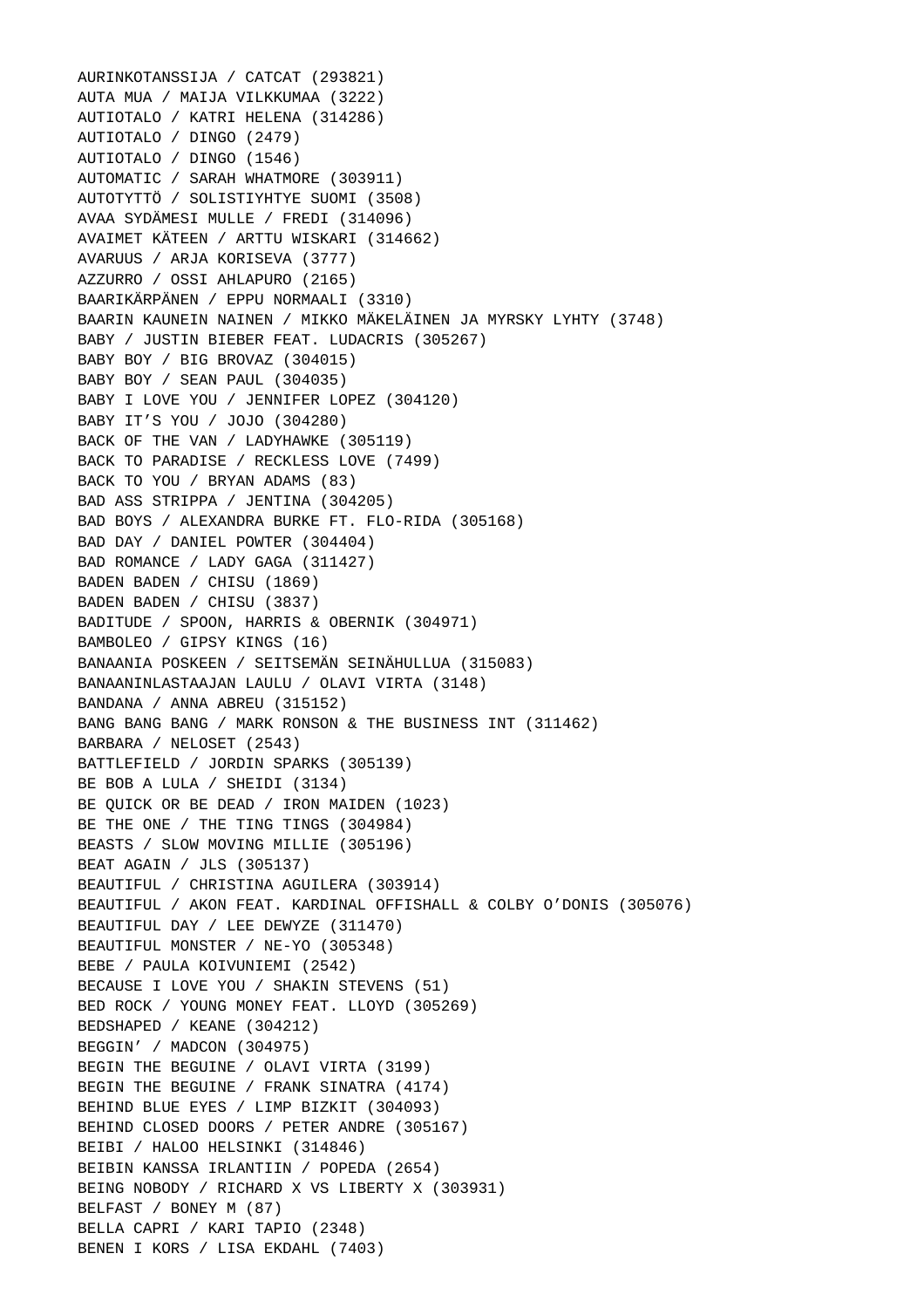BENJAMIN / SUSANNA HEIKKI (2145) BENSAA SUONISSA / RAULI BADDING SOMERJOKI (3418) BESAME MUCHO / JUHA EIRTO (2495) BEST OF YOU / FOO FIGHTERS (311343) BETTE DAVIS EYES / KIM CARNES (99) BIG IN JAPAN / ALPHAVILLE (4106) BIG YELLOW TAXI / COUNTING CROWS (303949) BILLIONAIRE / TRAVIE MCCOY FEAT. BRUNO MARS (305331) BIRTHDAY SEX / JEREMIH (305157) BLAABLAA (EN KUULE SANAAKAAN) / ANTTI TUISKU (315144) BLINDED BY THE LIGHT / THE STREETS (304252) BLONDIE NAM NAM / REXI (2635) BLOWING ME UP (WITH HER LOVE) / JC CHASEZ (304145) BLUE BLUE MOON / THORLEIFS (7415) BLUE MOON OF KENTUCKY / ELVIS PRESLEY (312285) BLUE ORCHID / THE WHITE STRIPES (311342) BLUE SUEDE SHOES / ELVIS PRESLEY (312286) BLUE SUEDE SHOES / HURRIGANES (4213) BODIES / ROBBIE WILLIAMS (305195) BONKERS / DIZZEE RASCAL (305118) BOOM BOOM POW / BLACK EYED PEAS (305101) BOOM KAH / ROBIN (314668) BORN AGAIN / STARSAILOR (311327) BORN IN ENGLAND / XFM SONG FOR EUROPE (304179) BORN IN THE USA / BRUCE SPRINGSTEEN (19) BORN TO BE WILD / STEPPENWOLF (1042) BORN TO TRY / DELTA GOODREM (303946) BORRIQUITO / MIMMI MUSTAKALLIO (2442) BOSSA NOVA BABY / ELVIS PRESLEY (315161) BOULEVARD DE LA MADELEINE / PATE MUSTAJÄRVI (3453) BOULEVARD OF BROKEN DREAMS / GREEN DAY (4119) BOULEVARD OF BROKEN DREAMS / GREEN DAY (304294) BOY (I NEED YOU) / MARIAH CAREY (303932) BOYFRIEND / ALPHABEAT (304959) BOYS AND GIRLS / PIXIE LOTT (305165) BOYS OF SUMMER / D J SAMMY (303918) BRAND NEW IHANUUS / JUKKA POIKA (314646) BREAK / THREE DAYS GRACE (305229) BREAK EVEN / THE SCRIPT (305018) BREAK YOUR HEART / TAIO CRUZ (305183) BREATH IN / LUCIE SILVAS (304303) BREATHE / ERASURE (304312) BREATHE / BLU CANTRELL FEAT. SEAN PAUL (304004) BREATHE EASY / BLUE (304131) BREATHE IN BREATHE OUT / RACHEL STEVENS (304151) BREATHE SLOW / ALESHA DIXON (305047) BRICK BY BORING BRICK / PARAMORE (311430) BRIGITTE BARDOT / LAILA KINNUNEN (3439) BROKEN / KELLY ROWLAND (304956) BROKEN GLASS / NERDEE (1488) BROKEN HEARTED GIRL / BEYONCE (311429) BROKEN HEELS / ALEXANDRA BURKE (305233) BROKEN SILENCE / SO SOLID CREW (304022) BROKEN STRINGS / JAMES MORRISON FEAT. NELLY FURTADO (305030) BROTHER / MS. DYNAMITE (303905) BUBBLIN' / BLUE (304186) BUDAPESTIN SILLAT / KATRI HELENA (3465) BUDAPESTIN YÖSSÄ / PIRKKA-PEKKA PETELIUS (3248) BULLETPROOF / LA ROUX (305124)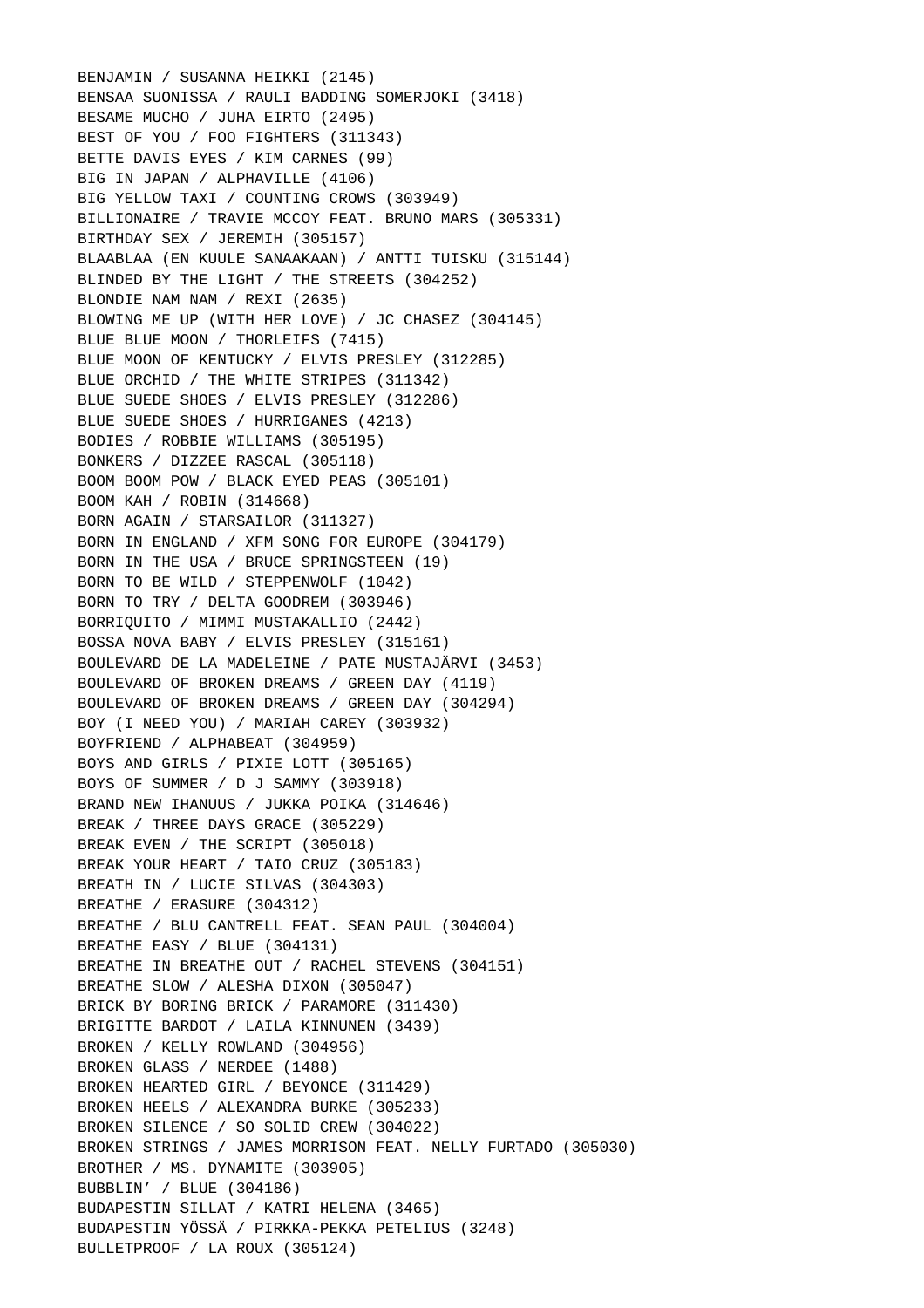BULU BULU BULU / P P PETELIUS (3500) BUM BUM BUM / FINLANDERS (315109) BUM BUM BUM / JARI SILLANPÄÄ (2136) BURN / USHER (304162) BURNING LOVE / ELVIS PRESLEY (312293) BUSINESS / EMINEM (303984) BUSSIPYSÄKILLÄ / JANOS VALMONEN (314391) BUTTERFLIES & HURRICANES / MUSE (304250) BYE BYE / CLIFTERS (3023) BYE BYE BABY / CAT CAT (7488) C'MON BABY / TEHOSEKOITIN (7498) CADILLAC / THE RENEGADES (2965) CALIFORNIA GURLS / KATIE PERRY (311468) CALL OFF THE SEARCH / KATIE MELUA (304130) CALL YOU SEXY / VS (304187) CAN I STEAL A LITTLE LOVE / FRANK SINATRA (4149) CAN THE CAN / SUZI QUATRO (39) CAN YOU SEE ME / KRISTA SIEGFRIDS (314446) CAN´T STOP THE MUSIC / VILLAGE PEOPLE (4138) CAN'T GET IT BACK / MIS-TEEQ (304000) CAN'T GET OVER / SEPTEMBER (305077) CAN'T HELP FALLING IN LOVE / ELVIS PRESLEY (315162) CAN'T HOLD US DOWN / CHRISTINA AGUILERA (304016) CAN'T STAND ME NOW / THE LIBERTINES (304232) CAN'T STOP / RED HOT CHILI PEPPERS (303908) CAN'T STOP FEELING / FRANZ FERDINAND (305147) CAN'T TURN BACK / SPEEDWAY (304122) CANDLE IN THE WIND / ELTON JOHN (18) CANDY / AGGRO SANTOS FEAT. KIMBERLY WYATT (305296) CANDY SHOP / 50 CENT (304354) CANT COME HOME / HURRIGANES (4201) CAR WASH / CHRISTINA AGUILERA FEAT. MISSY ELLIOTT (304268) CARA MIA / MATTI JA TEPPO (3589) CARAVAN GIRL / GOLDFRAPP (304936) CARINA / LARS KRISTERZ (7414) CARMEN SYLVA / OLAVI VIRTA (2912) CARNIVAL OF RUST / POETS OF THE FALL (314435) CARPE DIEM / HALOO HELSINKI (314428) CARRY OUT / TIMBERLAND FEAT. JUSTIN TIMBERLAKE (305292) CARTER 2 U / DESTINY'S CHILD (304400) CAUGHT IN A MOMENT / SUGABABES (304216) CAUGHT UP / USHER (304302) CELEBRATION / MADONNA (305181) CEST LA VIE / ANNA PUU (1822) CEST LA VIE / ANNA PUU (3773) CHANGE / DANIEL MERRIWEATHER FEAT. WALE (305070) CHANGE CLOTHES / JAY-Z FEAT.PHARRELL (304107) CHANGES / OZZY OSBOURNE & KELLY OSBOURNE (304068) CHANGES / WILL YOUNG (304973) CHE GUEVARA / HAPPORADIO (314413) CHECK MY BRAIN / ALICE IN CHAINS (305184) CHERBOURGIN SATEENVARJOT / TOPI SORSAKOSKI (312848) CHERI CHERI LADY / MODERN TALKING (4142) CHEWING GUM / ANNIE (304237) CHICAGO / FRANK SINATRA (4191) CHILDREN OF THE REVOLUTION / BLAZIN' SQUAD (304198) CHILLIN' / WALE FEAT. LADY GAGA (305156) CHOCOLATE / KYLIE MINOGUE (304185) CHOICES / THE HOOSIERS (305350)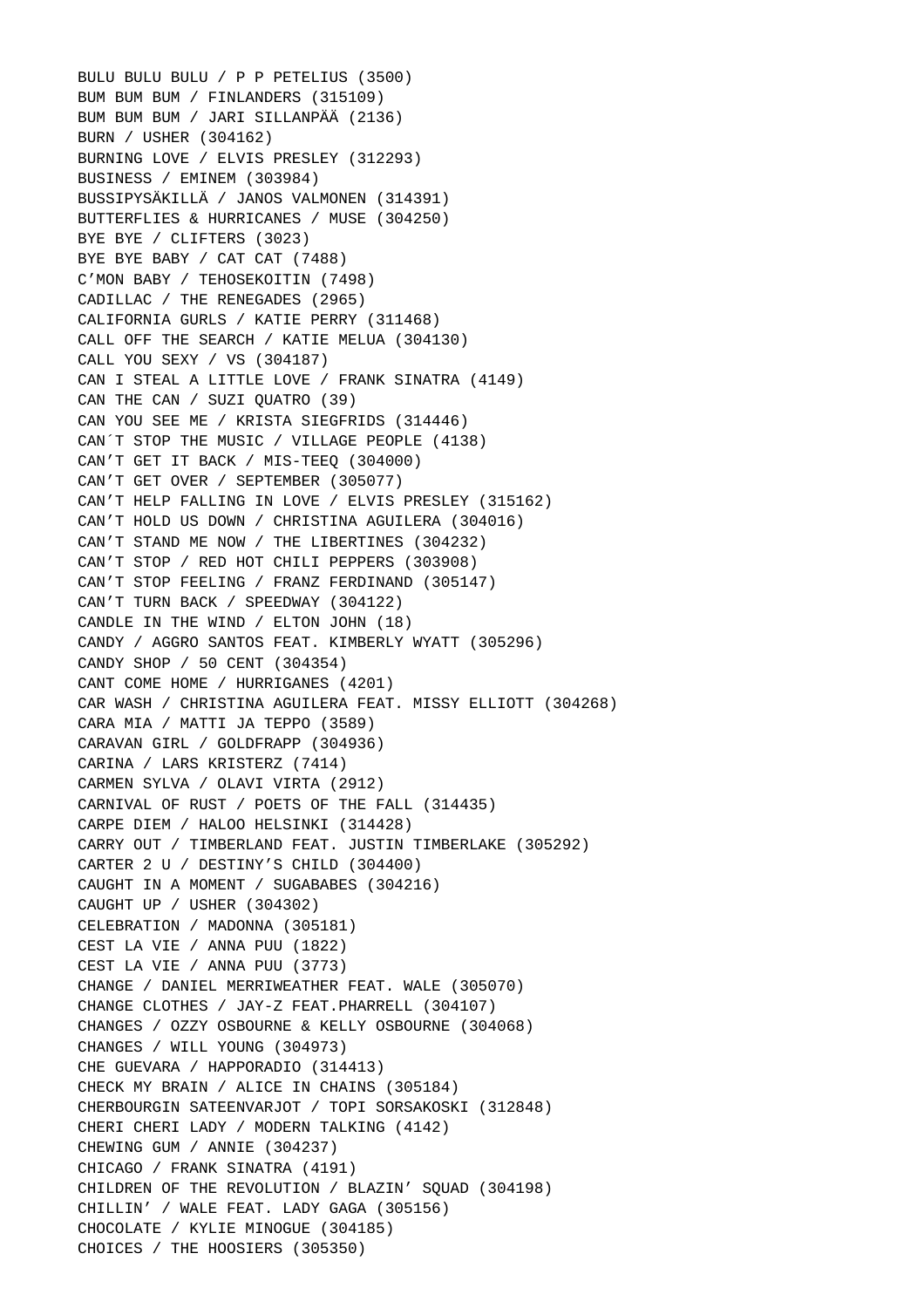CHRISTMAS TIME (DON'T LET THE BELLS END) / THE DARKNESS (304087) CIAO ROMERO / KIRSI RANTO (315110) CINDY CINDY / ELVIS PRESLEY (315163) CINNAMON HEARTS / EVA & MANU (314837) CIRCLE THE DRAIN / KATY PERRY (305362) CIRCUS / BRITNEY SPEARS (305044) CITY OF BLINDING LIGHTS / U2 (311346) CLUB CAN'T HANDLE ME / FLO RIDA & DAVID GUETTA (305344) CMON EVERYBODY / JUSSI JA AGENTS (3043) COLD HARD BITCH / JET (304221) COME ALONG / TITYO (4133) COME AS YOU ARE / NIRVANA (1057) COME DANCE WITH ME / FRANK SINATRA (4189) COME FLY WITH ME / FRANK SINATRA (4148) COME ON OVER / KYM MARSH (303993) COME UNDONE / ROBBIE WILLIAMS (303950) COMEBACK / NYLON BEAT (2977) COMMANDER / KELLY ROWLAND FEAT. DAVID GUETTA (311474) COMPLETE / JAIMESON (304009) CONFESSIONS PT. 2 / USHER (304239) CONFUSION GIRL / FRANKMUSIK (305146) CONSIDER ME GONE / REBA MCENTIRE (305244) COOKIE JAR / GYM CLASS HEROES (305003) COOLER THAN ME / MIKE POSNER (305340) COPACABANA JA IPANEMA / JUHA TAPIO (314852) COPS AND ROBBERS / THE HOOSIERS (304911) COSA SEI / RICCHIE POVERI (46) COULD IT BE ANY HARDER / THE CALLING (303896) COUNTING DOWN THE DAYS / NATALIE IMBRUGLIA (304398) CRADLE / ATOMIC KITTEN (304313) CRADLED IN LOVE / POETS OF THE FALL (312186) CRASHED THE WEDDING / BUSTED (311321) CRAWLING UP A HILL / KATIE MELUA (304202) CRAZY / AEROSMITH (1013) CRAZY CHICK / CHARLOTTE CHURCH (311345) CRAZY IN LOVE / BEYONCÉ (303983) CROSSFIRE / BRANDON FLOWERS (305364) CRY / ALEX PARKS (304118) CRY / KIM MARSH (303938) CRY / KELLY CLARKSON (311471) CRY FOR YOU (YOU'LL NEVER SEE ME AGAIN) / SEPTEMBER (304908) CRY ME A RIVER / JUSTIN TIMBERLAKE (303895) CRY ME OUT / PIXIE LOTT (311431) CRYING LIGHTNING / ARCTIC MONKEYS (305145) CUBANACAN / OLAVI VIRTA (4370) CURTAIN FALLS / BLUE (304276) DA DA DAM / OSKAR PARDISE (293783) DAA DA DAA / SAMMY BABITSIN (2476) DAA DA DAA DA / KIRKA (1512) DADDY'S GONE / GLASVEGAS (304974) DAIGA DAIGA DUU / PETRI HOHENTHAL (1109) DAISARIT / JUICE LESKINEN (3345) DAKOTA / STEREOPHONICS (304335) DANCE WITH U / LEMAR (304023) DANCE WIV ME / DIZZEE RASCAL FEAT. CALVIN HARRIS & CHROME (304948) DANGER HIGH VOLTAGE / ELECTRIC SIX (303916) DARE / GORILLAZ (304402) DAVID HASSELHOFF / NAURAVAT NAKIT (293796) DAYLIGHT / KELLY ROWLAND FEAT. TRAVIS MCCOY (304914)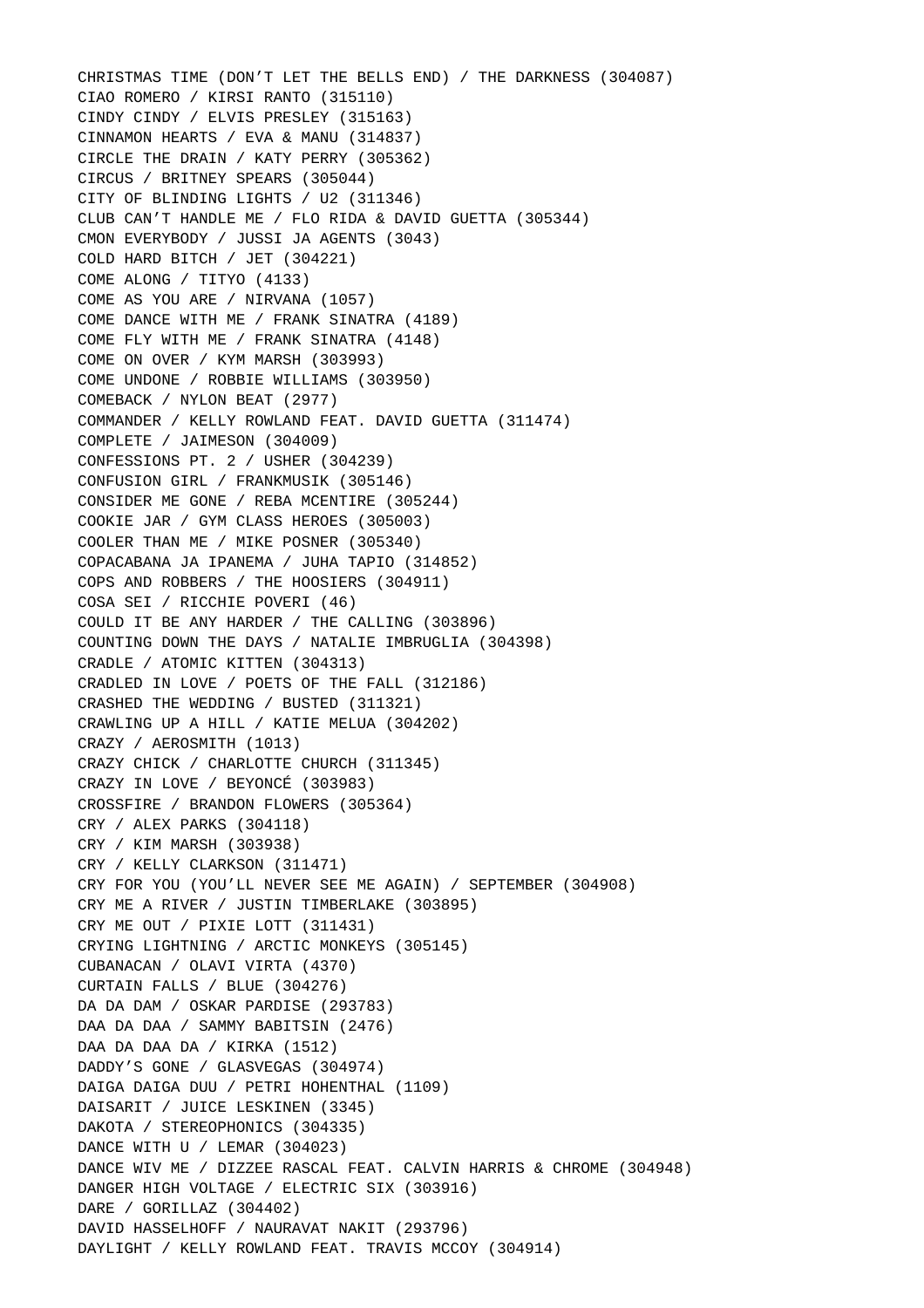DEAD AND GONE / T.I. FEAT. JUSTIN TIMBERLAKE (305063) DEADLINE / YÖ (3560) DEBI GIBSON / RAPTORI (2485) DECEMBER SONG / GEORGE MICHAEL (311442) DELFIINIPOIKA / OLAVI VIRTA (4371) DELILAH / TAPANI KANSA (3308) DEMONS / BRIAN MCFADDEN (311341) DESPERADO / EAGLES (4108) DET SISTA DU SER / NORDMAN (314151) DET VACKRASTE / CECILIA VENNERSTEN (314142) DET ÄR HON / BROLLE (7409) DEVIL IN DISGUISE / ELVIS PRESLEY (312289) DIAMOND RINGS / CHIPMUNK (305141) DIE FOR YOU / ANTIQUE (7401) DIE MAUER / EBBA GRÖN (7412) DIIVAILLEN / LASSE LIEMOLA (2092) DILE AL AMOR / AVENTURA (305278) DINA FÄGER VAR BLÅ / TOMMY NILSSON (314147) DIP IT LOW / CHRISTINA MILIAN (304167) DIP-PA-DAI / SEPI KUMPULAINEN (2467) DIRLANDAA / KAI HYTTINEN (2493) DIRLANDAA / KAI HYTTINEN (1519) DIRTEE CASH / DIZZEE RASCAL (305186) DIRTEE DISCO / DIZZEE RASCAL (311463) DIRTY PICTURE / TAIO CRUZ FEAT. KE (305309) DISCO / OTTAWAN (4129) DISTURBIA / RIHANNA (304967) DJ / JAMELIA (304243) DO I / LUKE BRYAN (305230) DO IT LIKE A DUDE / JESSE J (311478) DO IT WITH MADONNA / THE ANDROIDS (303952) DO ME WRONG / MELANIE BLATT (304021) DO SOMETHIN' / BRITNEY SPEARS (304306) DO THEY KNOW IT'S CHRISTMAS / BAND AID 2 (304270) DO YOU REMEMBER / JAY SEAN & SEAN PAUL (311452) DO YOU WANNA DANCE / HURRIGANES (4214) DO YOU WANNA TOUCH ME / JOAN JET AND THE BLACKHEARTS (4114) DOESN'T MEAN ANYTHING / ALICIA KEYS (305225) DON'T / SHANIA TWAIN (304324) DON'T / ELVIS PRESLEY (315164) DON'T BE CRUEL / ELVIS PRESLEY (312294) DON'T BREAK MY CORAZON / MY FIRST BAND (314831) DON'T CALL THIS LOVE / LEON JACKSON (304990) DON'T CHA WANNA RIDE / JOSS STONE (304394) DON'T CRY DADDY / ELVIS PRESLEY (312295) DON'T GIVE IT UP / LEMAR (304396) DON'T LEAVE HOME / DIDO (304148) DON'T LEAVE ME NOW / ELVIS PRESLEY (312296) DON'T LET GO / DAVID SNEDDON (303956) DON'T LET THEM / ASHANTI (311340) DON'T PHUNK WITH MY HEART / BLACK EYED PEAS (311336) DON'T PLAY NICE / VERBALICIOUS (304341) DON'T STOP BELIEVING / GLEE CAST (311451) DON'T TELL ME / AVRIL LAVIGNE (304146) DON'T TELL ME THAT IT'S OVER / AMY MACDONALD (305273) DON'T TELL ME YOU'RE SORRY / S CLUB 8 (304085) DON'T TRUST ME / 3OH!3 (305135) DON'T UPSET THE RHYTHM / THE NOISETTES (305085) DON'T WORRY / APPLETON (303912)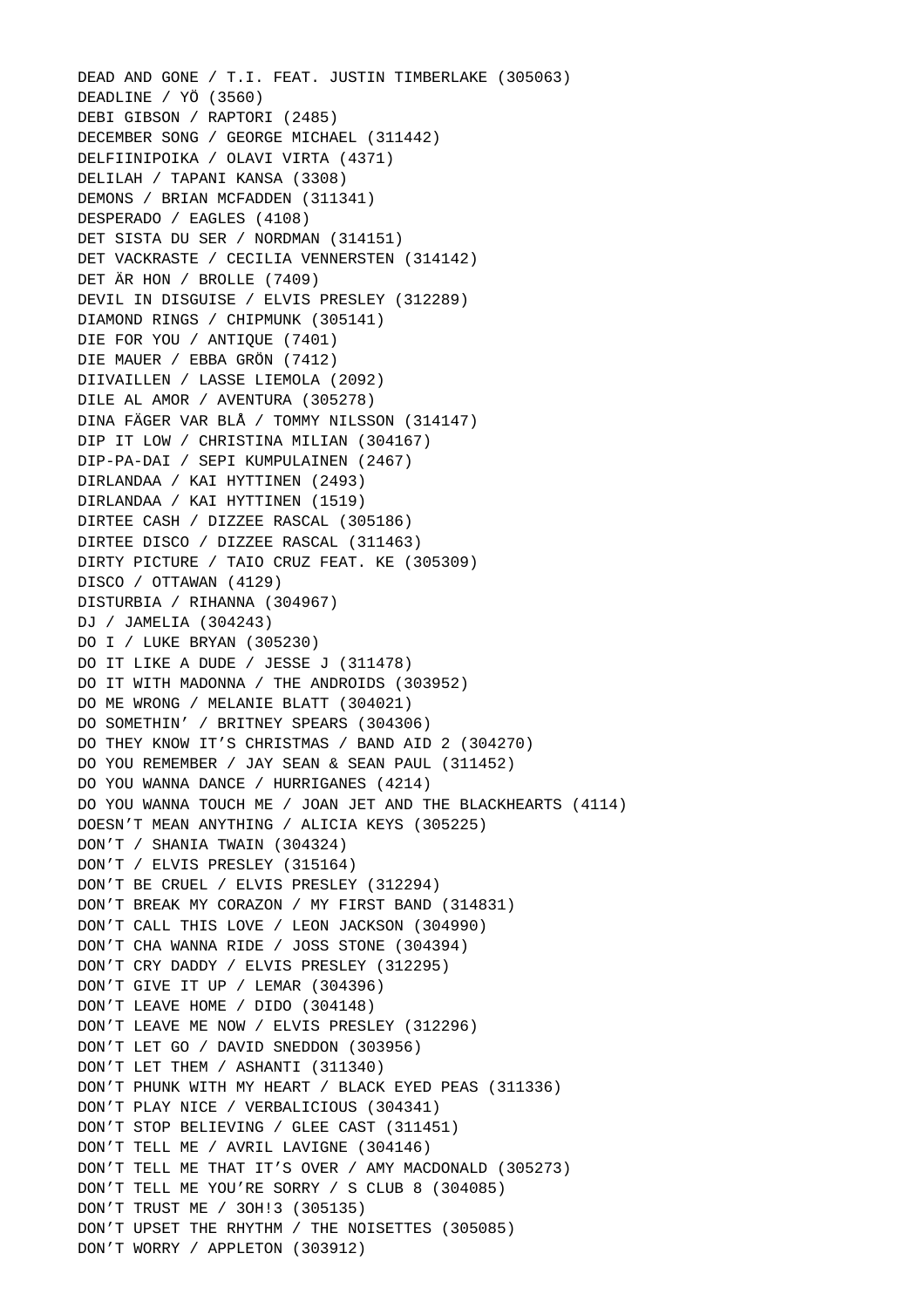DON'T YOU EVER LEAVE ME / HANOI ROCKS (293799) DONT LET ME BE MISUNDERSTOOD / THE ANIMALS (93) DONT YOU WANT ME / HUMAN LEAGUE (17) DORIS / J KARJALAINEN (3407) DORIS / J.KARJALAINEN (1527) DOUBT / DELPHIC (305243) DOWN / JAY SEAN FEAT. LIL WAYNE (305174) DR KIS KIS / LEA LAVEN (2125) DREAM ON / AEROSMITH (1014) DREAMER / OZZY OSBOURNE (4135) DRIVE / CARS (68) DRUMMER BOY / ALESHA DIXON (305370) DRY YOUR EYES / THE STREETS (304201) DU ÄR MIN MAN / HELENE SJÖHOLM (7404) DUMB / 411 (304218) DUNKA MIG GUL OCH BLÅ / FRIDA (7406) DURAN DURAN / JENNI VARTIAINEN (1865) DURAN DURAN / JENNI VARTIAINEN (7487) DYNAMITE / TAIO CRUZ (305334) EDELWEISS / MAUNO KUUSISTO (2603) EDEN / JENNI VARTIAINEN (314813) EDESTÄ JA TAKAA / AARNE TENKANEN (4052) EENIE MEENIE / SEAN KINGSTON & JUSTIN BIEBER (311465) EERO EROS / FREDERIK (2989) EESTI / JUICE LESKINEN (1879) EESTI ON MY MIND / JUICE (2106) EEVA / TOPI JA AGENTS (2096) EHKÄ ENSI ELÄMÄSSÄ / JOHANNA KURKELA (7444) EHKÄ OTIN EHKÄ EN / MATTI NYKÄNEN (3367) EI / MAIJA VILKKUMAA (2825) EI - MAIJA VILKKUMAA / MAIJA VILKKUMAA (1493) EI AIKAA HUOMISEEN / AKI HIETALA (315111) EI EILISEEN / MAARIT (2660) EI EKSY TAIVAAN LINTUKAAN / KARI TAPIO (3788) EI ELÄMÄSTÄ SELVIÄ HENGISSÄ / JUICE LESKINEN (1877) EI ENKELEITÄ / VIIKATE (3630) EI IHME JOS JANOTTAA / KARI TAPIO (3585) EI ITKUT ENÄÄ AUTA / MATTI ESKO (2170) EI JAKSA KIINNOSTAA / KIRSI RANTO (2986) EI KAUNIIMPAA / KATRI HELENA (3118) EI KENENKÄÄN LÄHIMMÄINEN / HORTTO KAALO (2264) EI KENENKÄÄN MAA / MOVETRON (1851) EI KENENKÄÄN MAA / MOVETRON (3692) EI KERRO TUULI / ANNE MATTILA (2980) EI KOSKAAN RAKASTAA VOI LIIKAA / KARI TAPIO (314843) EI KOSKAAN SUNNUNTAISIN / VIENO KEKKONEN (2302) EI KUKAAN KUULE / JAMPPA TUOMINEN (314394) EI MAITOA TÄNÄÄN / ARTO SORTAVALA (312194) EI MITÄÄN HÄTÄÄ / SAMULI EDELMANN (293743) EI MITÄÄN HÄTÄÄ / SAMULI EDELMANN (293773) EI OLE KÖÖPENHAMINA NIIN KUIN ENNEN / JUNNU VAINIO (3268) EI OO EI TUU / LEA LAVEN (1614) EI OO EI TUU / LEA LAVEN (2561) EI OO HELPPOO OLLA NAINEN / MENNEISYYDEN VANGIT (3674) EI SAA SURETTAA / MAIJA VILKKUMAA (3050) EI SANKARIAINESTA / EPPU NORMAALI (1581) EI SE KESÄÄ TEE / JOHNNY (2093) EI SE MENNYT NIIN / ANNA ERIKSSON (3272) EI SE MENNYT NIIN / ANNA ERIKSSON (1650)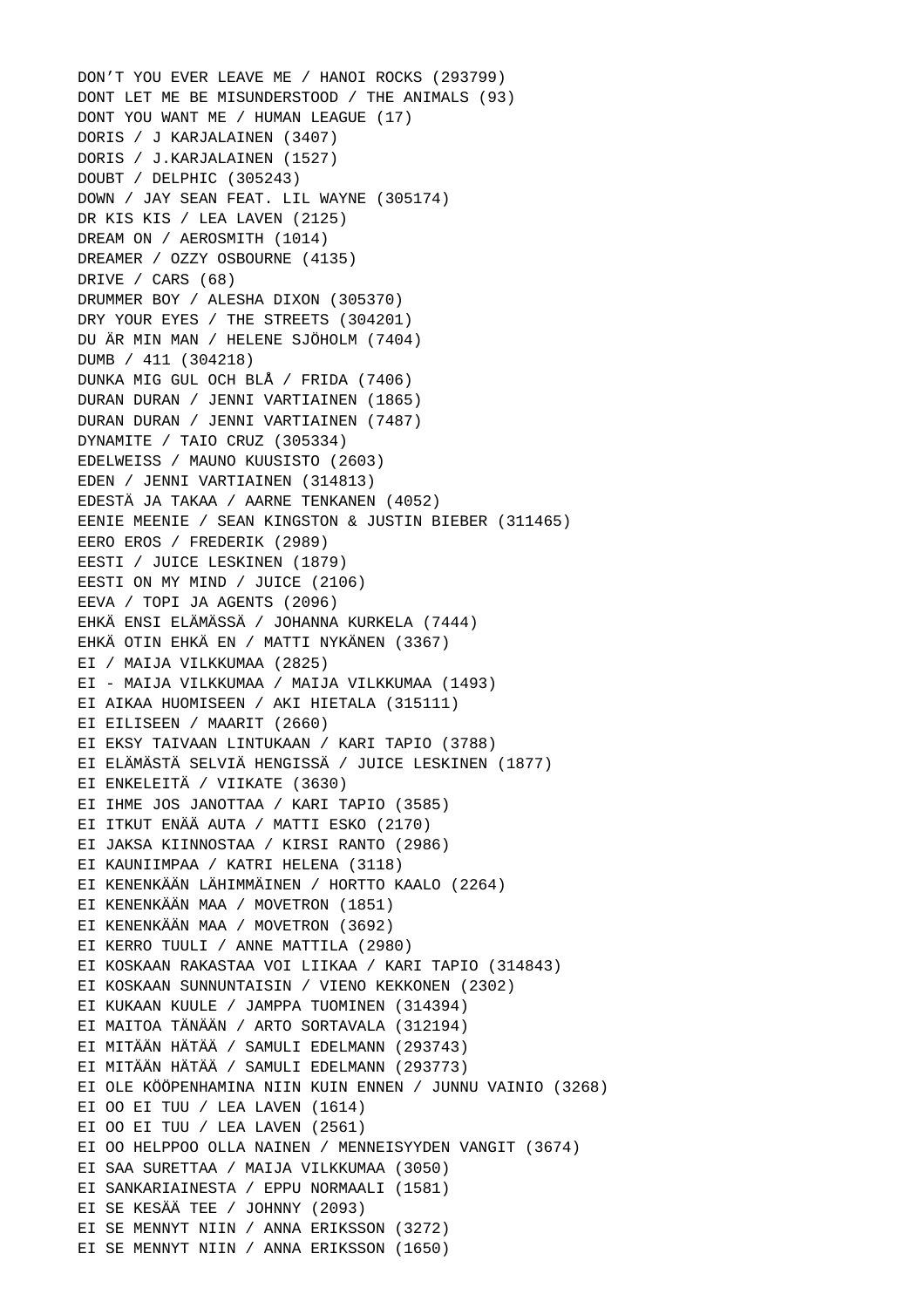EI TAIDA TIETÄÄ TYTTÖ / ERIN (314347) EI TEKOSYITÄ / FINTELLIGENS (293732) EI TIPPA TAPA / IRWIN GOODMAN (1892) EI TOISET TOIPUA VOI / KARI TAPIO (3299) EI TOIVETTA SEN KUMMEMPAA / KARI TAPIO (2710) EI VENÄJÄLLÄ SELVIÄ KÄNNISTÄ / JOPE RUONANSUU (7443) EI YKSINÄINEN UNTA SAA / JANNE RAAPPANA (3713) EI YKSINÄINEN UNTA SAA / NEON 2 (1839) EIKÖ KUKAAN VOI MEITÄ PELASTAA / JENNI VARTIAINEN (1862) EIKÖ KUKAAN VOI MEITÄ PELASTAA / JENNI VARTIAINEN (293822) EILEN HÄN KERTOI / JUICE LESKINEN (2151) EILEN KUN MÄ TIENNYT EN / MARKKU SUOMINEN (2686) EILISEN AURINKO / AURORA (314655) EL BIMBO / MARION (314473) ELDANKAJÄRVEN JÄÄ / LAULUPARTIO RUOTUKAVERIT (3486) ELECTRON BLUE / R.E.M. (304338) ELEFANTTIMARSSI / M SALON MUSIIKKIKOULUN LAPSET (1108) ELEGI / LARS WINNERBÄCK (314146) ELEGIA / VESA-MATTI LOIRI (314393) ELEKIELTÄ / CLIFTERS (2997) ELINA MITÄ MÄ TEEN / LEEVI AND THE LEAVINGS (3900) ELOKUUN VIIMEINEN PÄIVÄ / TOPI SORSAKOSKI (312895) ELOON JÄÄN / MARITA TAAVITSAINEN (2772) ELOON! / TUURE KILPELÄINEN (312172) ELÄ VIELÄ / SIMO SILMU (3706) ELÄ VIELÄ / SIMO SILMU (1796) ELÄKÖÖN ELÄMÄ / SONJA LUMME (2685) ELÄMÄ ON LAIFFII / MATTI NYKÄNEN (7471) ELÄMÄLLE KIITOS / LIISA TAVI (3764) ELÄMÄLTÄ KAIKEN SAIN / PEPE WILLBERG (294857) ELÄMÄN KUTSU / PIHASOITTAJAT (2150) ELÄMÄN MENO / LEEVI AND THE LEAVINGS (2342) ELÄMÄN PARKETEILLA / REIJO TAIPALE (294858) ELÄMÄN TARKOITUS / KOLMAS NAINEN (4390) ELÄMÄN VIRTA / REIJO TAIPALE JA KARI TAPIO (2409) ELÄMÄNI NAINEN / EINO GRÖN (2279) ELÄMÄNI ON KUIN SUURI HAAVE / MARKKU ARO (3718) ELÄMÄNI SANKARIT / DINGO (1746) ELÄMÄNTANSSI / ELINA VETTENRANTA (3584) ELÄMÄNTOVERI / EERO AVEN (312138) ELÄMÄSI SULOISIN VIRHE / HELI KAJO (314121) ELÄMÄSI SULOISIN VIRHE / HELI KAJO (314175) ELÄMÄSSÄ PITÄÄ OLLA RUNKKUA / JUICE LESKINEN (312195) ELÄMÄÄ / LEEVI AND THE LEAVINGS (2552) ELÄMÄÄ / TOPI SORSAKOSKI (3810) ELÄMÄÄ JA EROTIIKKAA / JUHA VAINIO (1691) ELÄMÄÄ JA EROTIIKKAA / JUNNU VAINIO (2201) ELÄMÄÄ JUOKSUHAUDOISSA / ARJA SAIJONMAA (3142) ELÄMÄÄ SUOMALAISMETSISSÄ / METRO-TYTÖT (2489) ELÄMÄÄNI EKSYNYT / KIRKA (3287) ELÄMÄÄNI EKSYNYT / KIRKA (1645) ELÄN ILMAN SUA / MIKAEL KONTTINEN (3868) ELÄN ITSELLENI / POPEDA (3787) ELÄN SUT UUDESTAAN / PISTEPISTE (314112) ELÄN SUT UUDESTAAN / PISTEPISTE (314187) ELÄN VAIN KERRAN / NELJÄ RUUSUA (1553) ELÄN VAIN KERRAN / NELJÄ RUUSUA (3032) ELÄVÄNÄ HAUDATTU / MINNA FRIMODIG (3673) ELÄÄ MÄ SAIN / FREDI (315063)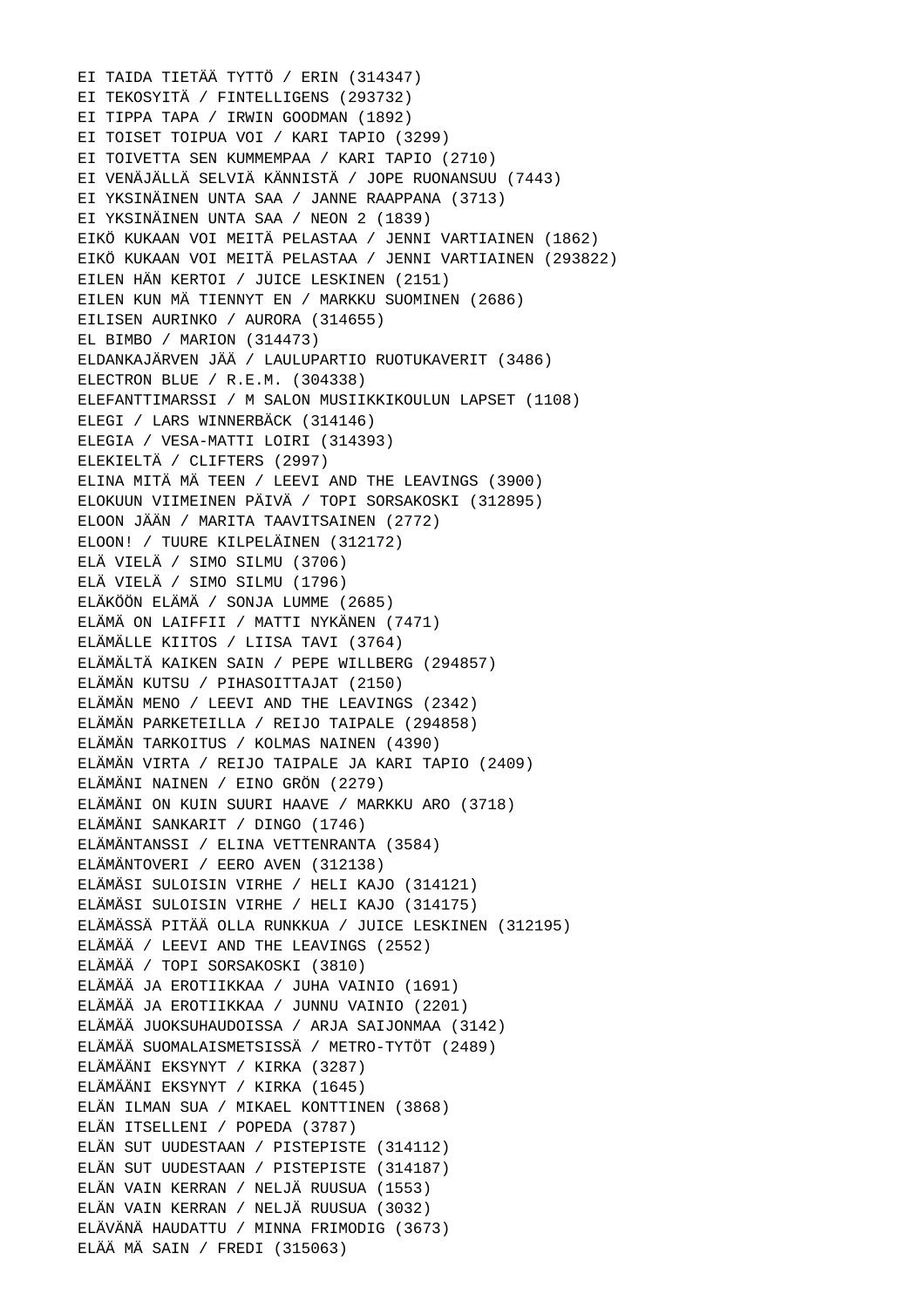ELÄÄ SAIN KESÄN VAIN / KARI TAPIO (3102) EMMA / HOT CHOCOLATE (31) EMMANUELLE / ISTO HILTUNEN (2629) EMPIRE STATE OF MIND / JAY-Z FEAT. ALICIA KEYS (305179) EMPIRE STATE OF MIND (PART 2) / ALICIA KEYS (311444) EN ANTAA MUUTA VOI / AGENTS (2428) EN ETSI VALTAA LOISTOA / TRAD (4276) EN HALUA TIETÄÄ / ANTTI TUISKU (3088) EN HALUU KUOLLA TÄNÄ YÖNÄ / JENNI VARTIAINEN (1858) EN HALUU KUOLLA TÄNÄ YÖNÄ / JENNI VARTIAINEN (3881) EN HOITOO SAA / SANNA PIETIÄINEN (3371) EN KADU MITÄÄN / LEA LAVEN (2463) EN KAIPAA SINUA / PÄIVI LEPISTÖ (1558) EN KAIPAA SUA / PÄIVI LEPISTÖ (2667) EN KATSO TAAKSEPÄIN / TARJA LUNNAS (3234) EN KOSKAAN / TOPI SORSAKOSKI (312870) EN KOSKAAN MENE SÄNKYYN RUMAN NAISEN KANSSA / MARX FREUD ENGELS JUNG (2494) EN KOSKAAN VOI OLLA NAISESI SUN / MAREENA SILANDER (3635) EN KUITENKAAN / JOUKO JA KOSTI (3374) EN MIELESTÄIN SUA SAA / LAURA (2637) EN MITÄÄN EN KETÄÄN / JUHA TAPIO (293736) EN MITÄÄN, EN KETÄÄN / JUHA TAPIO (293775) EN ODOTA HUOMISEEN / KARI TAPIO (2728) EN OLE HÄN / MIKKO MÄKELÄINEN (1524) EN OLE PYHIMYS / YÖLINTU (1613) EN PELKÄÄ PIMEÄÄ / KAIJA KOO (315139) EN PÄIVÄÄKÄÄN VAIHTAISI POIS / TAPIO RAUTAVAARA (312139) EN SAA SUA MIELESTÄIN / LEA LAVEN (2968) EN SAANUT SUA PILVIIN / YO (3819) EN SANONUT NIIN / SHEIDI (2884) EN SE OLLA SAA / JARI SILLANPÄÄ (293849) EN TAHDO SINUA ENÄÄ / LEEVI AND THE LEAVINGS (3224) EN TAVOITA SINUA ENÄÄ / MIRA KUNNASLUOTO (3766) EN TEKISI TOISIN / JUKKA HALLIKAINEN (3769) ENEMMÄN DUOO KU SOOLOO / KUNINGASIDEA (312173) ENEMMÄN DUOO KU SOOLOO / KUNINGASIDEA (314185) ENEMMÄN KUIN MILLOINKAAN / FINLANDERS (2985) ENKELEITÄ ONKO HEITÄ / ANNE MATTILA (2964) ENKELEITÄ SEITSEMÄN / KARI TAPIO (2679) ENKELEITÄ TOISILLEMME / JOPE RUONANSUU (312360) ENKELEITÄ TOISILLEMME / JOPE RUONANSUU (2330) ENKELI / TUOMAS KAUHANEN FEAT. VÄINÖVÄINÖ (314053) ENKELI / NEKUT (4235) ENKELI PIENI / JOEL HALLIKAINEN (4266) ENKELIKELLO / EIJA KANTOLA (4295) ENKELILLE / YÖ (2534) ENKELIN SILMIN / ARJA KORISEVA (3144) ENKELINÄ TOISILLEMME / HEIDI LAIVONEN JA NEKUT (4253) ENKELIT LENTÄÄ SUN UNIIN / MIKKO KUUSTONEN (2486) ENKELTEN KAUPUNKI / JIPPU (1707) ENKELTEN KAUPUNKI / JIPPU (3669) ENNEN KUOLEMAA / OLAVI VIRTA (2915) ENNEN SUA / LAURA VOUTILAINEN (3765) ENSI KERRAN / HENRI STENROTH (3686) ENSI YÖNÄ / ELINA VETTENRANTA (3540) ENSIMMÄINEN / MATTI JA TEPPO (2427) ENSIMMÄINEN KERTA / ANTTI TUISKU (3547) ENSIMMÄISENÄ ILTANA / OLAVI VIRTA (3195) ENSISUUDELMA / OLAVI VIRTA (4377)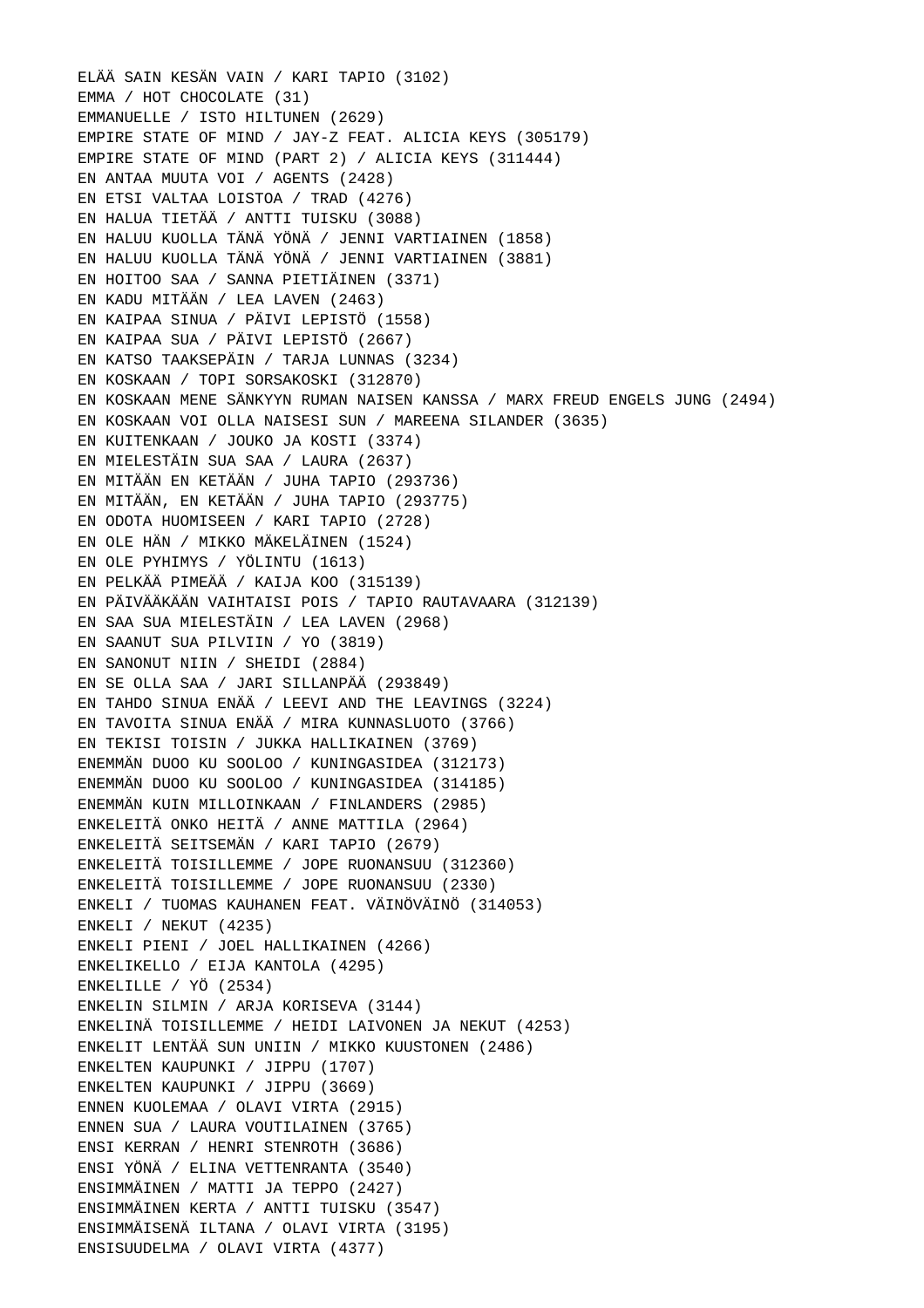ENTER SANDMAN / METALLICA (1054) ENTÄ JOS / SAKARI KUOSMANEN (2954) EPÄILE VAIN / JUICE LESKINEN (314848) EREHDYIN KERRAN / SEPPO HANSKI (3123) ERITTÄIN HYVÄ ELLEI TÄYDELLINEN / MASCARA (7490) ERON HETKI ON KAUNIS / ARJA KORISEVA (293687) ERONHETKI / PAULA KOIVUNIEMI (4336) ERONUT POIKAMIESLESKI / JAAKKO TEPPO (3693) EROTOMANIA / POPEDA (7495) EROTTAMATTOMAT / KAIJA KOO (293848) EROTTAMATTOMAT / ESKO RAHKONEN (3714) ERÄMAA / TUURE KILPELÄINEN (312273) ERÄMAA / TUURE KILPELÄINEN (314181) ERÄMAAJÄRVEN MÖKKI / SOLISTIYHTYE SUOMI (312140) ESPANJALAINEN TANGO / OLAVI VIRTA (4374) ESPERANZA / REIJO TAIPALE (2740) ESPLANADI / HOOTENANNY TRIO (2197) ESTRELLITA / OLAVI VIRTA (3200) ET HUOMAA / IRINA (3814) ET ITKEÄ SAA ARGENTINA / SEIJA SIMOLA (3621) ET SITÄ NÄÄ / MARITA TAAVITSAINEN (3665) ET TAHDO TIETÄÄ / JONNA TERVOMAA (2976) ET TAHDO TIETÄÄ / JONNA TERVOMAA (1541) ET USKO KUINKA KOSKEEKAAN / ANITA HIRVONEN (314474) ET VOI YMMÄRTÄÄ / PATE MUSTAJÄRVI (4095) ETEEN JA YLÖS / ELASTINEN (315125) ETHÄN MEE / ANNELI MATTILA (3270) ETSIJÄT / CHISU (314355) ETSIN KUNNES LÖYDÄN SUN / MARKKU ARO (294859) ETSIT MUIJAA SEURAAVAA / GIMMEL (1468) ETSIT MUIJAA SEURAAVAA / GIMMEL (2782) EVA / JIPPU (312179) EVACUATE THE DANCEFLOOR / CASCADA (305136) EVAKON LAULU / ANNELI SAARISTO (3747) EVERY ROSE HAS ITS THORN / POISON (1053) EVERY TIME YOU GO AWAY / PAUL YOUNG (4124) EVERYBODY CRIES / LIBERTY X (304088) EVERYBODY HURTS / HELPING HAITI (311459) EVERYBODY IN LOVE (PUT YOUR HANDS UP) / JLS (311428) EVERYBODY'S CHANGING / KEANE (304166) EVERYBODY'S FOOL / EVANESCENCE (304164) EVERYDAY / BUDDY HOLLY (33) EVERYTHING / FEFE DOBSON (304155) EVERYTHING BURNS / BEN MOODY FEAT. ANASTACIA (304392) EVERYTIME / BRITNEY SPEARS (304175) EVIVA ESPANJA / MARION (2496) EXODUS / TAPIO RAUTAVAARA (2484) EXTAASIIN / ISMO ALANKO (3070) EXTRAPALLO / KARI TAPIO (2538) F F FALLING / THE RASMUS (1529) F.U.R.B (F\*\*K YOU RIGHT BACK) / FRANKEE (304174) F\*\*K IT (I DON'T WANT YOU BACK) / EAMON (304147) F32 / KRISTIINA BRASK (312248) FADER / THE TEMPER TRAP (311441) FAIRYTALE / ALEXANDER RYBAK (305111) FAIRYTALE GONE BAD / SUNRISE AVENUE (314059) FALLIN' FOR YOU / COLBIE CAILLAT (305178) FALLING DOWN / OASIS (305078) FALLING IN LOVE / AEROSMITH (1012)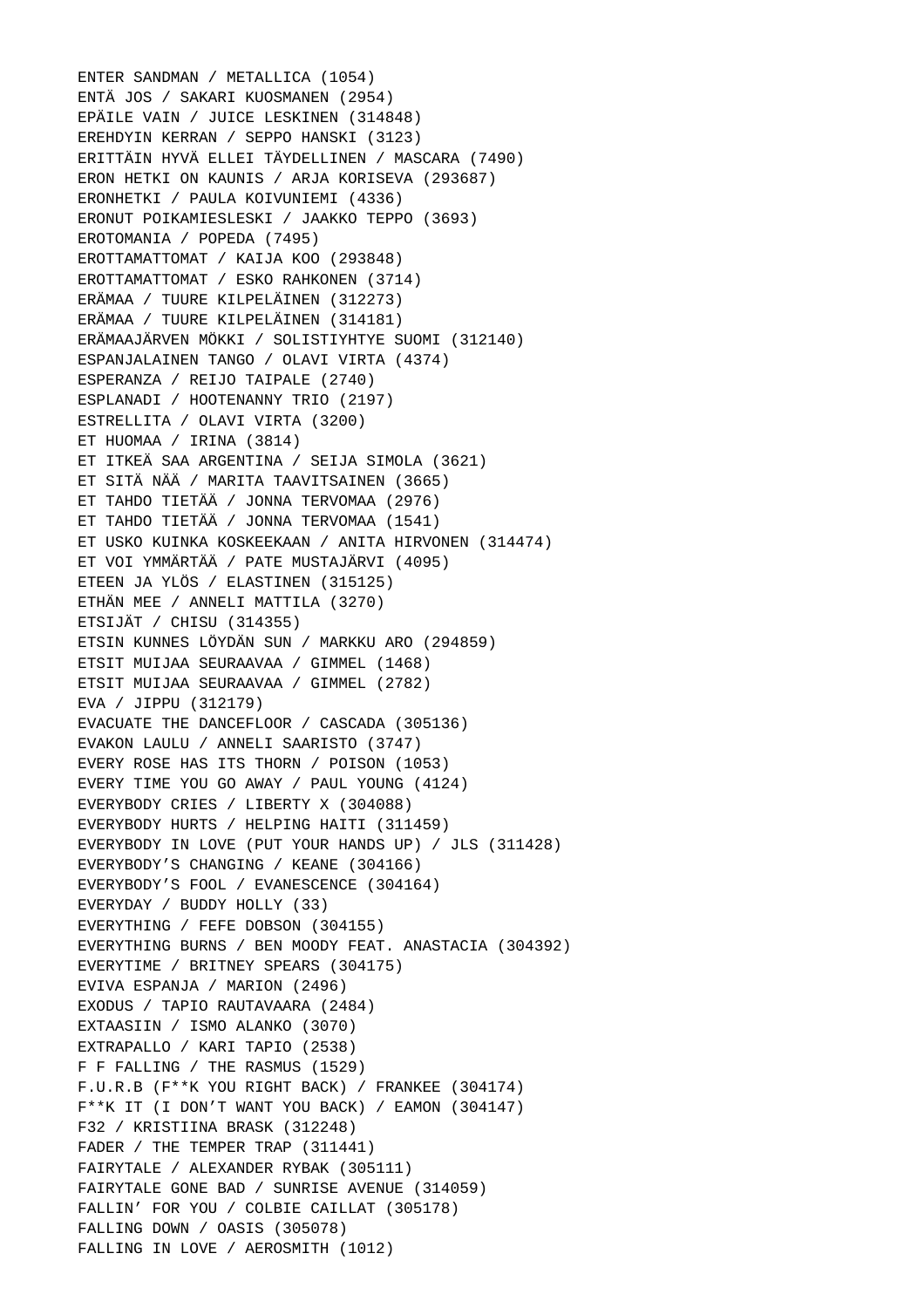FALLING OUT OF REACH / GUILLEMOTS (311423) FANNY FANNY / JUHA MATTI (2230) FAREWELL TO THE FAIRGROUND / WHITE LIES (305082) FATHER & SON / RONAN KEATING & YUSUF ISLAM (304288) FEARLESS / HANNA PAKARINEN (1566) FEEL / ROBBIE WILLIAMS (91) FEEL GOOD INC / GORILLAZ (304370) FEEL GOOD TIME / PINK FEAT. WILLIAM ORBIT (303987) FEELS JUST LIKE IT SHOULD / JAMIROQUAI (304395) FENIX-LINTU / ANTTI HUOVILA (2261) FEVER / ELVIS PRESLEY (315165) FIFTEEN / TAYLOR SWIFT (305227) FIGHT FOR THIS LOVE / CHERYL COLE (305188) FIGHTER / CHRISTINA AGUILERA (303951) FIILATEN JA HÖYLÄTEN / RAULI BADDING SOMERJOKI (3130) FILTHY/GORGEOUS / SCISSOR SISTERS (304309) FINEST DREAMS / RICHARD X FEAT. KELIS (304012) FIRE / KASABIAN (305127) FIRE BURNING / SEAN KINGSTON (305159) FIRE WITH FIRE / SCISSOR SISTERS (311467) FIREFLIES / OWL CITY (305197) FIREWORK / KATY PERRY (305382) FIRST OF THE GANG TO DIE / MORRISSEY (304199) FIT BUT YOU KNOW IT / THE STREETS (304160) FIVE COLOURS IN HER HAIR / MCFLY (304144) FLAMBOYANT / PET SHOP BOYS (304142) FLAMING STAR / ELVIS PRESLEY (312297) FLASHBACK / CALVIN HARRIS (311434) FLASHING LIGHTS / KANYE WEST FEAT. DWELE (304907) FLAWLESS (GO TO THE CITY) / GEORGE MICHAEL (304193) FLEXAA / CHEEK FEAT. SANNI & VILLEGALLE (315137) FLIP REVERSE / BLAZIN' SQUAD (311328) FLOWERS AND FOOTBALL TOPS / GLASVEGAS (305083) FLOWERS AND RUST / VON HERTZEN BROTHERS (314433) FLOWERS MEAN FORGIVENESS / FRANK SINATRA (4151) FLY ME TO THE MOON / FRANK SINATRA (4164) FLY ON THE WINGS OF LOVE / XTM & DJ CHUCKY (303992) FOLLOW THAT DREAM / ELVIS PRESLEY (312298) FOOL / ELVIS PRESLEY (315166) FOOL NO MORE / S CLUB 8 (303979) FOR LOVERS / WOLFMAN FEAT. PETE DOHERTY (304169) FOR ONCE IN MY LIFE / FRANK SINATRA (4153) FOR THE FIRST TIME / THE SCRIPT (305361) FOR THE GOOD TIMES / ELVIS PRESLEY (312303) FOREVER / CHRIS BROWN (304942) FOREVER & FOR ALWAYS / SHANIA TWAIN (303968) FOREVER IS OVER / THE SATURDAYS (305189) FORGET YOU (CLEAN) / CEE LO GREEN (305375) FORGIVE ME / LEONA LEWIS (304999) FORTUNE FADED / RED HOT CHILI PEPPERS (304076) FOUR MINUTE WARNING / MARK OWEN (304017) FRANKENSTEIN / CHISU (314139) FREE ME / EMMA (303972) FREESTYLER / BOMFUNK MC'S (314061) FRIDAY / DANIEL BEDINGFIELD (304045) FRIDAY NIGHT / THE DARKNESS (304072) FRIDAY'S CHILD / WILL YOUNG (304191) FRIDUNA SKIKUNA / HULLUJUSSI (312196) FRISKY / TINIE TEMPAH (305306)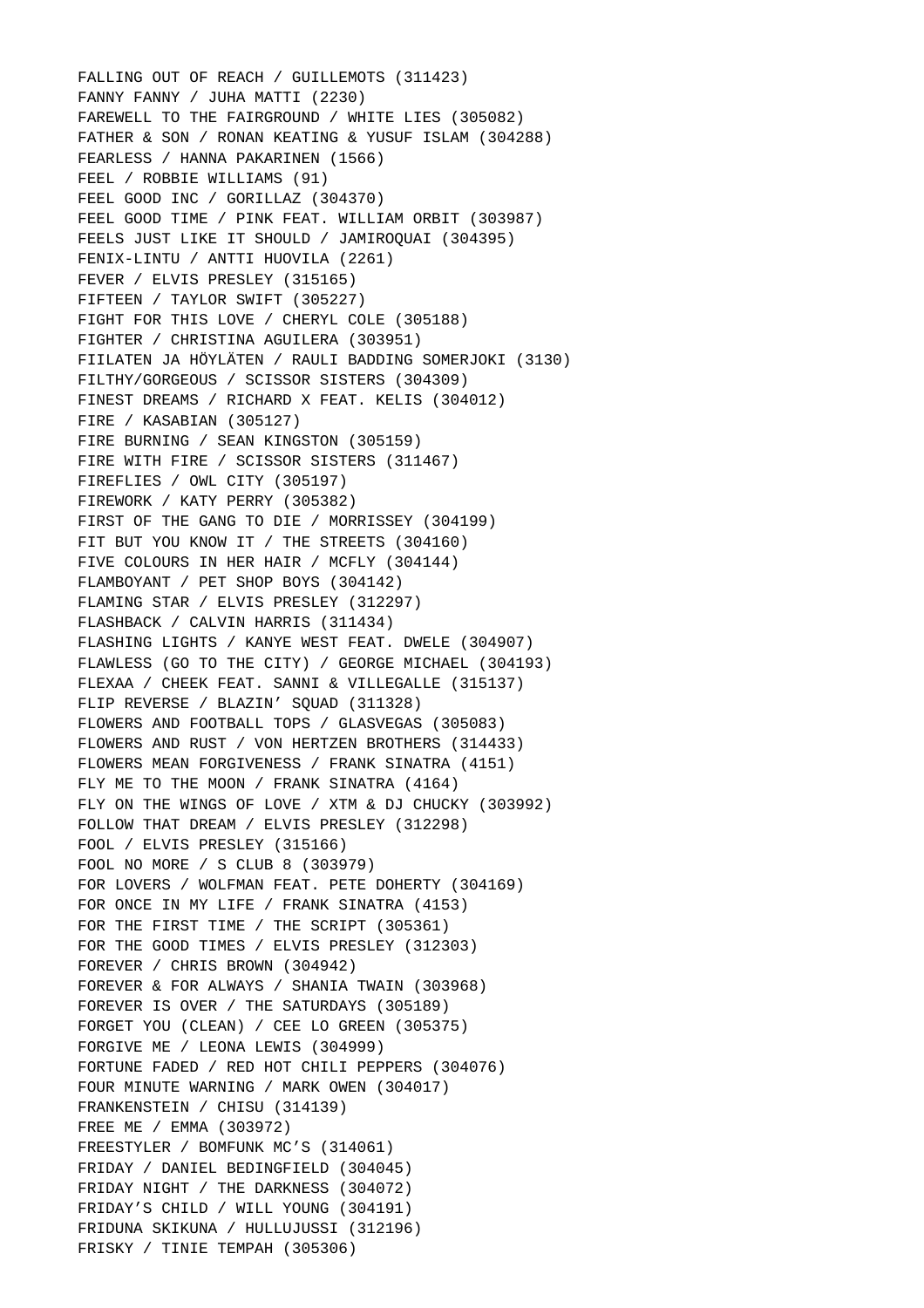FRONTSIDE OLLIE / ROBIN (312354) FRÄMLING / CAROLA (7405) FUNKY DORY / RACHEL STEVENS (311331) GABRIELLAS SÅNG / HELENA SJÖHOLM (314164) GABRIELLE / HOOTENANNY SINGERS (2389) GAVE IT ALL AWAY / BOYZONE (311454) GAY BAR / ELECTRIC SIX (303978) GEORGY GIRL / SEEKERS (43) GET BUSY / SEAN PAUL (303973) GET DOWN / BACKSTREET BOYS (84) GET DOWN ON IT / BLUE FEAT. KOOL & THE GANG & L'IL KIM (304308) GET ON / HURRIGANES (4203) GET ON YOUR BOOTS / U2 (305058) GET OUTTA MY WAY / KYLIE MINOGUE (305368) GET RIGHT / JENNIFER LOPEZ (304322) GET SEXY / SUGABABES (305160) GET SHAKY / IAN CAREY PROJECT (305152) GETTIN' OVER YOU / DAVID GUETTA & CHRISS WILLIS FEAT. FERGIE (311472) GIMME ALL YOUR LOVIN´ / ZZ TOP (1051) GIRL / DESTINY'S CHILD (304366) GIRL IN THE MOON / DARIUS (303980) GIRLS / SUGABABES (304983) GIRLS & BOYS / GOOD CHARLOTTE (303962) GIRLS GIRLS GIRLS / MÖTLEY CRUE (1045) GIRLS JUST WANNA HAVE FUN / CINDY LAUPER (4098) GIVE IT TO ME / MADONNA (304937) GIVING UP! / CHEEK (314299) GLORIA / TOMMI KALENIUS (314356) GO GO KAKE / CLIFTERS (3030) GOD IS A DJ / PINK (304095) GOD PUT A SMILE UPON YOUR FACE / COLDPLAY (303989) GOOD DAYS, BAD DAYS / KAISER CHIEFS (305036) GOOD LUCK CHARM / ELVIS PRESLEY (315167) GOOD MORNING LITTLE SCHOOLGIRL / HURRIGANES (4197) GOOD TIMES / ROLL DEEP (305301) GOODBYE TO YOU / MICHELLE BRANCH (303907) GOODIES / CIARA FEAT. PETEY PABLO (304337) GOTTA BE SOMEBODY / SHAYNE WARD (305403) GRACE / WILL YOUNG (305038) GRAN CANARIA / FREDERIK (314423) GRANITE / PENDULUM (304995) GREATEST DAY / TAKE THAT (305014) GREEN LIGHT / ROLL DEEP (305355) GRENADE / BRUNO MARS (311487) GUILTY / BLUE (304033) GUILTY / THE RASMUS (304208) GUITAR MAN / ELVIS PRESLEY (315168) GUNS DON'T KILL PEOPLE RAPPERS DO / GOLDIE LOOKIN CHAIN (304227) HAAMUKIPUA / YÖLINTU (1696) HAAREMIN RUUSUUUSU / ANJA PIIPPONEN (3431) HAAVEESTA TOTTA / IDOLS (3283) HAAVEIDEN MAA / TARJA LUNNAS (2822) HAAVEILIJA / JUHA TAPIO (1811) HAAVEISSA VAINKO OOT MUN / RIKI SORSA (3417) HAAVEKUVA / TOPI SORSAKOSKI (312869) HAAVEKUVA / KARI K JURVA (2779) HAAVEKUVA / OLAVI VIRTA (3168) HAAVEMAA / TAUSKI (2392) HAAVETANGO / KARI TAPIO (2518)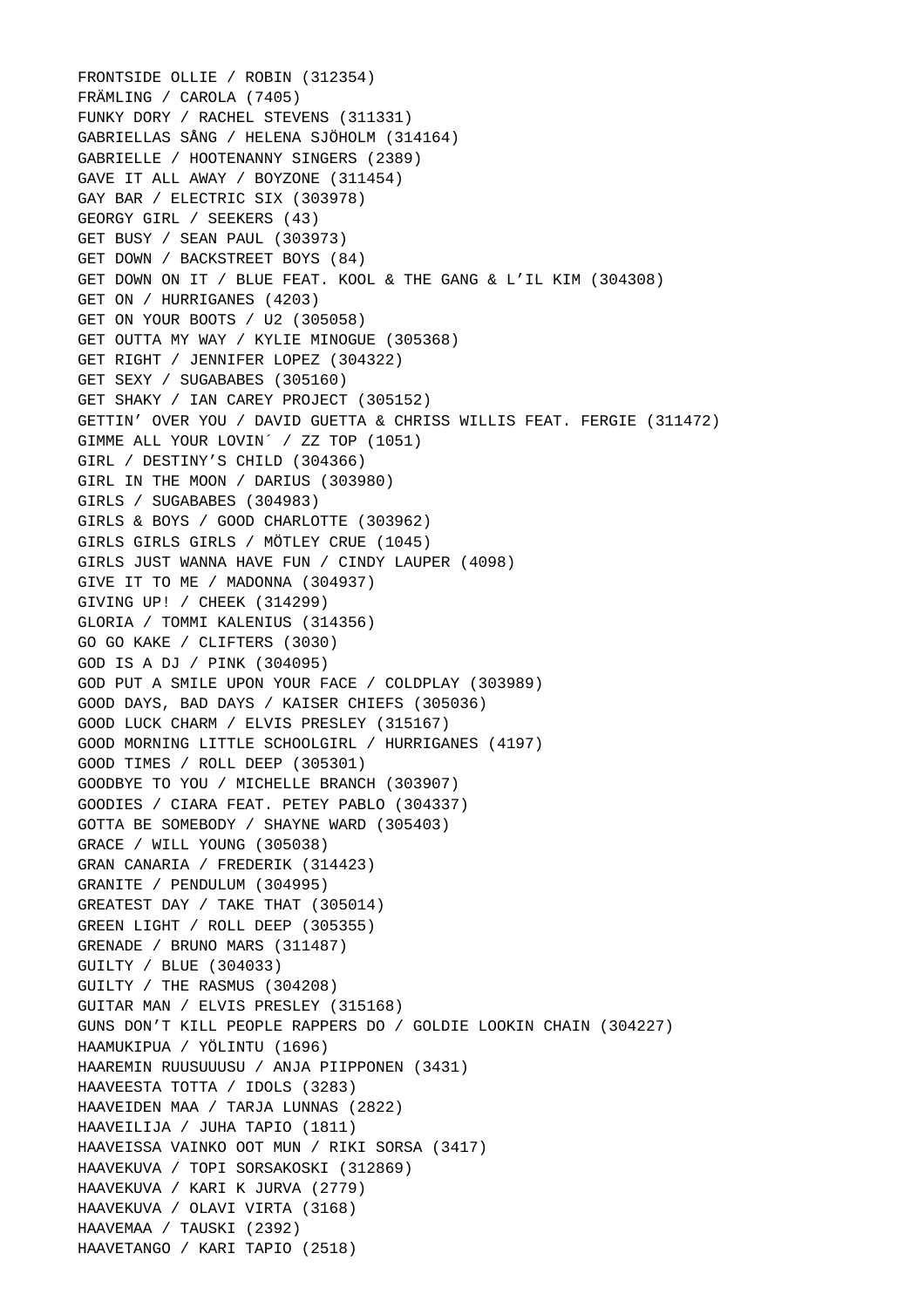HAAVOITTUMATON / YÖLINTU (1713) HAAVOITTUMATON / YÖLINTU (3546) HAFANANA / FREDERIK (1625) HAFANANA / TAPANI KANSA (3143) HAISTAKAA PASKA KOKO VALTIOVALTA / IRWIN GOODMAN (4050) HALF IN LOVE WITH ELIZABETH / MYSTERY JETS (304968) HALF LIGHT / ATHLETE (304368) HALLA JA ETELÄTUULI / ANTTI RAILIO (314653) HALLELUJA / KRISTIAN MEURMAN (3795) HALLELUJAA / CLIFTERS (3003) HALLELUJAH / ALEXANDRA BURKE (305027) HALO / BEYONCE (305067) HALOO HELSINKI / HALOO HELSINKI (3678) HALTIN HÄÄT / TAISKA (4337) HALUAN SUN PALAAVAN / ROBIN (314850) HALVALLA / VESA-MATTI LOIRI FEAT. JENNI VARTIAINEN (314444) HANAT AUKEAA / KAIJA KOO (2512) HANAT AUKEAA / KAIJA KOO (1784) HANAT AUKI / LORD EST FEAT. SPEKTI (314670) HANDLEBARS / FLOBOTS (305002) HANNIKAISEN BAARI / HECTOR (2419) HANOI ROCKS / CLIFTERS (2999) HAPPEE / BRÄDI FEAT. ILLI (314026) HAPPINESS / ALEXIS JORDAN (305396) HAPPINESS / GOLDFRAPP (304917) HAPPY / LEONA LEWIS (305180) HAPPY PEOPLE / R KELLY (304219) HAPPY XMAS (WAR IS OVER) / THE IDOLS (304079) HARD / RIHANNA FEAT. YOUNG JEEZY (311445) HARD AS A ROCK / AC DC (1028) HARD HEADED WOMAN / ELVIS PRESLEY (315169) HARMAATA LUNTA / GIMMEL (3092) HASTA MANANA / KISU (3615) HAUDUJUDUU / MINNA IKONEN (4338) HAUHO / JUICE (2127) HAUTAJAISSYDÄN / TOPI SORSAKOSKI (312884) HAVA NAGILA / MARION-CAROLA (315073) HAVANNAN YÖT / KAI HYTTINEN (2138) HAVEN'T MET YOU YET / MICHAEL BUBLÉ (305199) HE AINT HEAVY HES MY BROTHER / HOLLIES (36) HE KUULUVAT TOISILLEEN / TAUSKI (4090) HE WASN'T / AVRIL LAVIGNE (304334) HEART OF GLASS / BLONDIE (65) HEART VACANCY / THE WANTED (305380) HEARTBREAK HOTEL / ELVIS PRESLEY (312299) HEARTLESS / KANYE WEST (305046) HEAVY ON MY HEART / ANASTACIA (34) HEAVY ON MY HEART / ANASTACIA (304310) HEI BUENA NOTTE / PAULA KOIVUNIEMI (3405) HEI HEI PUSSYCAT / LASSE MÅRTENSSON (2631) HEI MUMMO / SUVI TERÄSNISKA (314140) HEI PAULA / PATE JA SAARA (3354) HEI PEPE / CLIFTERS (3015) HEI PETE / MAMBA (2527) HEI PIANOMIES / ANNELI MATTILA (4062) HEI SORRY VAAN / TOPI SORSAKOSKI (312896) HEI TIE / MAIJA VILKKUMAA (3436) HEILI KARJALASTA / GEORG MALMSTEN (3467) HEILUTAAN / TIKTAK (3037)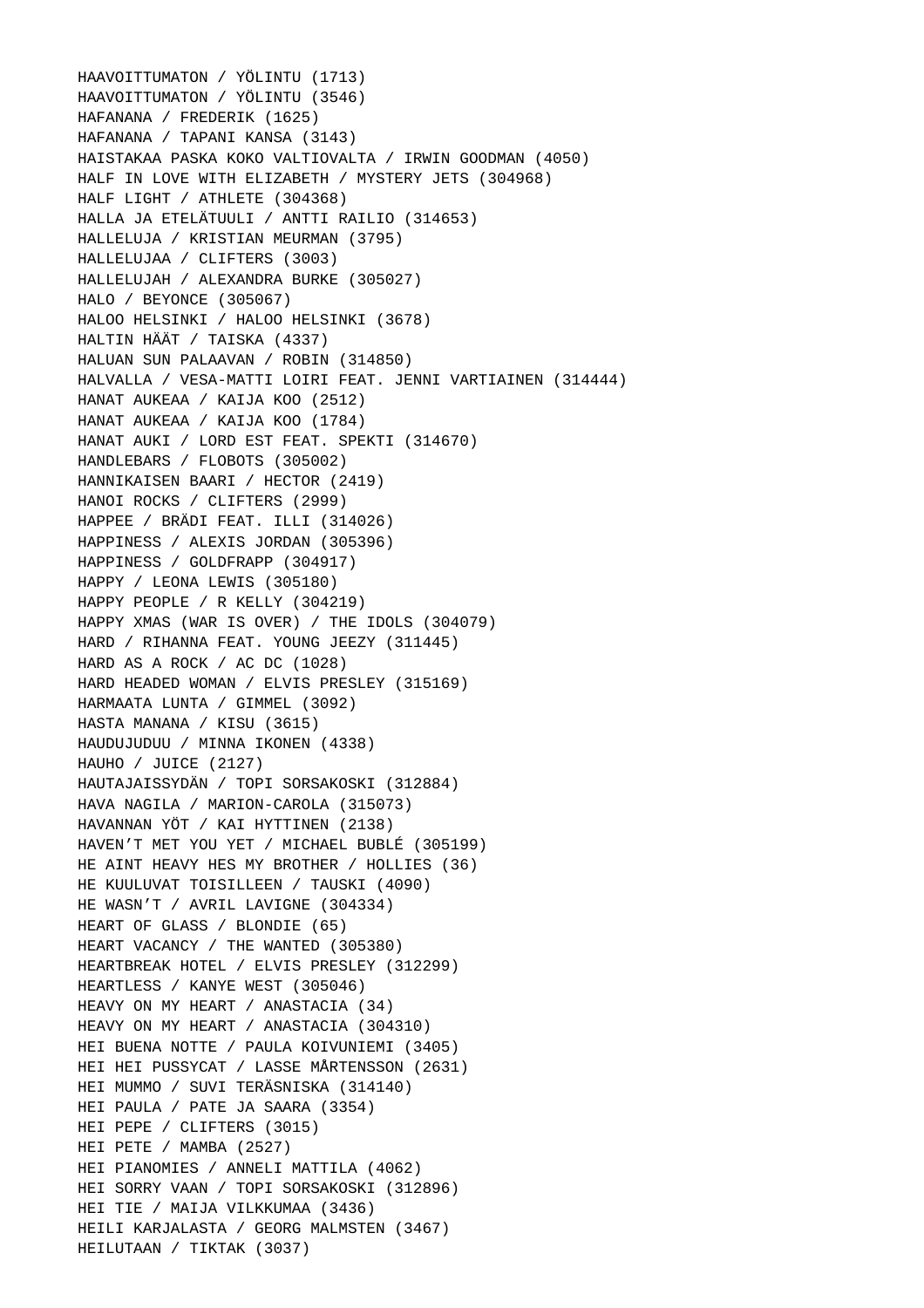HEILUTAAN / TIKTAK (1547) HEINILLÄ HÄRKIEN KAUKALON / TRAD (4275) HEINÄPELLOLLA / HECTOR (315043) HELIUMPALLO / PMMP (312250) HELIUMPALLO / PMMP (312340) HELKKÄÄ PIENET TIUUT / EINO GRÖN (4304) HELL RAISER / THE SWEET (4136) HELLI MUA HILJAA / BERIT (3334) HELLO / LIONEL RICHIE (58) HELLO / CANDICE (304233) HELLO HELLO IM BACK AGAIN / GARY GLITTER (4097) HELLÄ ORI / LORD EST (7451) HELMENKALASTAJA / REIJO TAIPALE (2353) HELPPO ELÄMÄ / JULIET JONESIN SYDÄN (3847) HELSINKI SHANGRI-LA / PALEFACE (1913) HEMAISEVAN SEKSIKÄS PÖRRÖPÄÄ / AARNE TENKANEN (314114) HENGAILLAAN / KIRKA (1506) HENGAILLAAN / KIRKA (3400) HENGISSÄ / TIMO KIISKINEN (3647) HENGITÄ IHOLLANI / JUHA METSÄPERÄ (293820) HENKI KULKEE / ANNA ERIKSSON (4228) HENKILÖKOHTAISESTI / PMMP (1722) HENTO KUISKAUS / SUVI TERÄSNISKA (1792) HENTO KUISKAUS / SUVI TERÄSNISKA (3688) HERE 4 ONE / BLAZIN' SQUAD (304104) HERE I GO AGAIN / WHITESNAKE (1052) HERE I GO AGAIN / MARIO (304397) HERE IT COMES AGAIN / MELANIE C (303906) HERMES / PEPE WILLBERG (2824) HERNANDON SALAISUUS / OLAVI VIRTA (3156) HERO / X-FACTOR FINALISTS (305026) HEROES / X-FACTOR FINALISTS 2010 (305407) HERRAT HELSINGIN / JUNNU VAINIO (2420) HERROJEN KANSSA PELLON LAIDASSA / CAROLA (2445) HERÄÄ SISKO / MIKKO SILTALA (4074) HESAN NAISET / SÄRRE FEAT. KARRI KOIRA (315272) HESSA / LAURI TÄHKÄ (314687) HETKEKSI EN SULLE RUPIA / LAURI TÄHKÄ JA ELONKERJUU (3582) HETKEKSI SULLE EN RUPIA / LAURI TÄHKÄ JA ELONKERJUU (1748) HETKEN MAAILMA ON TÄSSÄ / PISTEPISTE (314058) HETKEN TIE ON KEVYT / TEHOSEKOITIN (3770) HETKEN TIE ON KEVYT / LAURA NÄRHI (312336) HETKI HILJAA / JOHANNA KURKELA (3534) HETKI LYÖ / KIRKA (1595) HETKI LYÖ / KIRKA (3878) HEY MAMA / BLACK EYED PEAS (304099) HEY PAPI / ALEX CARTANA (304172) HEY TONIGHT / CCR (69) HEY WHATEVER / WESTLIFE (304027) HIDDEN AGENDA / CRAIG DAVID (303892) HIEKKAA / APULANTA (2802) HIEKKAA / JORMA LYYTINEN (293688) HIEKKAA VARPAISIIN / SAIJA TUUPANEN (3716) HIENOHELMA / ARJA KORISEVA (314475) HIGHER / THE SATURDAYS (305392) HIGHWAY TO HELL / AC DC (1022) HILJAA VAIN OLLAAN / FINLANDERS (3741) HILJAA VIRTAA VANTAA / TELEKS (1773) HILJAA VIRTAA VANTAA / TELEKS (2777)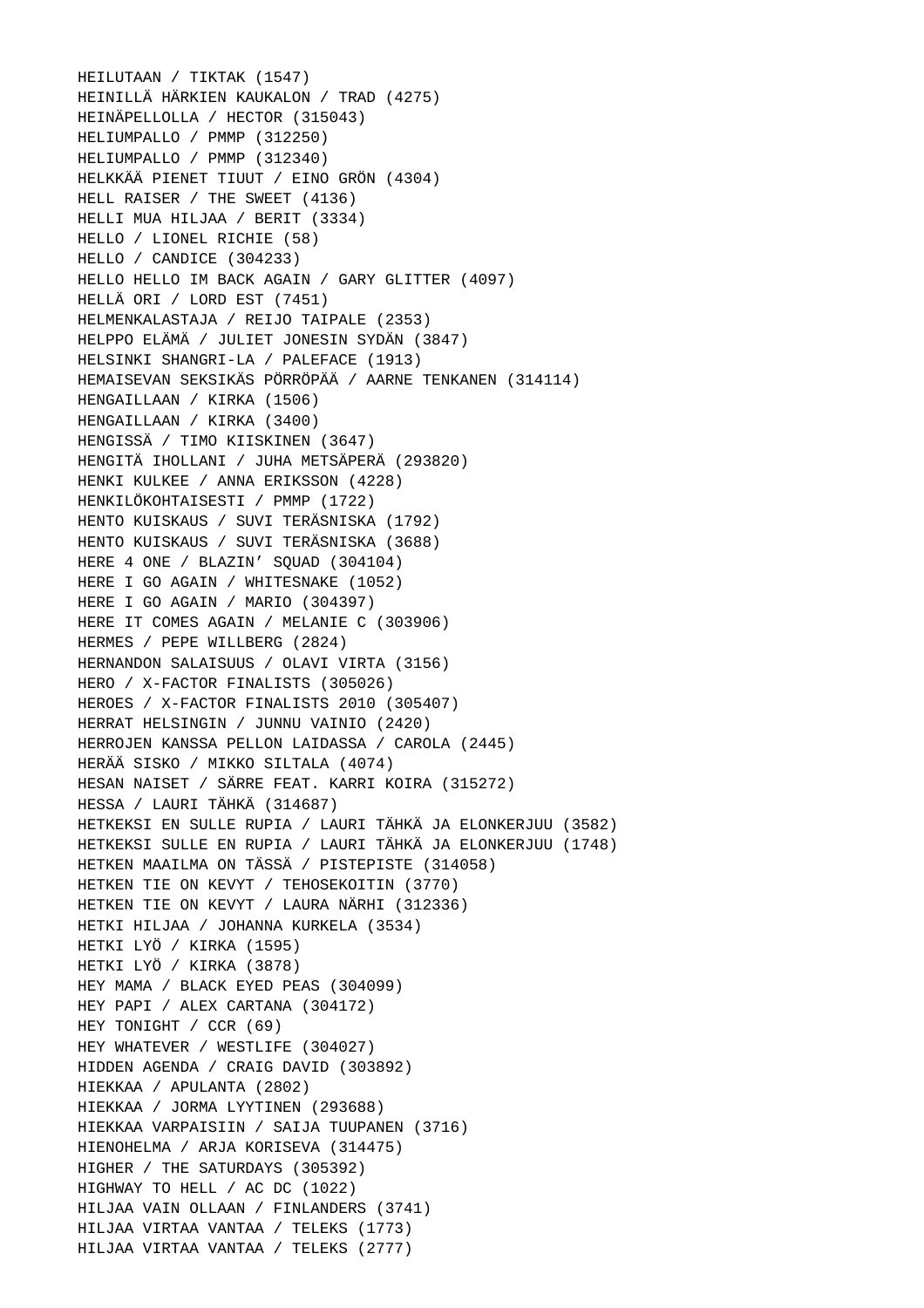HILJAINEN KAUPUNKI / JOHANNA KURKELA (1777) HILJAINEN KITARA / DANNY (294860) HILJAINEN KYLÄTIE / ESKO RAHKONEN (293689) HILJAINEN ON LAULU RAKKAUDEN / TAIKAKUU (3209) HILJAISIN SIIVIN / KARI TAPIO (3078) HILJAISISSA HUONEISSA / RAINIO BROS (2680) HILJAISUUS / IRINA (3883) HILJAISUUS / IRINA (1655) HILLITÖN HOPEINEN KUU / HEIKKI HELA (3550) HILMA JA ONNI / JAAKKO TEPPO (3591) HIMA TAAS / ATOMIROTTA (315265) HIMLET RUNT HORNET / LISA NILSSON (314153) HIPS DONT LIE / SHAKIRA (4146) HIS LATEST FLAME / ELVIS PRESLEY (312300) HIT THAT / OFFSPRING (304108) HOLD MY HAND / MICHAEL JACKSON & AKON (311485) HOLD ON / MICHAEL BUBLÉ (305226) HOLD UP A LIGHT / TAKE THAT (305231) HOLD YOU DOWN / JENNIFER LOPEZ (304361) HOLE IN THE HEAD / SUGABABES (304031) HOLIDAY / GREEN DAY (304320) HOLIDAY / DIZZEE RASCAL (305161) HOLLABACK GIRL / GWEN STEFANI (304372) HOLLYWOOD / MADONNA (303982) HOLLYWOOD / MICHAEL BUBLE (305374) HOLLYWOOD HILLS / SUNRISE AVENUE (7483) HOME / MICHAEL BUBLÉ (304359) HOMETOWN GLORY / ADELE (304958) HON FÖRTJÄNAR HELA HIMLEN / LISA EKDAHL (7399) HON ÄR FLICKAN / TOMAS LEDIN (314148) HOORAY HOORAY (IT'S A CHEEKY HOLIDAY) / THE CHEEKY GIRLS (303994) HOPEAPILVET / OLAVI VIRTA (3173) HOPEARUUSU / EERO AVEN (314448) HOPEASYDÄN / JANI WICKHOLM (3536) HOPEINEN KUU / OLAVI VIRTA (2379) HOSTAGE OF LOVE / RAZORLIGHT (305037) HOT / INNA (305288) HOT & COLD / KATY PERRY (304994) HOT IN THE CITY / BILLY IDOL (76) HOTEL ROOM SERVICE / PITBULL (305187) HOTTENTOTTILAULU / ILE MERIVAARA (1068) HOUND DOG / ELVIS PRESLEY (315170) HOW COME / D-12 (304211) HOW INSENSITIVE / FRANK SINATRA (4163) HUBAA HABAA / LEEVI LEAVINGS (2111) HUKUN / JANI WICKHOLM (3085) HUKUN / JANI WICKHOLM (1577) HULLU / JUJU (314817) HULLU YÖ / KAIJA KÄRKINEN JA ILE KALLIO (3785) HULLUMIES / LEMMENKIPEET (312257) HULLUNROHKEE / CLIFTERS (2816) HULLUT SYDÄMET / TARJA LUNNAS (2982) HUMAN / THE KILLERS (305001) HUMPPAMIES / FINLANDERS (3492) HUNAJAISIN HUULIN / MARKKU ARO (2472) HUNGRY LIKE THE WOLF / DURAN DURAN (97) HUNNINGOLLA / NELJÄ RUUSUA (1544) HUOJUVA TALO / ANNA ERIKSSON (3631) HUOMAAN VAIN SINUT / JORE MARJARANTA (315132)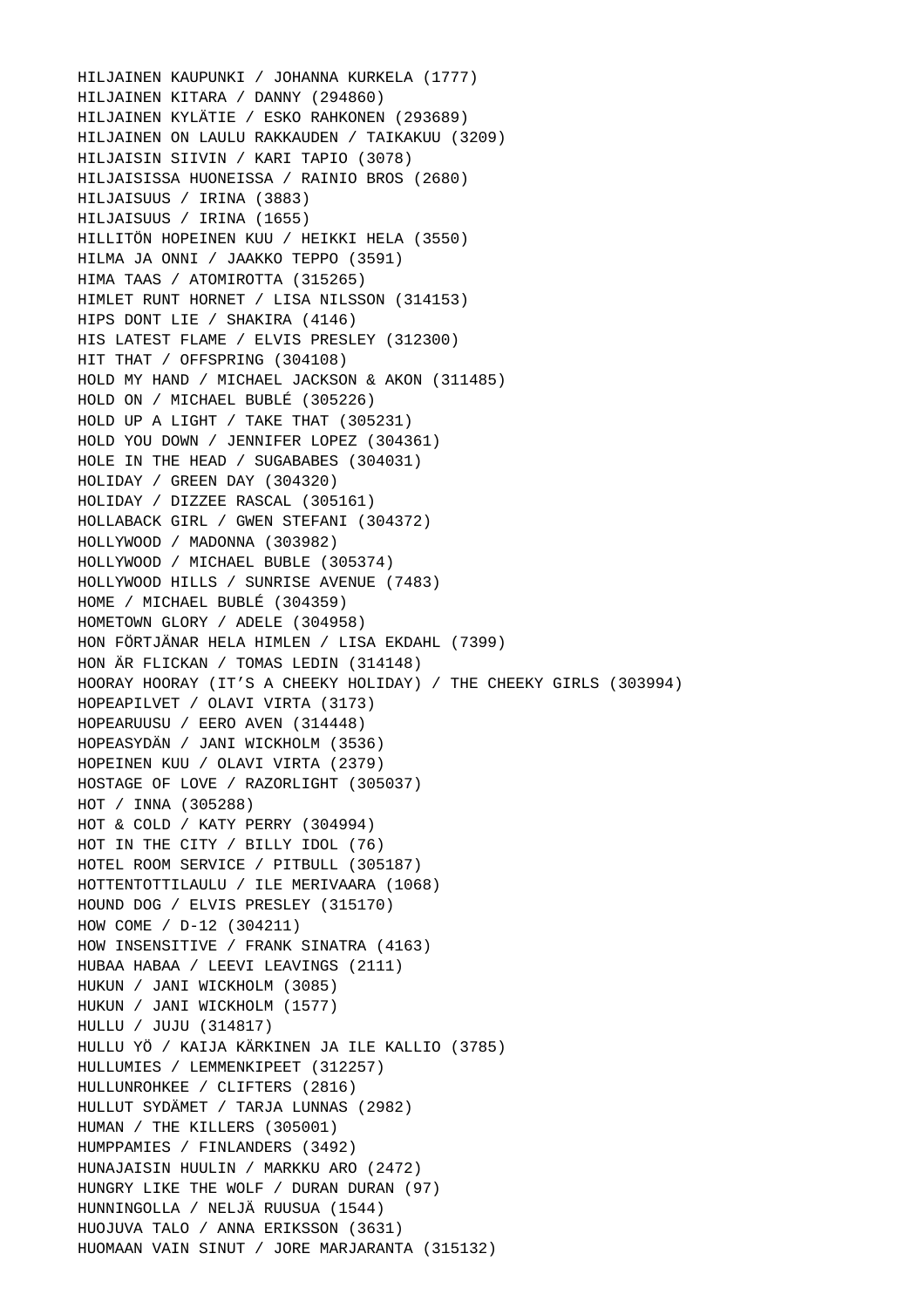HUOMENNA / UNIKLUBI (3341) HUOMENTA KULTA / LEMMENKIPEET (3081) HUOMISEEN / TOPI SORSAKOSKI (312862) HUONE 105 / KIKKA (7468) HUOPIKKAAT / TALJANKA (3609) HUR SVÅRT KAN DET VA / LINDA BENGTZING (314150) HURMIO / OLAVI VIRTA (2903) HUSH HUSH / THE PUSSYCAT DOLLS (305131) HUUDA! / HALOO HELSINKI (314027) HUUGI GUUGI / FRÖBELIN PALIKAT (1078) HUUMEITA JAPANIIN / DINGO (1739) HUUMMETTA / POPEDA (3069) HYASINTTIEN AIKAAN / MIKKO ALATALO (2449) HYMNI RAKKAUDELLE / TUULIKKI ELORANTA (2380) HYMY / OLAVI VIRTA (3177) HYMY KUKKA JA RAKKAUS / OLAVI VIRTA (4369) HYMYHUULET / JOHNNY (3728) HYMYILEVÄ APOLLO / TUURE KILPELÄINEN (314851) HYMYILLEN / JOHNNY (2880) HYPPÄÄ TYTTÖ KYYTIIN / MARKKU ARO (1742) HYRRÄ / DON HUONOT (7464) HYSTERIA / ANNA ABREU (7484) HYSTERIA / DEF LEPPARD (1032) HYVIN MENEE KUITENKIN / JOHNNY (1611) HYVIÄ UUTISIA / ARVIN LIND (2719) HYVÄ BORE / CLIFTERS (3005) HYVÄ MUN ON NIIN / DANNY (2179) HYVÄ, PAHA, RUMA MIES / TUURE KILPELÄINEN (314065) HYVÄNNÄKÖINEN / MARKKU ARO (2581) HYVÄSTI / LAURI TÄHKÄ JA ELONKERJUU (1733) HYVÄSTI HUOMINEN / KARI METSO (3913) HYVÄSTI YÖ / MARION (4339) HYVÄÄ HUOMENTA SUOMI / MATTI ESKO (1615) HYVÄÄ HUOMENTA SUOMI / KARMA (3109) HYVÄÄ PUUTA / VESKU LOIRI (3863) HYVÄÄ SYNTYMÄPÄIVÄÄ / SIG (3385) HYVÄÄ YÖTA MAAILMA / PELLE MILJOONA (3850) HYVÄÄ YÖTÄ JA HUOMENTA / DON HUONOT (7465) HYVÄÄYÖTÄ JA HUOMENTA / DON HUONOT (1550) HYÖKYAALTO / ANTTI TUISKU (4076) HÄIRIKKÖ / IRWIN GOODMAN (1894) HÄISSÄ / JARE VILLEGALLE (293735) HÄKKI HEILAHTAA / PATE MUSTAJÄRVI (2369) HÄMÄ HÄMÄHÄKKI / TAPIO RAUTAVAARA (1098) HÄMÄHÄKKIMIES / DINGO (3442) HÄMÄRTYVÄ ILTA / VARJOKUVA (3789) HÄN / J.KARJALAINEN (312170) HÄN EI ENÄÄ MIETTINYT MEITÄ / JESSE KAIKURANTA (314050) HÄN KUUDENTOISTA ON / JUSSI JA AGENTS (3033) HÄN MENNYT ON / LEA LAVEN (3227) HÄN ON LADY / DANNY (315059) HÄN ON MUN / HANNE (3330) HÄN ON OLLUT RAKKAIN / MARKUS (2636) HÄN ON TÄÄLLÄ TÄNÄÄN / TUOMARI NURMIO (315047) HÄN TANSSI KANSSA ENKELEIDEN / SUVI TERÄSNISKA (314395) HÄNELLE / MATTI JA TEPPO (2963) HÄRMÄLÄINEN PERUSJUNTTI / IRWIN GOODMAN (3859) HÄRMÄLÄINEN PERUSJUNTTI / IRWIN GOODMAN (1895) HÄÄKELLOT SOI / POPEDA (293808)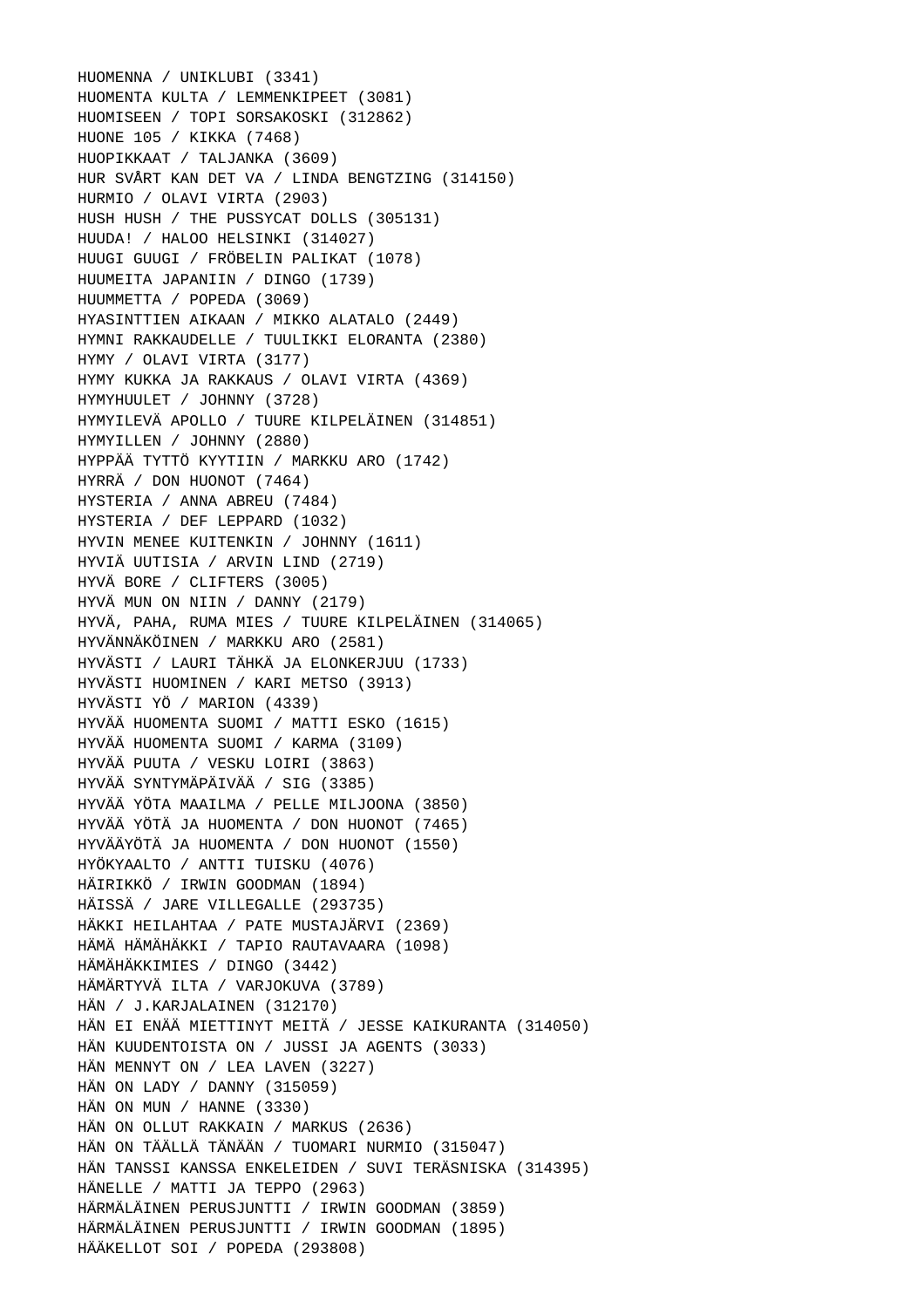HÄÄMUISTOJEN VALSSI / OLAVI VIRTA (2598) HÄÄVALSSI / TAPIO RAUTAVAARA (314451) HÄÄVALSSI / STELLA (3860) HÖLMÖ RAKKAUS / SCANDINAVIAN MUSIC GROUP (314877) I BEGIN T O WONDER / DANNII MINOGUE (303929) I BELIEVE IN YOU / KYLIE MINOGUE (304271) I BELIEVE MY HEART / DUNCAN JAMES & KEEDIE (304257) I BRUISE EASILY / NATASHA BEDINGFIELD (304333) I CAN BE / TAIO CRUZ FEAT. ESTELLE (311417) I CAN'T BREAK DOWN / SINEAD QUINN (303920) I CAN'T READ YOU / DANIEL BEDINGFIELD (303939) I CAN'T STOP LOVING YOU / ELVIS PRESLEY (315171) I CANT STOP LOVING YOU / VAN HALEN (1044) I DO NOT HOOK UP / KELLY CLARKSON (305107) I DON'T WANNA KNOW / MARIO WINANS (304181) I DONT DANCE / SUNRISE AVENUE (293744) I DROVE ALL NIGHT / ROY ORBISON (4144) I GET A KICK OUT OF YOU / FRANK SINATRA (4184) I GOT A FEELING IN MY BODY / ELVIS PRESLEY (312304) I GOT LUCKY / ELVIS PRESLEY (312305) I GOT SOUL (WAR CHILD) / YOUNG SOUL REBELS (311443) I GOT STUNG / ELVIS PRESLEY (312306) I GOT YOU / LEONA LEWIS (311447) I HATE THIS PART / PUSSYCAT DOLLS (305034) I HAVE FORGIVEN JESUS / MORRISSEY (304292) I HOPE YOU DANCE / RONAN KEATING (304245) I KISSED A GIRL / KATY PERRY (304963) I KNOW WHAT YOU WANT / BUSTA RHYMES & MARIAH CAREY (303971) I KNOW YOU WANT ME (CALLE OCHE) / PITBULL (305150) I LEFT MY HEART IN SAN FRANCISCO / FRANK SINATRA (4159) I LEFT MY HEART IN TOKYO / MINI VIVA (305176) I LIKE IT / ENRIQUE IGLESIUS (305327) I LIKE YOU SO MUCH BETTER WHEN YOU'RE NAKED / IDA MARIA (304954) I LOOK TO YOU / WHITNEY HOUSTON (311439) I LOVE PARIS / FRANK SINATRA (4177) I LOVE ROCK´N´ROLL / JOAN JET (1016) I LOVE THEM HO'S / EAMON (304200) I NATT JAG DRÖMDE / HEP STARS (314158) I NEED AIR / MAGNETIC MAN (305346) I NEED YOU SO / ELVIS PRESLEY (312322) I NEED YOU TONIGHT / PROFESSOR GREEN FEAT. ED DREWETT (305302) I ONLY WANT TO BE WITH YOU / DUSTY SPRINGFIELD (4113) I PROMISE / STACIE ORRICO (304100) I SHOT THE SHERIFF / ERIC CLAPTON (90) I WANNA BE FREE / ELVIS PRESLEY (315172) I WANNA MAKE YOU CLOSE YOUR EYES / DIERKS BENTLEY (305238) I WANT TO KNOW WHAT LOVE IS / MARIAH CAREY (305228) I WANT YOU, I NEED YOU, I LOVE YOU / ELVIS PRESLEY (312307) I WAS MADE FOR LOVING YOU / KISS (1011) I WILL ALWAYS LOVE YOU / DOLLY PARTON (30) I WILL NOT BOW / BREAKING BENJAMIN (305220) I WILL STAY / HURRIGANES (1551) I WILL STAY / HURRIGANES (4210) I WISH I WAS JAMES BOND / SCOUTING FOR GIRLS (305017) I WON'T CHANGE YOU / SOPHIE ELLIS BEXTOR (304109) I'LL REMEMBER YOU / ELVIS PRESLEY (312329) I'LL GO CRAZY IF I DON'T GO CRAZY TONIGHT / U2 (305182) I'LL NEVER SMILE AGAIN / FRANK SINATRA (4147) I'LL STAND BY YOU / GIRLS ALOUD (304273)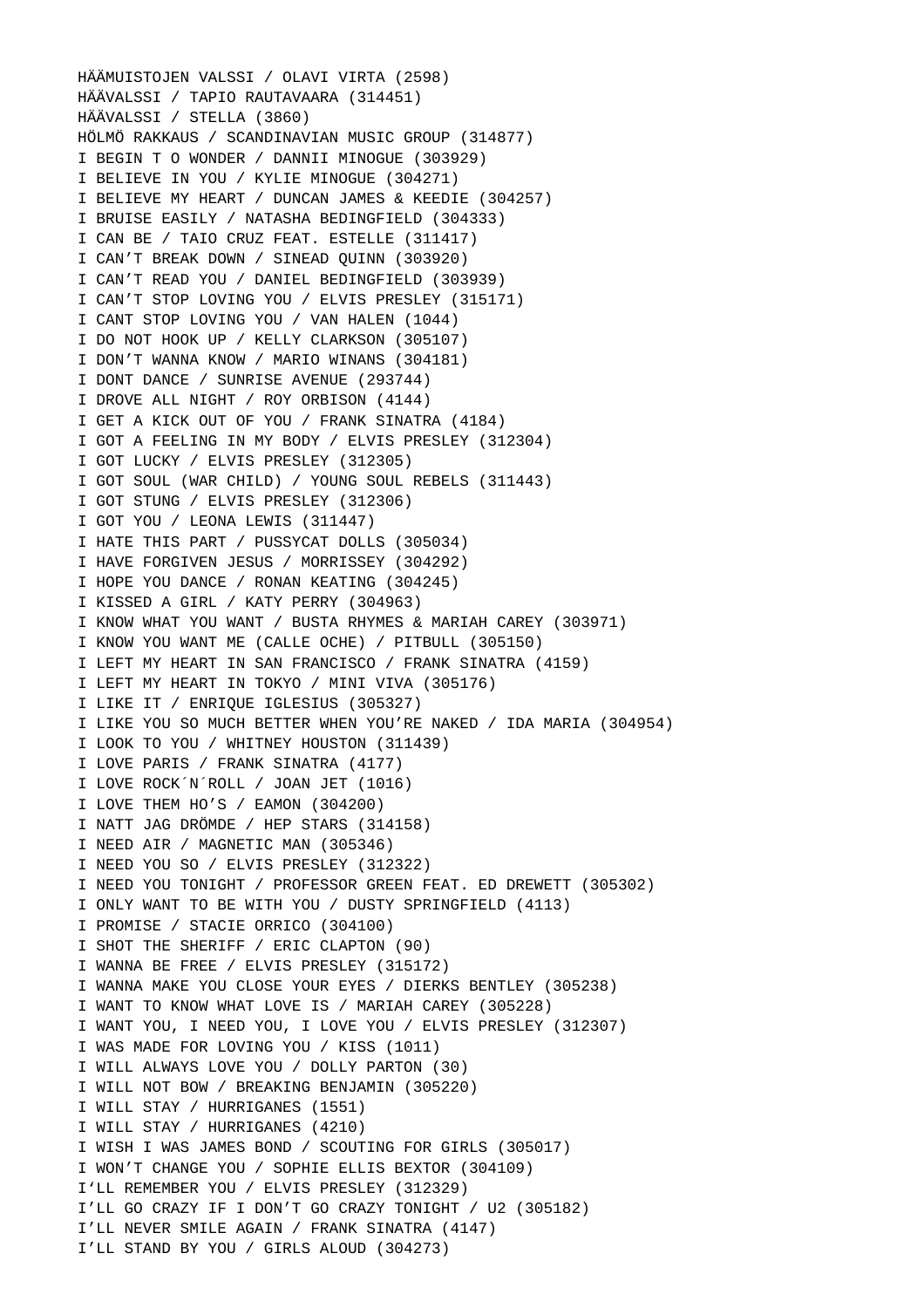I'M GLAD / JENNIFER LOPEZ (303981) I'M IN HEAVEN / JASON NEVINS FEAT. HOLLY JAMES (304010) I'M LOVIN' IT / JUSTIN TIMBERLAKE (304083) I'M NOT ALONE / CALVIN HARRIS (305090) I'M NOT GONNA TEACH YOUR BOYFRIEND HOW TO DANCE WITH YOU / BLACK KIDS (304913) I'M STILL IN LOVE WITH YOU / SEAN PAUL FEAT. SASHA (304098) I'M WITH YOU / AVRIL LAVIGNE (303927) I'M YOUR MAN / SHANE RICHIE (304080) I'M YOURS / JASON MRAZ (305041) I'M YOURS / ELVIS PRESLEY (315173) I'VE GOT YOU UNDER MY SKIN / FRANK SINATRA (4157) I'VE NEVER FELT LIKE THIS BEFORE / SHAZNAY LEWIS (304206) IBELIEVE / HOT CHOCOLATE (27) IDÄN JA LÄNNEN TIET / AGENTS (2265) IEVAN POLKKA / LOITUMA (293836) IF I AIN'T GOT YOU / ALICIA KEYS (304140) IF I CAN DREAM / ELVIS PRESLEY (312308) IF I NEVER SEE YOUR FACE AGAIN / MAROON 5 & RIHANNA (304939) IF I WERE A BOY / BEYONCE (305022) IF THERE'S A ROCKET, TIE ME TO IT / SNOW PATROL (305069) IF THERE'S ANY JUSTICE / LEMAR (304291) IF THIS IS LOVE / THE SATURDAYS (304960) IF THIS ISN'T LOVE / JENNIFER HUDSON (305072) IF TODAY WAS YOUR LAST DAY / NICKELBACK (305132) IF WE EVER MEET AGAIN / TIMBALAND FEAT. KATY PERRY (305241) IF YOU BELIEVE / SASHA (50) IF YOU COME TO ME / ATOMIC KITTEN (311322) IF YOU SEEK AMY / BRITNEY SPEARS (305102) IGNITION / R KELLY (303958) IHAHAA / KARVIAISET (1073) IHAN KUIN NUO TOISET / REIJO TAIPALE (2818) IHANA / CHISU (315256) IHANA AAMU / JOHNNY (1597) IHANA AAMU / JOHNNY (3381) IHANA VALO / SAMULI EDELMANN (2547) IHANAA ELÄMÄÄ / ANITA HIRVONEN (2652) IHANAA ELÄMÄÄ / JONNE AARON (314047) IHANASTI SANOTTU / LEEVI AND THE LEAVINGS (3898) IHANAT AJAT / EDU KETTUNEN (2813) IHANUUTENI / ÄSSÄT (312260) IHME / JUHA TAPIO (1631) IHME JA KUMMA / EEVA-LEENA SARIOLA (1071) IHME KERRALLAAN / SIMO SILMU (1703) IHMEIDEN MADONNA / CLIFTERS (3020) IHMEIDEN PÄIVÄ / MAARIT (2639) IHMISEN IKÄVÄ TOISEN LUO / MIKKO ALATALO (294861) IHMISEN ON IKÄVÄ TOISEN LUO / MIKKO ALATALO (1513) IHMISEN POIKA / YÖ (3735) IHMISTEN EDESSÄ / JENNI VARTIAINEN (3727) IHMISTEN EDESSÄ / JENNI VARTIAINEN (1757) IHOLLA / KASMIR (314881) IKIROUTA / JUKKA POIKA (4070) IKKUNAPRINSESSA / BADDING (315079) IKKUNAPRINSSI / OLAVI VIRTA (2924) IKUINEN VIRTA / INDICA (1630) IKUISESTI / CHARLES PLOGMAN (3428) IKUISESTI KAHDESTAAN / ARTTU WISKARI (314357) IKÄVÄ / PAVE MAIJANEN (314498) IKÄVÄ / JANNE HURME (3783)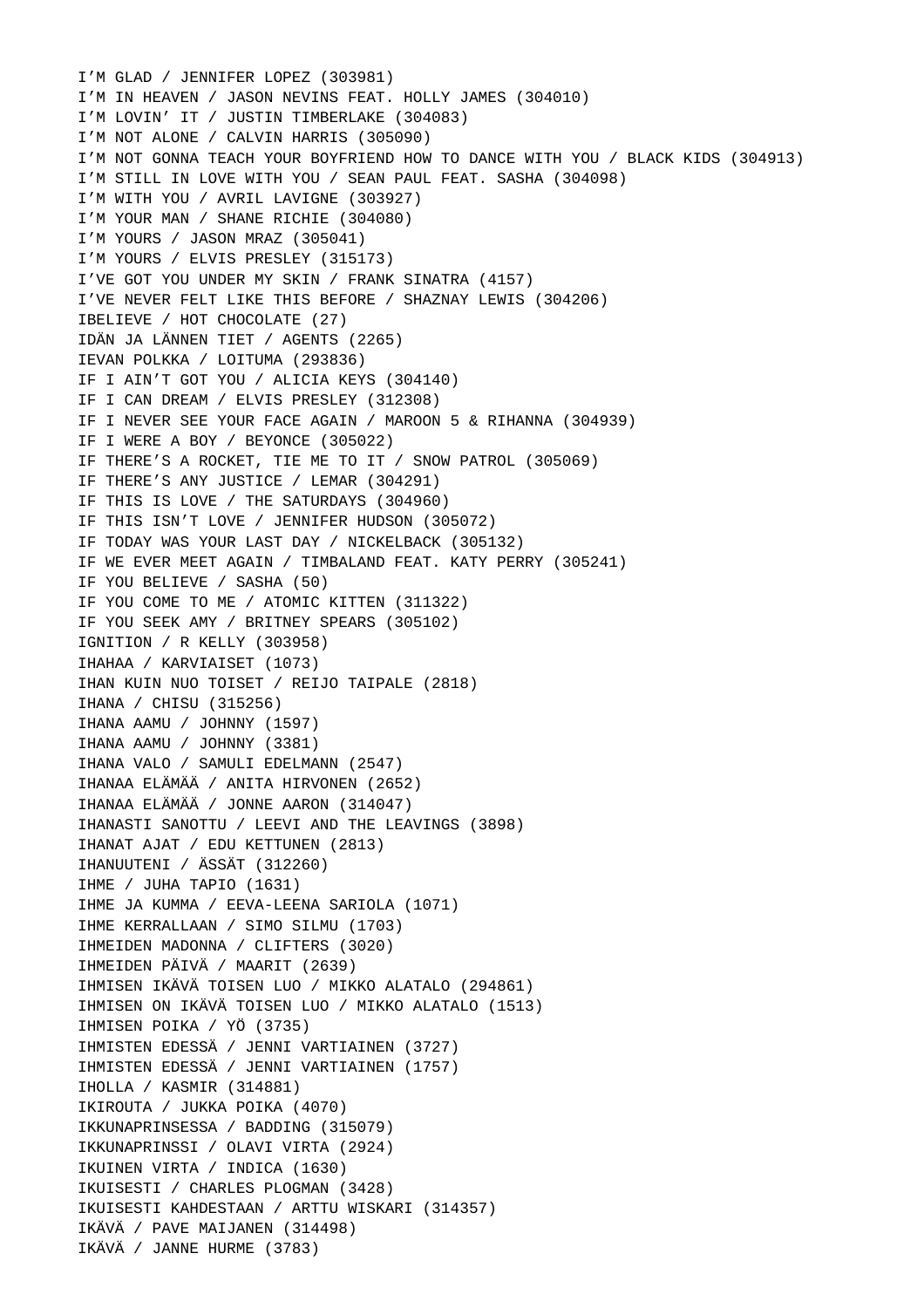IKÄVÄ / JORE MARJARANTA (3216) IKÄVÄ LOKAKUU / HAUSMYLLY (3048) ILKEITÄ ASIOITA / DISCO (2715) ILL NEVER BREAK YOUR HEART / BACKSTREET BOYS (66) ILLAN KAUNEIN TYTTÖ / RAINER FRIMAN (2702) ILLAN VARJOON HIMMEÄÄN / VIKTOR KLIMENKO (293690) ILLAN VIIMEINEN HIDAS / AAMUPOJAT (312183) ILLAN VIIMEINEN TANGO / TAISTO TAMMI (293691) ILMAN MINUA / PAULA KOIVUNIEMI (2398) ILMAN SINUA / NELJÄNSUORA (314057) ILMAN SUA / TARJA LUNNAS (314476) ILMONDO / ENGELBERT HUMPERDINCK (13) ILONA / APULANTA (3882) ILTA / JORMA KÄÄRIÄINEN JA AGENTS (3347) ILTA PIENESSÄ KAUPUNGISSA / OLAVI VIRTA (3176) ILTA SAIMAALLA / EINO GRÖN (312141) ILTA SANTA CRUZISSA / OLAVI VIRTA (3172) ILTA SKANSSISSA / GEORG MALMSTEN (3306) ILTA YÖHÖN KULJETTAA / ANNA ERIKSSON (2247) ILTA-AURINKO / YÖLINTU (2737) ILTALOMA / ARMI AAVIKKO (293817) ILTARUSKO / OLAVI VIRTA (2921) ILTATUULEN VIESTI / AIKAMIEHET (314449) IM READY / HURRIGANES (4198) IMAGINE / JOHN LENNON (24) IMATRAN INKERI / ERKKI JUNKKARINEN (4087) IMMA BE / BLACK EYED PEAS (305268) IN DA CLUB / 50 CENT (303975) IN FOR THE KILL / LA ROUX (305097) IN MY ARMS / KYLIE MINOGUE (304912) IN MY HEAD / JASON DERULO (311446) IN MY LIFE / THE RASMUS (1559) IN PASSING / INDICA (1890) IN PUBLIC / KELIS (304325) IN THE GHETTO / ELVIS PRESLEY (312309) IN THE MIDDLE / SUGABABES (304133) IN THE SHADOWS / THE RASMUS (1560) IN THIS CITY / IGLU & HARTLY (304985) INARIN JÄRVI / TAPIO RAUTAVARA (3723) INCOMPLETE / BACKSTREET BOYS (304390) INCREDIBLE / DARIUS (303925) INFINITE DREAMS / IRON MAIDEN (1025) INGLASIN LAURA / MAIJA VILKKUMAA (1654) INNOCENT EYES / DELTA GOODREM (304046) INSANIA / PETER ANDRE (304180) INSATIABLE / NADINE COYLE (305387) INTIAANIKESÄ / PELLE MILJOONA & 1980 (315070) INTIAANIN SOTAHUUTO / MIKA SUOMALAINEN (1104) INVINCIBLE / TINIE TEMPAH (311484) INVISIBLE / D-SIDE (303999) IRISH SON / BRIAN MCFADDEN (304272) IRJA / KAUKO KÄYHKÖ (3505) IRTIOTTO / HEIDI KYRÖ (3556) IS IT 'COS I'M COOL / MOUSSE T FEAT. EMMA LANFORD (304238) IS THIS LOVE / WHITESNAKE (1049) ISABELLA / OLAVI VIRTA (3196) ISOISÄN OLKIHATTU / TAPIO RAUTAVAARA (3595) ISOO ANTTI JA RANNANJÄRVI / LAURI TÄHKÄ JA ELONKERJUU (1844) ISTANBUL / OLAVI VIRTA (3186)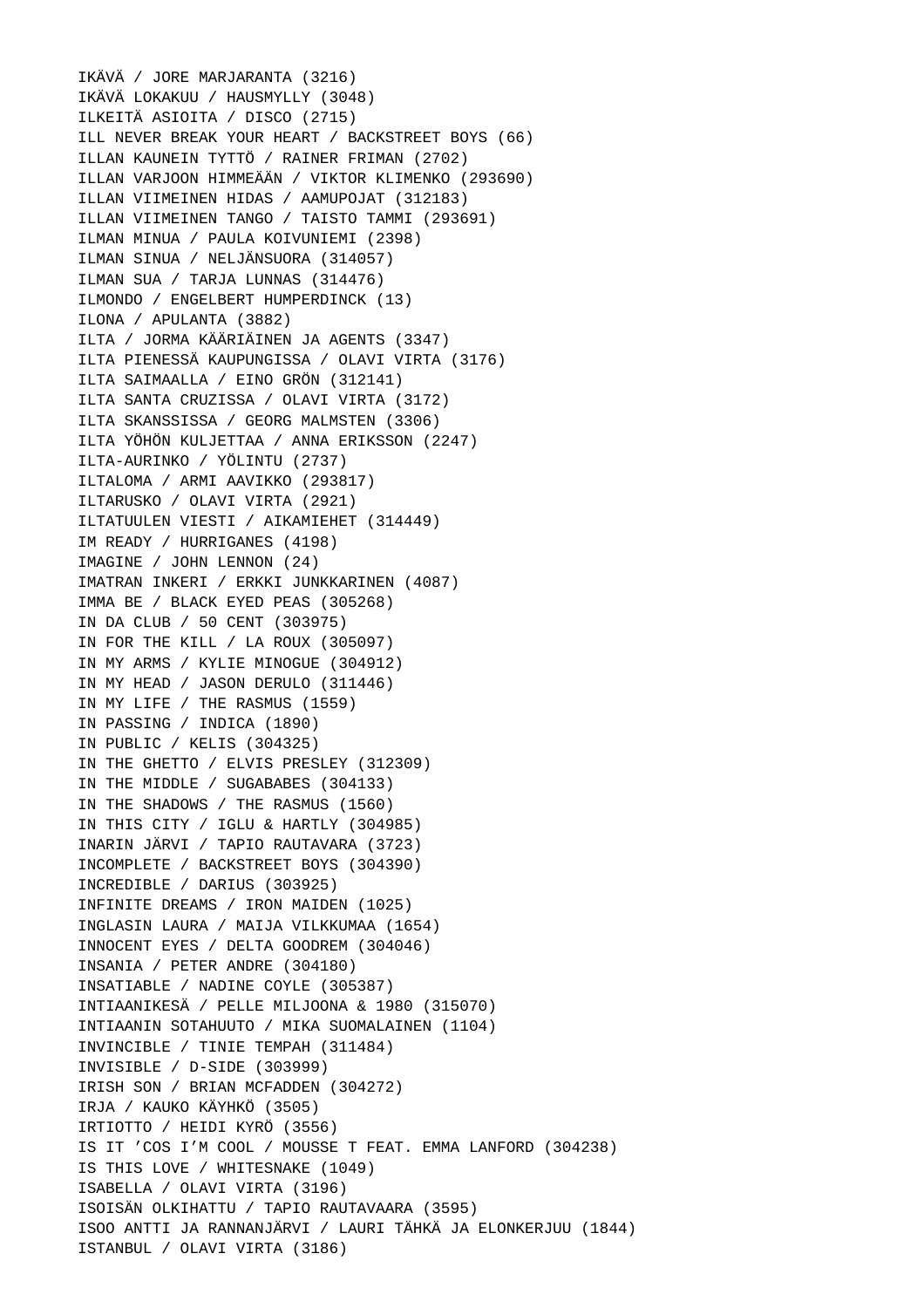ISTU TYTTÖ POLVELLE / LAURI TÄHKÄ JA ELONKERJUU (3359) ISÄ / KAIJA KOO (3761) ISÄ / JOPE RUONANSUU (3681) ISÄ / DANNY (3336) ISÄ KULJE HITAAMMIN / FREDI (2943) ISÄSI SUN / DIMITRI (2120) IT WAS A VERY GOOD YEAR / FRANK SINATRA (4152) IT'S A MATTER OF TIME / ELVIS PRESLEY (312310) IT'S EASY FOR YOU / ELVIS PRESLEY (312311) IT'S NOW OR NEVER / ELVIS PRESLEY (312290) IT´S MY LIFE / BON JOVI (64) IT'S IMPOSSIBLE / ELVIS PRESLEY (315174) IT'S LIKE THAT / MARIAH CAREY (304356) IT'S MY LIFE / NO DOUBT (304078) IT'S OK / CEE LO GREEN (311481) IT'S OVER / ELVIS PRESLEY (315175) ITKEVÄ HUILU / VESA-MATTI LOIRI (2326) ITKISITKÖ ONNESTA / LEEVI AND THE LEAVINGS (3335) ITS A SIN / PET SHOP BOYS (42) ITSENI HERRA / JANNIKA B (314657) ITSERAKKAUSJUTTUU / MARISKA (315149) ITÄMAISTA RAKKAUTTA / RAULI BADDING SOMERJOKI (293692) IWAN IWANOWITCH / IRMELI MÄKELÄ (3373) JA ROKKI SOI / RAULI BADDING SOMERJOKI (3319) JAG VILL VARA DIN MARGARETA / SVEN INGVARS (314161) JAI HO (YOU ARE MY DESTINY) / A.R. RAHMAN & PUSSYCAT DOLLS (305086) JAILHOUSE ROCK / ELVIS PRESLEY (312287) JAKSAA VANHAKIN TANSSIA / REIJO TAIPALE (314358) JAN / KAIJA KÄRKKÄINEN (2545) JANO / PAVE MAIJANEN (294862) JANOINEN SUU / CLIFTERS (3025) JAPANESE BOY / ANEKA (4120) JARI JA MARI / MUSKA (3343) JARRUTA / ELASTINEN (3792) JEALOUS SKY / JARI SILLANPÄÄ (314300) JENISEI / JASKA MÄKYNEN (3475) JENKKIKASSI / JANE RAAPANA (3857) JENNIFER ANISTON / ANSSI KELA (3274) JENNIFER ANISTON / ANSSI KELA (1632) JENNY FROM THE BLOCK / JENNIFER LOPEZ (303890) JERRY COTTON / KONTRA (3386) JERUSALEMIIN / MIKKO KUUSTONEN (312164) JESTAS SENTÄÄN / MARKKU ARO (1594) JESTAS SENTÄÄN / MARKKU ARO (315061) JIMMYN BANJO / RIITTA HEINO (1097) JIN JA JANG / KATRI HELENA (3420) JIPPIKAYJEI / CHEEK (293728) JO RIITTÄÄ / CAROLA JA THE BOYS (3530) JOEN TOISELLA PUOLELLA / OLAVI VIRTA (3158) JOENSUUN ELLI / TAPIO RAUTAVAARA (2110) JOHNNY BLUE / KATRI HELENA (3603) JOHNNY MUA MUISTATHAN / OLAVI VIRTA (2919) JOIN WITH US / THE FEELING (304978) JOKA KERTA KUN SÄ MEET / RESSU REDFORD (3286) JOKA POJALLA ON SIIVET / VESA-MATTI LOIRI (2460) JOKA PÄIVÄ JA JOKA IKINEN YÖ / EPPU NORMAALI (2376) JOKAINEN IHMINEN ON LAULUN ARVOINEN / VEIKKO LAVI (3311) JOKAINEN ON VÄHÄN HOMO / JUKKA TAKALO (293802) JOKAINEN PÄIVÄ ON LIIKAA / PAULA KOIVUNIEMI (3112)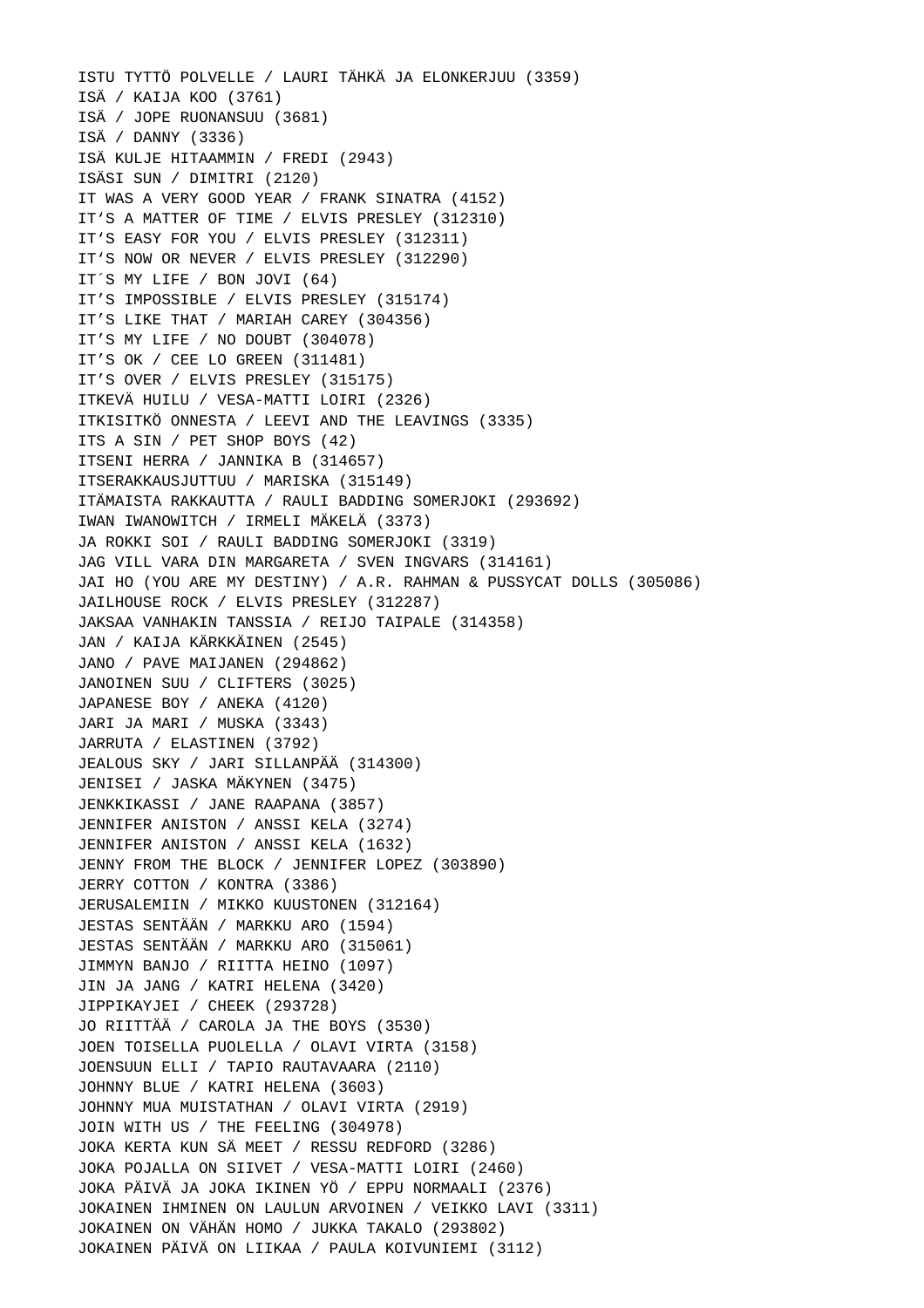JOKAINEN PÄIVÄ ON UUS / SEPPO TAMMILEHTO (3357) JOKAINEN TEKO / SAMULI EDELMANN (315131) JOKAISEEN PÄIVÄÄN NIIN PALJON MAHTUU / KISU (3079) JOKAPÄIVÄINEN / HANNA PAKARINEN (314359) JOKI / RIKI SORSA (2859) JOKOTAI / GIMMEL (2864) JOKU RAJA / PMMP (1803) JOLENE / DOLLY PARTON (25) JOLLEI JOULUNA OLE LUNTA / TRAD (4290) JOS / HAUSMYLLY (294863) JOS / KARI TAPIO (3581) JOS ITKEN JOS NAURAN / JUHANI MARKOLA (2946) JOS JOSKUS / ANNELI SAARISTO (2478) JOS JOTAIN YRITTÄÄ / FREDERIK (294873) JOS JOTAIN YRITTÄÄ / FREDERIK (1620) JOS JÄTÄT MINUT / TOPI SORSAKOSKI (314396) JOS JÄTÄT MINUT / REIJO TAIPALE (293693) JOS KERRAN REISSULLANSA / TAPIO RAUTAVAARA (3476) JOS LUOJA SUO / PAULA KOIVUNIEMI (3827) JOS MEILLÄ HUOMISTA EI OIS / MIKKO SILTALA (3740) JOS MENET POIS / SUVI TERÄSNISKA (4096) JOS MENET POIS / SUVI TERÄSNISKA (1916) JOS MIKÄÄN EI RIITÄ / SUVI TERÄSNISKA (4072) JOS MIKÄÄN EI RIITÄ / SUVI TERÄSNISKA (293785) JOS MINUUTIN SAAN AJASTASI / KARI TAPIO (3830) JOS MULLA OLISI SYDÄN / ANNA ERIKSSON (314170) JOS MULLA OLISI SYDÄN / ANNA ERIKSSON (312267) JOS MUN POKKA PETTÄÄ / HALOO HELSINKI (312343) JOS MUN POKKA PETTÄÄ / HALOO HELSINKI (312826) JOS MÄ KUOLEN NUORENA / HELI KAJO (314171) JOS MÄ OISIN SÄ / KATRI HELENA (314305) JOS MÄ OISIN SÄ / CHEEK (1884) JOS MÄ OON OIKEE / SANNI (314430) JOS NYT MENET POIS / ANKI LINDQVIST (4340) JOS OLISIN MUN MIES / SUVI TERÄSNISKA (314836) JOS RAKAS SULLE OISIN / KARI TAPIO (315273) JOS RAKASTAT / KRISTIINA HALKOLA (2329) JOS SE VOISI OLLA TOTTA / SATU PENTIKÄINEN (2956) JOS SUA EI OIS OLLUT / KAIJA KOO (4341) JOS SULLA ON TOINEN / TAIKAPEILI (2596) JOS SUN LYSTI ON / M SALON MUSIIKKIKOULUN LAPSET (1090) JOS SÄ KONDUKTÖÖRIN NAIT / PAULA KOIVUNIEMI LEA LAVEN (2223) JOS SÄ RAKASTAT MUA / SIG (2664) JOS SÄ TAHDOT NIIN / JIPPU JA SAMULI EDELMAN (1885) JOS SÄ TAHDOT NIIN / HECTOR (2312) JOS TAHDOT / PAVE MAIJANEN (3791) JOS TAHDOT TIETÄÄ / MAARIT (2829) JOS TAHDOT TIETÄÄ / MAARIT (1749) JOS VAIN VOISIN / JANNE RAAPPANA (312266) JOS VIELÄ OOT VAPAA / RESSU REDFORD (1495) JOS VIELÄ OOT VAPAA / MARKUS (2577) JOS VOIT TULE LUO / KARI TAPIO (314397) JOS YSTÄVÄÄN SÄ LUOTTAA VOIT / JAMPPA TUOMINEN (2161) JOSKUS MIEHEN TÄYTYY LÄHTEÄ / KAI JÄMSÄ (1853) JOSSAIN / MERJA RANTAMÄKI (4342) JOSSAIN TÄÄLLÄ / JUHA TAPIO (312191) JOSSU / CHEEK FEAT. JUKKA POIKA (314054) JOTAIN JÄÄ / N TAPIO JA M LEPPILAMPI (3552) JOTAIN MUUTA / TIKTAK (2832)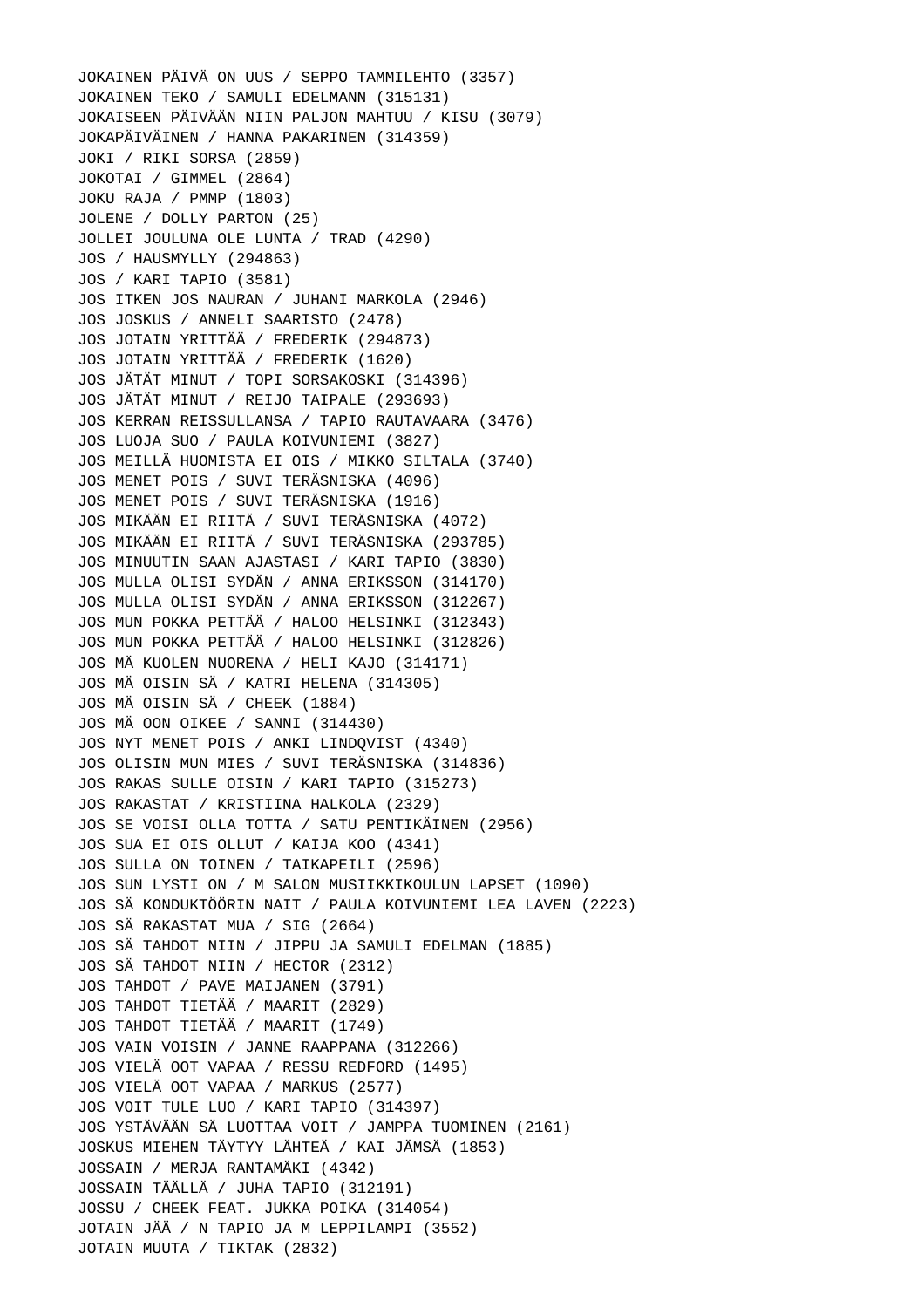JOULULAULU / PENTTI HIETANEN (4296) JOULUMAA / KATRI HELENA (4282) JOULUN KELLOT / FINNTRIO (4274) JOULUPUKKI MATKAAN JO KÄY / MATTI ESKO (4300) JOULUPUU ON RAKENNETTU / TRAD (4288) JOULUYÖ JUHLAYÖ / TRAD (4281) JOUTSENET / PMMP (1807) JOUTSENLAULU / YÖ (1533) JOUTSENLAULU / YÖ (2582) JUANKOSKI HERE I COM / JUICE LESKINEN (1874) JUANKOSKI HERE I COME / JUICE (2099) JUDY JUDY / DANNY (2820) JUGGERNAUTS / ENTER SHIKARI (305129) JUHLAVALSSI / PASI KAUNISTO (314455) JUKEBOXIN LUONA / PATE MUSTAJÄRVI (3337) JULIA / NELJÄNSUORA (314349) JULIA JÄI HENKIIN / ANNIKA EKLUND (1819) JULIAN GRIMAU / TAPIO HEINONEN (2287) JULIAN TOTUUDET / IRINA (2774) JULIET JA JONATHAN / ANNA ERIKSSON (2116) JULIET JA JOONATAN / ANNA ERIKSSON (1661) JULISKA / KATRI HELENA (3472) JUMP / VAN HALEN (1043) JUMP (FOR MY LOVE) / GIRLS ALOUD (311323) JUMPIN' / LIBERTY X (304038) JUNA KULKEE / JUNA KULKEE (1516) JUNA KULKEE / KARI TAPIO (2869) JUNAT JA NAISET / JENNI VARTIAINEN (314041) JUODAAN VIINAA / HECTOR (1716) JUODAAN VIINAA / HECTOR (2843) JUOKSE SINÄ HUMMA / TAPIO RAUTAVAARA (2625) JUOMARIN LAULU / ARTTU SUUNTALA (2301) JUOMARIPOIKA / LAURI TÄHKÄ JA ELONKERJUU (1831) JUPPIHIPPIPUNKKARI / NELJÄ RUUSUA (3380) JUPPIHIPPIPUNKKARI / NELJÄ RUUSUA (1538) JUST A DREAM / NELLY (305388) JUST A LIL BIT / 50 CENT (311347) JUST A LITTLE WHILE / JANET JACKSON (304141) JUST A RIDE / JEM (304391) JUST BE GOOD TO GREEN / PROFESSOR GREEN FEAT. LILY ALLEN (311464) JUST CAN'T GET ENOUGH / THE SATURDAYS (305075) JUST DANCE / LADY GAGA FEAT. COBY O'DONIS (305029) JUST LOSE IT / EMINEM (304274) JUST THE WAY YOU ARE (AMAZING) / BRUNO MARS (305363) JUULIA / TIINA PITKÄNEN (3586) JUULIAN TOTUUDET / IRINA (1665) JYKEVÄÄ ON RAKKAUS / RAULI BADDING SOMERJOKI (312197) JYRKI BOY / JUICE LESKINEN (1859) JYRKI BOY / JUICE LESKINEN (315087) JYTÄORKESTERI TULEE TAAS / KARI PEITSAMO (312198) JÄI SUSTA JÄLKI SYDÄMEEN / MARKUS TÖRMÄLÄ JA FBI BEAT (2657) JÄI YÖSTÄ MUISTO VAIN / REIJO TAIPALE (2418) JÄLJET HIEKASSA / TAMARA LUND (2277) JÄLKEEN KAIKEN SUUREN / JOHANNA PAKONEN (3818) JÄLKEMME HIEKALLA / KARI TAPIO (2411) JÄLLEEN KUN OLET VAPAA / HORTTO KAALO (2991) JÄNIS ISTUI MAASSA / SATULAULAJAT (1088) JÄNÖJUSSIN MÄENLASKU / GEORG MALMSTEN (1079) JÄRJETÖN RAKKAUS / JESSE KAIKURANTA (314115)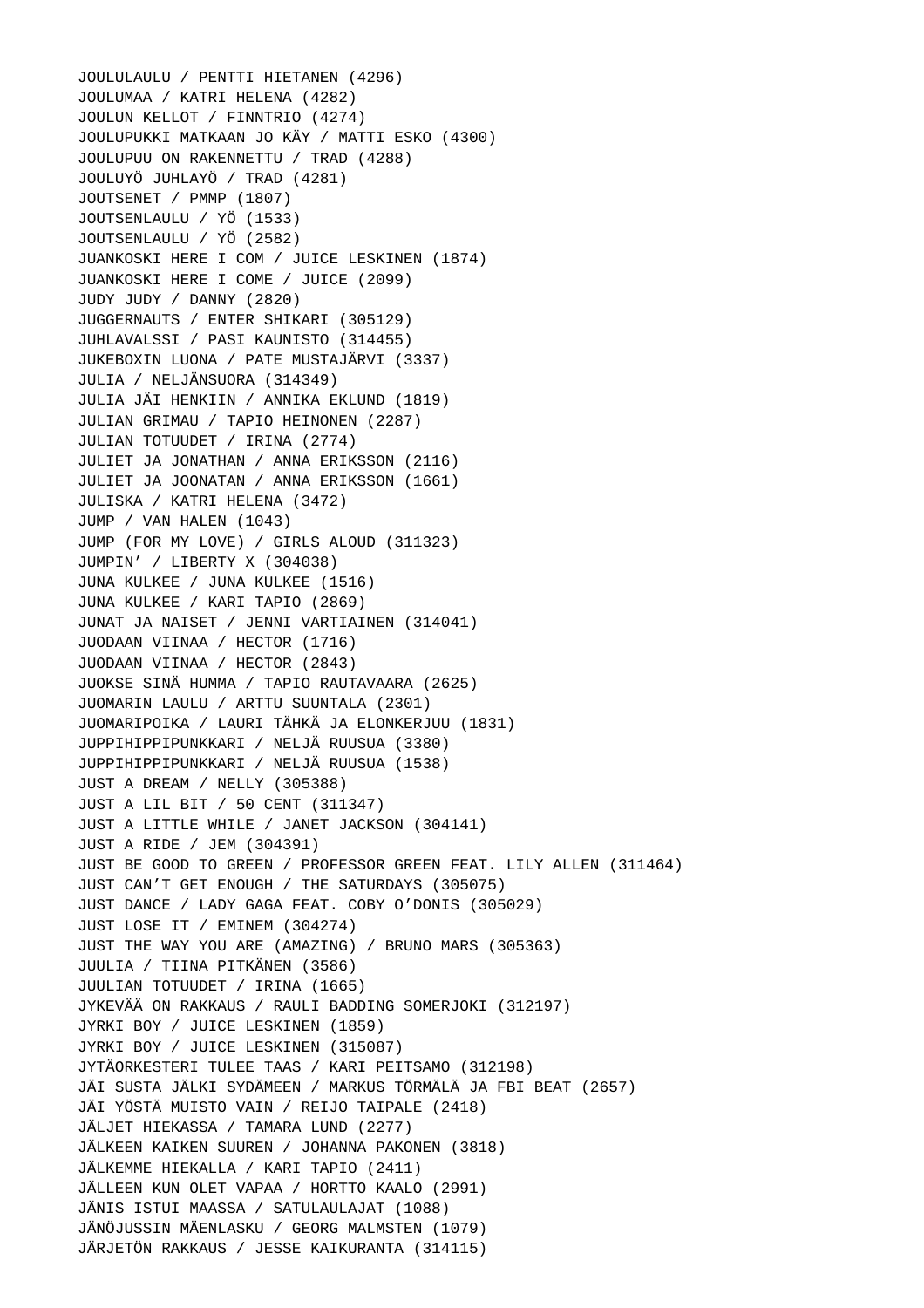JÄTKÄN HUMPPA / MUTKATTOMAT (2767) JÄÄ / ANNA ERIKSSON (3432) JÄÄ HYVÄSTI / JAMPPA TUOMINEN (3261) JÄÄ HYVÄSTI ARMAS / OLAVI VIRTA (3198) JÄÄ TAI MEE / ANTTI TUISKU (314417) JÄÄKUKKIA / SOLISTIYHTYE SUOMI (314450) JÄÄMAISEMA / UNIKLUBI (3786) JÄÄN ILTAAN HILJAISEEN / TOPI SORSAKOSKI (312877) JÄÄN SUN VIEREEN / YÖ FEAT. STINA GIRS (314853) JÄÄTELÖAUTO / ULTRA BRA (2363) JÄÄTELÖKESÄ / MAARIT (1830) JÄÄTELÖKESÄ / MAARIT (3138) JÄÄTYNYT MAA / MIINA (2879) JÄÄVALSSI / HECTOR (2352) KA-CHING / SHANIA TWAIN (303941) KAASUA KOMISSAARIO PEPPONE / POPEDA (3392) KADUILLA TUULEE / JARI SILLANPÄÄ (2850) KAHDEN HENGEN NUOTIO / JANNE TULKKI (2215) KAHDEN HULLUN MATKA / KIRKA (1852) KAHDESTAAN / ANTTI TUISKU (3207) KAHVILAAN PIENEEN MÄ KÄYN / LEA LAVEN (2218) KAHVIMAITO / ARTTU WISKARI (315140) KAI LAULAA SAAN / KATRI HELENA (315066) KAI MUISTAT SEN / KATRI HELENA (2466) KAI VIELÄ JÄÄT / TAIKAKUU (2643) KAI VIELÄ KOHDATAAN / MAARIT PELTONIEMI (314482) KAIHOMIELI JA SURUSILMÄ / JOHANNA SIEKKINEN (3493) KAIKEN ANTANUT / PAULA KOIVUNIEMI (314116) KAIKEN ANTANUT / PAULA KOIVUNIEMI (314169) KAIKEN KAUNIIN RINNALLA / JARI LAPPALAINEN (3329) KAIKEN KAUNIIN RINNALLA / JARI LAPPALAINEN (314452) KAIKEN TAKANA ON NAINEN / MATTI JA TEPPO (2126) KAIKENLAISTA HARMIA / EGOTRIPPI (1832) KAIKISTA KASVOISTA / ANNA ERIKSSON (2936) KAIKISTA KASVOISTA / ANNA ERIKSSON (1478) KAIKKEA HYVÄÄ / SIMO SILMU (1606) KAIKKEA HYVÄÄ / SIMO SILMU (3083) KAIKKEIN KAUNEINTA / PAULA KOIVUNIEMI (2580) KAIKKEIN KAUNEINTA / PAULA KOIVUNIEMI (1652) KAIKKI ASKELEET / JOHANNA KURKELA (314360) KAIKKI HYVIN, MAMA / RAULI BADDING SOMERJOKI (312199) KAIKKI JÄIKÖ VIIME KERTAAN / KARI TAPIO (2647) KAIKKI KAUNIS KATOAA / DINGO (3906) KAIKKI LAULUT / SANI (3232) KAIKKI MUU VOI MENNÄ / ANNE MATTILA (3858) KAIKKI MUUTTUU / JANI WICKHOLM (3217) KAIKKI MUUTTUU / JANI WICKHOLM (1570) KAIKKI MUUTTUU / EIJA SINIKKA (2407) KAIKKI NUORET TYYPIT / TEHOSEKOITIN (3876) KAIKKI TAHTOO / SAMULI EDELMANN (2435) KAIKKI TAHTOO RAKASTAA / HECTOR (1561) KAIPAAN SUA / THE SOUNDS (2104) KAIPUU / KARI TAPIO (3388) KAIPUU / PEKKA RUUSKA (2672) KAIPUU / ANJA NISKANEN (3844) KAIPUUN KUKKA / TUULA IKÄHEIMO (2391) KAIPUUN KUU / TOPI SORSAKOSKI (312889) KAIPUUNI ON USKOMATON / ANNE MATTILA (3451) KAIVO / APULANTA (3663)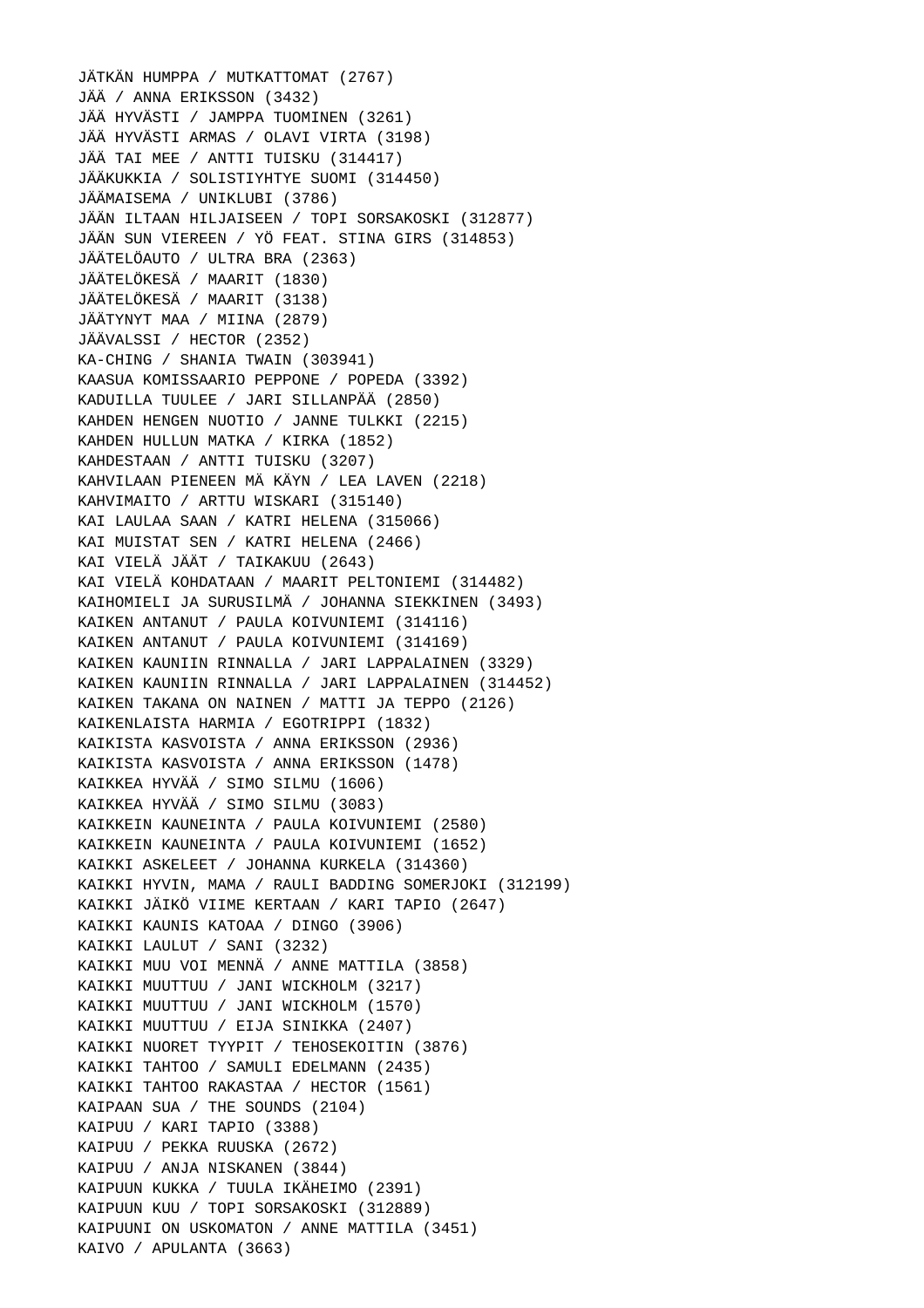KAKE ROCK / KAKE SINGERS (312200) KAKS SYDÄNTÄ VAIN / SLFM (3690) KAKSI IRRALLAAN / LAURA NÄRHI (7493) KAKSI KAUNEINTA / NELJÄNSUORA (315148) KAKSI KAUNEINTA / JIPPU (314361) KAKSI KITARAA / TOPI SORSAKOSKI (312875) KAKSI KOLPAKKOA NEITI / SOLISTIYHTYE SUOMI (3479) KAKSI LENSI YLI KÄENPESÄN / FREEMAN (3322) KAKSI MAAILMAA / KATRI HELENA (3443) KAKSI NAISTA / SIRU (314854) KAKSI ONNELLISTA / JANNE RAAPPANA (312255) KAKSI PUUTA / JUHA TAPIO (3696) KAKSI PUUTA / JUHA TAPIO (1778) KAKSI RUUSUA / OLAVI VIRTA (2913) KAKSI SISARUSTA / ANSSI KELA (2520) KAKSI YKSINÄISTÄ / SUVI TERÄSNISKA (4089) KAKSKYTÄ SENTTIÄ / POPEDA (3055) KAKSOISELÄMÄÄ / JUICE LESKINEN (3398) KAKSOISELÄMÄÄ / JUICE LESKINEN (1881) KAKTUSVIINAA / MIKKO KUUSTONEN (312247) KALAJOEN HIEKAT / TAPANI KANSA (2320) KALAJOKI-VALSSI / PEKKA HIMANKA (312142) KALASTAJA-EEMELIN VALSSI / KAUKO KÄYHKÖ (314453) KALASTAJAN LAULU / GEORG OTS (2117) KALIFORNIAN AURINKOON / MUSKA (3641) KALJALAULU / JOPE RUONANSUU (7449) KALTERITANGO / IRWIN GOODMAN (314688) KANELIPUUN ALLA / KIRKA (315051) KANKAAN KAUNIS KATRIINA / PEKKA HIMANKA (312143) KANOOTTILAULU / SIELUN VELJET (1091) KANSSA KAIKEN LUOMAKUNNAN / PETRI LAAKSONEN (4258) KANSSANI RANTAAN KÄY / M SARIOLA JA S HIETALA (4256) KANSSASI KAHLEISIIN / JUHA TAPIO (1809) KANSSASI ON NIIN HYVÄ OLLA / HECTOR JA SUSANNA HAAVISTO (3244) KANSSASI SUN / EIJA SINIKKA (2984) KAPPALE KAUNEINTA SUOMEA / ERKKI JUNKKARINEN (3461) KARAOKEKUNINGAS / MIRA SUNNARI (2668) KARAVAANARI / SAMULI EDELMANN (3105) KARAVAANI / OLAVI VIRTA (3178) KARHUN ELÄMÄÄ / PEKKA JA SUSI (314500) KARHUSAARI / ANSSI KELA (1626) KARJALA TAKAISIN / JVG FEAT. FREEMAN (312845) KARJALAN HEILI / TOPI JA TOIVOTTOMAT (3487) KARJALAN MARJAANA / TULIPUNARUUSUT (3507) KARMA / ALICIA KEYS (304328) KARTAT MUA / KOLMAS NAINEN (4379) KASAKKAPARTIO / BRITA KOIVUNEN (2511) KASAKKAPARTIO / FREDERIK (7455) KASARITRENDEJÄ / CLIFTERS (3000) KASATSHOK / JUNNU VAINIO (2674) KATARIINA / R REDFORD JA J RAINIO (1882) KATARIINA / SIMO SILMU (3355) KATARIINA / SIMO SILMU (1701) KATARIINAN KAMARISSA / GEORG MALMSTEN (3498) KATINKA / HUMPPAVEIKOT (3474) KATKENNUT HELMINAUHA / ANNELI SAARISTO (2735) KATKERA KUU / NELJÄ RUUSUA (312174) KATO MITÄ SÄ TEIT / RESSU REDFORD (3920) KATSEES KUIN TULTA / ANNE MATTILA (3653)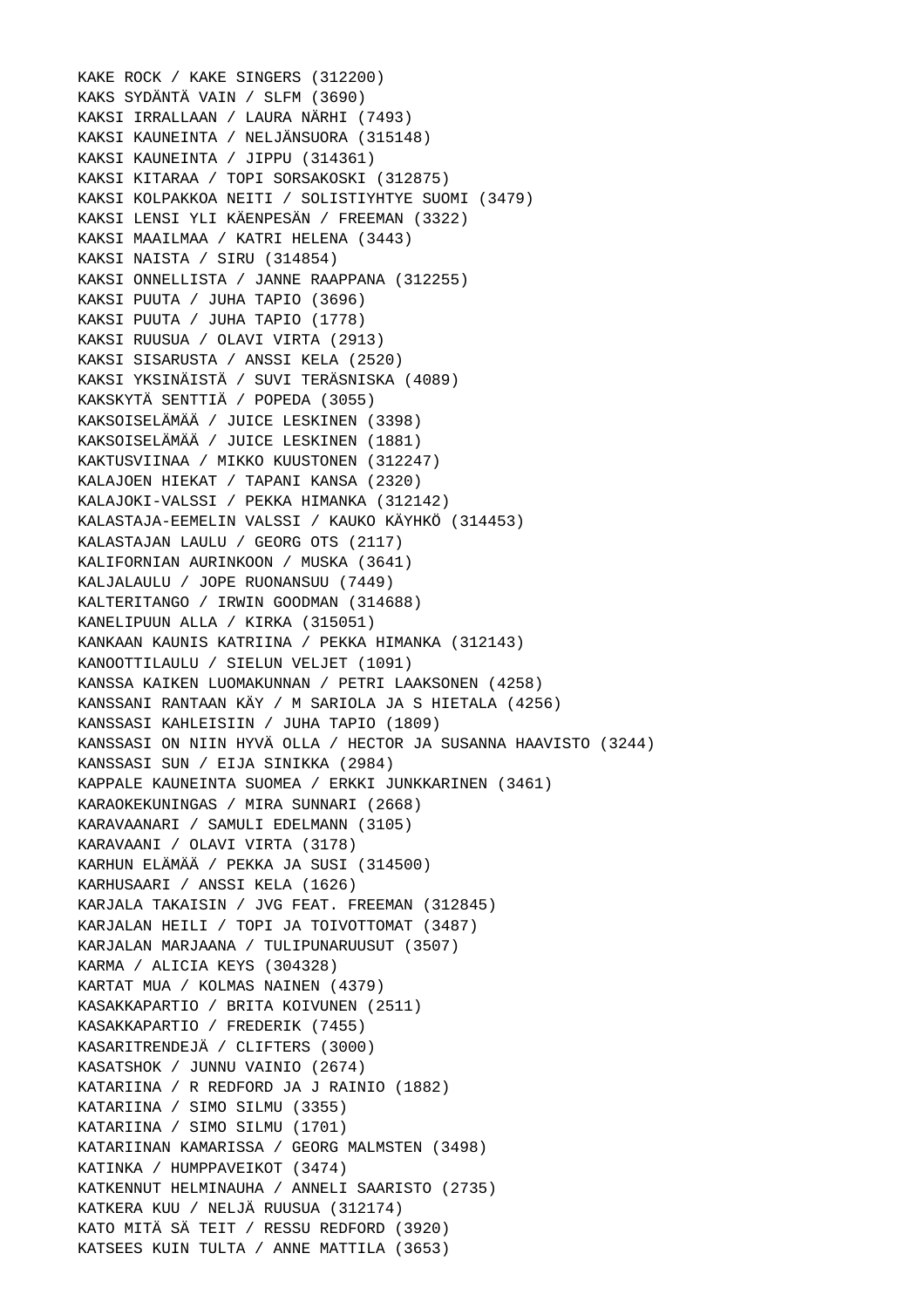KATSEET KENTTÄÄN / POJU (293804) KATSELEN MERELLE PÄIN / TOPI SORSAKOSKI (312880) KATSO KENGURU LOIKKAA / MONICA ASPELUND (1107) KATSO LUONTOA JA HUOMAA3.35 / MARKKU ARO (2862) KATSON AUTIOTA HIEKKARANTAA / KATRI HELENA (2748) KATSON AUTIOTA HIEKKARANTAA / KATRI HELENA (1670) KATSON SINEEN TAIVAAN / KAIJA KOO (314287) KATSON SINEEN TAIVAAN / KATRI HELENA (1658) KATSON SINEEN TAIVAAN / KATRI HELENA (3124) KATU / TOPI SORSAKOSKI (312271) KATU / MAIJA VILKKUMAA (3578) KATUJEN KUNINGATAR / YÖ (2689) KATUJEN KUNINGATAR / IRINA (1623) KATULYHDYT / BERIT (2693) KATUPOIKIEN LAULU / OLAVI VIRTA (3469) KATY ON A MISSION / KATY B (305354) KAUAN / DANNY (2853) KAUAN ODOTIN / CHARLES PLOGMAN (3657) KAUAN SITTEN / JUHA VAINIO (1679) KAUAS POIS / RAAPPANA (314855) KAUAS VUORTEN TAA / BABLO (2323) KAUHEA KANKKUNEN / JUNNU VAINIO (2119) KAUKAISIMMALLE RANNALLE / TEHOSEKOITIN (7477) KAUKANA KATJUSHA ON / FREDERIK (3842) KAUNEIN ILTAMME / OLAVI VIRTA (4359) KAUNEIN KAIKESTA / TELEKS (314190) KAUNEIN UNI / ANKI (312359) KAUNEUS SEKOITTAA MUN PÄÄN / OLAVI UUSIVIRTA (314066) KAUNIITA KESÄPÄIVIÄ / PIRKKA-PEKKA PETELIUS (3266) KAUNIS IKÄVÄ / JARI SILLANPÄÄ (2959) KAUNIS KAIPUU / TOPI SORSAKOSKI (312866) KAUNIS MORSIAN / OLAVI VIRTA (4367) KAUNIS NAINEN / EERO JA JUSSI & THE BOYS (312201) KAUNIS ON LUOKSESI KAIPUU / VEIKKO TUOMI (312144) KAUNIS PETO / XLS (7481) KAUNIS PÄIVÄ / ANNA PUU (1845) KAUNIS RIETAS ONNELLINEN / KAIJA KOO (293770) KAUNIS RIETAS ONNELLINEN / KAIJA KOO (293797) KAUNIS SUNNUNTAI / ARTO SOTAVALTA (2309) KAUNIS VALHE / TANELI MÄKELÄ (312145) KAUNIS VEERA / MATTI JURVA (2139) KAUNISSAARI / JUHA VAINIO (1694) KAUNOTAR JA KULKURI / MEIJU SUVAS (3622) KAUPPAOPISTON NAISET / KARI PEITSAMO (312202) KAUPUNGIN LAPSET / MONA CARITA (315067) KEEP ME A SECRET / AINSLEY (303915) KEEP ON KNOCKING / HURRIGANES (4216) KEEP THIS FIRE BURNING / BEVERLEY KNIGHT (304343) KEEPS GETTING BETTER / CHRISTINA AGUILERA (305023) KEHRÄÄJÄ / J. KARJALAINEN (312353) KEHÄRAAKKEJA JA KUNINKAITA / HAUSMYLLY (293734) KEIHÄÄNKÄRKI / J.KARJALAINEN (314695) KEINU KANSSANI / OLAVI VIRTA (2896) KEINUMORSIAN / ERKKI JUNKKARINEN (314454) KEINUMORSIAN / ERKKI JUNKKARINEN (2681) KEINUSSA KESÄLLÄ KERRAN / SOLISTIYHTYE SUOMI (312146) KEKE ROSBERG FORMULA ROCK / MATTI PELLONPÄÄ (293843) KELLOT MOSKOVAN / MARITA TAAVITSAINEN (2739) KELLOT SOI / TOPI SORSAKOSKI JA AGENTS (3557)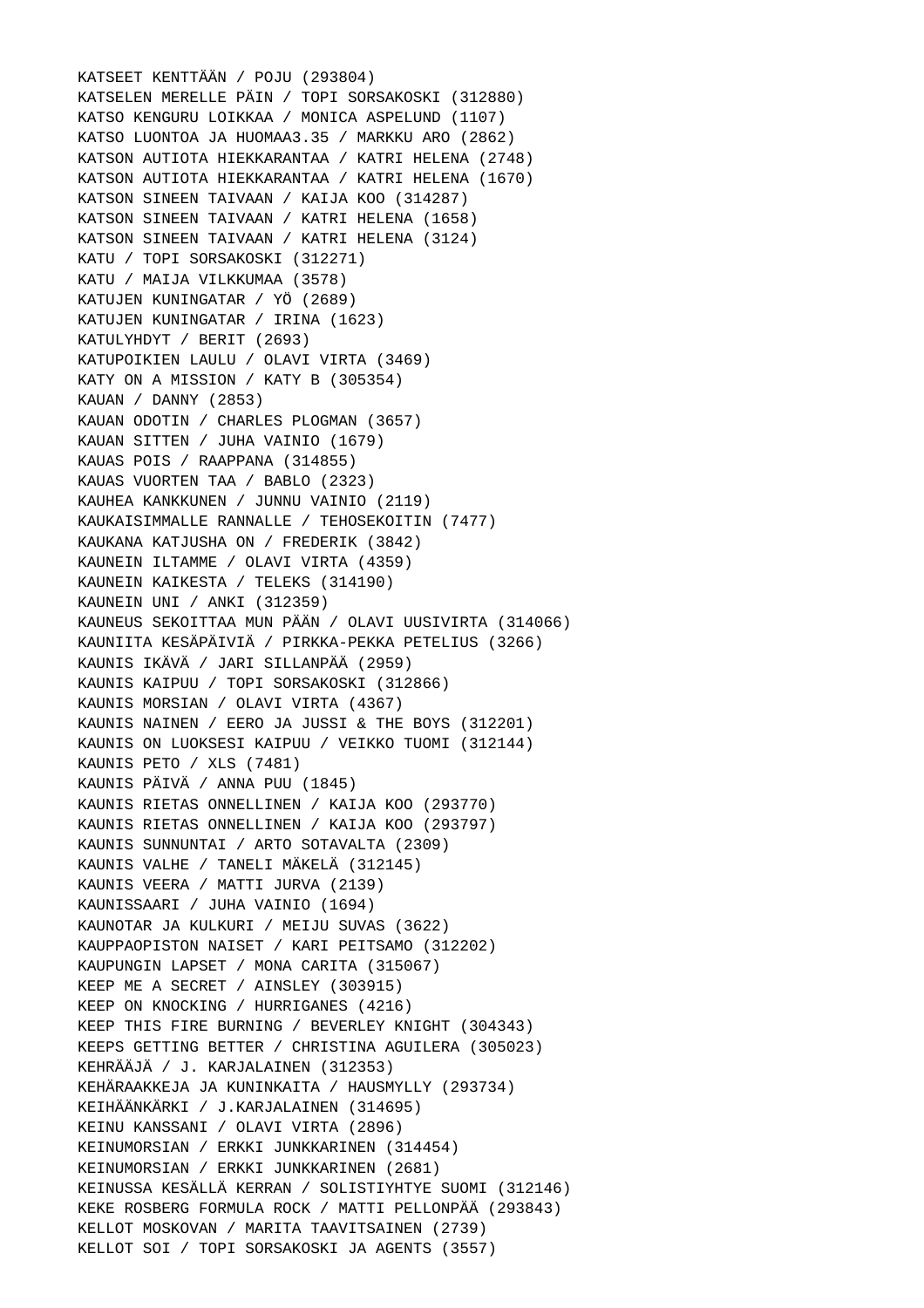KELPAAT KELLE VAAN / JUHA TAPIO (1734) KELPAAT KELLE VAAN / JUHA TAPIO (3689) KELPAISIKO SEKSI? / P OSKARI KANKAAN 7 SEINÄHULLUA (3511) KEMIAA / NEON 2 (2808) KEMIAA / NEON 2 (1474) KENEN SYY / ANETTE TUOMINEN (314477) KENEN SYY KENEN SYY / KRISTIINA HAUTALA (2357) KENKÄÄ / CLIFTERS (3027) KENPÄ TIETÄIS SEN / BERIT (312147) KENTUCKY RAIN / ELVIS PRESLEY (315176) KERJÄLÄISTEN VALTAKUNTA / DINGO (1745) KERRAN / LAURA VOUTILAINEN (3309) KERRAN VIEL / OLAVI VIRTA (2649) KERRASTA POIKKI / TARJA YLITALO (3617) KERRASTA POIKKI / CHISU (1846) KERRASTA POIKKI / CHISU (3899) KERRO KUISKATEN TUNTEESI / JAMPPA TUOMINEN (3861) KERRO KULTAINEN KUU / ESKO RAHKONEN (3390) KERRO KUU / TOMI MARKOLA (315112) KERRO MILTÄ SE TUNTUU / JENNI VARTIAINEN (3639) KERRO MULLE RAKKAUDESTA / VEETI (1871) KERRO TERVEISET LAPSILLE / LEEVI JA THE LEAVINGS (1797) KERRO TERVEISET LAPSILLE / LEEVI AND THE LEAVINGS (2697) KERRO YSTÄVÄLLE / PAULA KOIVUNIEMI (2942) KERSANTTI KAROLIINA / POPEDA (1531) KERSANTTI KAROLIINA / POPEDA (3332) KERTOKAA SE HÄNELLE / MAUNO KUUSISTO (2211) KESKIYÖN AIKAAN / MARKKU ARO (3305) KESKIYÖN TANGO / ESKO RAHKONEN (293694) KESTÄN MITÄ VAAN / MARKKU ARO (1677) KESYTETTY / SEIJA SIMOLA (314478) KESÄ / MAIJA VILKKUMAA (1651) KESÄ JA YÖ / EINI (3276) KESÄ KUUSKYTVIIS / KARI TAPIO (314399) KESÄ LYHYT ON / TOMAS LEDIN (2308) KESÄ VIELÄ JÄÄDÄ VOIS / NELJÄNSUORA FEAT. STIG (314696) KESÄ YHDESSÄ / ANNA ERIKSSON (2273) KESÄAAMU / PETRI LAAKSONEN (4250) KESÄAIKAAN / ERNOS (315056) KESÄDUUNI BLUES / JUSSI AND THE BOYS (3271) KESÄINEN MUISTO / REIJO TAIPALE (2431) KESÄKATU / DANNY (1608) KESÄLLÄ KERRAN / ANNA ERIKSSON (3712) KESÄLLÄ KERRAN / OLAVI VIRTA (3162) KESÄMOPO / SLEEPY SLEEPERS (2700) KESÄN LAPSI / KATRI HELENA (294864) KESÄN TANGO / TAISTO TAMMI (293695) KESÄN VIHREÄT LEHVÄT / VIENO KEKKONEN (2306) KESÄYÖ / PARIISIN KEVÄT (314189) KESÄYÖ / PARIISIN KEVÄT (312190) KESÄYÖ / NELJÄN SUORA (2692) KESÄÄ VAIN RAKASTAN / LEA LAVEN (2532) KETSUPPITANSSI / SHEIDI (2893) KEVÄT / TAVARAMARKKINAT (2565) KEVÄT / TAVARAMARKKINAT (1772) KEVÄT TOI TULLESSAAN / OLAVI VIRTA (3197) KEVÄTHUUMAUS / TAPIO RAUTAVAARA (2149) KEVÄTYÖ / ANNA ERIKSSON (2623) KEVÄTYÖ / ANNA ERIKSSON (1660)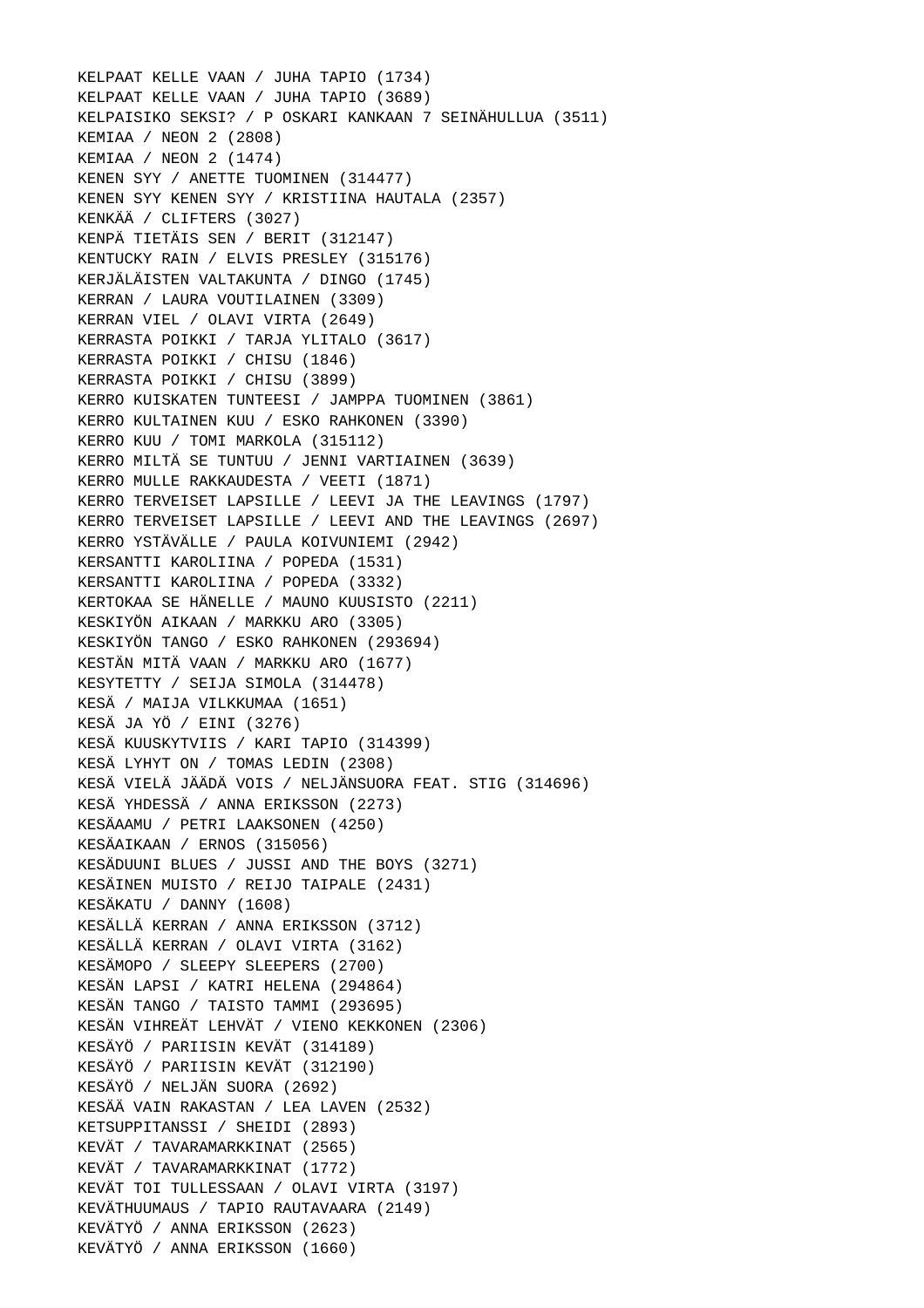KEVÄÄN ENSI KUKKANEN / JAMPPA TUOMINEN (3258) KIDS / MGMT (305012) KIDS IN AMERICA / KIM WILDE (23) KIELLETYT LEIKIT / CAROLA (1887) KIELLETYT LEIKIT / ANNELI SARI (2588) KIELLETYT TUNTEET / KAKE RANDELIN (3127) KIELON JÄÄHYVÄISET / EINO GRÖN (312148) KIERTOLAINEN / SUVI TERÄSNISKA (3794) KIIHKEÄT TUULET / KIKKA (314486) KIIMINKIJOKI / MIKKO ALATALO (315274) KIIRUHDA HILJAA / EIJA KANTOLA (3707) KIITOS / LAURA VOUTILAINEN (3867) KIITOS / LEA LAVEN (2810) KIITOS EI OLE KIROSANA / HALOO HELSINKI! (315151) KIITOS JA KUNNIA / YÖ (1842) KIITOS JA KUNNIA / YÖ (3828) KIITOS KUN MUISTIT / KRISTIINA WHEELER (312358) KILISEE KILISEE KULKUNEN / TRAD (4298) KIMPALE KULTAA / LAURI TÄHKÄ JA ELONKERJUU (1764) KIMPALE KULTAA / LAURI TÄHKÄ JA ELONKERJUU (3566) KING CREOLE / ELVIS PRESLEY (312291) KINGSTON TOWN / UB 40 (4139) KIPUA / MIKAEL GABRIEL (314400) KIRJE / JANNE HURME (2834) KIRJE / STINA GIRS (293811) KIRJE / TOPI SORSAKOSKI (312851) KIRJE KOTIIN / KAKE RANDELIN (294865) KIRJE SULLE / KATRI HELENA (2429) KIRJEEN SULLE KIRJOITAN / E PIIRTO (3098) KIRJOITA POSTIKORTTIIN / MUSKA (312203) KIRJOITAN / DINGO (1743) KIRKOSSA / SAMULI EDELMANN (4248) KIROSANOJA / JONNE AARON (315257) KIRVESSAARI / LAURI TÄHKÄ (3812) KISKOT VIEVÄT ETELÄÄN / JUKKA KUOPPAMÄKI (2103) KISS ME QUICK / ELVIS PRESLEY (315177) KISSANKULMAN KAUHU EEMELI / RAGNI MALMSTEN JA YRJÖ TÄHTELÄ (1105) KISSING COUSINS / ELVIS PRESLEY (315178) KITARA JA MERI / TOPI SORSAKOSKI (312878) KITARA TAIVAS JA TÄHDET / EPPU NORMAALI (1534) KITARA, TAIVAS JA TÄHDET / EPPU NORMAALI (294866) KIVEN SISÄLLÄ / PEKKA ROSELIUS (2678) KIVESTÄ VEISTETTY SYDÄN / JANNE TULKKI (3082) KIVISET KADUT / OLLI LINDHOLM (3901) KLEINBUS / ILPO KAIKKONEN (314188) KNOCK YOU DOWN / KERI HILSON FEAT. KANYE WEST & NE-YO (305116) KNOCKIN' ON HEAVEN'S DOOR / AVRIL LAVIGNE (303966) KNOW YOUR ENEMY / GREEN DAY (305103) KOHTALO / JANNE HURME (315259) KOHTALO KULKEE / KAIJA KÄRKINEN JA ILE KALLIO (3680) KOHTALON OMA / CHISU (312337) KOHTALON OMA / CHISU (293800) KOHTALON TANGO / EINO GRÖN (293696) KOHTALON VALSSI / TAISTO TAMMI (314460) KOHTALONI / TOMI MARKKOLA (3324) KOHTAUS / OLAVI VIRTA (3169) KOHTI ALASKAA / TAPIO RAUTAVAARA (2617) KOITERE KARJALAN HELMI / PASI KAUNISTO (312149) KOIVU JA TÄHTI / SEPPO NÄRHI (2207)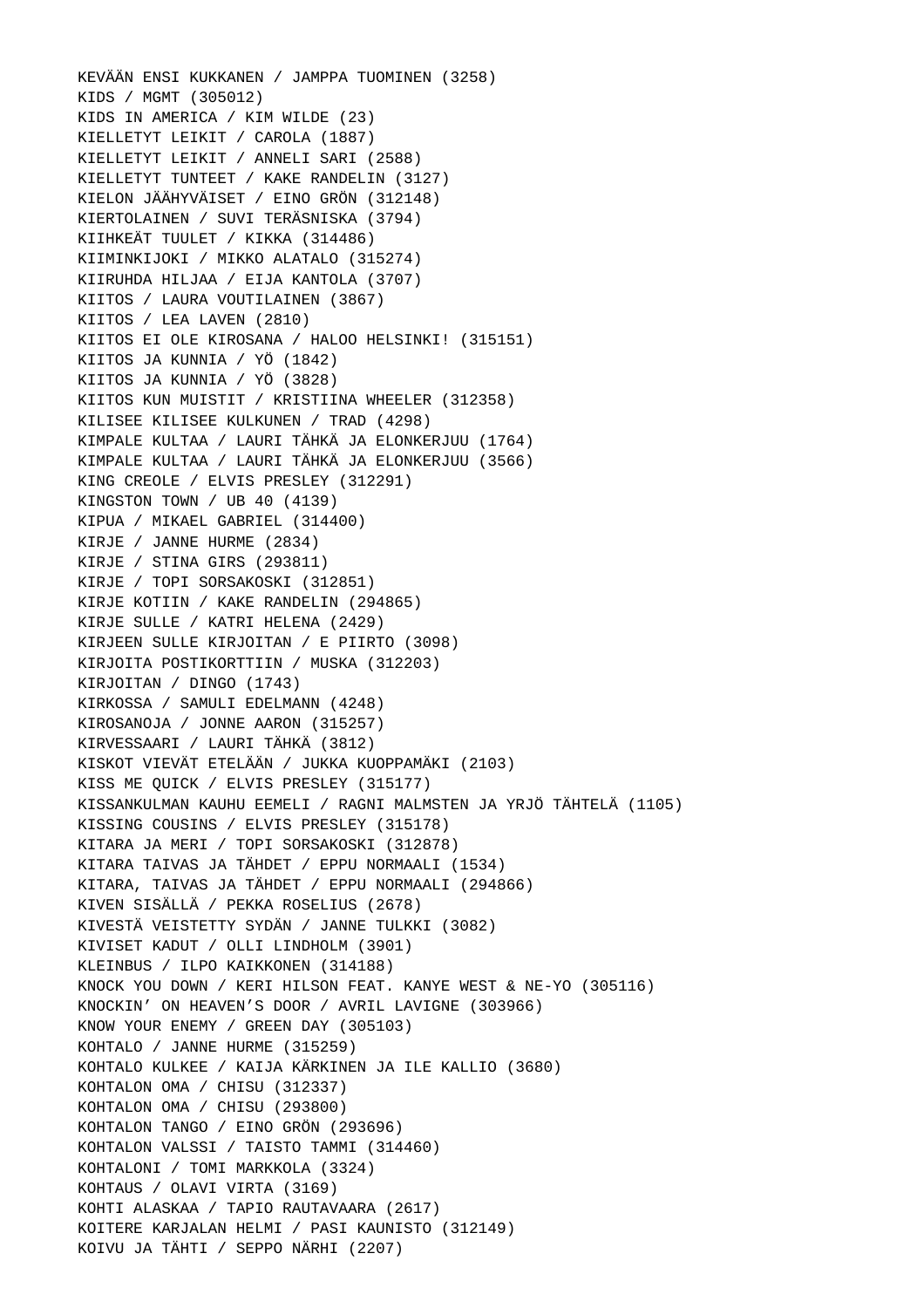KOIVUNIEMEN HERRA / EGOTRIPPI (3040) KOKEILE MUA / ERIN (314117) KOKO KUVA / IRINA (314028) KOKONAINEN NAINEN / LAURA VOUTILAINEN (314179) KOKONAINEN NAINEN / LAURA VOUTILAINEN (314113) KOLMAS PYÖRÄ / CHISU (312178) KOLMAS PYÖRÄ / CHISU (314172) KOLMATTA LINJAA / FREDI (2753) KOLME COWBOYTA / J. KARJALAINEN (294867) KOLME KELLOA / TUULA SIPONIUS (2716) KOLME KITARAA / OLAVI VIRTA (4373) KOLME PIENTÄ SANAA / ANNA PUU (314029) KOLME TOIVOMUSTA / MARKKU TUOVINEN (2574) KOLME VARISTA / VUOKKO HOVATTA (1096) KOLME VUODENAIKAA / ANNA PUU (1823) KOLMEKYMPPINEN / FREDERIK (1633) KOLMEKYMPPINEN / FREDERIK (2491) KOLMEN MINUUTIN MUNA / MOOG JA MOOGS (4383) KOMIA ON AINA KOMIA / LAURI TÄHKÄ JA ELONKERJUU (1854) KONEESEEN KADONNUT / APULANTA (3525) KORKOKENGÄT / STELLA (3703) KORPIKANSAN PARATIISI / M NUORVA (4243) KORPPI / TUULA AMBERLA (1675) KORTIT / KARI TAPIO (3872) KORTIT JOTKA SAIN / FINLANDERS (3650) KORTTIPAKKA / TAPIO RAUTAVAARA (2849) KORTTITALO VAAN / MARJORIE (3281) KORUTON / KAIJA KOO (4058) KOSKAAN ET MUUTTUA SAA / PASI KAUNISTO (3610) KOSKAAN RAKKAUS KUOLE EI / MERJA RANTAMÄKI (4343) KOSKETA MUA / LAURA VUOTILAINEN (3632) KOSTAJA / FREDERIK (2341) KOSTER-VALSSI / ERKKI JUNKKARINEN (314466) KOTIA PÄIN / PAULI HANHINIEMI JA ANNA ERIKSSON (4261) KOTIHARJUN PÄÄLLÄ / OLAVI VIRTA (3182) KOTIINPÄIN / TOPI SORSAKOSKI (312879) KOTIINPÄIN ÄITI / FREDERIK (2981) KOTIMATKALLA / TELEKS (1917) KOTIMATKALLA / TELEKS (4094) KOTISEUTU POHJOLASSA / ESKO RAHKONEN (312150) KOTISEUTUNI / VEIKKO TUOMI (2720) KOTIVIINI / ANNA HANSKI (1619) KOTIVIINI / ANNA HANSKI (2388) KOTKA / UNIIKKI FEAT. HOOKKI-HEIKK1, MIKAEL GABRIEL (312189) KOTKAN POIKII ILMAN SIIPII / JUHA VAINIO (1688) KOTKAN POIKII ILMAN SIIPII / JUNNU VAINIO (3120) KOTKAN RUUSU / PAULI RÄSÄNEN (2571) KOULUTIE ON HILJAINEN / VIIKATE (3634) KOVAA JA KORKEALTA / MIKKO MÄKELÄINEN (3523) KOVAN POJAN BLUES / POPEDA (3068) KRAN TURISMO / JVG FEAT. RAAPPANA (312175) KRAN TURISMO / JVG FEAT. RAAPPANA (314173) KREIVI / CLIFTERS (3011) KRIISIT / CHISU (312346) KRIMINAL TANGO / LEA LAVEN (314479) KRISTIAN / HELI RUOTSALAINEN (3571) KROKOTIILIROCK / MUSKA (312204) KROKOTIILIROCK / MUSKA (3129) KUIN HÄKKILINTU / ARJA KORISEVA (3362)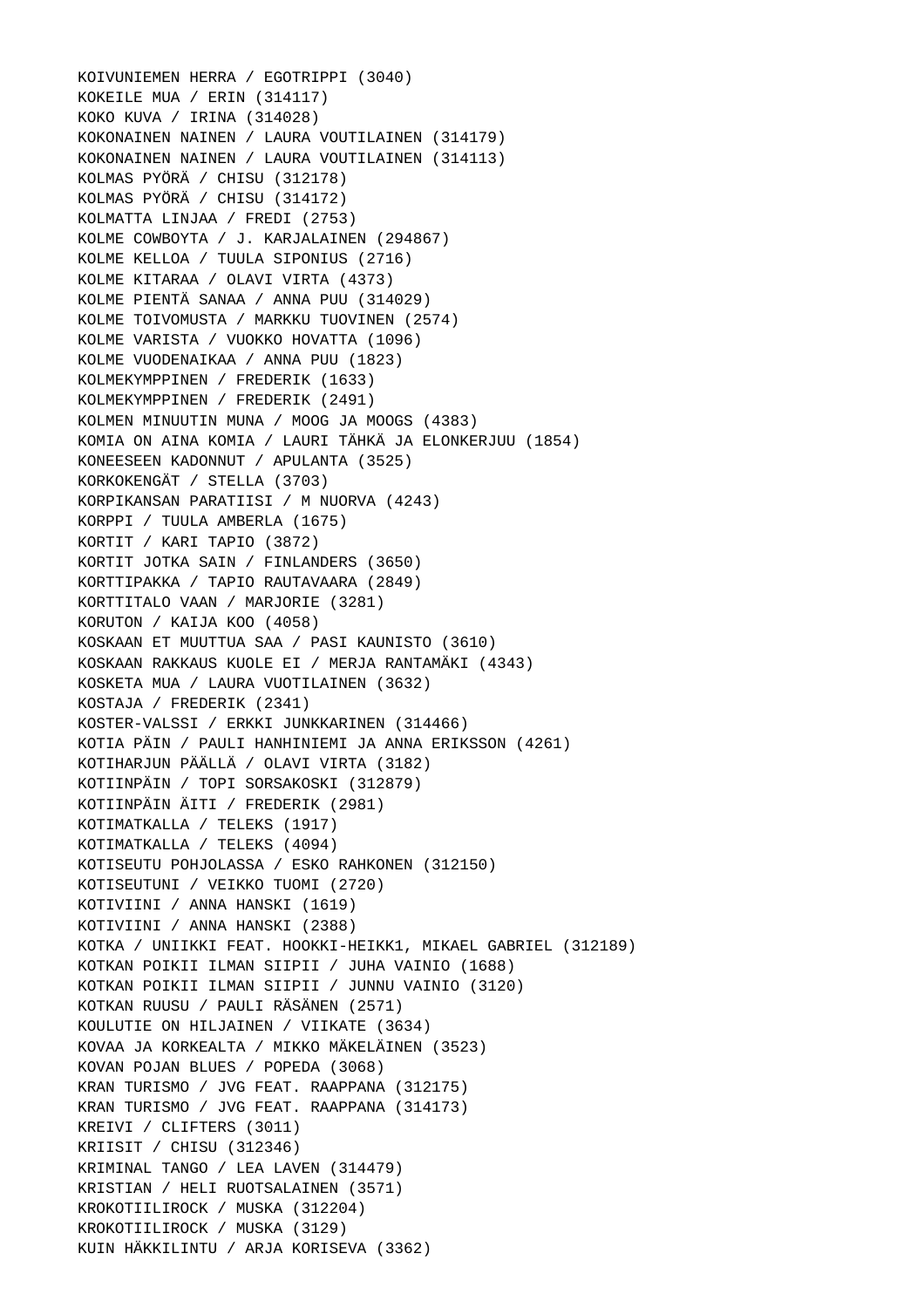KUIN JOUTSENLAULU / KAKE RANDELIN (3316) KUIN LAPSENA ENNEN / KARI TAPIO (314666) KUIN LIITO LINNUN / KARI TAPIO (2613) KUIN PIENI TYHMÄ / JARKKO JA LAURA (2554) KUIN SÄVEL OISI HÄN / YÖ (3253) KUIN TAIVAISIIN / KARI TAPIO (3535) KUIN YÖ / AGENTS (2887) KUIN YÖ / JANNE HURME (2319) KUINKA KAUNISTA ON / LASSE MÅRTENSON (2978) KUINKA PALJON SUA RAKASTINKAAN / SIG (293825) KUINKA SAATOITKAAN / OLAVI VIRTA (2600) KUINKA SINUA MÄ KAIPAAN / CHARLIES (7460) KUINKA SINUA MÄ KAIPAAN / CHARLIES (2245) KUINKA VOIT VÄITTÄÄ / HECTOR (2242) KUISKATEN / SAIJA VARJUS JA ANTTI RAISKI (2569) KUIVILLA SUSTA / KRISTINA BRASK (3838) KUIVILLA SUSTA / KRISTIINA BRASK (1861) KUKA KEKSI RAKKAUDEN / KAIJA KOO (2742) KUKA KEKSI RAKKAUDEN / KAIJA KOO (1794) KUKA MITÄ HÄH / SLEEPY SLEEPERS (312205) KUKA MUU MUKA / CHEEK (314070) KUKA ON SE OIKEA / RESSU REDFORD (293742) KUKA ON TUO MIES? / MATTI JA TEPPO (3599) KUKA PELKÄÄ PAULAA / PAULA KOIVUNIEMI (3383) KUKA PYSÄYTTÄISI KELLOT / SUURLÄHETTILÄÄT (2172) KUKA SAA KYYNELEET / KAIJA KÄRKINEN JA ILE KALLIO (3087) KUKA SEN OPETTAA / KAIJA KOO (314062) KUKA TAHANSA KELPAA / SAMULI PUTRO (314067) KUKA TEKI MINUSTA TÄN NAISEN / JIPPU (1776) KUKAAN EI KOSKAAN / VESTERINEN YHTYE (7479) KUKAAN EI NÄE MUN SYDÄNTÄ NIIN / JOHANNA IIVANAINEN (4255) KUKAT KAUNIIT / AGENTS (2788) KUKAT KELLOJAAN SOITTAA / KATRI HELENA (315113) KUKKA / UNIKLUBI (3884) KUKKA HIUKSISSAAN / KARI TAPIO (2356) KUKKA KAIPAA VALOA / MITRA (315130) KUKKAKAUPAN KULMALLA / JIPPU (314501) KUKKANI LUMEN ALLA / ESKO RAHKONEN (2677) KUKKIA JA SIDONTAA / SANNA-MARI TITOV (3076) KUKKIA KULKURILTA / KAKE RANDELIN (315114) KUKKURUKUU / MARISKA & PAHAT SUDET (314165) KUKKURUKUU / MARISKA & PAHAT SUDET (314109) KULJEN PUISTOON PÄIN / KISU (2291) KULKEA SAIN SATEENKAARENI PÄÄHÄN / PAULA KOIVUNIEMI (2131) KULKIJA / JORE MARJARANTA (4226) KULKUKOIRAT / TOPI SORSAKOSKI (312861) KULKURI JA JOUTSEN / TAPIO RAUTAVAARA (3399) KULKURI VELJENI JAN / CHISU (293778) KULKURIN ILTATÄHTI / TAPIO RAUTAVAARA (3619) KULKURIN KENGÄT / REIJO TAIPALE (3580) KULKURIN KORVARENGAS / SUSANNA HEIKKI (2539) KULKURIN KUU / JANNE TULKKI (2196) KULKURIN VALSSI / TAPIO RAUTAVAARA (314456) KULKURISYDÄN / JONNE AARON (314401) KULKURIVELJENI JAN / TAPIO RAUTAVAARA (3874) KULKUSET / TRAD (4285) KULMAN KUNDIT / KIRKA (312206) KULTA PIENI / JOHANNA KURKELA (314689) KULTAA TAIKKA KUNNIAA / JUKKA KUOPPAMÄKI (2132)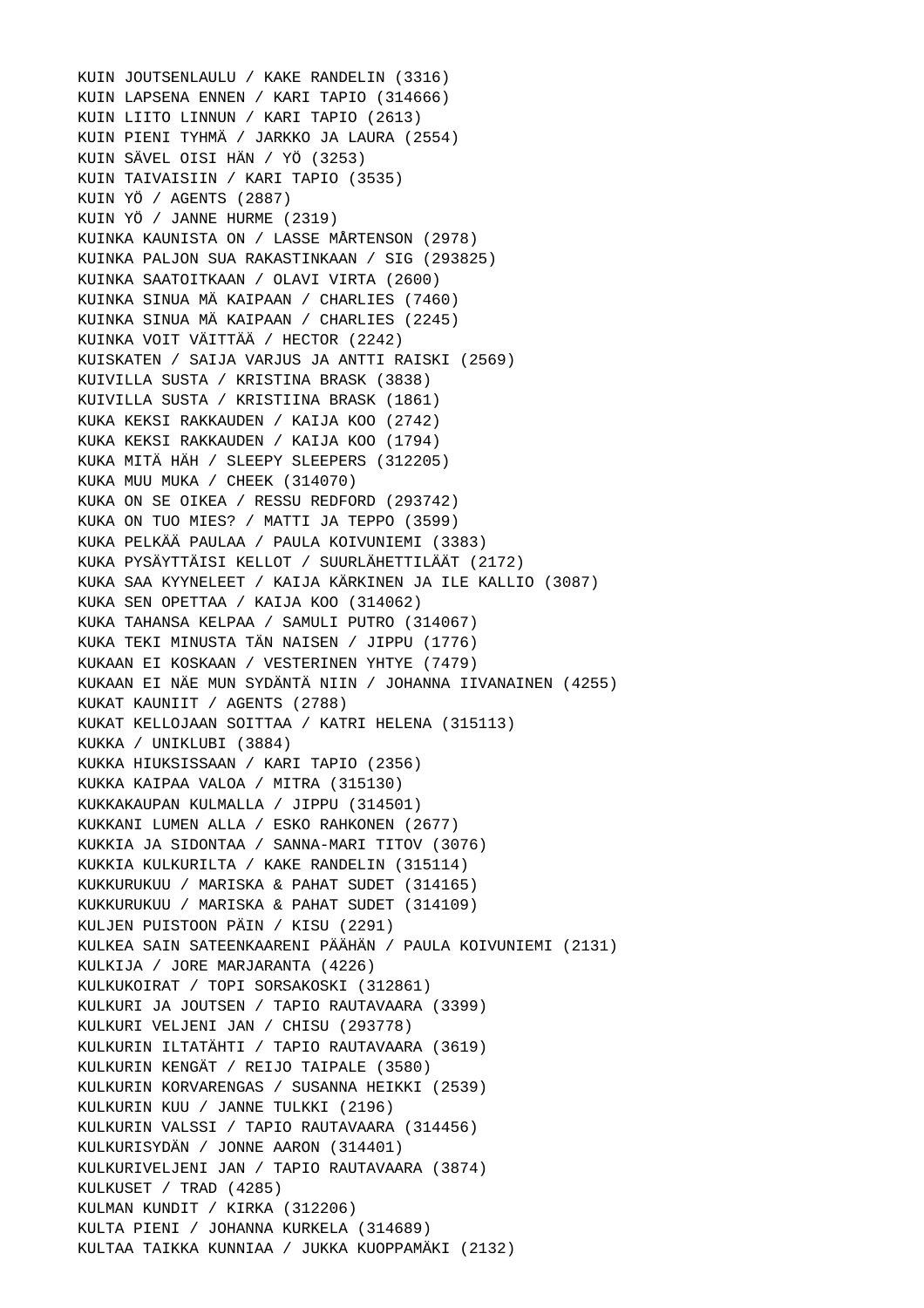KULTAHIPPU / JUHA TAPIO (3804) KULTAINEN NUORUUS / HENRY THEEL (314457) KULTAINEN TANGO / OLAVI VIRTA (3193) KULTAISTA HIEKKAA / VEERA VIKMAN (3576) KULTAKRUUNU / TARJA LUNNAS (2475) KULTAREUNAPILVET / PETRI LAAKSONEN (2567) KULTASET KORVARENKAAT / ARJA KORISEVA (2583) KUMBAYA / MARISKA (4249) KUMIMIES / FREDERIK (3697) KUMIPALLO / PIRKKO MANNOLA (2310) KUN AIKA ON / SEIJA SIMOLA (2378) KUN ALKAA ROCK'N ROLL / KIRKA (312207) KUN AURINKO LÄMMITTÄÄ / JUHA VAINIO (1700) KUN CHICAGO KUOLI / VICKY ROSTI (2856) KUN HÄMÄRTÄÄ / LAILA KINNUNEN (314487) KUN HÄN ON MENNYT POIS / JOUKO JA KOSTI (2078) KUN HÄNET NÄHDÄ SAIN / THE HOUNDS (312208) KUN ILTA EHTII / OLAVI VIRTA (2908) KUN JOULU ON / SULO SAARITS (4289) KUN JOULUPUKKI SUUKON SAI / BRITA KOIVUNEN (4293) KUN KAHDEN KULJETAAN / KARI TAPIO (3743) KUN KATSOIT MINUUN / ANNA ERIKSSON (1515) KUN KATSOIT MINUUN / ANNA ERIKSSON (2555) KUN KELLOHAME HEILAHTAA / KATRI HELENA (3303) KUN KUU JO NOUSEE / TOPI SORSAKOSKI (312863) KUN KUUNTELEN TOMPPAA / PAULA KOIVUNIEMI (2851) KUN LÄHDET ARMEIJAAN / MEIJU SUVAS (2522) KUN LÄHDÖN AIKA ON / TOPI SORSAKOSKI (3825) KUN MAAILMA ELÄÄ / KASEVA (3438) KUN ME DISKOSSA SUUDELTIIN / ARTTU WISKARI (314856) KUN MINUUN KOSKETAT / ARJA KORISEVA (2364) KUN MINUUN KOSKETAT / MARITA TAAVITSAINEN (2300) KUN PALJON ANTAA / KISU (3624) KUN RAKKAUS SAAPUU KAUPUNKIIN / HECTOR (1723) KUN SIGNAALI ON HEIKKO / MAMBA (293845) KUN SUOMI OLI KAUNIIMPI / CLIFTERS (3012) KUN SUUDELLAAN / MAARIT PELTONIEMI (2335) KUN TUULI SOI / JUHANI MARKOLA (2083) KUN TYTTÖJÄ KATSELEN / EDDY (2371) KUN TÄNÄÄN LÄHDET / SUURLÄHETTILÄÄT (1575) KUNG FU TAISTELEE / FREDERIK (1644) KUNG ÖVER ÄNGARNA / DRÄNGARNA (314152) KUNHAN PALAAN TAKAISIN / TOPI SORSAKOSKI (312854) KUNINGASKOBRA / ARJA KORISEVA (314480) KUNINKAAT / TERÄSBETONI (3370) KUNNIANKENTÄT / DINGO (1762) KUOLEMA ON KALAMIES / MARISKA JA PAHAT SUDET (314038) KUOLEMATON / KATARIINA HÄNNINEN (3090) KUOLEVAINEN / JOHANNA KURKELA (315270) KUOLLEET LEHDET / GEORG OTS (2406) KUOROTYTTÖ / YÖ (3851) KURJET / PASI KAUNISTO (2091) KURJUUDEN KUNINGAS / TUOMARI NURMIO (315045) KURKI / KAI HYTTINEN (3918) KURKKIJA / MARITA TAAVITSAINEN (2234) KUU / JANI WICKHOLM (3724) KUU / JANI WICKHOLM (1736) KUU / TOMI METSÄKETO (2781) KUU KAAKON YLLÄ / VIIKATE (7480)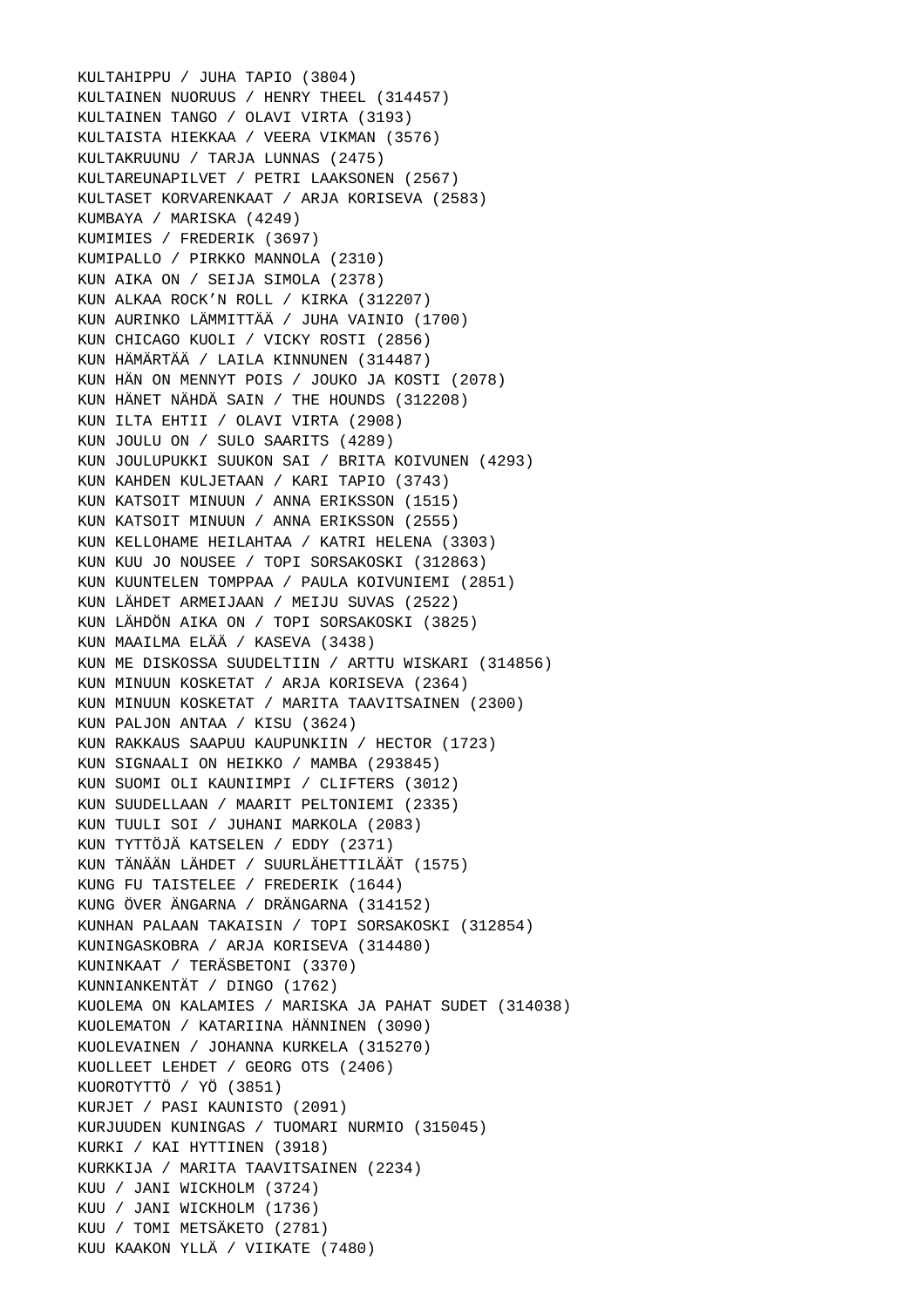KUU KULKEE TAAKSE PILVIEN / TOPI SORSAKOSKI (312885) KUU RIITTÄÄ / MILANA (2615) KUU SAA VALTANSA AURINGOLTA / HALOO HELSINKI MOKOMA (314402) KUUBALAINEN SERENADI / TAPIO RAUTAVAARA (293844) KUUDENIKÄINEN / KATRI HELENA (3601) KUULE MINUA / HALOO HELSINKI (293803) KUULEEKO EERO / JARI SILLANPÄÄ (2199) KUULEEKO KUKAAN / NIMETÖN (312839) KUULEEKO YÖ / PAULA KOIVUNIEMI (3327) KUULTA KYSELEN / LAURA VOUTILAINEN (3823) KUULUMME NUORIIN / DANNY (2181) KUULUT AIKAAN PARHAINPAAN / MATTI JA TEPPO (3725) KUUMA KESÄ / POPEDA (3045) KUUME / LAILA KINNUNEN (2733) KUUN MORSIAN / MARITA TAAVITSAINEN (2769) KUUNNELLAAN VAAN TAIVASTA / HECTOR (3072) KUUNNELLAAN VAAN TAIVASTA / HECTOR (1586) KUUNTELEN / TAIKAKUU (3298) KUURANKUKKA / JOEL HALLIKAINEN (3116) KUURAPARTA / B KOIVUNEN JA FOUR CATS (4270) KUUSAMO / DANNY (2841) KUUSAMOON / HUMPPAVEIKOT (3494) KUUSI KUUTA JA SATURNUKSEN / RESSU REDFORD (1494) KUUSKYTLUVUN KAUANSOIVA BLUES / VANHA ISÄNTÄ (315076) KUUSSA TUULEE / HALOO HELSINKI! (315150) KUUTAMOLLA / LAURA NÄRHI (1470) KUUTAMOLLA / LAURA NÄRHI (2688) KUUTAMOTANGO / JORMA LYYLINEN (2105) KYLKEEN KYHNYTÄ / LAURI TÄHKÄ JA ELONKERJUU (1835) KYLLIKKI / LEEVI JA THE LEAVINGS (1824) KYLLIKKI / GEORG OTS (314459) KYLLIKKI / OLAVI VIRTA (3179) KYLLIKKI / LEEVI AND THE LEAVINGS (294868) KYLLÄ MAAILMA ON IHMEELLINEN / MATTI JA TEPPO (314458) KYLMÄ / RÄNDE (4263) KYLMÄ ILMAN SINUA / KAIJA KOO (1768) KYLMÄ ILMAN SUA / KAIJA KOO (314497) KYLMÄ ILMAN SUA / JONNE AARON (314288) KYLMÄ KUUMA JA KAUNIS / EIJA KANTOLA (2481) KYLMÄ RAKKAUS / OLAVI VIRTA (2923) KYLMÄSTÄ LÄMPIMÄÄN / JUKKA POIKA (312342) KYLMÄSTÄ LÄMPIMÄÄN / JUKKA POIKA (312270) KYLMÄT ENKELIT / SUVI TERÄSNISKA (3759) KYLMÄT ENKELIT / SUVI TERÄSNISKA (1801) KYLMÄT HUULET / OLAVI VIRTA (4358) KYLMÄT KYYNELEET / KAIJA KOO (3101) KYLMÄÄ / UNIKLUBI (4382) KYLMÄÄ SOTAA JA RAKKAUTTA / RITVA MUSTONEN (2792) KYLÄHÄÄT / MARION (4344) KYMMENEN KIROSANAA / IRINA (1647) KYMMENEN KIROSANAA / IRINA (7459) KYSYMYKSIÄ / NEKUT (4219) KYYNEL / MAJ KARMA (4395) KYYNELEET / TIKTAK (1580) KYYNELEET / TOPI SORSAKOSKI (3122) KYYNELEET / TIK TAK (2648) KYYNELEET-LA CRIME / EINO GRÖN (293697) KYYNELSILMIN / OLAVI VIRTA (3204) KÄNKKÄRÄNKKÄ / MIKKO ALATALO (1094)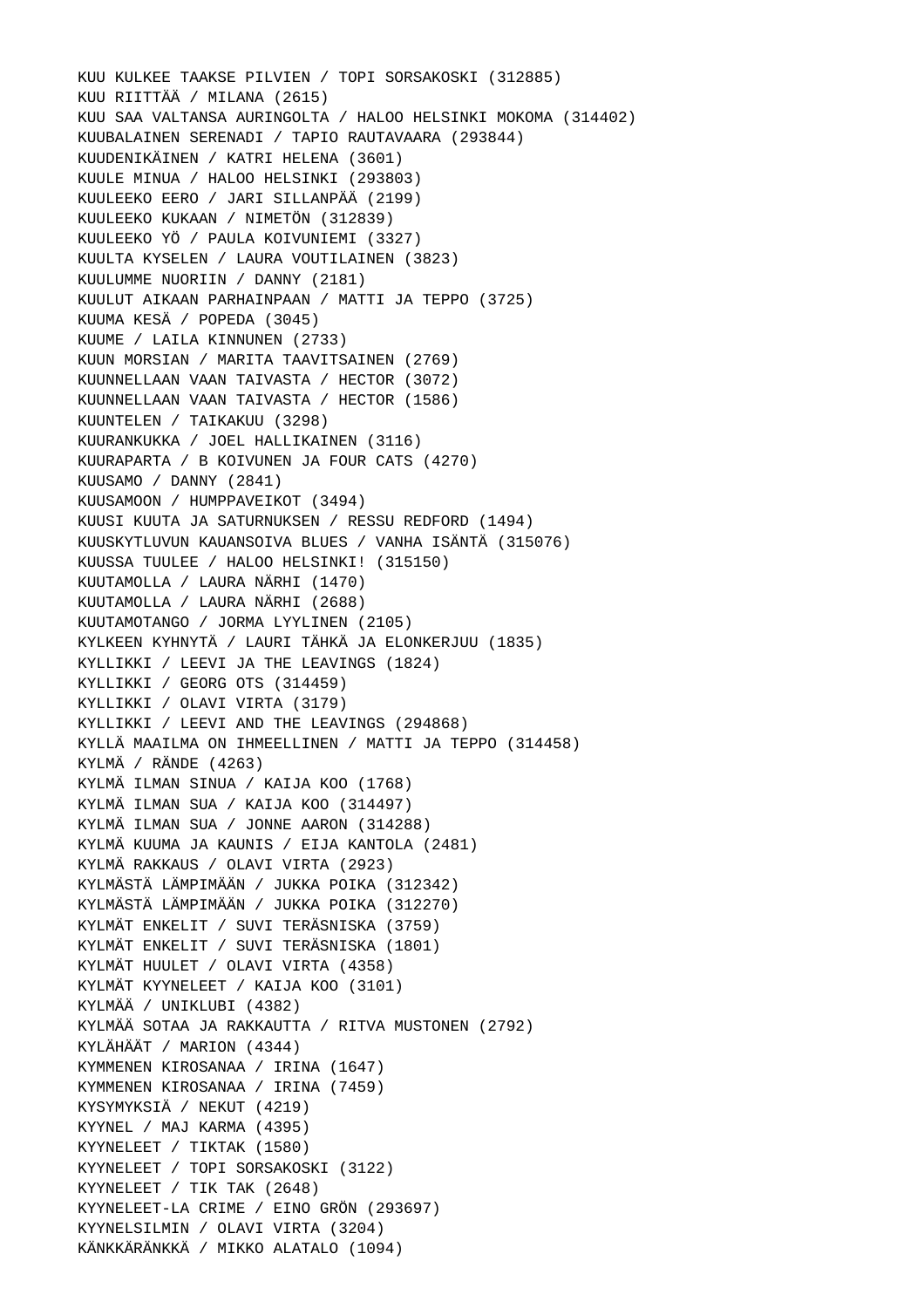KÄRLEKEN VÄNTAR / KENT (3275) KÄRLEKEN ÄR / JILL JOHNSON (314163) KÄY MUUMILAAKSOON / BEN TÖRNROOS (1070) KÄY OHITSEIN / JUSSI RAITTINEN (2424) KÄYN AHON LAITAA / JUNNU VAINIO (2846) KÄYN AHON LAITAA / JUHA VAINIO (1698) KÄYN UUDELLEEN EILISEEN / MARKKU ARO (3391) KÄYN VANHAAN KOIVULEHTOON / OLAVI VIRTA (3175) KÄÄRMENTANSSI / EIJA KANTOLA (3702) KÖYHÄT / MILJOONASADE (3060) LA CUMPARSITA / OLAVI VIRTA (2907) LA ISLA BONITA / MADONNA (53) LA LA LAND / DEMI LOVATO (305120) LA TORTURA / SHAKIRA (4134) LAAKSON LILJA / MAARIT (2638) LADIES NIGHT / ATOMIC KITTEN (304081) LADY GAGA / NAURAVAT NAKIT (7472) LADY HUHTIKUU / GARBO (2088) LADY IN BLACK / URIAH HEEP (1046) LADY YÖ / MELART (2506) LAGO MAGGIORE / TOMI MARKKOLA (2255) LAINAA VAIN / MAARIT (2137) LAINATTU LANTTI / KATRI HELENA (314481) LAINEET / JUKKA POIKA (314427) LAISKA KOTTARAINEN / MIKKO PERKOILA (1092) LAIVAT / RAULI BADDING SOMERJOKI (2394) LAIVAT / RAULI BADDING SOMERJOKI (1499) LAKATUT VARPAANKYNNET / DINGO (1738) LAKATUT VARPAANKYNNET / KEVIN (3348) LAKEUDEN KUTSU / PASI KAUNISTO (3620) LALA / ASHLEE SIMPSON (304307) LAMBADA / ANNA HANSKI (2187) LANKA JO PALAA / CHARLES PLOGMAN (3685) LANKA PALAA / PELLE MILJOONA (2325) LAPIKASTA LATTIAAN / OLAVI VIRTA (4365) LAPIN KESÄ / VESA-MATTI LOIRI (2855) LAPIN KULTAA / EIJA SINIKKA (3504) LAPIN TANGO / TAMARA LUND (2863) LAPIN ÄIDIN KEHTOLAULU / JARI HUHTASALO (2192) LAPPEENRANTAAN / ERKKI JUNKKARINEN (3478) LAPSUUDEN LOPPU / HECTOR (1715) LAPSUUDEN LOPPU / HECTOR (315041) LAPSUUDEN PIHAPUU / ARTTU SUUNTALA (2266) LAPSUUDEN SANKARILLE / MILJOONASADE (2283) LAPSUUDEN USKO / MIKKO LEPPILAMPI (4262) LAS PALMAS / IRWIN GOODMAN (2584) LAS PALMAS / IRWIN GOODMAN (1592) LASIHELMIÄ / VEIKKO TUOMI (293698) LASIKEVÄT/SURULLINEN LIISA / HECTOR (315042) LAST THING ON MY MIND / LEANN RIMES & RONAN KEATING (304149) LAST TO KNOW / PINK (304153) LASTEN MEHUHETKI / TUOMARI NURMIO (294869) LASTENHOITAJA / MAIJA VILKKUMAA (4391) LATELY / LISA SCOTT-LEE (303964) LAUANTAI / LAILA KINNUNEN (3450) LAUANTAI-ILTA / MAMBA (2229) LAULA KANSSAIN / KARI TAPIO (314362) LAULAJAN HELMI / SAKARI KUOSMANEN (2696) LAULAN PIMEÄÄ POIS / MUSKA (3533)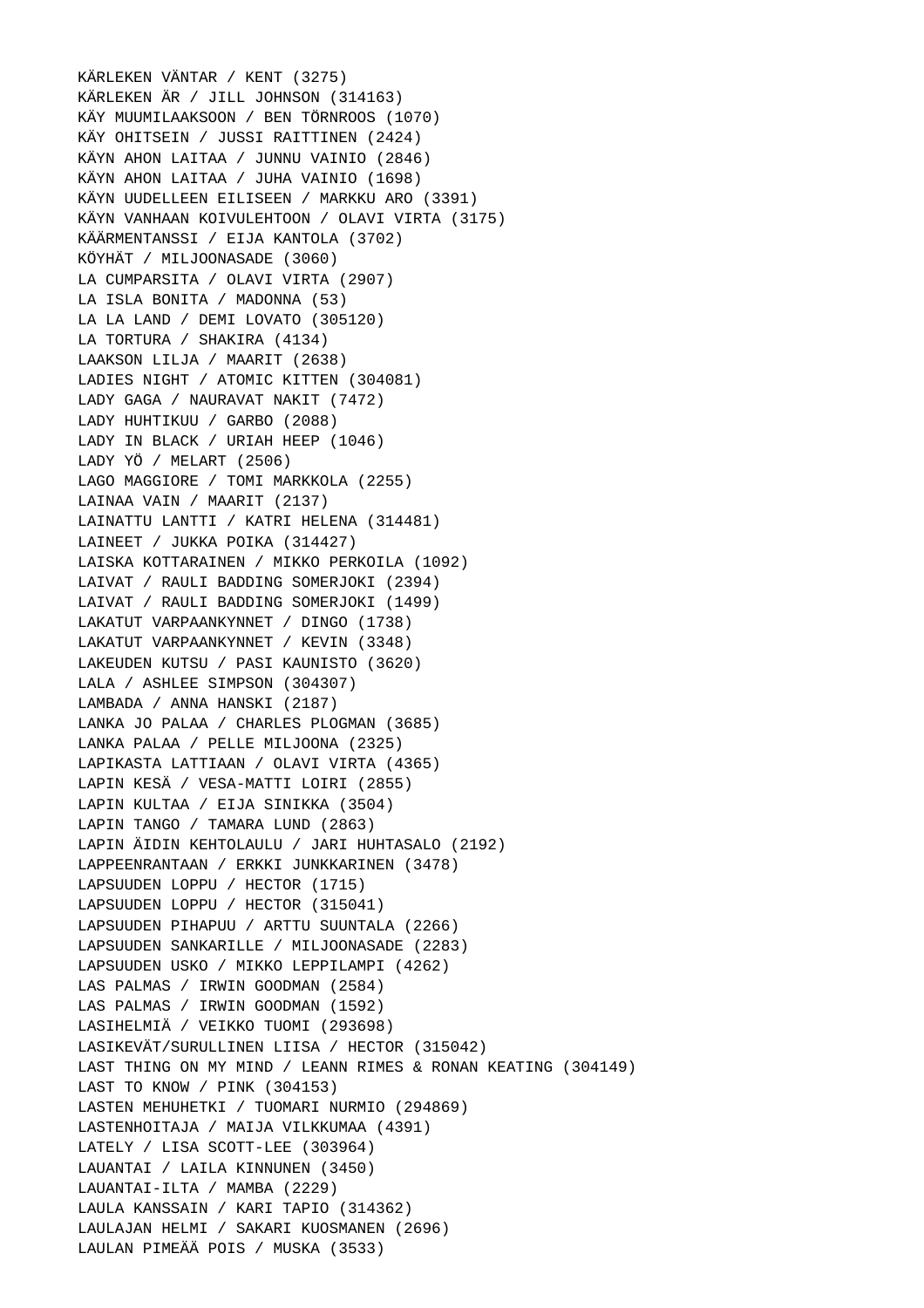LAULELLEN / OLAVI VIRTA (3194) LAULU DNJEPRILLE / HEIKKI KINNUNEN (314403) LAULU JOUTSENIEN / TOMMI SOIDINMÄKI (3096) LAULU KUOLLEESTA RAKASTETUSTA / SEIJA SIMOLA (2443) LAULU RAKASTAMISEN VAIKEUDESTA / KRISTIINA HALKOLA (2200) LAULU RAKKAUDELLE / YÖ (2514) LAULUJEN LAULU / PALAVA (3889) LAULULEIJA / STIG (312836) LAULUSSA ON HELPPO RAKASTAA / RESSU REDFORD (2701) LAURA HÄKKISEN SILMÄT / J.KARJALAINEN (314693) LAURA JENNA ELLINOORA ALEXANDRA CAMILLA JURVANEN / LEEVI JA THE LEAVINGS (1814) LAURA JENNA ELLINOORA ALEXANDRA CAMILLA JURVANEN / LEEVI AND THE LEAVINGS (4057  $\lambda$  LAURA PALMER / KERKKO KOSKINEN KOLLEKTIIVI (314052) LAUTALLA / KOLMAS NAINEN (314404) LAUTTURI / PMMP (1816) LAUTTURI / PMMP (3813) LAZZARELLA / OLAVI VIRTA (2405) LEAVE (GET OUT) / JOJO (304230) LEAVE RIGHT NOW / WILL YOUNG (304065) LEFT OUTSIDE ALONE / ANASTACIA (304158) LEFT OUTSIDE ALONE / ANASTACIA (85) LEGS / ZZ TOP (4132) LEIJAILEN / SIG (2626) LEIJAT / KIRKA (3616) LEIKITEN LADY BIRD / MARJATTA LASSE (2113) LEIKKIKALU / CLIFTERS (2175) LEILA / EINO GRÖN (314461) LEIRINUOTIOLLA / OLAVI VIRTA (2932) LEMMENPÖLYÄ / TARJA LUNNAS (2225) LEMON TREE / FOOLS GARDEN (107) LENINGRAD / JUSSI JA AGENTS (3097) LENNETÄÄN / ANNE MATTILA (314483) LENNÄ LENNÄ LEPPÄKERTTU / EVELIINA POKELA (1083) LENNÄ MUN LEMPENI LAULU / LAILA KINNUNEN (312151) LENNÄ POIS / JANI JA JETSETTERS (3831) LENTOSUUKKO / SUSANNA HEIKKI (2130) LENTÄJÄN POIKA / EDU KETTUNEN (314351) LENTÄJÄN POIKA / EDU KETTUNEN (1790) LENTÄJÄN VALSSI / SOLISTIYHTYE SUOMI (314471) LESKIÄIDIN TYTTÄRET / METRO-TYTÖT (2280) LET IT BE ME / EVERLY BROTHERS (105) LET IT GO / WILL YOUNG (305073) LET IT ROCK / KEVIN RUDOLF FEAT. LIL WAYNE (305057) LET ME LOVE YOU / MARIO (304330) LET ME TRY AGAIN / FRANK SINATRA (4188) LET THE SUNSHINE / LABRINTH (305386) LET'S GET EXCITED / ALESHA DIXON (305098) LET'S GET OUTTA HERE / MADINA LAKE (305158) LEVIKSET REPEE / SINI SABOTAGE FEAT. VILLEGALLE (314046) LEVOTON MIELI / TOPI SORSAKOSKI (314364) LEVOTON PRINSSI / PETRI MUNCK (2944) LEVOTON PRINSSI / PETRI MUNCK (1469) LEVOTON TUHKIMO / DINGO (1761) LEVOTON TUHKIMO / DINGO (2573) LEVOTON TYTTÖ / ANSSI KELA (314024) LEVOTTOMAT / KATA MANSIKKA-AHO JA SAMULI EDELMAN (2321) LEVOTTOMAT TUULET / DISCO (2795)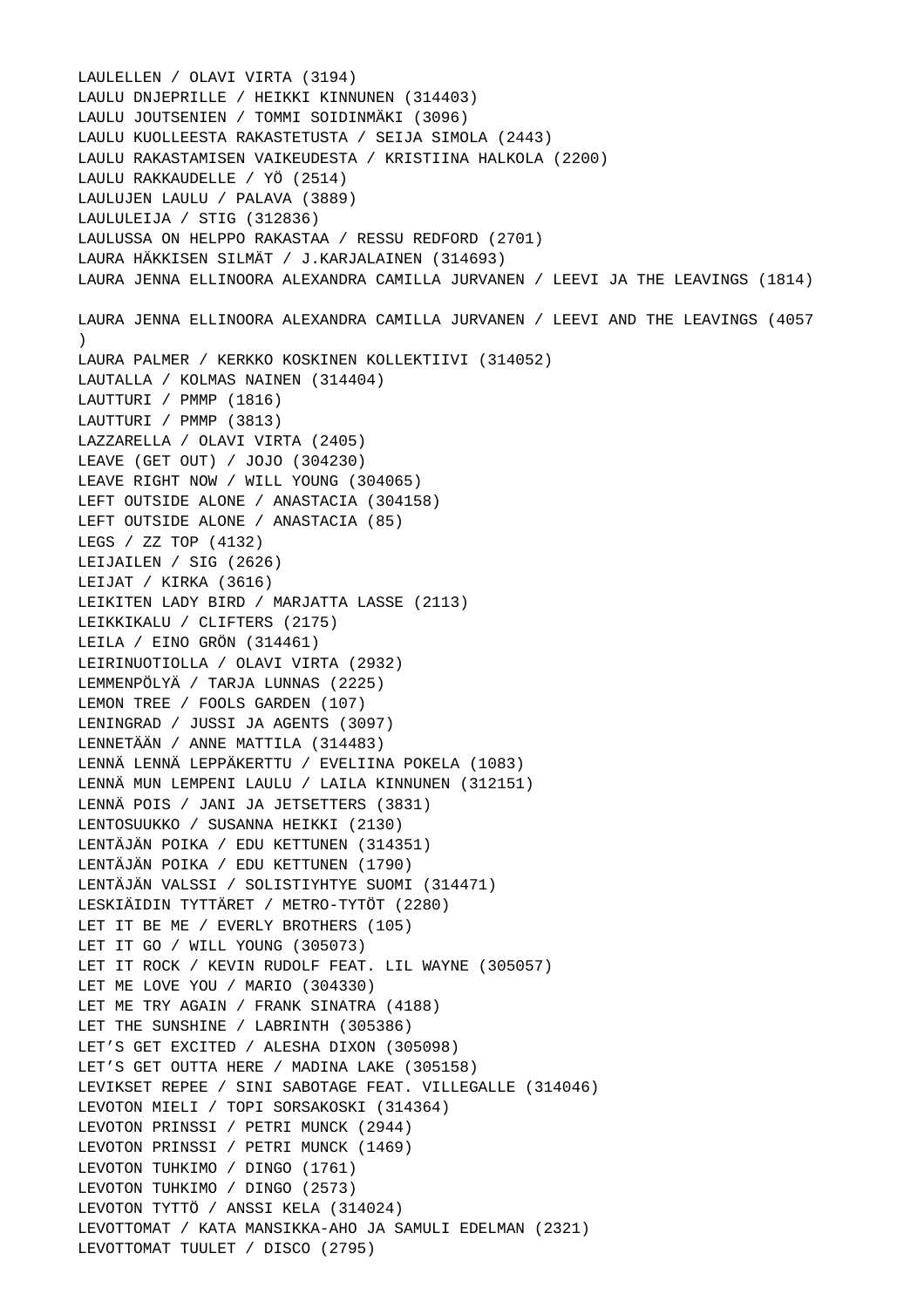LIEHUVA LIEKINVARSI / WÄRTZILÄ (2973) LIEHUVA LIEKINVARSI / TIMO TURPEINEN (1789) LIEKEISSÄ / JARI SILLANPÄÄ (314295) LIEKKI / MARISKA & PAHAT SUDET (314167) LIEKKI / OLAVI VIRTA (2219) LIES / MCFLY (304989) LIEVESTUOREEN LIISA / IRWIN (2488) LIFE FOR RENT / DIDO (304064) LIFE GOT COLD / GIRLS ALOUD (304006) LIFE ON MARS / DAVID BOWIE (4110) LIFESAVER / SUNRISE AVENUE (314438) LIGHT MY FIRE / DOORS (94) LIGHTS ON / KATY B FEAT. LADY DYNAMITE (311486) LIHAKOUKKU / CLIFTERS (3014) LIIAN KAUAN / MAIJA VILKKUMAA (1664) LIIAN KAUAN / MAIJA VILKKUMAA (3260) LIIAN MYÖHÄÄN / FREDI (314098) LIIAN NUORI / OLAVI VIRTA (3180) LIIAN SUURI CITY / YÖLINTU (1697) LIIAN SUURI CITY / YÖLINTU (2269) LIIAN TYLY / JANI JA JETSETTERS (3890) LIIKU / CHEEK (3914) LIISA PIEN-LILI MARLENE / GEORG MALMSTEN (2425) LIISAN KOIRA / EERO JA JUSSI & THE BOYS (312209) LIKAISET LEGENDAT 1 / JUSSI HAKULINEN (2205) LIKE A G6 / FAR EAST MOVEMENT (305395) LIKE A PRAYER / MADONNA (4112) LIKE I LOVE YOU / JUSTIN TIMBERLAKE (303967) LIKE TOY SOLDIERS / EMINEM (304327) LILJANKUKKA / MARKUS ALLAN (293699) LIMBO ROCK / CHUBBY CHECKER (82) LIMPERIN MUORIN HUMPPA / MUTKATTOMAT (2811) LINDA LINDA / FREDERIK (1641) LINGER / THE CRANBERRIES (100) LINNUTON PUU / ANNA PUU (3822) LINNUTON PUU / ANNA PUU (1838) LINTU / ANNA ERIKSSON (3340) LINTU (MAAILMAAN AVARAAN) / IINA KANGASHARJU (293847) LINTU JA LAPSI / KATRI HELENA (2835) LINTU PIENI / TAUSKI (3733) LISSU JA MÄ / MAIJA VILKKUMAA (315138) LISTEN TO YOUR HEART / ROXETTE (57) LITTLE MISS PERFECT / ABS (304019) LITTLE MISS PERFECT / SUMMER MATHEWS (304126) LITTLE SISTER / ELVIS PRESLEY (312301) LITTLE TOO LATE / DELTA GOODREM (304399) LIVE AND LET DIE / GUNS N ROSES (1027) LIVE TWICE / DARIUS (304282) LIVE YOUR LIFE / TI FEAT. RIHANNA (305031) LIVIN LA VIDA LOCA / RICKY MARTIN (45) LIVING ON A PRAYER / BON JOVI (1019) LOCKED UP / AKON (304332) LOHIKÄÄRME PUFF / BRITA KOIVUNEN (1065) LOHTU / LIVEAID 2017 (314812) LOHTU / TUURE KILPELÄINEN (293784) LOISTO / YÖ (1815) LOISTO / YÖ (3829) LOKKI / ARJA HAVAKKA (2568) LOKKI / METRO-TYTÖT (2438)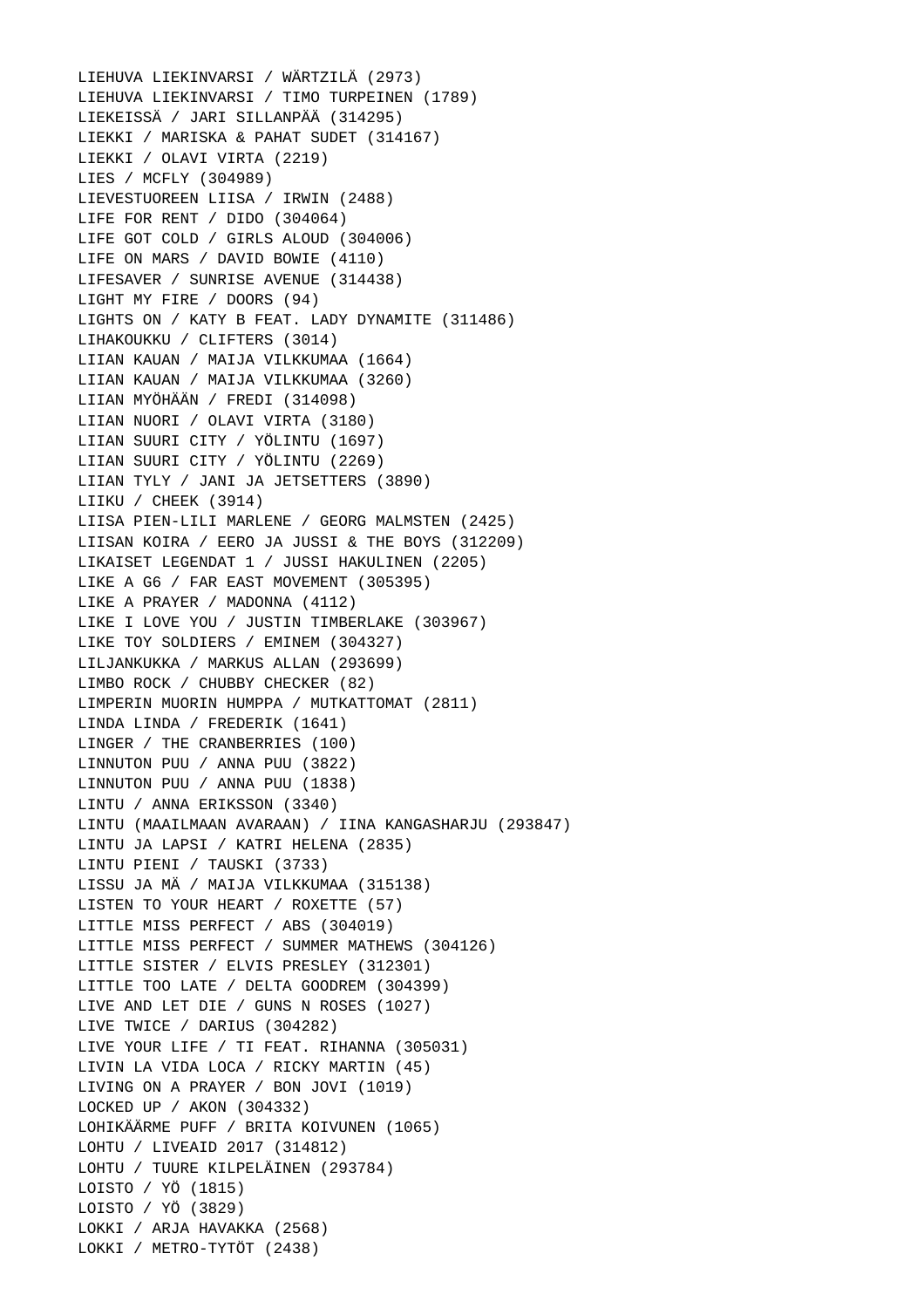LOLA / HECTOR (315085) LOLA / POPEDA (2799) LOLA'S THEME / SHAPESHIFTERS (304209) LONELY / AKON (304373) LONELY MAN / ELVIS PRESLEY (315180) LONELY NO MORE / ROB THOMAS (304371) LONG NIGHT / THE CORRS (304283) LONTOON SKIDIT / RATSIA (3846) LONTOOSEEN / KIRSI RANTO (3103) LOOK FOR ME / CHIPMUNK FEAT. TALAY RILEY (305234) LOOK OUT SUNSHINE! / THE FRATELLIS (304950) LOOK WHAT YOU'VE DONE / JET (304168) LOOKING AS YOU ARE / EMBRACE (304336) LOSE CONTROL / WALDOS PEOPLE (7448) LOSE MY BREATH / DESTINY'S CHILD (304262) LOSE MY MIND / THE WANTED (311482) LOSING GRIP / AVRIL LAVIGNE (303969) LOST / COLDPLAY (305025) LOST FOR WORDS / RONAN KEATING (311325) LOST WITHOUT EACH OTHER / HANSON (304352) LOST WITHOUT YOU / DELTA GOODREM (303997) LOTTOVOITTO / MAIJA VILKKUMAA (3887) LOUIE / EIJA KANTOLA (3749) LOUNATUULEN LAULU / FINNTRIO (314365) LOVE AIN'T GONNA WAIT FOR YOU / S CLUB (303944) LOVE AND MARRIAGE / FRANK SINATRA (4195) LOVE DEALER / ESMEE DENTERS FEAT. JUSTIN TIMBERLAKE (305335) LOVE DOESN'T HAVE TO HURT / ATOMIC KITTEN (303926) LOVE GAME / LADY GAGA (305114) LOVE HURTS / NAZARETH (38) LOVE IN THIS CLUB / USHER FEAT. YOUNG JEEZY (304906) LOVE IS A MATTER OF DISTANCE / WILL YOUNG (304224) LOVE IS NOISE / THE VERVE (304949) LOVE IS ONLY A FEELING / THE DARKNESS (304127) LOVE LETTERS / ELVIS PRESLEY (315181) LOVE LOCKDOWN / KANYE WEST (305005) LOVE LOVE LOVE / JAMES BLUNT (305039) LOVE MACHINE / GIRLS ALOUD (304223) LOVE ME / ELVIS PRESLEY (315182) LOVE ME OR LEAVE ME / FRANK SINATRA (4168) LOVE ME TENDER / ELVIS PRESLEY (312312) LOVE REVOLUTION / PHIXX (304135) LOVE SONG / SARA BAREILLES (311421) LOVE STORY / TAYLOR SWIFT (305060) LOVE YOU ANYWAY / BOYZONE (304992) LOVE YOU MORE / JLS (305390) LOVE, SEX, MAGIC / CIARA FEAT. JUSTIN TIMBERLAKE (305100) LOVE'S BEEN GOOD TO ME / FRANK SINATRA (4150) LOVING YOU / ELVIS PRESLEY (315183) LOWDY, MISS CLOUDY / ELVIS PRESLEY (315179) LUCK BE A LADY / FRANK SINATRA (4160) LUCKY / BRITNEY SPEARS (4099) LUDWIG VAN BEETHOVEN / SIG (314405) LUI / KATRI HELENA (3111) LUKITTU OVI / OLAVI VIRTA (3181) LULLABY OF BIRDLAND / OLAVI VIRTA (3165) LULU / TUULA AMBERLA (1880) LULU / TUULA AMBERLA (2560) LUMI TEKI ENKELIN ETEISEEN / HECTOR (1578)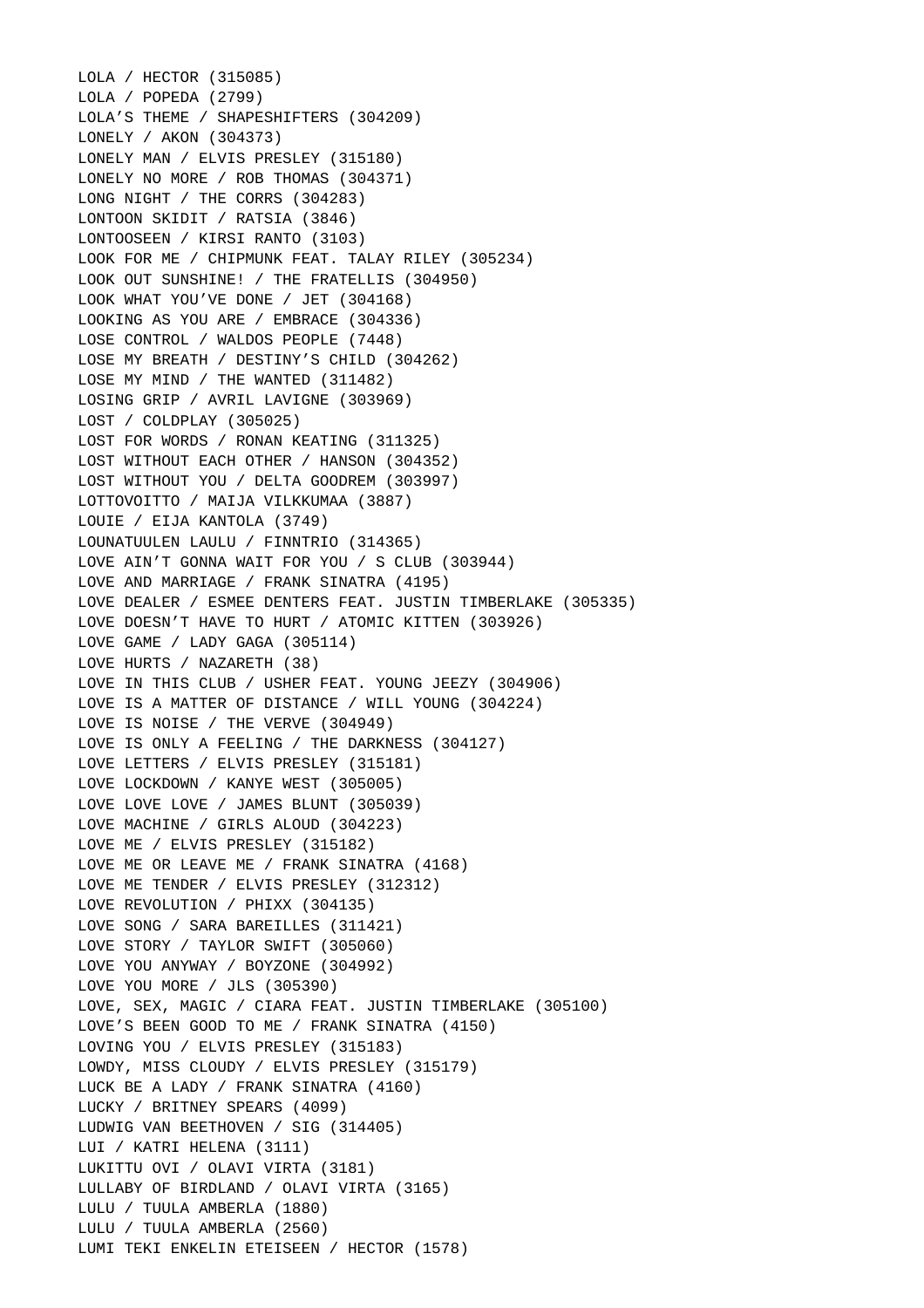LUMI TEKI ENKELIN ETEISEEN / HECTOR (2497) LUMIKENTTIEN KUTSU / JANNE TULKKI (2267) LUMILINNA / MARJORIE JA JARI (4299) LUMIPERHONEN / SOUVARIT (2761) LUMPEENKUKKA / ANNELI SAARISTO (2780) LUOJA YKSIN TIETÄÄ / MARITA TAAVITSAINEN (4085) LUOKSENI JÄÄTHÄN / EILA PELLINEN (3919) LUOKSESI SUN / JUHA MATTI (2502) LUOKSESI VIE AJATUSTENI TIE / TOPI SORSAKOSKI (312883) LUONA KIOSKIN / SUSANNA HEIKKI (2189) LUONAS KAI OLLA SAAN / JUICE LESKINEN (3866) LUONNONLAPSI / OLAVI VIRTA (3153) LUOTAN SYDÄMEN ÄÄNEEN / PAULA KOIVUNIEMI (2450) LUOTSIVENE / NELJÄ RUUSUA (2416) LUOTTAA HUOMISEEN / ANNELI MATTILA (3543) LUOTU LÄHTEMÄÄN / TOPI SORSAKOSKI (312892) LUPAAN OLLA / NOPSAJALKA (314658) LUPASIT ET KELPAAN NÄIN / STIG (315153) LUULOSAIRAS / WIGWAM (315086) LUUPILLA MUN KORVISSA / ROBIN (314366) LUUT KASAAN BEETHOVEN / RAULI BADDING SOMERJOKI (312210) LUVANNUT EN RUUSUTARHAA / EIJA MERILÄ (1504) LYHDYN NÄÄN MÄ SYTTYVÄN / TOPI SORSAKOSKI (312860) LYLA / OASIS (304363) LÄHDETÄÄN / PAULA KOIVUNIEMI (2523) LÄHDETÄÄN KORKEASAAREEN / ELINA SALO (1074) LÄHDETÄÄN TÄNÄÄN / TIKTAK (2934) LÄHDIT TAAKSE PILVIEN / KISU (3561) LÄHDÖN HETKI / ANTTI RAISKI (2439) LÄHE MUN KAA / KARRI KOIRA (314032) LÄHES ONNELLINEN MIES / HECTOR (1564) LÄHETYSSAARNAAJA / DINGO (1755) LÄHTISITKÖ / PAVE MAIJANEN (314504) LÄHTOSUUDELMASI JÄLKEEN / TOPI SORSAKOSKI (312867) LÄHTÖ / CHISU (314690) LÄHTÖHETKI / MATTI JA TEPPO (2167) LÄHTÖVALMIINA / HALOO HELSINKI (314665) LÄNSITUULI / ANKI JA CUMULUS (2198) LÄPI YÖN / KRISTIAN MEURMAN (3708) LÄPINÄKYVÄ / JANNA (314656) LÄÄHÄTÄN JA LÄKÄHDYN / MARKKU KARJALAINEN (1609) LÖYLY LÖI / JUICE LESKINEN (315074) LÖYTÄJÄ SAA PITÄÄ / NELJÄNSUORA (293789) LÖYTÄJÄ SAA PITÄÄ / NELJÄN SUORA (4086) MAA MUUTTUKOON / PASI KAUNISTO (2084) MAA ON NIIN KAUNIS / TRAD (4278) MAAILMA ILMAN RAKKAUTTA / AGENTS (2830) MAAILMA JATKAA KULKUAAN / JORE MARJARANTA (2708) MAAILMA LOPPUU TÄNÄÄN / TITTA (314835) MAAILMA ON KAUNIS / IRWIN GOODMAN (4051) MAAILMA ON RENKI / LAURI TÄHKÄ JA ELONKERJUU (1843) MAAILMA ON RENKI / LAURI TÄHKÄ JA ELONKERJUU (3726) MAAILMA ON SUN / TEHOSEKOITIN (3853) MAAILMA ON TEHTY MEITÄ VARTEN / HALOO HELSINKI (314048) MAAILMAIN / CAROLA (2794) MAAILMAN IHANIN MIES / HANNA PAKARINEN (312269) MAAILMAN LAITAAN / KAIJA KÄRKINEN JA ILE KALLIO (3699) MAAILMAN MYRSKYT / LAURI TÄHKÄ JA ELONKERJUU (1850) MAAILMAN SINISIN TAIVAS / MARTTI SERVO (2819)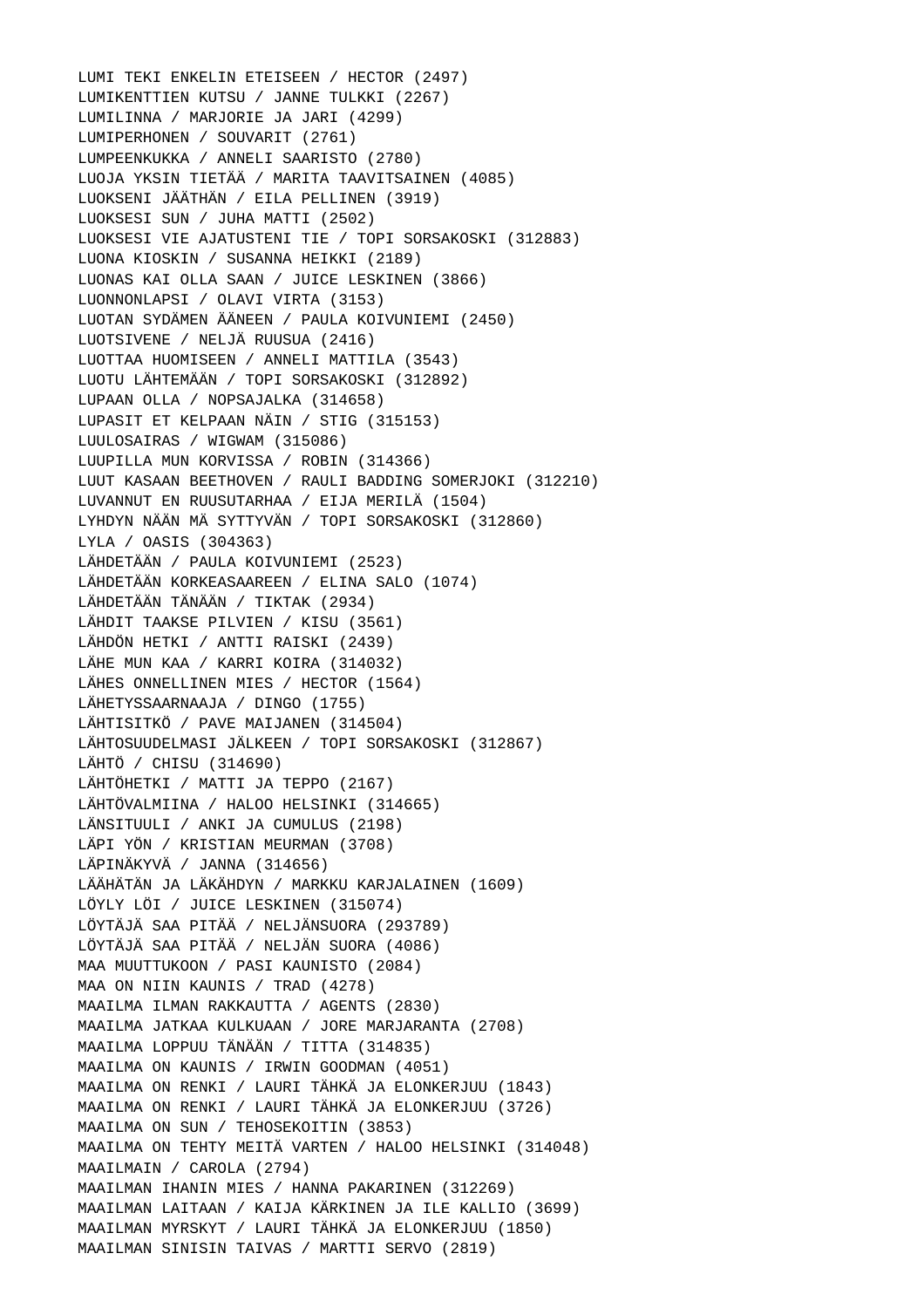MAAILMAN TOISELLA PUOLEN / HALOO HELSINKI (4059) MAAILMAN TOISELTA PUOLEN / HALOO HELSINKI! (293767) MAAILMAN TUULET VIE / KAIJA KOO (315266) MAAILMAN VALOT / VEIKKO TUOMI (2723) MAAILMANLOPPU / MARKO MAUNUKSELA (293841) MAAILMANLOPUNTIE / REIJO TAIPALE (314418) MAALAISMAISEMA / PETRI PETTERSSON BRASS (3626) MAAN KORVESSA / MAARIT JA CO (4224) MAAN VALITUS / PATE MUSTAJÄRVI (314857) MAANANTAI / APULANTA (293854) MAANTIELTÄ TALOON / DANNY (294870) MAANTIELTÄ TALOON / DANNY (1588) MAASTA TULLUT / M NUORVA (4254) MAD WORLD / MICHAEL ANDREWS FEAT. GARY JULES (304094) MADAFAKIN DARRA / ROOPE SALMINEN & KOIRAT FEAT. IDA PAUL (315141) MADE IN HONG KONG / MILJOONASADE (314388) MAGDALEENAN LAULU / KRISTIINA HALKOLA (293794) MAGDALENA / EERIKA AHO (1062) MAGNEETIT / REIJA KORTET (2473) MAGNIFICENT / U2 (305104) MAHDOLLISUUS / SAMULI EDELMANN (314829) MAHDUNKO MAAILMAAS / YÖLINTU (1681) MAHDUNKO MAAILMAAS / YÖLINTU (2842) MAHTAVA PERÄSIN JA PULLEAT PURJEET / SOLISTIYHTYE SUOMI (3470) MAITOHAPOILLA / ANSSI KELA (314044) MAJAKKA / PETRI LEHTINEN JA ARLENE KOTALA (2487) MAKE A MOVE / LOST PROPHETS (304171) MAKE LUV / ROOM 5 FEAT. OLIVER CHEATHAM (303953) MAKE ME WANNA SCREAM / BLU CANTRELL (304070) MAKE YOU FEEL MY LOVE / ADELE (305367) MAKEAA / ANTTI RAISKI (2948) MAKEAA MYRKKYÄ / PUOLIKUU (2332) MAKUUVAUNUSSA / CLIFTERS (3021) MALAGAAN / JARI SILLANPÄÄ (314878) MAMA DO / PIXIE LOTT (305121) MAMBO ITALIANO / OLAVI VIRTA (2243) MAMBO NO 5 / LOU BEGA (44) MAMY BLUE / KIRKA (3403) MAN WHO CAN'T BE MOVED / THE SCRIPT (304955) MANDOLIINIMIES / HECTOR (1731) MANDOLIINIMIES / HECTOR (2328) MANDY / WESTLIFE (311326) MANDY LEENA / KAI HYTTINEN (2955) MANHATTAN / KINGS OF LEON (305109) MANJANA / KARMA (2344) MANSIKKAA JA VALKOAPILAA / NELJÄN SUORA (3888) MANSIKKAA JA VALKOAPILAA / NELJÄNSUORA (293790) MANSIKKAMÄKI / KATRI YLANDER (1727) MARADONA / TEFLON BROTHERS (314814) MARGARITA / KIRSI RANTO (2610) MARGUERITA / ELVIS PRESLEY (312313) MARI / KASEVA (2089) MARIA / PAULA KOIVUNIEMI (4345) MARIA / BLONDIE (4115) MARIA / RICKY MARTIN (62) MARIA DOLORES / KARI TAPIO (4267) MARIA LAPSI AURINGON / PÄIVI PAUNU (4346) MARIA MARIA / SANTANA (61) MARIANNE / OLAVI VIRTA (3154)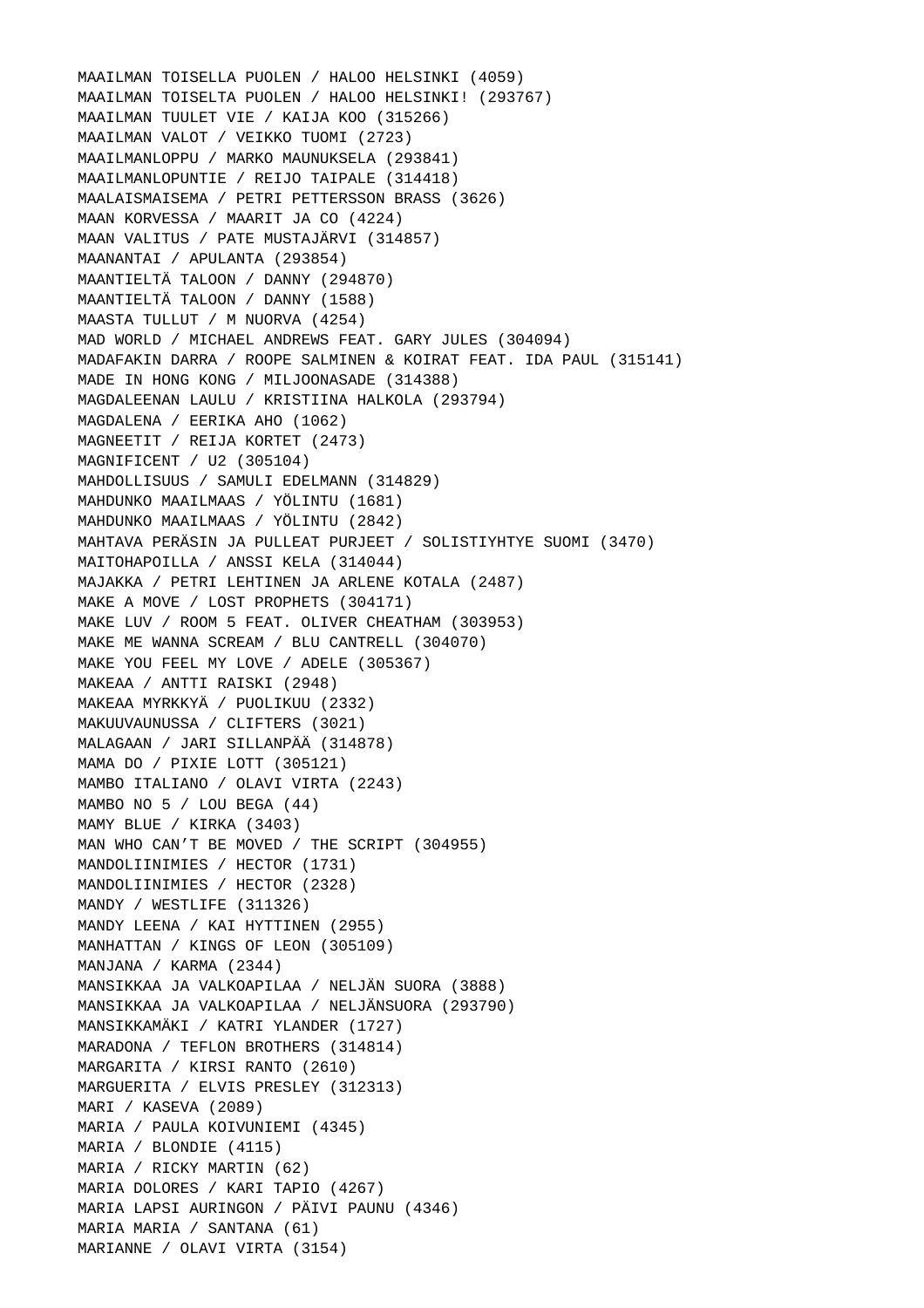MARILYN / JUICE LESKINEN (1866) MARILYN / JUICE LESKINEN (3393) MARITZA / SEIJA SIMOLA (3389) MARJA / JAMPPA TUOMINEN (3239) MARJA-LEENA / UMBERTO MARCATO (2258) MARJO-RITTA RAHTARIN RAKKAUS / LEEVI AND THE LEAVINGS (2622) MARMORITAIVAS / JOHANNA KURKELA (1741) MARRASKUU / MILJOONASADE (1552) MARRASKUU / MILJOONASADE (294871) MARSEILLEN POIKA / CUMULUS (2619) MARUZELLA / OLAVI VIRTA (3155) MARY / SCISSOR SISTERS (304241) MASSACHUSETTS / BEE GEES (86) MATERIAL GIRL / MADONNA (4121) MATINEE / FRANZ FERDINAND (304165) MATKA / PAULA KOIVUNIEMI (314367) MATKA JATKUU / JANI JALKANEN (312251) MATKALAULU / PMMP (1649) MATKALLA ALABAMAAN / POPEDA (3377) MATKALLA ALABAMAAN / POPEDA (1530) MATKALLA KOTIIN / CHARLIES (7453) MATKALLA POHJOISEEN / JUHA VAINIO (294872) MATKALLA POHJOISEEN / JUHA VAINIO (1702) MATKAMIES / NELOSET (2290) MATKAMUISTOJA / LEEVI AND THE LEAVINGS (2703) MATKARAKASTAJA / JUNNU VAINIO (3218) MATKUSTAJA / EGOTRIPPI (1537) MATKUSTAJA / EGOTRIPPI (2996) MATTOLAITURI / FREEMAN (312243) MAYBE / EMMA BUNTON (304037) MAYBE THAT'S WHAT IT TAKES / ALEX PARKS (304067) MAYBE TOMORROW / STEREOPHONICS (304003) ME AGAINST THE MUSIC / BRITNEY SPEARS FEAT. MADONNA (311334) ME AND MY SHADOW / FRANK SINATRA (4171) ME EI KUOLLA KOSKAAN / OLAVI UUSIVIRTA (1692) ME EI OLLA ENÄÄ ME / SANNI (314398) ME KAKSI MATKALLA TUKHOLMAAN / EINI (3454) ME KÄYMME JOULUN VIETTOHON / LILI ELISA JA KUORO (4305) ME LÄHDEMME VIELÄ / EDU KETTUNEN (293855) ME MYSELF & I / BEYONCÉ (304097) ME OLLAAN / TOMMI KALENIUS (293852) ME OLLAAN NE / KOLMAS NAINEN (314068) ME SAAMME KASVAA / JONNA K (4217) MEAN WOMAN BLUES / ELVIS PRESLEY (315184) MEANT TO LIVE / SWITCHFOOT (304222) MEET ME HALFWAY / BLACK EYED PEAS (305194) MEHU / TIPPA-T (314833) MEIDÄN HEHKUVA HIILLOS / TARJA LUNNAS (2645) MEIDÄN LAULU / MATTI JA TEPPO (3554) MEIDÄN MATKA / MARI RANTASILA (2566) MEIDÄN MIES / JOHANNA IIVANAINEN JA JORE MARJARANTA (4230) MEIDÄN ON TÄYSIKUU / KISU (3549) MEIDÄN UUSI VAUVA / PENTTI RASINKANGAS (1099) MEILLE JATKAMAAN / RESSU REDFORD JA JUSSI RAINIO (315258) MEILLE VAI TEILLE / MAMBA (3214) MEILLÄ ON AIKAA / JUHA TAPIO (314820) MELANKOLIAN RIEMUT / ANNA PUU (1847) MELINA / TAPANI KANSA (2248) MELODIAA / ANNA HANSKI (2456)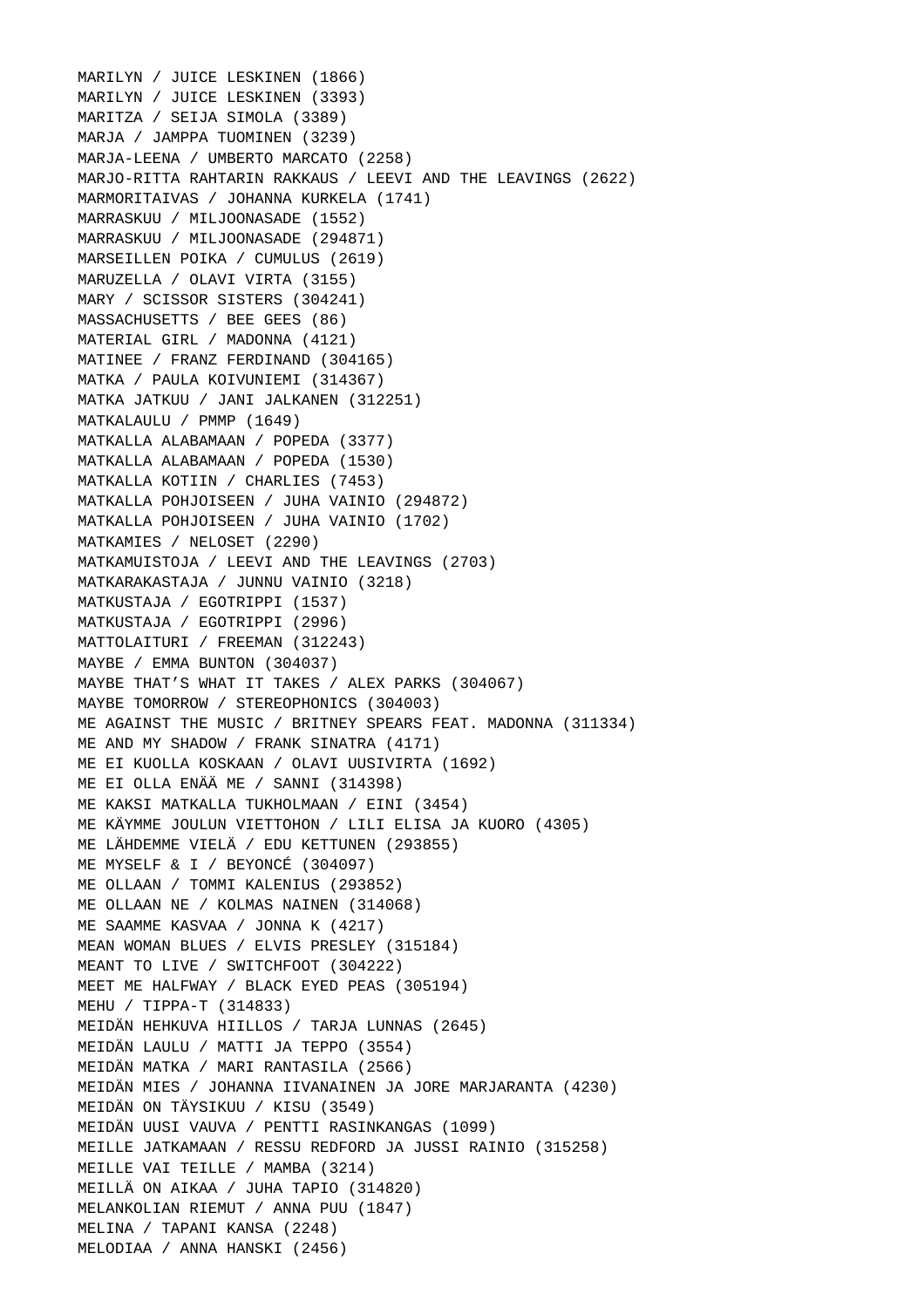MELT / MELANIE C (304074) MEMORIES / ELVIS PRESLEY (315185) MENIN RAITEILTAIN / ANNELI SARI (2549) MENNYT MIES / J.KARJALAINEN (314650) MENNYTTÄ MIESTÄ / YÖLINTU (1602) MENNYTTÄ MIESTÄ / YÖLINTU (3602) MENNÄÄN HILJAA MARKKINOILLE / KAIJA KOO (314289) MENOLIPPU / VICKY ROSTI (3119) MENTÄVÄ ON / KAIJA KOO (3651) MERCY / ONE REPUBLIC (304972) MEREN RANNALLA / REIJO TAIPALE (2297) MERI / ARJA HAVAKKA (2784) MERIMIEHEN HAUDALLA EI KUKI RUUSUT / OLAVI VIRTA (3170) MERIMIES KOTIMAASI ON MERI / RITVA MUSTONEN (2154) MERIPIHKAHUONE / J.KARJALAINEN (314644) MESMERIZE / JA RULE FEAT. ASHANTI (303930) MESTARIPIIRROS / EGOTRIPPI (314408) METALLISYDÄN / TERÄSBETONI (3221) METSURIN KOIRA / SIG (2741) METSÄKUKKIA / OLAVI VIRTA (2906) METSÄMÖKIN TONTTU / JUSSI & THE BOYS (312212) MEXICAN GIRL / SMOKIE (47) MICHAEL / FRANZ FERDINAND (304220) MIDAS / JUICE LESKINEN (1867) MIEHEN TYÖ / RAAKA AINE (7474) MIEHENI / MAARIT KUNNASLUOTO (3721) MIEHET / HANNA PAKARINEN (293774) MIEHET EI ITKE / VEETI KALLIO (3910) MIEHISTÄ VIIS / CHISU (1829) MIEHISTÄ VIIS / CHISU (314409) MIELEENI JÄÄT / PAULA KOIVUNIEMI (315115) MIELENTILAA / TIMO LASSY FEAT. ANNA PUU (314443) MIELETÖN MELINDA / LEEVI JA THE LEAVINGS (1806) MIELIHYVÄÄ / JUKKA POIKA (293792) MIELIHYVÄÄ / JUKKA POIKA (3908) MIERON TIE / TOPI SORSAKOSKI (312850) MIES / JORE MARJARANTA (3573) MIES JONKA YMPÄRILTÄ TUOLIT VIEDÄÄN / ZEN CAFE (2604) MIES KYLMÄN MAAN / YÖLINTU (2436) MIES YLI LAIDAN / RUOSKA (314118) MIESSTRIPPARI / FREDERIK (1638) MIKAN FAIJAN BMW / ANSSI KELA (2457) MIKSET MUA HUOMAA / NEW JOYS (2227) MIKSI ET VIEREEN JÄÄ / KATRI HELENA (3527) MIKSI MÄ MAAILMALLE LAULAISIN / VESKU LOIRI (3808) MIKSI NÄIN / TAISKA (4347) MIKÄ BOOGIE / FINTELLIGENS (293733) MIKÄ BOOGIE / FINTELLIGENS (1886) MIKÄ KESÄ / VALVOMO (1693) MIKÄ LAULAEN TULEE / IRWIN (2360) MIKÄ MÄTTÄÄ / WÄRTZILÄ (3056) MIKÄ ON KUN EI TAIDOT RIITÄ / MARTTI SERVO JA NAPANDER (2873) MIKÄ SUN NIMI ON / ANNELI MATTILA (314484) MILJOONA RUUSUA / KATRI HELENA (2384) MILKSHAKE / KELIS (304105) MILLA / ANSSI KELA (1583) MILLA / ANSSI KELA (2591) MILLION DOLLAR BILL / WHITNEY HOUSTON (305169) MILLIONAIRE / KELIS (304217)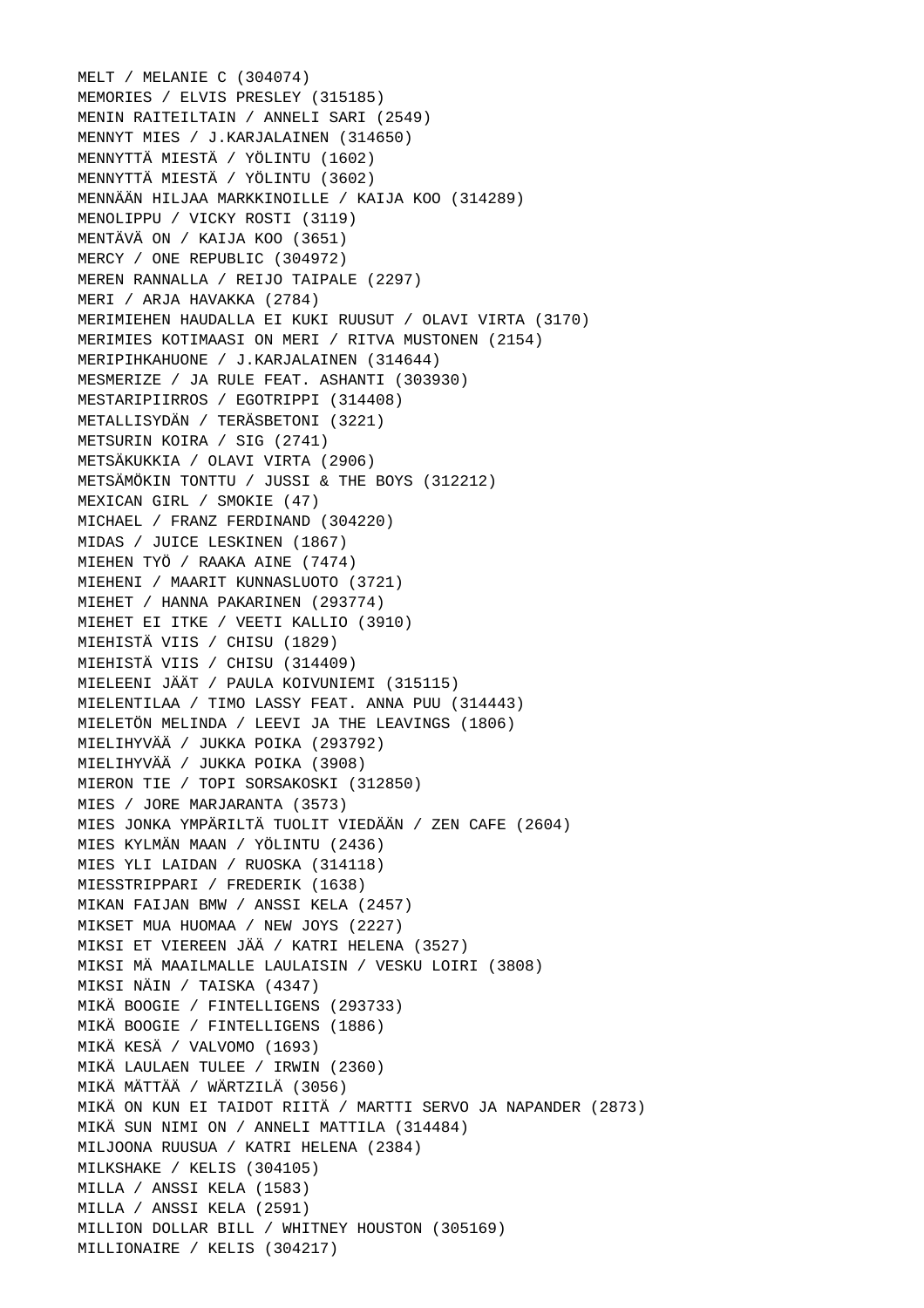MILLOIN JÄTKÄT TULEE / SAMULI PUTRO (314697) MILLOINKAAN EN ENÄÄ / TAPANI KANSA (2655) MILLOINKAAN EN LÖYDÄ SAMANLAISTA / FREDI (314099) MILTÄ MENO MAISTUU / LASSE MÅRTENSSON (314858) MILTÄ SE TUNTUU / KAIJA KOO (3643) MINE / TAYLOR SWIFT (305358) MINKÄ VUOKSI SITTEN RAKASTUTTIIN / TARJA LUNNAS (2673) MINNE MAAILMA KULJETTAA / YÖLINTU (314119) MINNE TUULI KULJETTAA / KATRI HELENA (3412) MINNE VAAN / TIK TAK (7478) MINUN TIENI / TAPANI KANSA (2838) MINUN TUULESSA SOI / KAIJA KOO (2124) MINÄ / KYMPPILINJA FEAT MARISKA (1909) MINÄ JA HÄN / JENNI VARTIAINEN (293782) MINÄ JA HÄN / JENNI VARTIAINEN (4081) MINÄ JA MUN PÄÄ / CHISU (312840) MINÄ JA MUN PÄÄ / CHISU (312341) MINÄ MUISTAN SINUT / KAIJA KOO (3911) MINÄ MUISTAN SINUT / KAIJA KOO (1786) MINÄ OLEN MUISTANUT / KIM LÖNNHOLM (1836) MINÄ OLEN SINÄ OLET / JUHA TAPIO (7452) MINÄ OLEN,SINÄ OLET / JUHA TAPIO (1825) MINÄ RAKASTAN SUA / MATTI JA TEPPO (312152) MINÄ SINUA VAAN / JENNI VARTIAINEN (314647) MINÄ SOITAN HARMONIKKAA / SUSANNA HAAVISTO (1102) MINÄ SOITAN SULLE ILLALLA / SEPPO HANSKI (293700) MINÄ SUOJELEN SINUA KAIKELTA / ULTRA BRA (1673) MINÄ TAHDON SINUT / ANNA HANSKI (2303) MINÄ TIEDÄN MITÄ SINÄ TEIT / SUVI TERÄSNISKA (293830) MINÄ TOIVON / KATRI HELENA (2940) MINÄ TOIVON / JONNA TERVOMAA (314051) MIRJAMIN VALSSI / MARION (3213) MISERY / MAROON 5 (305352) MISFIT / AMY STUDT (303985) MISS INDEPENDENT / NE-YO (304986) MISS Q / CLIFTERS (3002) MISSING YOU / THE SATURDAYS (305357) MISSISIPPI / KARI TAPIO JA PAULA KOIVUNIEMI (3121) MISSÄ MURUSENI ON / JENNI VARTIAINEN (1903) MISSÄ MURUSENI ON / JENNI VARTIAINEN (3912) MISSÄ OLIT SILLOIN / LEA LAVEN (3364) MISSÄ OOT / KATRI HELENA (2253) MISSÄ SE VÄINÖ ON / J KARJALAINEN (2722) MISTAKEN IDENTITY / DELTA GOODREM (304340) MISTRESS MABEL / THE FRATELLIS (311411) MISUNDERSTOOD / ROBBIE WILLIAMS (304285) MITEN JA MIKSI / PAULA VESALA (314859) MITEN PELKO LÄHTEE / JORE MARJARANTA (1543) MITEN SYDÄMET TOIMII / ANSSI KELA (314040) MITEN VOI / PAULA KOIVUNIEMI (2530) MITÄ JOS / TAUSKI FEAT. ENZO (3756) MITÄ JÄÄ / ANNA ERIKSSON (3567) MITÄ SILMÄT EI NÄÄ / JUHA TAPIO (1596) MITÄ SILMÄT EI NÄÄ / JUKKA POIKA (314672) MITÄ SINULLE KUULUU / FREEMAN (312171) MITÄ SULLE KUULUU / FINLANDERS (1765) MITÄ SULLE KUULUU / FINLANDERS (3532) MITÄ TARKOITTAA RAKAS / ESSI WUORELA (3220) MITÄ TÄNNE JÄÄ / ERIN (314301)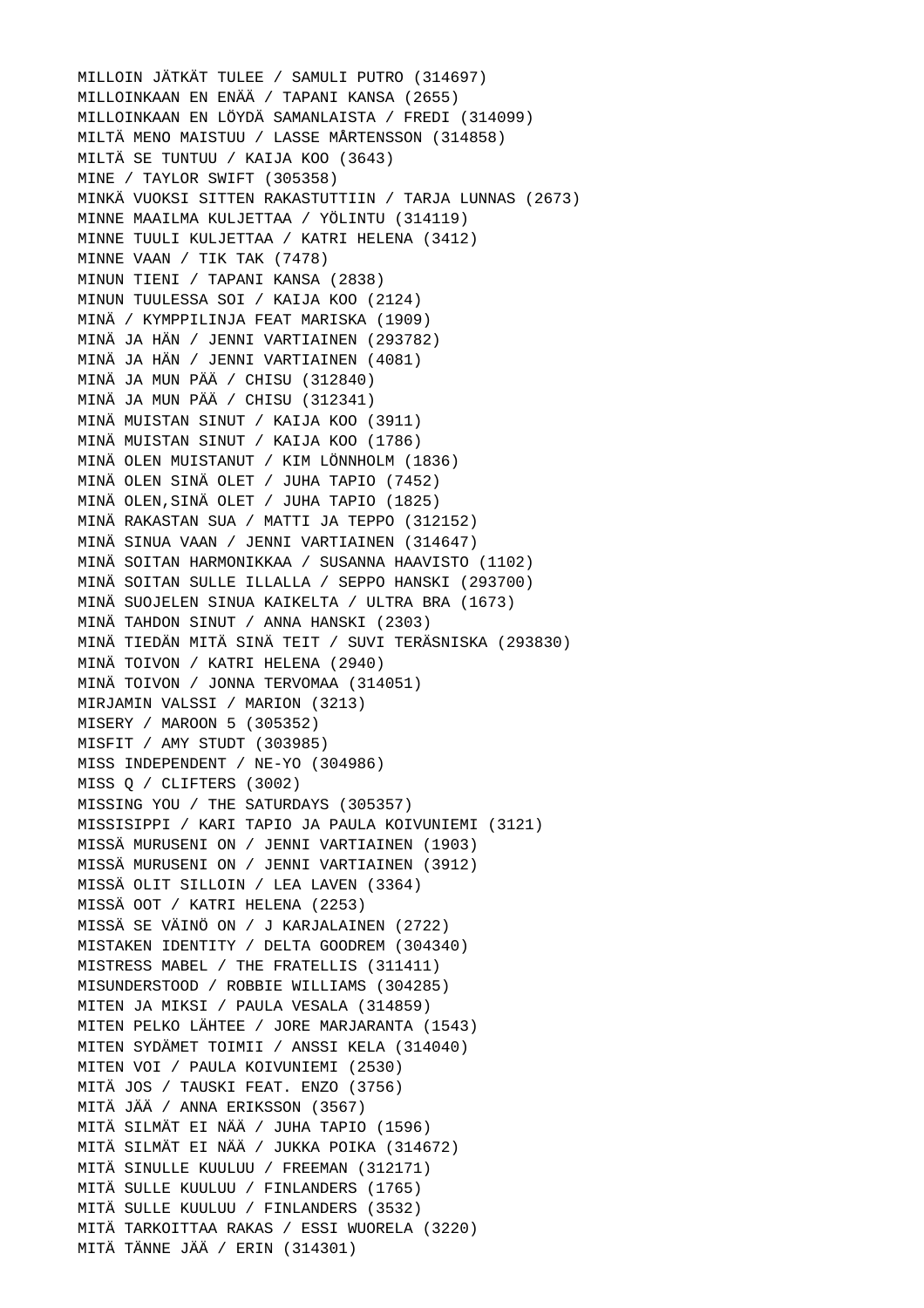MITÄ VAAN / ROCK-OLA (312213) MITÄÄN EI SAA PITÄÄ / HAULI BROS (312165) MIXED UP WORLD / SOPHIE ELLIS BEXTOR (311320) MIXET TAHDO OLLA MUN KAA / 2 MAANANTAI (7492) MOCKING BIRD / EMINEM (304362) MOI MOI VAIN / TAISKA (4348) MOLLY THE MURDERER / STURM UND DRANG (312188) MOMBASA / TAISKA (1498) MOMBASA / TAISKA (2586) MONA LISA / TOPI SORSAKOSKI (312856) MONEN VUODEN JÄLKEEN / KASEVA (312259) MONIKA MONIKA MONIKA / REIJO TAIPALE (293701) MONOFILHARMOONIKKO / HECTOR (3208) MONTA MONTA / LAURA (3744) MONTA MONTA YÖTÄ / EINI (3441) MOODY BLUE / ELVIS PRESLEY (312314) MOODY RIVER / JORMA KÄÄRIÄINEN (2260) MOON IS RISING / HURRIGANES (4199) MOONLIGHT SERENADE / FRANK SINATRA (4162) MOONLIGHT SHADOW / MAGGIE REILLY (2148) MOONLIGHT SWIM / ELVIS PRESLEY (312316) MOOTTORIPYÖRÄ ON MOOTTORIPYÖRÄ / MIKA SUNDQVIST (2090) MOOTTORITIE ON KUUMA / PELLE MILJOONA (1548) MOOTTORITIE ON KUUMA / PELLE MILJOONA (3321) MORE / USHER (311488) MORE MORE MORE / RACHEL STEVENS (304231) MORNING HAS BROKEN / CAT STEVENS (21) MORNING SUN / ROBBIE WILLIAMS (311456) MOSKIITTO / MARKKU ARO (2401) MOSKOVA / PAULA KOIVUNIEMI (3638) MOSKOVAN VALOT / GEORG OTS (2402) MOVE YOUR FEET / JUNIOR SENIOR (303937) MOVIE STAR / HARPO (26) MOVIESTAR / STEREOPHONICS (304102) MOVING MOUNTAINS / USHER (304946) MOZART 40 / PÄIVI PAUNU (3267) MRS. ROBINSON / KIRKA JA SAMMY (315054) MUA FILMATAAN / CLIFTERS (3019) MUA JÄTTÄÄ ET SAA / SONJA LUMME (2616) MUA LEMMITKÖ VIELÄ OI KUSTAA / BRITA KOIVUNEN (2510) MUA ÄLÄ HYLKÄÄ / OLAVI VIRTA ERKKI LIIKANEN (2203) MUISTA MINUA / ARJA KORISEVA (293702) MUISTAN KESÄN / KAI HYTTINEN (1907) MUISTAN KIRKKAUDEN / JENNI VARTIAINEN (314875) MUISTATHAN / KIM FLOOR JA PÄIVI PAUNU (3219) MUISTATKO / SAANA (2817) MUISTATKO MONREPOSN / ANNIKKI TÄHTI (2852) MUISTO / REIJO TAIPALE (2504) MUISTO VAIN JÄÄ / JOUKO JA KOSTI (2861) MUISTOJA KARPAATEILTA / ESKO RAHKONEN (312153) MUISTOJEN HEHKU / LEA LAVEN JA KARI TAPIO (2462) MUISTOJEN ILTA / OLAVI VIRTA (3150) MUISTOJEN TEILLÄ / OLAVI VIRTA (3151) MUISTUTUS / EGOTRIPPI (293781) MUITA ENEMMÄN / JOHANNA KURKELA (315269) MULL ON IKÄVÄ SUA / JUHA TAPIO (293819) MULLA EI OO RAHAA / HECTOR (4378) MULLA VOI MENNÄ MYÖHÄÄN / VIRVE ROSTI (2698) MULLONIKÄVÄSUA / AKI SIRKESALO (314389)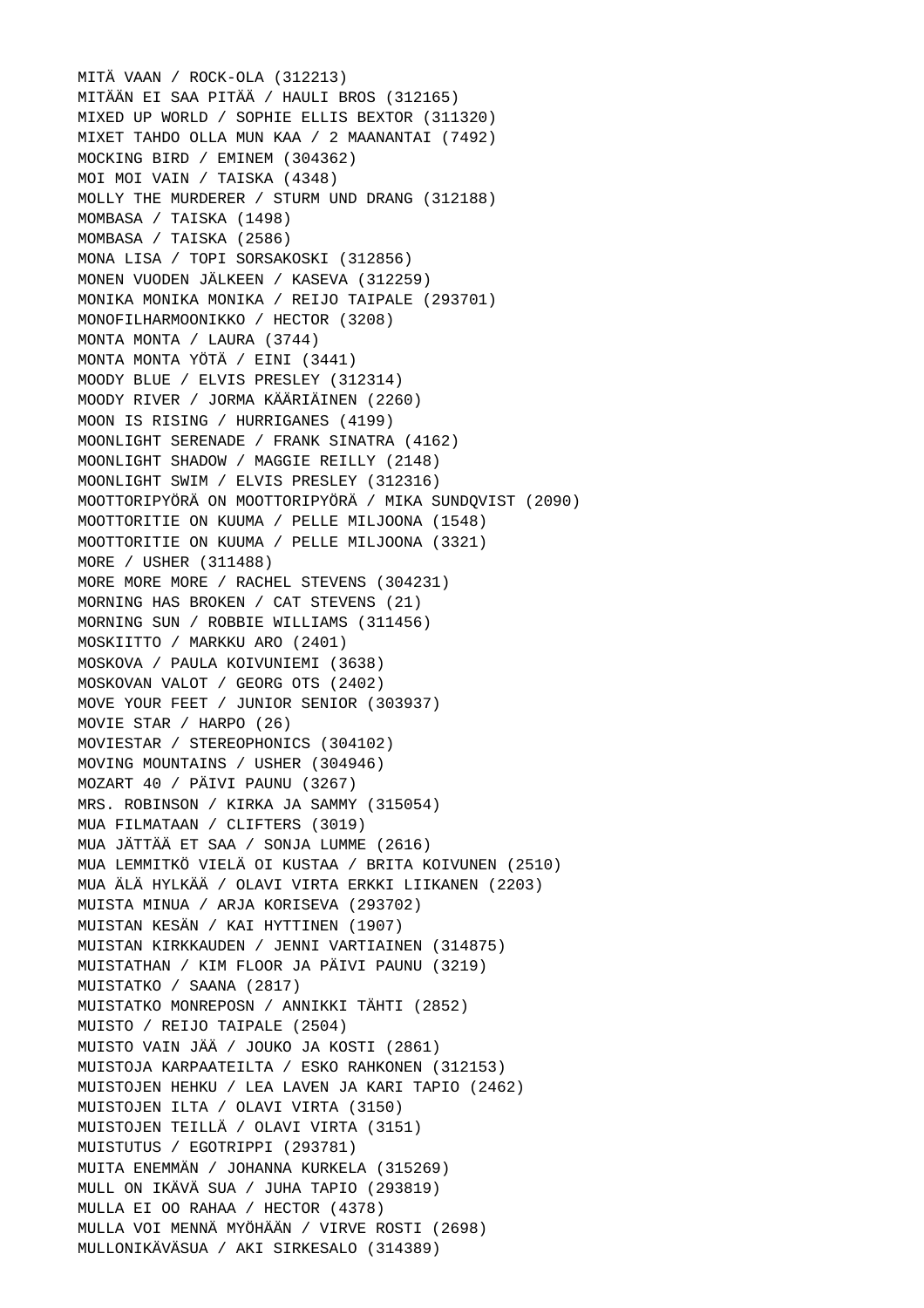MUN / PETE PARKKONEN (314860) MUN AIKA MENNÄ ON / SAULI LEHTONEN (3325) MUN ELÄMÄ / MAIJA VILKKUMAA (1481) MUN KOTI EI OLE TÄÄLLÄ / CHISU (1785) MUN KOTI EI OO TÄÄLLÄ / CHISU (3687) MUN SORMUKSEIN / RAULI BADDING SOMERJOKI (312214) MUN SYDÄMELLÄ ON KYPÄRÄ / SAMULI EDELMANN (2960) MUN SYDÄMENI TÄNNE JÄÄ / KARI TAPIO (2743) MUN SYDÄN VILLI VALLATON / TARJA LUNNAS (3252) MUOTITIETOINEN / LEEVI AND THE LEAVINGS (2618) MURHA / MARISKA (7469) MURHEELLISTEN LAULUJEN MAA / EPPU NORMAALI (3414) MURTUNEEN SYDÄMEN HOTELLI / JUSSI & THE BOYS (312215) MUSIC EVERYWHERE / ANNA ABREU (1864) MUST GET OUT / MAROON 5 (304350) MUSTA AURINKO NOUSEE / JUICE LESKINEN (2814) MUSTA AURINKO NOUSEE / JUICE LESKINEN (1863) MUSTA LESKI / DINGO (1612) MUSTA LESKI / DINGO (3284) MUSTA RUUSU / VEIKKO TUOMI (293703) MUSTA SULHANEN / JANI JA JETSETTERS (3544) MUSTAA / POPEDA (2650) MUSTAA KAHVIA / JENNI VARTIAINEN (1760) MUSTALAISNAINEN / PAULA KOIVUNIEMI (3737) MUSTALAISRUHTINATAR / OLAVI VIRTA (2897) MUSTALAISVIULU / ANNIKKI TÄHTI (2220) MUSTAN KISSAN TANGO / JAANA JA TIINA (1069) MUSTANKIPPEE / TARJA YLITALO (2612) MUSTANMEREN VALSSI / GEORG OTS (3107) MUSTASUKKAISUUTTA / OLAVI VIRTA (2911) MUSTAT ENKELIT / ARJA HAVAKKA (2556) MUSTAT SYDAMET / 51 KOODIA (3836) MUSTELMAT / SIRU (315260) MUT MURHAA / CLIFTERS (3018) MUTAKUONO JA LAKUPELLE / IRWIN GOODMAN (1896) MUTSI JA FAIJA / ANTTI HUOVILA (3352) MUTTA MÄ RAKASTAN SUA / TIKTAK (7457) MUUKALAINEN / FREDI (2152) MUUKALAINEN / TOPI SORSAKOSKI (3094) MUUMI MUUMI / KONTRA (312216) MUUTKIN MOKAA / PAULI HANHINIEMI (314659) MUUTTANUT OOT MAAILMAIN / LAURA VOUTILAINEN (3694) MUUTTOHAUKKA / RIKI SORSA (294889) MUUTTOLINNUN TIE / JAMPPA TUOMINEN (3877) MUUTTOLINNUT / ANTTI HUOVILA (2231) MY BABY LEFT ME / ELVIS PRESLEY (315186) MY BAND / D-12 (304159) MY COO CA CHOO / ALWIN STARDUST (15) MY HAPPY ENDING / AVRIL LAVIGNE (304203) MY HEART WILL GO ON / CELINE DION (4107) MY LIFE WOULD SUCK WITHOUT YOU / KELLY CLARKSON (305059) MY LOVE / WESTLIFE (4130) MY ONLY ONE / HURRIGANES (2085) MY PLACE / NELLY FEAT. JAHEIM (304226) MY PREROGATIVE / BRITNEY SPEARS (304263) MY SHARONA / THE KNACK (1058) MY WAY / FRANK SINATRA (4190) MY WICKED HEART / DIANA VICKERS (305381) MYLLÄRIN IRENE / OLAVI VIRTA (4364)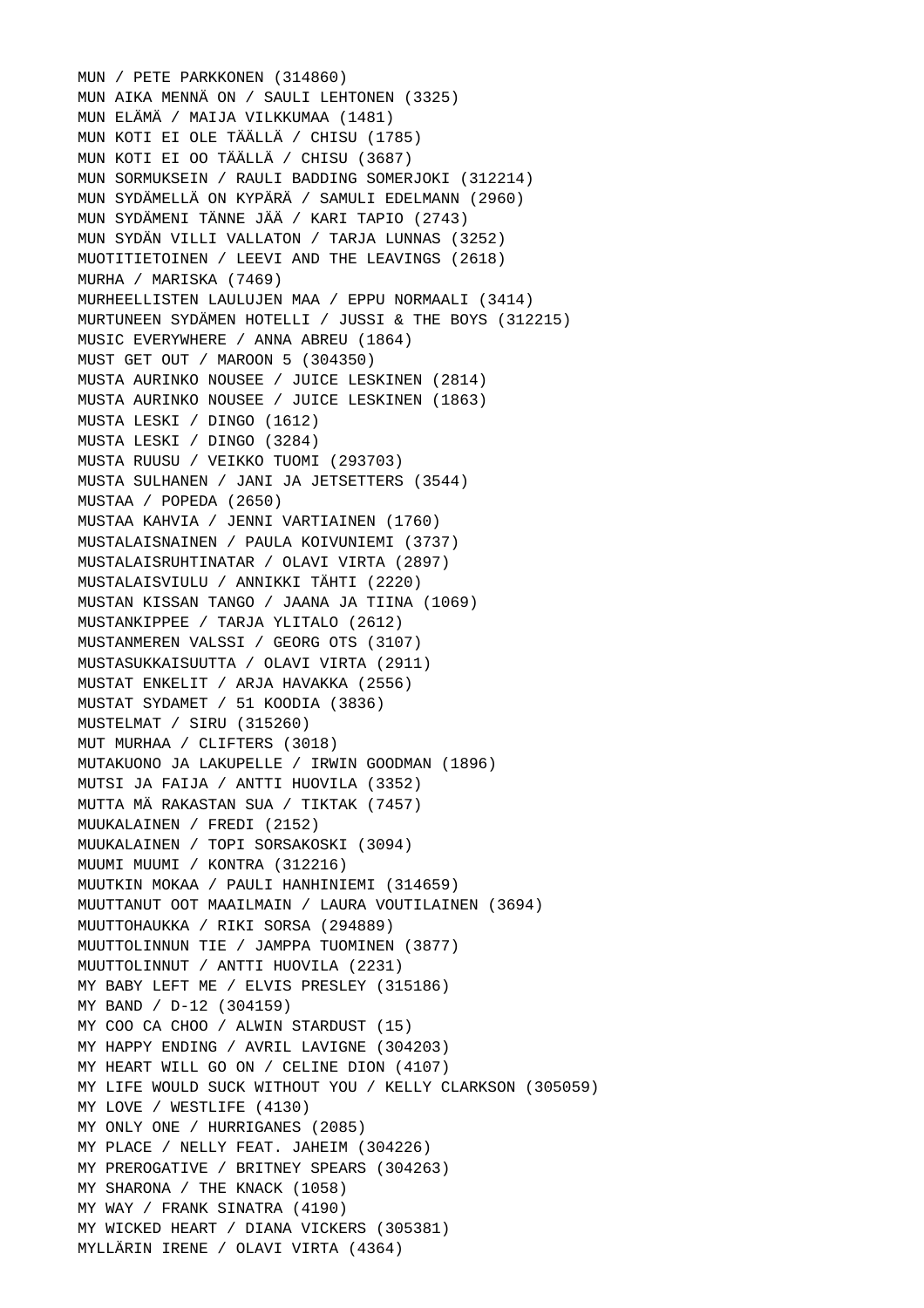MYRKYTYKSEN OIREET / JUICE LESKINEN (1878) MYRSKYLUODON MAIJA / EINO GRÖN (312363) MYRSKYLUODON MAIJA / KRISTIAN MEURMAN (3763) MYRSKYN JÄLKEEN / KARI TAPIO (2745) MYRSKYPÄÄSKY / J KARJALAINEN (3528) MYSTEERI / YÖ (2641) MYSTEERI / AKI SIRKESALO JA LISA NILSSON (3848) MYSTERY TRAIN / ELVIS PRESLEY (315187) MYÖHEMMIN / JONNA TERVOMAA (1539) MYÖHEMMIN / JONNA TERVOMAA (3071) MÄ ANNAN SUT POIS / LAURA NÄRHI (293769) MÄ ANNAN SUT POIS / LAURA NÄRHI (7482) MÄ ELÄN VIELÄKIN / ÄIJÄENERGIAA (2362) MÄ HALUUN / LEMMENKIPEET (3061) MÄ HALUUN VIIHDYTTÄÄ / KIKKA (2095) MÄ JÄIN KII / RAULI BADDING SOMERJOKI (2276) MÄ JÄÄN / EINI (293850) MÄ KÄÄNNYN HILJAA POIS / J.KARJALAINEN (314499) MÄ LUULEN VAIN / KARI TAPIO (3598) MÄ LÄHDEN HIMAAN / KLAMYDIA (7500) MÄ LÄHDEN STADIIN / PATE JA SAARA (3313) MÄ MEIDÄN MAALLE TAHDON TAKAISIN / EIJA MERILÄ (2169) MÄ OON ROCK-KUNINGAS / JUSSI & THE BOYS (312211) MÄ PANIN MUN SYDÄMEN JÄIHIN / MAMBA (293832) MÄ POLVISTUN / CLIFTERS (3008) MÄ PUTOAN / YÖLINTU (1605) MÄ PUTOAN / YÖLINTU (3228) MÄ TAHDON SUN ELÄMÄÄN / PEKKA RUUSKA (312163) MÄ TAHDON TIETÄÄ MITÄ RAKKAUS ON / STINA GIRS (314069) MÄ USKON HUOMISPÄIVÄÄN / JUNNU VAINIO (2118) MÄ USKON HUOMISPÄIVÄÄN / JUHA VAINIO (1685) MÄ VIELÄ LUOKSES TUUN / ISTO HILTUNEN (2322) MÄRKÄÄ / PETRI NYGÅRD (312832) MÄRKÄÄ ASFALTTIA / TAMARA LUND (2874) MÄYRÄ / LEEVI AND THE LEAVINGS (2451) MÄÄ JA TAPPARAN MIES / POPEDA (3031) MÖKKITIE / ARTTU WISKARI (4078) MÖKKITIE / ARTTU WISKARI (312356) MÖRKÖ SE LÄHTI PIIRIIN / MÖRKÖ JA LAPSET (1095) MÖRRIMÖYKKY / LIISA JA EVELIINA (1077) N DEY SAY / NELLY (304365) NADJA / PASI KAUNISTO (3290) NAHKAROTSI / A.AALLON RYTMIORKESTERI (312218) NAHKATAKKINEN TYTTÖ / DINGO (1756) NAHKATAKKINEN TYTTÖ / ERIN (314290) NAHKATAKKINEN TYTTÖ / DINGO (2204) NAIMISIIN / ESSI WUORELA (3312) NAINEN / SAMMY BABITZIN (2827) NAINEN / KARI TAPIO (314368) NAINEN / PAULA KOIVUNIEMI (3771) NAINEN POLIISI JA TAKSI / LEO JOKELA (3444) NAISELLENI / NEUMANN (2349) NAISET / KAI HYTTINEN (3366) NAISPAHOLAINEN / AKI SIRKESALO (7462) NAKURANTAAN / FREDERIK (1635) NAKURANTAAN / FREDERIK (3125) NAPOLEONIN MOPO / JUICE LESKINEN (315075) NASTA PIMU / KAKE RANDELIN (3873) NATALIA / TARJA JYKYLÄ (4349)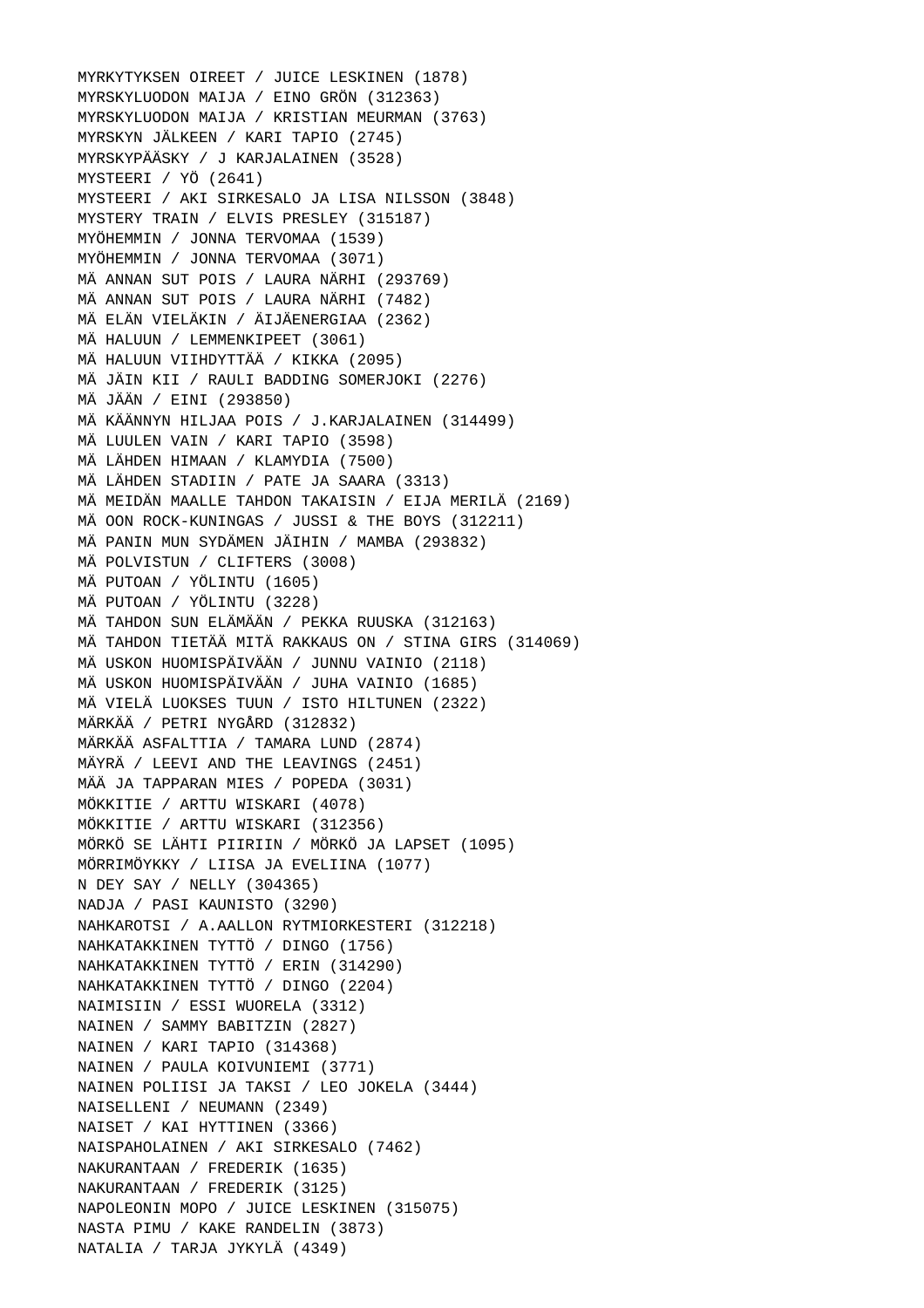NATALIE / TAPANI PERTTU (2080) NATALIE / REIJO TAIPALE (2499) NAUGHTY GIRL / BEYONCÉ (304132) NAULAAN JA NAPUTAN / VOLDE WALDEMAR PUNNALA (312219) NAURAEN TANSSIEN / TARJA LUNNAS (2448) NAURAN JA RAKASTAN / ARJA KORISEVA (2951) NAURAVA KULKURI / JEAN PIERRE KUSELA (2609) NAURAVA KULKURI / ELASTINEN (314826) NAUTIN ELÄMÄSTÄ / REIJO TAIPALE (2806) NAUTIN ELÄMÄSTÄ / MARILI (293834) NE NA NA NA / ANNELI MATTILA (3700) NE VIEVÄT SUT MULTA / TOPI SORSAKOSKI (312882) NEED YOU NOW / LADY ANTEBELLUM (305224) NEED YOU TONIGHT / INXS (106) NEEDLES AND PINS / SMOKIE (4141) NEGOTIATE WITH LOVE / RACHEL STEVENS (304347) NEIDONRYÖSTÖ / JANNE HURME (2345) NEITI SIEVÄNEN JA MINÄ / BRITA KOIVUNEN (2602) NEITO JA YLIOPPILAS / ILKKA ALANKO (314667) NELIAPILA / JOHANNA SIEKKINEN (2285) NELJÄ KISSANPOIKAA / RAGNI MALMSTEN (1085) NELJÄ VAHVAA TUULTA / TARJA YLITALO (2480) NELJÄN RUUHKA / ARTO TAMMINEN (2995) NELJÄN RUUHKA / ARTO TAMMINEN (1709) NELLYN PALMIKKO / BOSSE JA ROBERT (2188) NETTIIN / JENNI VARTIAINEN (1860) NETTIIN / JENNI VARTIAINEN (314071) NEVER BE YOUR WOMAN / WILEY FEAT. EMELI SANDE (305271) NEVER FORGET YOU / THE NOISETTES (305106) NEVER GONNA LEAVE YOUR SIDE / DANIEL BEDINGFIELD (304002) NEVER LEAVE YOU / TINCHY STRYDER FEAT: AMELLE (305151) NEVER LEAVE YOU (UH OOO UH OOO) / LUMIDEE (304014) NEVER LET YOU GO / JUSTIN BIEBER (305284) NEVER MISS A BEAT / KAISER CHIEFS (304982) NEVER SAY NEVER / JUSTIN BIEBER FEAT. JAYDEN SMITH (305329) NEW DIVIDE / LINKIN PARK (305130) NEW IN TOWN / LITTLE BOOTS (305128) NEW YORK NEW YORK / FRANK SINATRA (4192) NEXT BEST SUPERSTAR / MELANIE C (304351) NEXT PLANE HOME / DANIEL POWTER (304977) NICE N EASY / FRANK SINATRA (4178) NIGHT AND DAY / FRANK SINATRA (4193) NIGHTS IN WHITE SATIN / MOODY BLUES (56) NIGHTSHIFT / THE COMMONDORES (109) NIIN / ARJA KORISEVA (3569) NIIN JOKI VIRTAA / TOMI MARKKOLA (7458) NIIN JOKI VIRTAA / TOMI MARKOLA (2950) NIIN KAUAN KUN ON AIKAA / MARKUS (2608) NIIN KAUNIS ON HILJAISUUS / KAIJA KOO (1788) NIIN KAUNIS ON MAA / SAMULI EDELMANN JA IRINA BJÖRKLUND (4246) NIIN KIIRE RAKKAUTEEN / JOHANNA PAKONEN (3077) NIIN KUIN MUUTKIN / MAIJA VILKKUMAA (4385) NIIN KUIN MÄ / NOPSAJALKA (315133) NIIN MINÄ SINULLE KUULUN / TAUSKI (2216) NIIN PALJON KUULUU RAKKAUTEEN / FREDI (314100) NIIN PALJON ME TEIHIN LUOTETTIIN / YÖ (314377) NIIN RAKASTUNUT SINUUN / OLAVI VIRTA (3190) NIIN SATEINEN ON TIE / OLAVI VIRTA (3174) NIIN SE KÄY / LEA LAVEN (1653)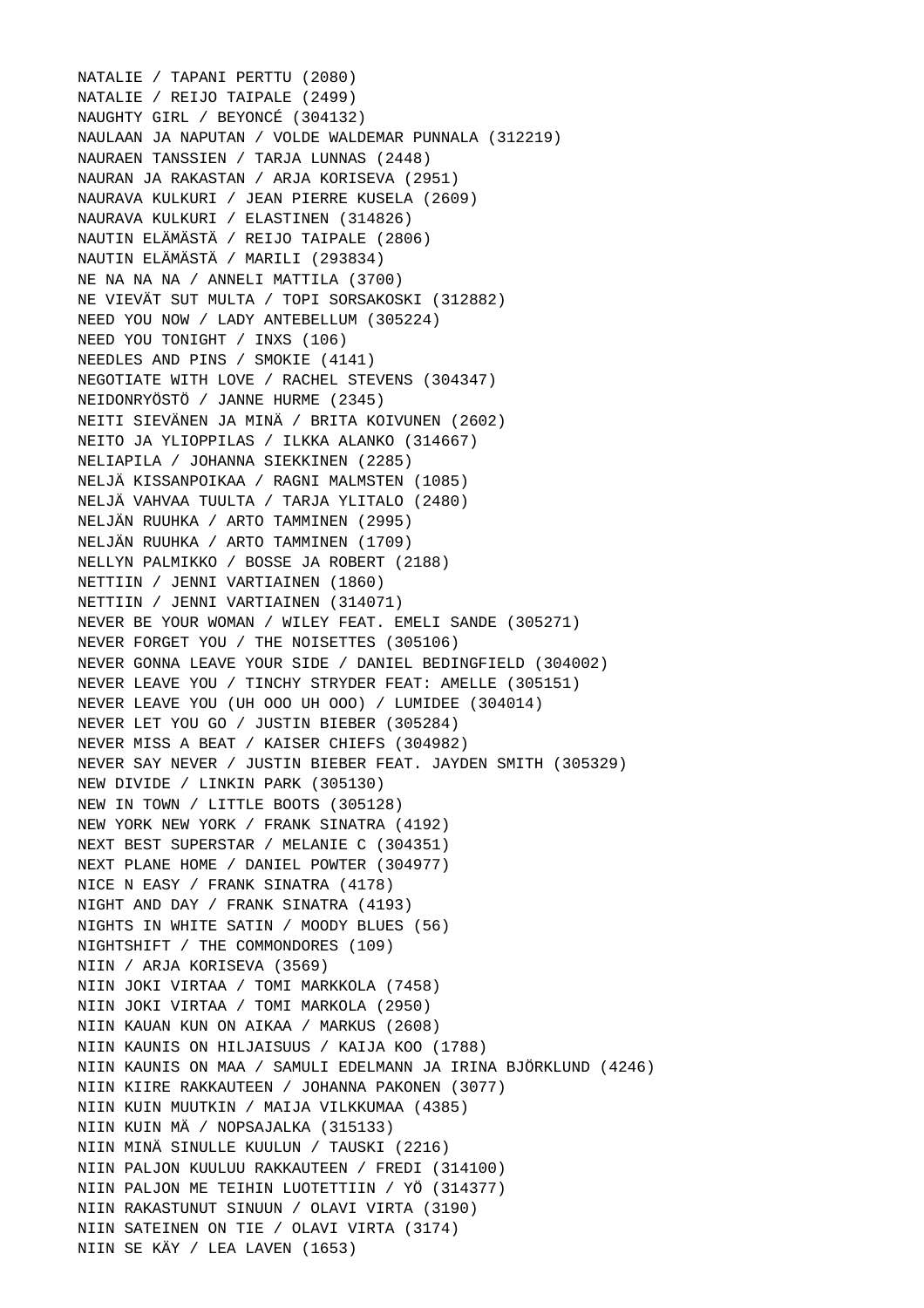NIINKUIN SINÄKIN / JUHA TAPIO (293833) NIITTYKUKKASET / REIJO KALLIO (312154) NIKKELIMARKKA / GEORG MALMSTEN (2122) NIKS JA NAKS / STIG (314436) NIMENI ON DINGO / DINGO (1752) NIMENI ON DINGO / DINGO (3047) NIN KAUNIS ON HILJAISUUS / KAIJA KOO (2871) NISSE POLKKA / SING SONG SISTERS (4269) NJET NJET / EPPU NORMAALI (315037) NO AIR / JORDIN SPARKS FEAT. CHRIS BROWN (304938) NO CAN DO / SUGABABES (305035) NO GOOD ADVICE / GIRLS ALOUD (303936) NO JUSTIINSA JUU / EINO VALTANEN (315084) NO LETTING GO / WAYNE WONDER (304005) NO MILK TODAY / HERMANS HERMITS (22) NO MORE / ELVIS PRESLEY (315188) NO NIIN, MARY LOU / JUSSI & THE BOYS (312220) NO ONKOS TULLUT KESÄ / TRAD (4301) NO PRESSURE / LEMAR (304163) NO SLEEP TONIGHT / THE FADERS (304357) NO TIME FOR TEARS / THE ENEMY (305093) NO YOU GIRLS / FRANZ FERDINAND (305084) NOBODY'S HOME / AVRIL LAVIGNE (304260) NOKIAN TAKANA / ISMO ALANKO (2992) NOPEAT SYÖVÄT HITAAT / YÖLINTU (1669) NOPEAT SYÖVÄT HITAAT / YÖLINTU (3351) NOPEIMMAT JUNAT / EGOTRIPPI (314651) NORJALAINEN VILLAPAITA / JUICE LESKINEN (2157) NORMIPÄIVÄ / ASTE (7463) NOSTA LIPPU SALKOON / KAI HYTTINEN (1598) NOSTA LIPPU SALKOON / KAI HYTTINEN (3108) NOSTALGIA / HECTOR (2293) NOSTALGIA OSA1 / HECTOR (1720) NOSTALGIAA / ANSSI KELA (315129) NOSTAN KATSEEN ITSESTÄNI / PETRI LAAKSONEN (4239) NOT FAIR / LILY ALLEN (305091) NOT GONNA GET US / T.A.T.U. (303954) NOT MYSELF TONIGHT / CHRISTINA AGUILERA (305280) NOT THAT KINDA GIRL / JOJO (311344) NOTHIN' ON YOU / B.O.B FEATURING BRUNO MARS (305282) NOTHING / THE SCRIPT (305397) NOTHING COMPARES 2U / SINEAD O CONNOR (49) NOTHING ELSE MATTERS / METALLICA (1059) NOTHING HURTS LIKE LOVE / DANIEL BEDINGFIELD (304255) NOTHING IS OVER / SUNRISE AVENUE (314861) NOTION / KINGS OF LEON (305123) NOUSEVAN AURINGON TALO / LASSE MÅRTENSON (2844) NOVGORODIN RUUSU / ARJA HAVAKKA (2241) NOW I'M THAT BITCH / LIVVI FRANC (305171) NUAREN LIKAN ELÄMÄ / LAURI TÄHKÄ JA ELONKERJUU (3455) NUDE / RADIOHEAD (304915) NUKKETALO PALAA / OLAVI UUSIVIRTA (1912) NUKKUJA KAUNEIN / TAPANI KANSA (3376) NUMBER 1 / TINCHY STRYDER FEAT. N-DUBZ (305105) NUMBER ONE ENEMY / DAISY DARES YOU FEAT. CHIPMUNK (305277) NUMMELA / ANSSI KELA (2458) NUORI JA KAUNIS / ANNA JÄRVINEN & OLAVI UUSIVIRTA (293776) NUORI JA KAUNIS / ANNA JÄRVINEN JA OLAVI UUSIVIRTA (293726) NUORI LOIRI / ANNA PUU (314055)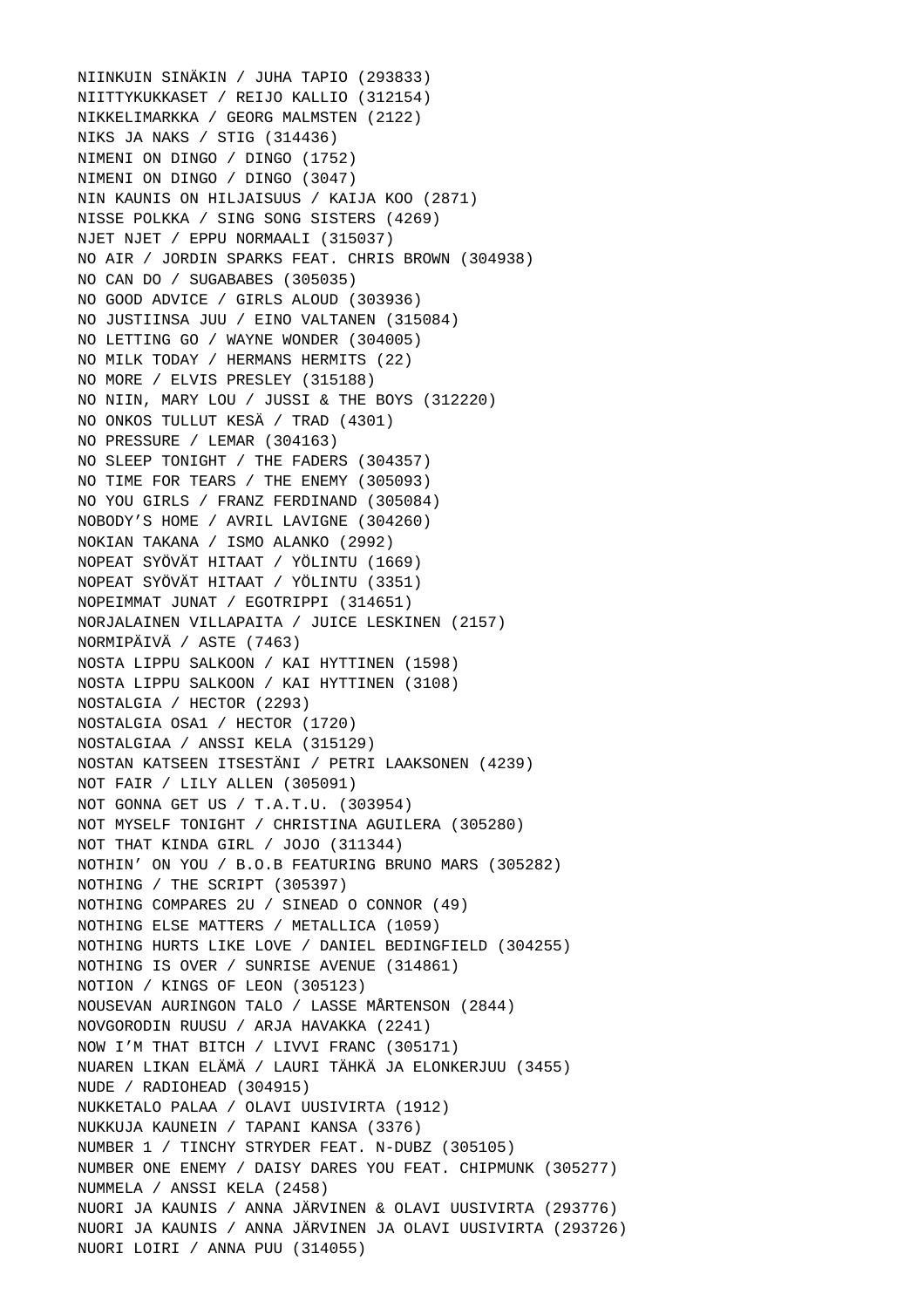NUORI RYTMI / VESA ENNE (312221) NUORUUS / OLAVI UUSIVIRTA (314184) NUORUUS ON SEIKKAILU / JARI SILLANPÄÄ (314306) NUORUUS ON SEIKKAILU / KATRI HELENA (3605) NUORUUSMUISTOJA / VILHO VARTIAINEN (312155) NUORUUSTANGO / KITI NEUVONEN (3402) NUORUUTENI OHI ON / AMI ASPELUND (3817) NUTBUSH CITY LIMITS / TINA TURNER (104) NYT JA AINA / OLLI HELENIUS (314120) NYT KUN OOT MENNYT / LEA LAVEN (2498) NYT LOPPUU TODELLISUUS / PUOLIKUU (4093) NYT MENI HERMOT / THE FIRST (2182) NYT MÄ MEEN / KRISTIINA BRASK (1840) NYT MÄ MEEN / KRISTIINA BRASK (3806) NYT REPPUNI JUPISET RIIMISI RUPISET / EPPU NORMAALI (1532) NYT VARMA OON / KARI TAPIO (4218) NYT VOIMME JATKAA / ANNE MATTILA (3666) NÄEN MUSTAA VAIN / TOPMOST (312217) NÄIDEN TÄHTIEN ALLA / KAIJA LUSTILA (3902) NÄILLÄ KADUILLA / CHARLES PLOGMAN (293835) NÄIN KULUTAN AIKAA / EPPU NORMAALI (314698) NÄIN KÄY / KARI TAPIO (3519) NÄIN SE KESÄLOMA TOIMII / MATTI JA TEPPO (3597) NÄIN SUOMI PYSYY PYÖRILLÄÄN / MATTI ESKO (2611) NÄIN VAIN TYHJÄN TAIVAAN / SAIJA TUUPANEN (2987) NÄKEMIIN / SEIJA SIMOLA (3113) NÄKEMIIN MOSKOVA / KAI HYTTINEN (2599) NÄKYMÄTÖN TYTTÖ / SARE (314660) NÄLKÄLINNA / VEIKKO LAVI (2214) NÄMÄ AJAT EIVÄT OLE MEITÄ VARTEN / EGOTRIPPI (1674) NÄYTÄN SULLE RANNAN / JESSE KAIKURANTA (314025) NÄÄ BOOTSIT ON MUN OMAT / SATU PENTIKÄINEN (2270) O.K / BIG BROVAZ (303904) O.M.G / USHER FEAT. WILL.I.AM (305281) OBSESSED / MARIAH CAREY (305149) OBVIOUS / WESTLIFE (304119) OBVIOUSLY / MCFLY (304177) ODESSA / BERIT (3506) ODOTA / AIKAKONE (1489) ODOTA MUA / ANNA ERIKSSON (2421) ODOTA MUA / JANNE RAAPPANA (3668) ODOTAN SINUA NINA / OLAVI VIRTA (3205) ODOTUS / PARIISIN KEVÄT (314056) ODOTUSTA PARIISISSA / SUSANNA HAAVISTO (3230) OH MY GOD / KAISER CHIEFS (304344) OH MY GOD / IDA MARIA (305054) OH SANTA! / MARIAH CAREY (305406) OHI ON / TRAD (3269) OHIKIITÄVÄÄ / JUHA TAPIO (3265) OHIKIITÄVÄÄ / JUHA TAPIO (1601) OI ARMO SUUR / KAARTAMO KETTUNEN KUUSTONEN (4222) OI BEIBI / RAPTORI (7475) OI BEIBI JÄÄ / TARJA LUNNAS (2546) OI BETLEHEM SÄ PIENOINEN / PENTTI HIETANEN (4273) OI HERRA LUOKSENI JÄÄ / CLUB FOR FIVE (4232) OI IKIAIKAIN JUMALA / M NUORVA (4233) OI JOSEF JOSEF / REIJO VIITA (3484) OI JOULUYÖ / PENTTI HIETANEN (4279) OI LOLA / CLIFTERS (3010)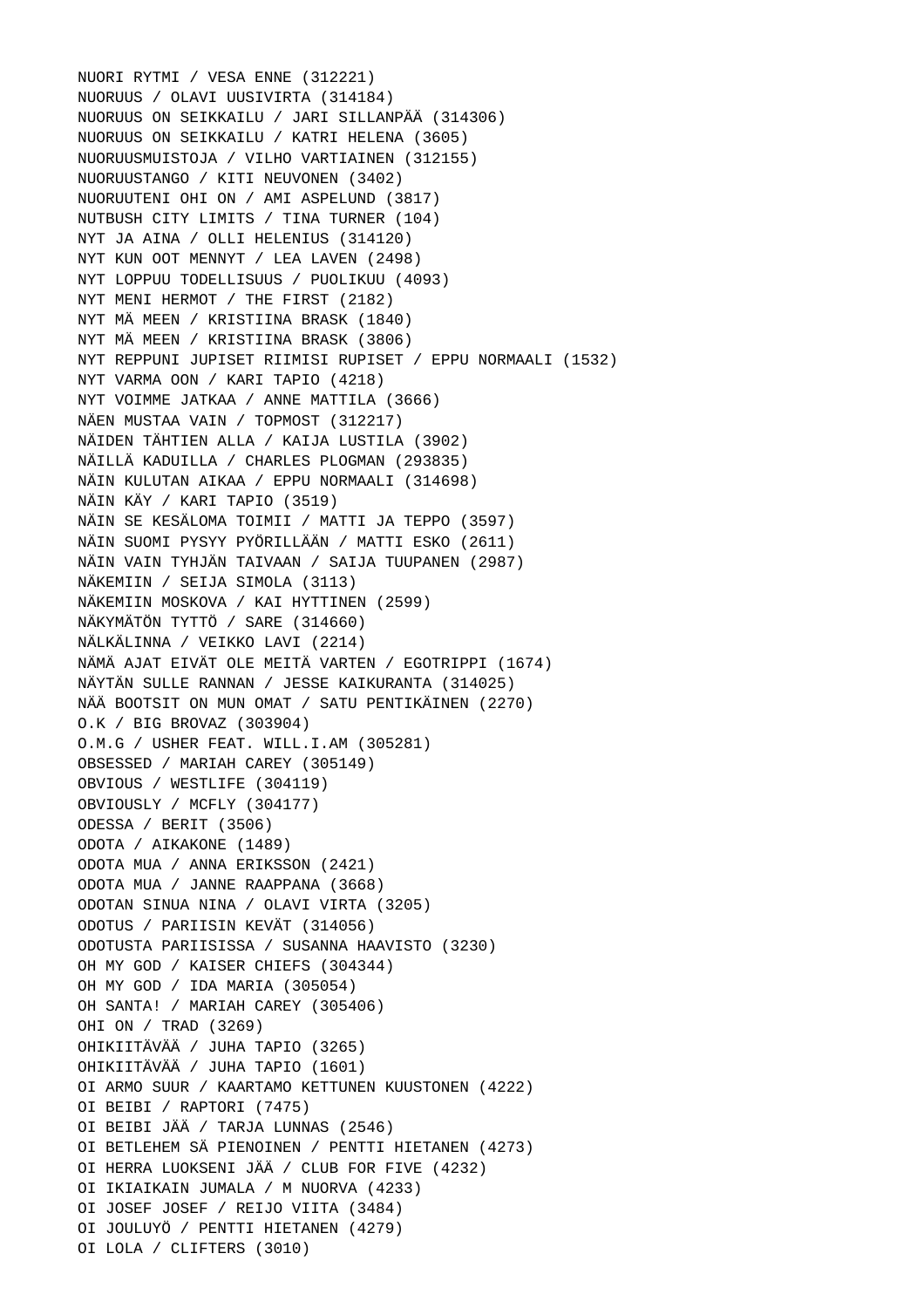OI MUISTATKO VIELÄ SEN VIRREN / EERO SINIKANNEL (4225) OI NIITÄ AIKOJA / PÄIVI PAUNU (4350) OI SUOMEN NUORIA / KOLMAS NAINEN (3869) OI TUNTEMATON / TANELI MÄKELÄ (312156) OI VILLIRUUSU / OLAVI VIRTA (4362) OIKEE ENKELI / YÖ (3235) OIKEESTI / FINLANDERS (1872) OIKEESTI / FINLANDERS (3365) OIKEUS ON VOITTANUT TAAS / HASSISEN KONE (3778) OKEY OKEY / LILI OCH SUSSIE (7400) OLE ARMOLLINEN / OLAVI VIRTA (2441) OLE HILJAA JA SUUTELE MUA / ANNIKA EKLUND (1721) OLE SE JOTA HAIN / EIJA KANTOLA (2734) OLE TOTTA / PASI VAINIONPERÄ (3891) OLEN ELOSSA TAAS / KATRI HELENA (314384) OLEN HAUTAUSMAA / HECTOR (1732) OLEN KAUNIS / ANNA ERIKSSON (3360) OLEN KUULLUT ON KAUPUNKI TUOLLA / KARI TAPIO (4245) OLEN LUONASI AINA / JARI SILLANPÄÄ (2366) OLEN LUONASI SUN / SANI JA SAMULI (2121) OLEN LÄHELLÄSI / JUHA METSÄPERÄ (3800) OLEN NEITSYT / EINI (3434) OLEN SAANUT ELÄÄ / REIJO TAIPALE (2423) OLEN SUOMALAINEN / KARI TAPIO (2386) OLEN YKSIN / EERO RAITTINEN (2365) OLET KAIKKI / TOPI SORSAKOSKI (312846) OLET MUN LUONANI SILLOIN / PAULA KOIVUNIEMI (2605) OLET PAHA / JUSSI RAITTINEN (312222) OLET PUOLISONI NYT / SAMULI PUTRO (314122) OLET RAKKAIN / TOPI SORSAKOSKI (312873) OLET UNENI KAUNEIN / JOHANNA KURKELA (314352) OLI KUU, OLI ILTA / DICK DYNAMITE & HIS HOT LIPS (312223) OLI SIMMARIT KUMMAARIT JA PIPO / IRWIN GOODMAN (1897) OLI SIMMARIT, SAMMARIT, KUMMARIT JA PIPO / IRWIN GOODMAN (315081) OLIPA KERRAN ELÄMÄ / HANNA PAKARINEN (314683) OLISIHAN SE HIENOO / HECTOR (1574) OLISITPA TÄÄLLÄ / CHARLES PLOGMAN (3903) OLIT AARTEENAIN / YÖLINTU (315116) OLLAANKO TÄMÄ KESÄ NÄIN / OLAVI UUSIVIRTA (314818) OM DU LÄMNADE MIG NU / LARS WINNERBÄCK (314145) OM DU LÄMNAR MIG NU / LARS WINNERBÄCK OCH MISS LEE (7416) OMA MAAILMA / MEIJU SUVAS (3709) OMAN ELÄMÄNI COWBOY / MATTI ESKO & ESA ELORANTA (4066) OMASSA KOTONA / HECTOR (3256) OMENAPUU / JOHANNA PAKONEN (314496) ON AIVAN SAMA MITEN KAUAS MEET / ANNIKKA EKLUND (2949) ON ARMAS MULLE AALLON TIE / HENRY THEEL (314462) ON ELÄMÄ LAINA / ERIN (293777) ON ELÄMÄ LAINA / ERIN (312280) ON ERON HETKI / SINITAIVAS (3577) ON HANGET KORKEAT NIETOKSET / TRAD (4286) ON HÄN NIIN YKSINÄINEN / PAULA KOIVUNIEMI (2508) ON IHMEEN HYVÄ TULLA KOTIIN / LASSE MÅRTENSSON (3401) ON MY KNEES / THE 411 (304178) ON MY OWN / WHITNEY HOUSTON (303928) ON NIIN HELPPOO OLLA ONNELLINEN / OLAVI UUSIVIRTA (1648) ON NIIN HELPPOO OLLA ONNELLINEN / OLAVI UUSIVIRTA (3886) ON NIIN YKSIN / KARI TAPIO (2594) ON NUORI ILTA TÄÄ / KIKKA (314485)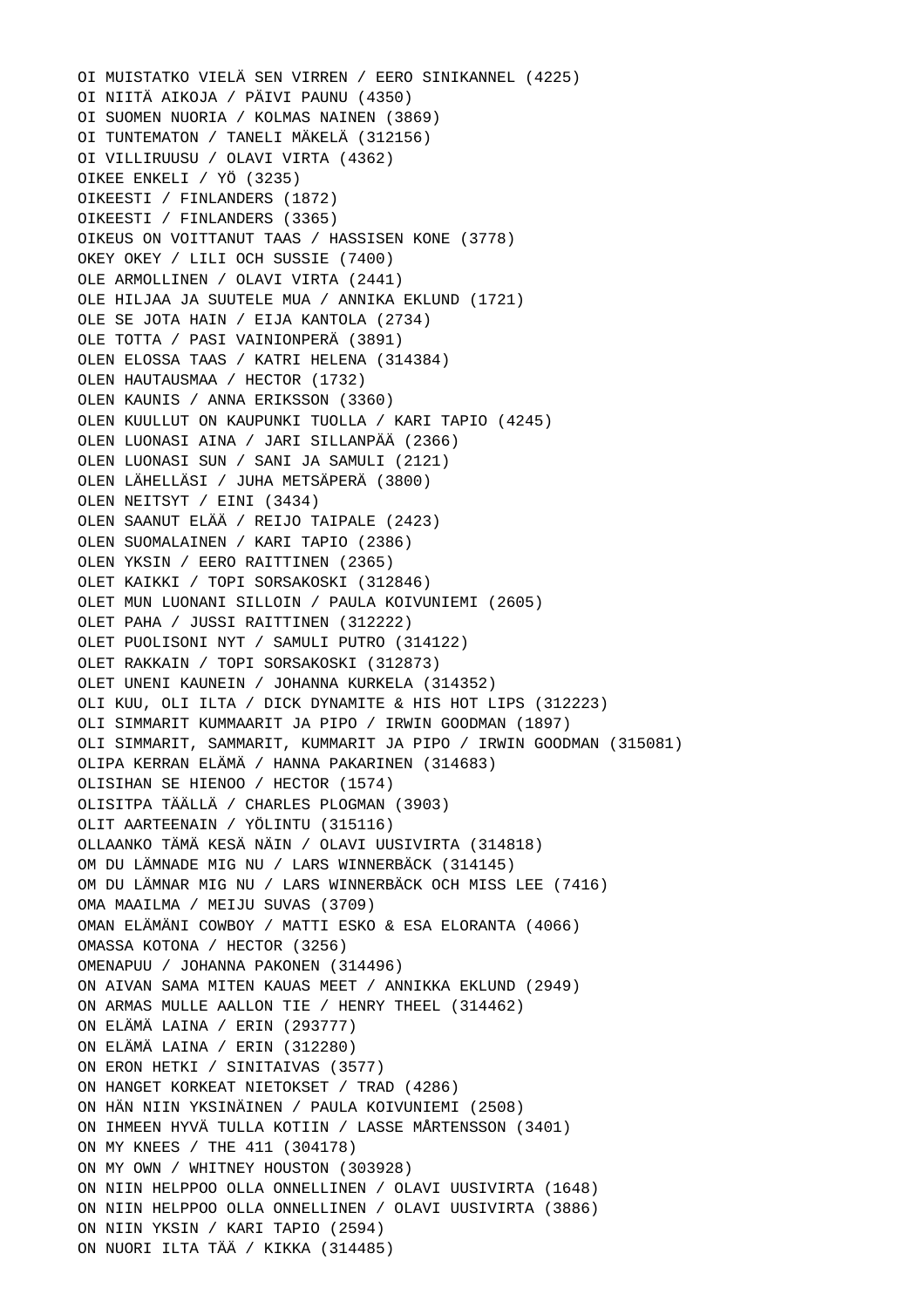ON SE HIENOO / GG CARAVAN (312834) ON THE BEACH / CHRIS REA (4116) ON THE HORIZON / MELANIE C (303974) ON THE SUNNY SIDE OF THE STREET / FRANK SINATRA (4185) ON TULLUT MONI ON MENNYT MONI / MIKKO MÄKELÄINEN (3095) ON YKSI RUUSU / KARI TAPIO (2440) ONCE / DIANA VICKERS (305294) ONE / METALLICA (1040) ONE (YOUR NAME) / SWEDISH HOUSE MAFIA FEAT. PHARRELL (305351) ONE FOR THE RADIO / MCFLY (304953) ONE MORE CHANCE / MICHAEL JACKSON (311324) ONE NIGHT / ELVIS PRESLEY (315189) ONE SHOT / JLS (305240) ONE STEP AT A TIME / JORDIN SPARKS (305055) ONE THING / AMERIE (311338) ONE TIME / JUSTIN BIEBER (305242) ONHAN PÄIVÄ VIELÄ HUOMENNAKIN / POPEDA (3790) ONKIMIEHEN BLUES / VANHA ISÄNTÄ (315044) ONKO MARSISSA LUNTA / DIANDRA FLORES (312278) ONKO SIELLÄKIN YÖ / ANTTI HUOVILA (3541) ONKO VIELÄ AIKAA / KATRI YLANDER (1711) ONKO VIELÄ AIKAA / KATRI YLANDER (3568) ONLY GIRL (IN THE WORLD) / RIHANNA (305379) ONLY U / ASHANTI (304316) ONLY YESTERDAY / THE CARPENTERS (111) ONLY YOU / YAZOO (4127) ONNELLINEN ELÄMÄ / CLIFTERS (3009) ONNELLINEN MIES / VESTERINEN YHTYEINEEN (315268) ONNELLINEN PERHE / NE LUUMÄET (312167) ONNELLISEKSI / JUJU (314648) ONNELLISEN OLOINEN MIES / SEPPO TAMMILEHTO (2826) ONNELLISET / LEEVI AND THE LEAVINGS (2675) ONNEN ETSIJÄ / JARI SILLANPÄÄ (2563) ONNEN KYYNELEET / SAMI SAARI (314503) ONNEN KYYNELEET / SAMI SAARI (1730) ONNEN ONKIJA / KATRI HELENA (3746) ONNEN PÄIVÄT / KIRSI RANTO (2865) ONNEN RUUSUT / PAULA KOIVUNIEMI (2221) ONNEN RUUSUT / JORMA KÄÄRIÄINEN (1906) ONNENLANTTI / JORMA KÄÄRIÄINEN (1593) ONNENTYTTÖ / TARJA LUNNAS (3517) ONNESTAIN ON PUOLET SINUN / KISU (315064) ONNI / MARJATTA LEPPÄNEN (2246) ONNI MIETTINEN / SOLISTIYHTYE SUOMI (315117) ONNI ON / DIANDRA (314862) ONTUVA ERIKSSON / TAPIO RAUTAVAARA (314363) OO SIELLÄ JOSSAIN MUN / PMMP (1624) OODI / JUJU (314680) OODI ILOLLE / OLAVI UUSIVIRTA (312837) OON HAUTAUSMAA / HECTOR (2115) OON JUURILLAIN / ANNELI MATTILA (3704) OON KUKA OON / JARI SILLANPÄÄ (3745) OON RAKASTUNUT / TARJA LUNNAS (2632) OON SUN AUTOS / CLIFTERS (3001) OON VOIMISSAIN / VICKY ROSTI (3738) OOPSY DAISY / CHIPMUNK (305190) OOT ERILAINEN / TOMMI SOIDINMÄKI (4069) OOT TÄYDELLINEN / JARI SILLANPÄÄ (3315) OOT VOIMANI MUN / ANNA ERIKSSON (2305)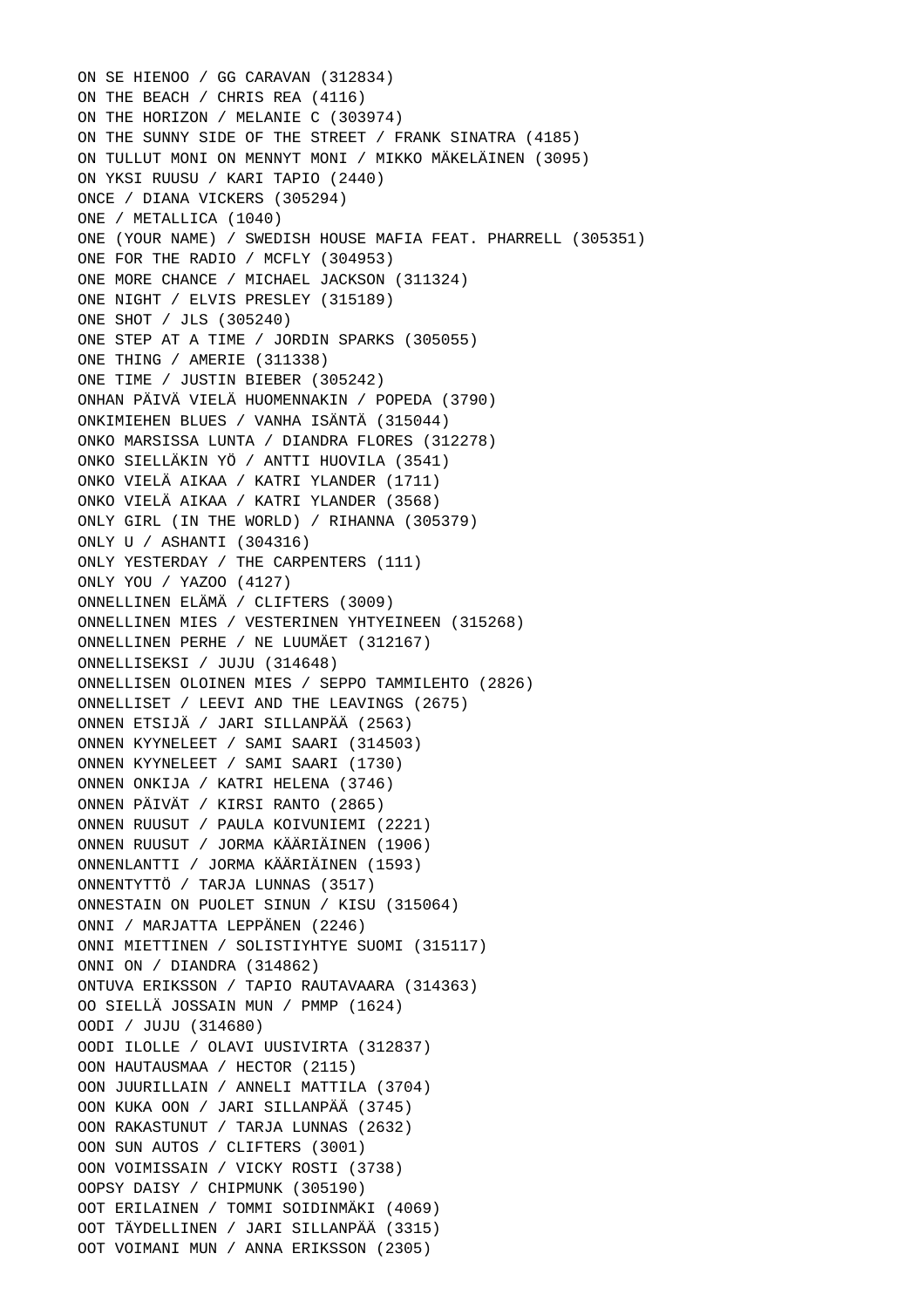OOTHAN TÄSSÄ VIELÄ HUOMENNA / JOHANNA KURKELA (314123) OPETA MUA / SAKARI KUOSMANEN (2828) OPITKO RAKASTAMAAN / JUHA METSÄPERÄ (3558) ORAVAN PESÄ / MAIJA ANNIKA JA IRMA (1063) ORJANRUUSU / LAURI TÄHKÄ (314694) ORJANTAPPURAN RUUSUT / ANNA ERIKSSON (314370) ORPOPOJAN VALSSI / TAPIO RAUTAVAARA (314463) ORVOKKEJA ÄIDILLE / METRO-TYTÖT (2144) OSANANI OVAT KYYNELEET / ANNELI SARI (2550) OSTOSKESKUS JA KROUVI / IRWIN GOODMAN (1898) OSUIT OIKEAAN-SO YOU WIN AGAIN / KARI TAPIO (2465) OSUUSKAUPAN JANE / FREEMAN (2359) OTA JA OMISTA / FREDI (314101) OTA KIINNI / MIKAEL KONTTINEN (3916) OTA LÄHELLESI / KIRKA (294895) OTA MINUT NYT / PUOLIKUU (2274) OTA MINUT TÄLLAISENA KUIN OON / ANNA PUU (315146) OTA MUT / JONNE AARON (314863) OTA MUT / RIPSIPIIRAKKA (3039) OU LENITA / CLIFTERS (3022) OUCH / N-DUBZ (305016) OUR LIVES / THE CALLING (304190) OUR LIVES / THE CALLING (303894) OUR SONG / TAYLOR SWIFT (305285) OUT OF THE BLUE / DELTA GOODREM (304265) OUT OF TIME / BLUR (303955) OUTTA HERE / ESMEE DENTERS (305162) OUTTA MY HEAD / DIANDRA (312185) OVEN AUKAISIN / MARION (2469) OVER AND OVER / NELLY FEAT. TIM MCGRAW (304326) OXFORD COMMA / VAMPIRE WEEKEND (311413) PAALUPAIKKA / KARI TAPIO (3406) PAALUPAIKKA / KARI TAPIO (1672) PACK UP / ELIZA DOOLITTLE (305330) PAHA IHMINEN / APULANTA (4067) PAHA POIKA / DIANDRA (314815) PAHA SANA / TIK TAK (3447) PAHA TYTTÖ / ANKI (312224) PAHA TYTTÖ / MUSKA (312225) PAHA VAANII / MARKO HAAVISTO (2661) PAHALTA PIILOSSA / SUVI TERÄSNISKA (312339) PAHALTA PIILOSSA / SUVI TERÄSNISKA (293816) PAIKKANI TIEDÄN / MIKKO POHJOLA (7491) PAINAN VAIN PÄÄNI / KAI HYTTINEN (4068) PAJUNKÖYTTÄ / MARKETTA JOUTSI (3292) PAKKO SAADA BMW / POPEDA (3793) PAKOLLINEN JOULU / JOPE RUONANSUU (4303) PAKOON PAKOON / EILA PELLINEN (314872) PALA TAIVASTA / KATARIINA HÄNNINEN (3425) PALA TAIVASTA / ESSI WUORELA (3091) PALAA / LAURA VOUTILAINEN (3672) PALAA LUOKSENI / OLAVI VIRTA (3187) PALAJA SORRENTOON / MAUNO KUUSISTO (2250) PALAVA RAKKAUS / LEEVI JA THE LEAVINGS (3821) PALAVAT SYDÄMET / TAIKAKUU (3294) PALJON ONNEA VAAN / TRAD (2620) PALJON SANOMATTA JÄÄ / JUKKA KUOPPAMÄKI (2756) PALKKASOTURI / HECTOR (315038) PALMAN MAININGIT / KATRI HELENA (2271)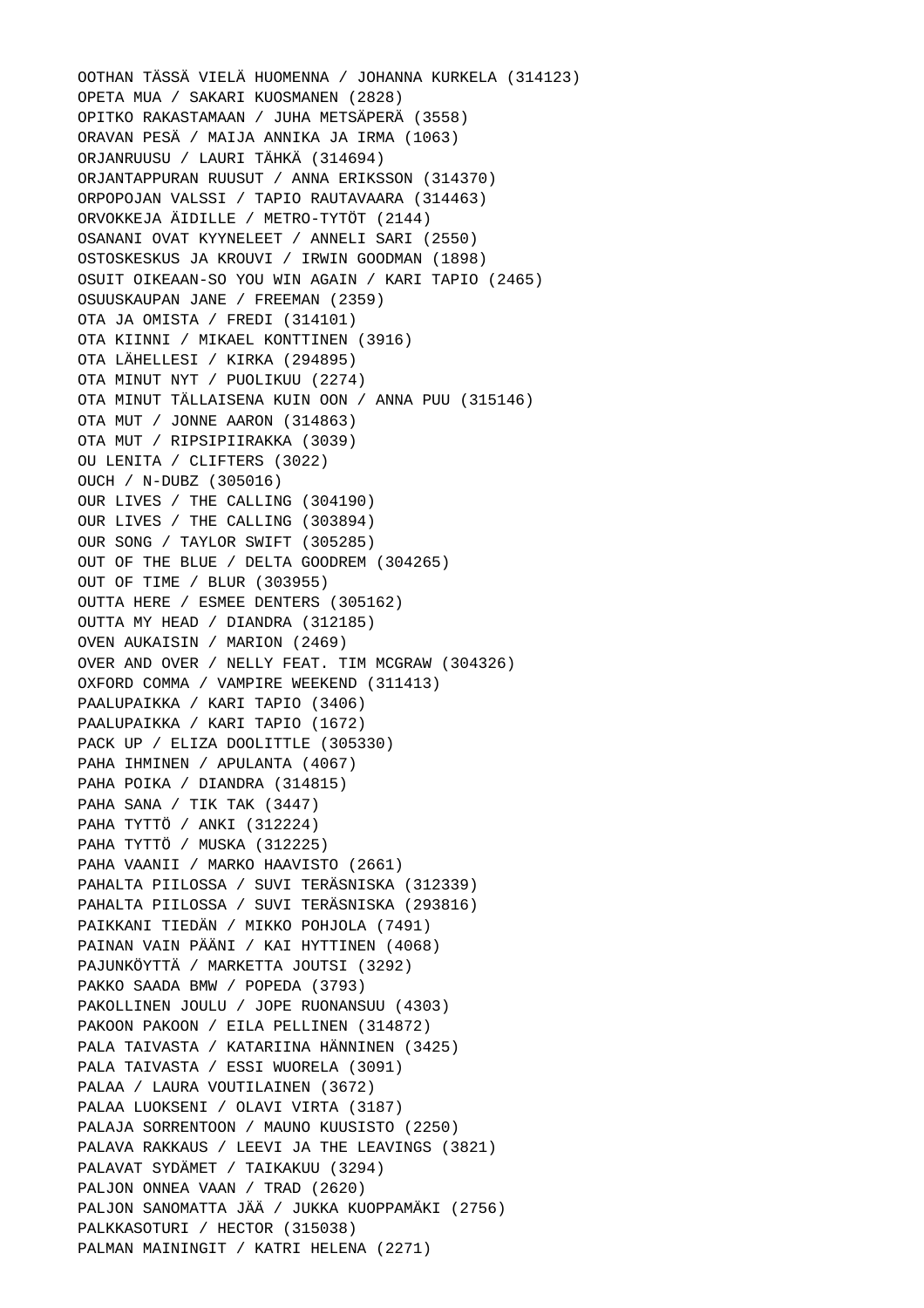PALOMA BLANCA / KATRI HELENA (1522) PAMELA / JAAKKO TEPPO (2707) PANDORA'S KISS / LOUISE (304020) PAPARAZZI / LADY GAGA (305122) PAPER PLANES / M.I.A. (305007) PAPERILENNOKKI / ROBIN (315127) PAPERIMIEHEN TYTÄR / HANNA PAKARINEN (4048) PAPERIMIEHEN TYTÄR / HANNA PAKARINEN (1889) PAPERITÄHDET / JUICE LESKINEN (2171) PAPPA JOE / EDDY (2433) PAPUKAIJA / LAURI TÄHKÄ JA ELONKERJUU (3089) PAPUKAIJA / LAURI TÄHKÄ JA ELONKERJUU (1848) PARACHUTE / CHERYL COLE (311448) PARANOID / BLACK SABBATH (1033) PARAS YSTÄVÄ / KARI TAPIO (4220) PARATIISI / RAULI BADDING SOMERJOKI (1518) PARATIISI / RAULI BADDING SOMERJOKI (2585) PARATIISISAARI / TARJA LUNNAS (2358) PAREMMAT PÄIVÄT / JUHA TAPIO (314441) PAREMPAA / JOHANNA DEBRECZENI (3100) PAREMPAA AIKAA / AKI SIRKESALO (3752) PAREMPAA ANNETTAVAA / KAIJA KÄRKINEN JA ILE KALLIO (3285) PAREMPI MIES / CHEEK FEAT. SAMULI EDELMAN (314686) PARIISI-HELSINKI / JARI SILLANPÄÄ (2079) PARIISIN KUU / TARJA LUNNAS (2858) PARIISIN NEITONEN / OLAVI VIRTA (3149) PARIISIN TAIVAAN ALLA / PIRKKO JAAKOLA (2408) PARIS IS BURNING / LADYHAWKE (305080) PARITERAPIAA / PMMP (1799) PARONI / CLIFTERS (3007) PARRASVALOT / YÖ (1828) PARRASVALOT / YÖ (3894) PARTY / ELVIS PRESLEY (315190) PARTY FOR 2 / SHANIA TWAIN FEAT. MARK MCGRATH (304269) PARTY GIRL / MCFLY (305372) PARTY IN THE U.S.A. / MILEY CYRUS (305173) PARTY TO DAMASCUS / WYCLEF JEAN FEAT. MISSY ELLIOTT (304075) PASKA KESÄ / NOST3 & PROTRO (312182) PASS OUT / TINIE TEMPAH (305265) PASSENGER / IGGY POP (1024) PATAROUVA JA ÄSSÄHAI / PATE MUSTAJÄRVI (314411) PATIENCE / GUNS N ROSES (1010) PAUHAAVA SYDÄN / LAURI TÄHKÄ JA ELONKERJUU (3575) PAUHAAVA SYDÄN / LAURI TÄHKÄ JA ELONKERJUU (1766) PEACE LOVE / CLIFTERS (3024) PEGGY / SAMULI EDELMANN (2208) PEILI / NIMETÖN (312838) PELASTAJA / HAPPORADIO (315271) PELIMIES / JUKKA POIKA (314434) PELIMIES / MARTTI VAINAA JA SALLITUT AINEET (3254) PELIPÖYTÄ / NMB (3801) PELKO POIS / TUURE KILPELÄINEN (312351) PELTIRUMPU / SIELUN VELJET (3320) PELURI / KARI TAPIO JA KATRI HELENA (2288) PENA / KASEVA (2238) PENKKI PUU JA PUISTOTIE / CAROLA (1667) PENNY AND ME / HANSON (304311) PEPITA / MARKUS (2653) PEPPI PITKÄTOSSU / MARI LAURILA (1066)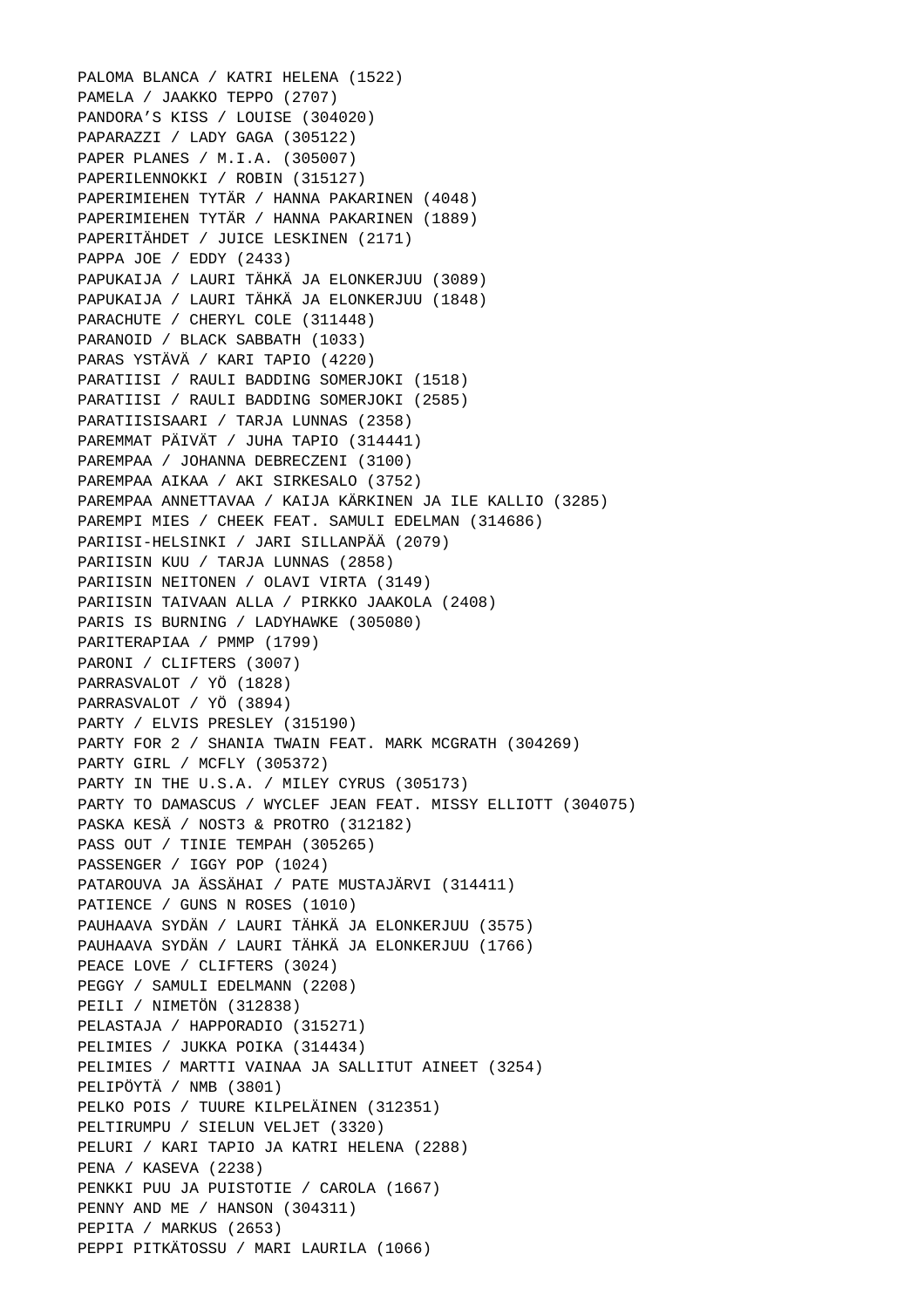PERFIDIA / OLAVI VIRTA (3157) PERHONEN / PAULA KOIVUNIEMI (2578) PERJANTAI / DINGO (2226) PERUTAAN HÄÄT / ANNE MATTILA (1617) PERUTAAN HÄÄT / ANNELI MATTILA (3257) PETTERI PUNAKUONO / TRAD (4280) PETTÄJÄN TIE / TAISTO AHLGREN (2570) PETTÄVÄLLÄ JÄÄLLÄ / YÖ (4393) PETTÄVÄLLÄ JÄÄLLÄ / YÖ (1557) PEUKALOISEN RETKET / LIISA (1082) PICTURES / SNEAKY SOUND SYSTEM (304961) PIDÄ HUOLTA / PAVE MAIJANEN (1795) PIDÄ KII / MUSKA (3051) PIDÄ KII SUN UNELMISTAS / SIG (3855) PIDÄ KÄDESTÄ / INDICA (1666) PIDÄ MINUSTA KII / JARI SILLANPÄÄ (2202) PIDÄ MUA KAUAN / EINI (3458) PIDÄ MUSTA KII / NELLI (314502) PIENEN HETKEN / JUHA METSÄPERÄ (3346) PIENEN HETKEN / ANNE MATTILA (2682) PIENEN POJAN ELÄMÄÄ / KLAMYDIA (3767) PIENEN POJAN HAAVEET / YÖLINTU (2236) PIENEN POJAN NUKKESHOW / SAMMY BABITZIN (2153) PIENENÄ TYTTÖNÄ / STIDIT (2209) PIENESTÄ KII / SAMULI EDELMANN (3065) PIENET SAMMAKOT / HARRI SAKSALA (1061) PIENI HETKI / ERKKI JUNKKARINEN (3489) PIENI JA HENTO OTE / ANNA PUUSTJÄRVI (1775) PIENI JA HENTO OTE / DAVE LINDHOLM (3659) PIENI LINTU / TOPI SORSAKOSKI (3084) PIENI LINTUNEN / YÖLINTU (2670) PIENI MIES / JUKKA KUOPPAMÄKI (2108) PIENI NUKKE / FREDI (314102) PIENI POLKU / HUMPPAVEIKOT (3488) PIENI SYDÄN / SAKARI KUOSMANEN (1556) PIENI SYDÄN / LAILA KINNUNEN (3416) PIENI SYDÄN / SAKARI KUOSMANEN (2705) PIENTÄ UNELMAA / CHARLES PLOGMAN (3691) PIGALLE / HUMPPAVEIKOT (3473) PIHA ILMAN SADETTAJAA / ZEN CAFE (3437) PIHAPIHLAJA / HUMPPAVEIKOT (3502) PIIKKILANKAA / TAIKAKUU (1855) PIIKKILANKAA / TAIKAKUU (3815) PIIRI PIENI PYÖRII / TAPIOLAN YHTEISKOULUN OPPILAAT (1089) PIIRIMYYJÄ / VILPERIN PERIKUNTA (294885) PIKKU BELINDA / JOHNNY (2156) PIKKU ENKELI / KAUKO RÖYHKÄ (7450) PIKKU MIDINETTI / HELENA SILTALA (2087) PIKKU NINA / KARI KUUVA (2764) PIKKU PRINSESSA / LEEVI AND THE LEAVINGS (3250) PIKKU SYNTINEN / ESKO RAHKONEN (314464) PIKKU VELI / KIRKA (1591) PIKKU-KALLEN PÄIVÄN HUULI / SAMMY BABITZIN (3419) PIKKUORAVIEN KUURAKETTI / SAUKKI JA ORAVAT (1087) PIKKUSISKO / NO MANS BAND (3772) PIKKUVELI / NOITALINNA HURAA (2775) PIKKUVELI / PMMP (1639) PILVEN REUNALLA / ROD OF MOSES (4252) PILVI TAIVAAN PEITTÄÄ / KARI TAPIO (314844)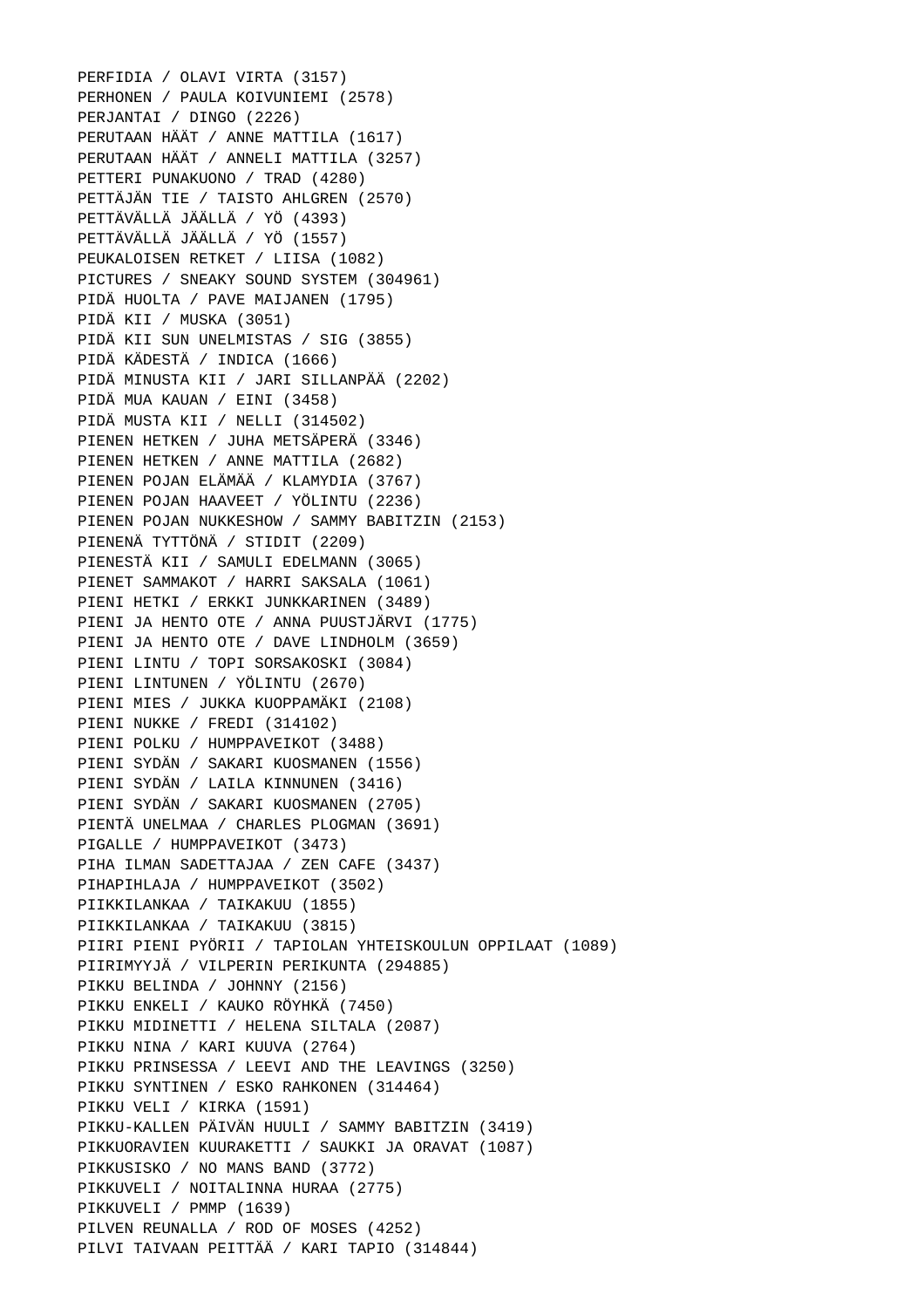PIMEYDEN KESKELLÄ / RÄNDE (4259) PIMEÄ ONNI / JIPPU JA SAMULI EDELMANN (1904) PIMEÄ ONNI / JIPPU & SAMULI EDELMAN (4088) PIMEÄ TIE-MUKAVAA MATKAA / LEEVI AND THE LEAVINGS (2432) PIMEÄSTÄ VALOON / YÖLINTU (1800) PIMEÄSTÄ VALOON / YÖLINTU (3849) PIRUN KAUNIS NAINEN / CLIFTERS (3029) PISTE / STELLA (3408) PISTE / STELLA (1671) PITKÄT PELLOT / LAURI TÄHKÄ JA ELONKERJUU (1719) PITKÄT PELLOT / LAURI TÄHKÄ JA ELONKERJUU (3518) PLANEETAT ENKELIT JA KUU / JUHA TAPIO JA ANNA PUU (314876) PLANETS BEND BETWEEN US / SNOW PATROL (305112) PLEASE DON'T LEAVE ME / PINK (305088) PLEASE DON'T LET ME GO / OLLY MURS (305353) PLEASE DON'T STOP LOVING ME / ELVIS PRESLEY (312317) PLEASE DON'T STOP THE RAIN / JAMES MORRISON (305096) PLEDGING MY LOVE / ELVIS PRESLEY (312318) PLIIS VIIS KALJAA / CLIFTERS (3026) POHJAN POIKA / MATTI JA TEPPO (3799) POHJANMAALLA / KLAMYDIA (3798) POHJANTUULI / SUVI TERÄSNISKA (314864) POHJANTÄHTI / TARJA LUNNAS (2847) POHJOIS-KARJALA / LEEVI AND THE LEAVINGS (2233) POHJOISEN LAULU / MIKKO ALATALO (2659) POHJOISEN LILJA / ANNA ERIKSSON (3655) POHJOISEN POIKA / MARITA TAAVITSAINEN (3807) POHJOISKARJALA / LEEVI JA THE LEAVINGS (1808) POHJOISTA VILJAA / VIIKATE (4380) POHJOISTEN TUULIEN MAA / FBI BEAT (3246) POHJOLA / HUMPPAVEIKOT (3462) POHJOLAN TUULET / KUNINGASIDEA (314840) POHJOSEN POIKA / MIKAEL GABRIEL (293842) POIKA / POJU (293793) POIKA (SAUNOO) / POJU (293741) POIKA JULMAN MAAN / GARBO (2773) POIKA NIMELTÄ PÄIVI / LEEVI JA THE LEAVINGS (1826) POIKA NIMELTÄ PÄIVI / LEEVI AND THE LEAVINGS (2671) POIKA VARJOISELTA KUJALTA / OLAVI VIRTA (2916) POING POING / IRWIN GOODMAN (1503) POING, POING, POING / IRWIN GOODMAN (315058) POIS LÄHTEE MAAILMAIN / KARI TAPIO (2872) POISON / ALICE COOPER (1020) POISON / NICOLE SCHERZINGER (305401) POISON PRINCE / AMY MACDONALD (311418) POJAT / LAILA JA RITVA (2749) POJAT EI TANSSI / HERRA YLPPÖ JA IHMISET (7466) POJAT ON POIKII / UNIIKKI FEAT. ELASTINEN & SPEKTI (293805) POJAT TANSSIMAAN / LEEVI AND THE LEAVINGS (3243) POKER FACE / LADY GAGA (305062) POKKA / IRINA (3520) POKKA / IRINA (1718) POLIISI PAMPUTTAA TAAS / EPPU NORMAALI (2624) POLKU / NEON 2 (1475) POLKU / NEON 2 (294874) POLTE / LAURI TÄHKÄ (293810) POLTE / LAURI TÄHKÄ (312352) POLTETTU KARMA / APULANTA (314429) POP MUSIIKKIA / NELJÄ BARITONIA (1542)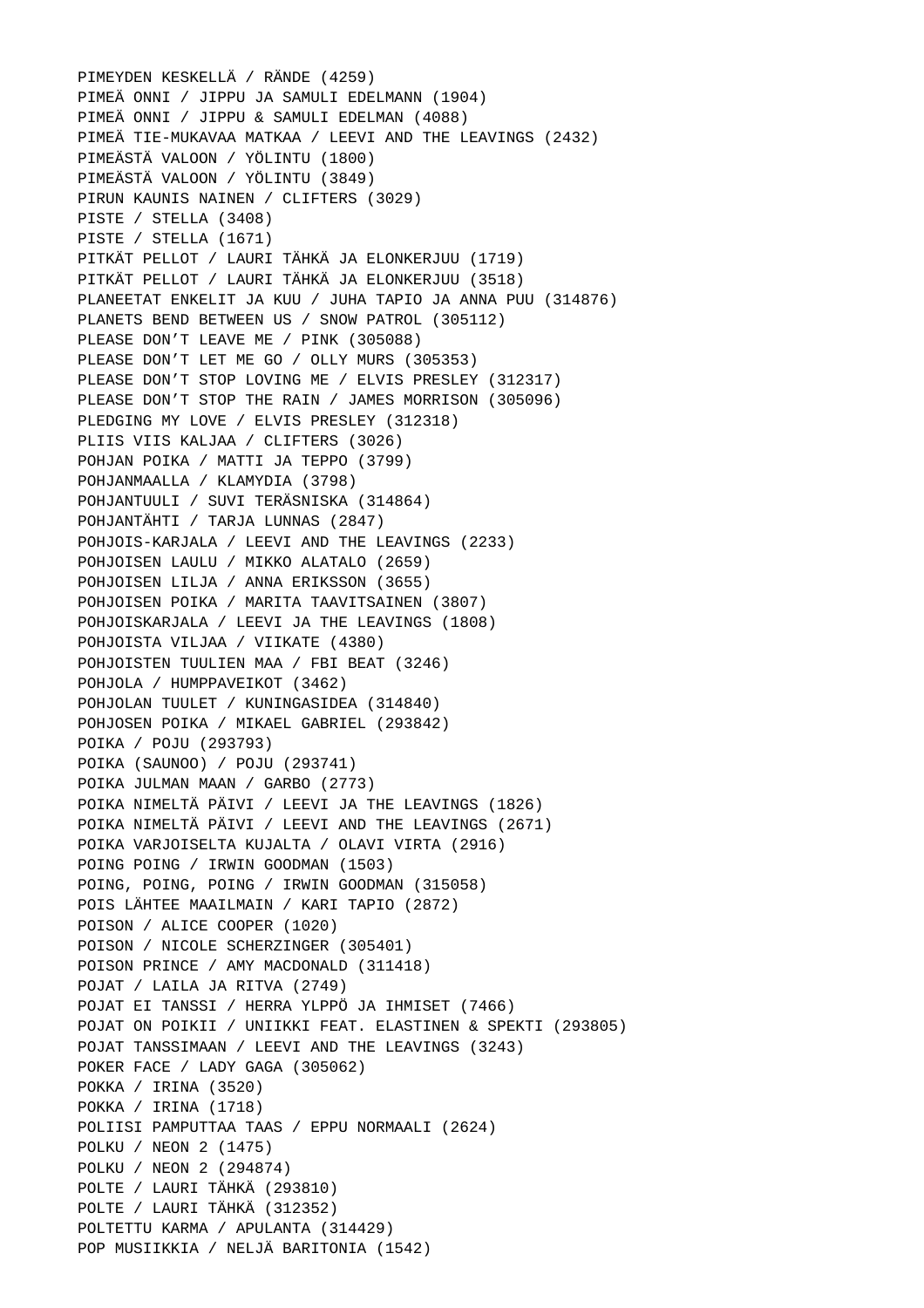POPEDA / ERIN (293731) POPEDA / ERIN (293771) POPLAULAJAN VAPAAPÄIVÄ / NELJÄ RUUSUA (1467) POPLAULAJAN VAPAAPÄIVÄ / NELJÄ RUUSUA (3044) POPMUSEO / NELJÄ RUUSUA (2988) POPPIKONEET SOIMAAN / MARKO RITOLA (314348) POPSTARS / NELJÄ RUUSUA (3086) PORK AND BEANS / WEEZER (304947) PORNOLAULU / SIMO SALMINEN (2559) PORSAITA ÄIDIN OOMME KAIKKI / TRAD (4283) PORTOFINO / KARI TAPIO (3809) PORTUGALIN HUHTIKUU / OLAVI VIRTA (3147) POSKI POSKEA VASTEN / REIJO TAIPALE (2557) POSTIKORTTI / JANNE HURME (2304) POSTIMIES PATE / JUSSI HAKULINEN (1067) POTKI POTKI SÄ VAIN / KARI TAPIO (3658) POWER OF LOVE / HUEY LEWIS AND THE NEWS (102) POWERLESS / NELLY FURTADO (311333) PRAYIN' / PLAN B (305342) PREERIAN KELTAINEN RUUSU / BERIT (2336) PREUSSINPUNAISTA / YÖLINTU (1774) PREUSSINPUNAISTA / YÖLINTU (3515) PRINSESSA / ROBIN (3758) PRINSESSA / R REDFORD JA J RAINIO (3862) PRINSESSA 65 / SEPPO NÄRHI (2251) PRINSESSA JÄÄ / MAIJA VILKKUMAA (3754) PRINSESSALLE / DIANDRA (314124) PROMISE THIS / CHERYL COLE (305377) PROTOTYPE / OUTKAST (304249) PSYKEDELIAA / NYLON BEAT (2938) PUHU HILJAA RAKKAUDESTA / FREDI (314103) PUHU ÄÄNELLÄ JONKA KUULEN / HAPPORADIO (1817) PUHU ÄÄNELLÄ JONKA KUULEN / HAPPORADIO (293807) PUISTOSSA / ANSSI KELA (2519) PUITA KAMINAAN / MANIFEST (312226) PULLIAINEN / KORPIT (312362) PULP FICTION / HALOO HELSINKI! (315267) PULU / ISMO ALANKO (3035) PUMMILLA TALLINNAAN / TUOMAS KAUHANEN FEAT. MIKKO (314072) PUMP PUMP / FREDI (314104) PUNAISET LEHDET / OLAVI VIRTA (2900) PUNAISTA JA MAKEAA / POPEDA (3034) PUNATUKKAINEN / AKI SIRKESALO (314412) PUNATUKKAISELLE TYTÖLLENI / OLAVI VIRTA (2931) PUOLET MINUA / EIJA KANTOLA (2962) PUOLIKAS / LAURI TÄHKÄ (314445) PURE MUA / MEIJU SUVAS (2316) PURISTA MUA HILJAA / REIJO TAIPALE (2597) PURJEHDUS / LASSE MÅRTENSSON (2503) PURJEHTIJAN VALSSI / OLAVI VIRTA (3201) PURKKAA / CLIFTERS (3006) PUT A LITTLE LOVE IN YOUR HEART / ANNIE LENNOX (32) PUT YOUR LOVE IN ME / HOT CHOCOLATE (4101) PUTTEPOSSUN NIMIPÄIVÄT / HOW MANY SISTERS (1084) PUTTI PUTTI / KAI LIND (3667) PUU / 51 KOODIA (3363) PUUMAA MÄ METSÄSTÄN / STIG (314193) PUUMAA MÄ METSÄSTÄN / STIG (312187) PUUSEPPÄ / HUMPPAVEIKOT (3477)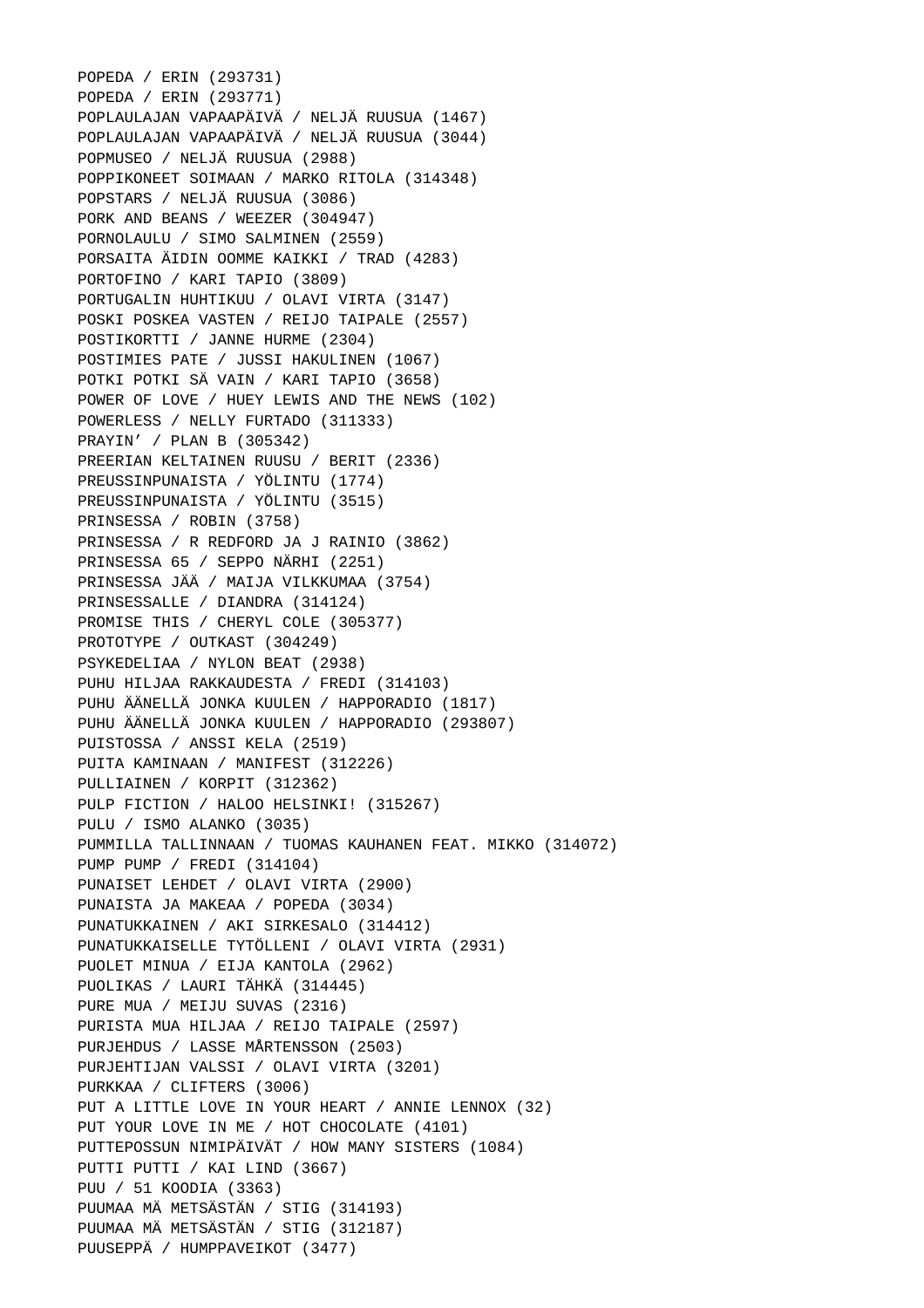PUUTERILUNTA / MARITA TAAVITSAINEN (2240) PUUTTUVA PALANEN / ROBIN FEAT. BRÄDI (314414) PUUVILLAPELLOT / ANKI JA CUMULUS (3731) PYHÄ TOIMITUS / JUICE LESKINEN (2876) PYSTYTKO LUPAAMAAN / PETRI MUNCK (2975) PYSTYTKÖ LUPAAMAAN / PETRI MUNCK (1485) PYSÄKKI / GARBO (2831) PYYDÄ TÄHDET TAIVAALTA / TEHOSEKOITIN (1545) PYYDÄ VAIN / KIRKA (3676) PYYHI KYYNELEET / MAMBA (2890) PYYNIKKI-VALSSI / ERKKI JUNKKARINEN (314465) PÄIVIEN SÄVEL / PEKKA RUUSKA (2351) PÄIVIN ÖIN / JORMA KÄÄRIÄINEN (3722) PÄIVÄ KERRALLAAN / KAIJA KOO (314125) PÄIVÄ VAIN / NEKUT (4244) PÄIVÄKOTI / PMMP (3229) PÄIVÄN VAIN / ANKI LINDQVIST (4351) PÄIVÄNSÄDE JA MENNINKÄINEN / TAPIO RAUTAVAARA (2755) PÄIVÄNVALOON / HEIDI KYRÖ (2180) PÄIVÄT ILMAN SINUA / TOPI SORSAKOSKI (312855) PÄIVÄT KUIN UNTA / ARTO SOTAVALTA (3301) PÄIVÄT ON TÄÄLLÄ HITAITA / JENNI VARTIAINEN (314415) PÄMPPÄÄ / TEFLON BROTHERS FEAT. ILARI SAHAMIES (315128) PÄÄSI RINNALLEIN PAINUU / KIRKA (315049) PÄÄSTÄ MUT POIS / MIKAEL GABRIEL FEAT.DIANRA (314371) PÄÄSTÄNKÖ IRTI / ISMO ALANKO (3854) PÄÄTTÖMÄLLÄ POLLELLA / PETRI&PETTERSSONBRASS (315060) PÄÄTÄ JO / MARKO LÄMSÄ (3782) PÖLLÖROCK / RIIKA PAAKKUNAINEN (1093) PÖYTÄ TÄYTEEN / MATTI JA TEPPO (4064) QUEEN / PAULA KOIVUNIEMI (314126) QUIT PLAYING GAMES WITH MY HEART / BACKSTREET BOYS (74) R A K A S / TAPANI KANSA (1508) R-A-K-A-S / TAPANI KANSA (3145) RABBIT HEART (RAISE IT UP) / FLORENCE AND THE MACHINE (305138) RADIO / ROBBIE WILLIAMS (304240) RADIOACTIVE / KINGS OF LEON (305378) RAFAELIN ENKELI / PEKKA RUUSKA (3382) RAFAELIN ENKELI / PEKKA RUUSKA (1834) RAGGARROCK / BJÖRN ROSENSTRÖM (7411) RAHA RATKAISEE / IRWIN GOODMAN (2452) RAHAT ON LOPPU MUTTA MYYDÄÄN VOLVO / SUURLÄHETTILÄÄT (2663) RAIKAS TUULI / JUHA TAPIO (3816) RAIKAS TUULI / JUHA TAPIO (1856) RAIN ON YOUR PARADE / DUFFY (305015) RAINDROPS (ENCORE UNE FOIS) / SASH FEAT. STUNT (305024) RAISE YOUR GLASS / P!NK (305400) RAJATON KAIPAUS / TOPI SORSAKOSKI (312874) RAJATON RAKKAUS / KAKE RANDELIN (3075) RAJU RAKASTAJA / JENNA DREY (3730) RAKASTA MUA JUURI NÄIN / JUHA MATTI (3802) RAKASTAA JA TULLA RAKASTETUKSI / ALEKSI OJALA (1763) RAKASTAN ENEMMÄN SUA KUIN KETÄÄN ENNEN / KAI HYTTINEN (2642) RAKASTAN JOKAISTA PÄIVÄÄ / ANNELI PASANEN (2244) RAKASTAN NIIN KAUAN KUIN MÄ VOIN / JUHA TAPIO (312355) RAKASTAN RAKASTAN RAKASTAN / MARITA TAAVITSAINEN (2184) RAKASTAN SAAVUTHAN / CAROLA (2337) RAKASTAN SUA / TAUSKI (312276) RAKASTAN SUA LIIKAA / TAIKAKUU (314390)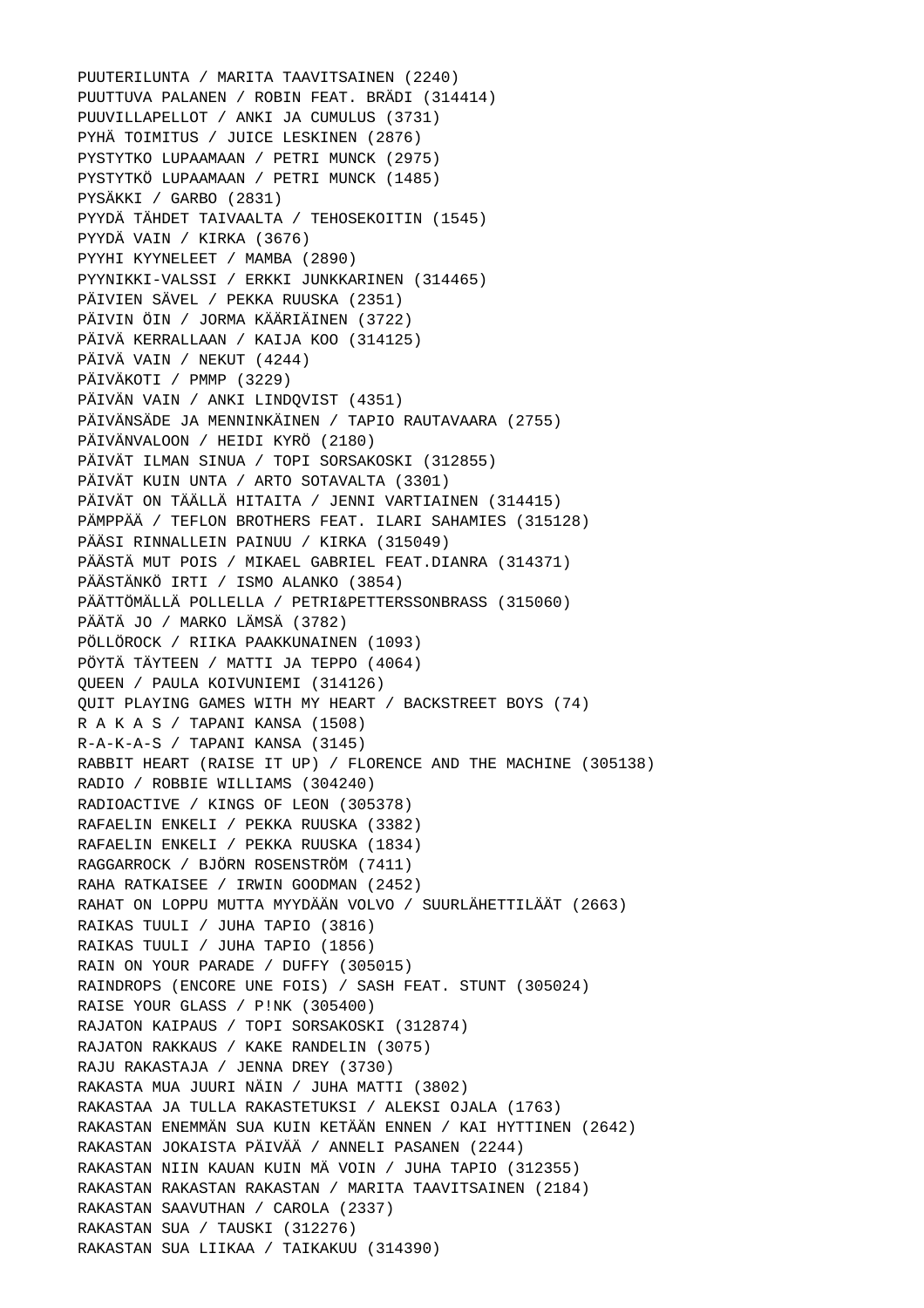RAKASTATKO VIELÄ KUN ON ILTA / TABULA RASA (314372) RAKASTUNUT NAINEN / OLAVI VIRTA (3184) RAKKAALLENI / PMMP (314168) RAKKAALLENI / PMMP (312176) RAKKAUDELLA SINUN / PAULA KOIVUNIEMI (3137) RAKKAUDELTA NÄYTTÄÄ HITTO VIE / KULTAKURKUT (2656) RAKKAUDEN AAMU / JUHANI MARKOLA (2839) RAKKAUDEN AMMATTILAINEN / JUICE LESKINEN (3318) RAKKAUDEN AMMATTILAINEN / JUICE LESKINEN (1873) RAKKAUDEN HAUDALLA / JONNA TERVOMAAMAA (1487) RAKKAUDEN HAUDALLA / SAKARI KUOSMANEN (2875) RAKKAUDEN JÄLKEEN / CAROLA (2490) RAKKAUDEN KULTAHIPUT / SOUVARIT (3463) RAKKAUDEN LAULU / OLAVI VIRTA (4360) RAKKAUDEN MUISTOMERKKI / ANNELI MATTILA (3339) RAKKAUDEN PALAT / KRISTIINA MÄKI (3921) RAKKAUDEN RIKKAUS / TAISTO TAMMI (293704) RAKKAUDEN SAARI / ANNA ERIKSSON (2531) RAKKAUDEN SOTILAAT / VESA-MATTI LOIRI (314676) RAKKAUDEN TULI / TAUNO PALO (2738) RAKKAUDEN TYÖKALU / LEEVI AND THE LEAVINGS (2730) RAKKAUDEN VAHISTAMA / YÖ (1562) RAKKAUDEN VAHVISTAMA / YÖ (4388) RAKKAUDESSA SUURIA / PASI VAINIOPERÄ (3833) RAKKAUDESTA LAULU / MAISA (312831) RAKKAUDESTA LAULU / MAISA (314178) RAKKAUS / HALOO HELSINKI (314442) RAKKAUS EI OO PYSYVÄÄ / LAURI TÄHKÄ JA ELONKERJUU (3440) RAKKAUS EI OO PYSYVÄÄ / LAURI TÄHKÄ JA ELONKERJUU (1680) RAKKAUS KASVOISTA KASVOIHIN / SEIJA SIMOLA (2413) RAKKAUS KAUNISTAA / LEA LAVEN (2536) RAKKAUS LIEKKIIN SYTYTTÄÄ ETERNAL FLAME / SAANA (2815) RAKKAUS ON / ANTTI TUISKU (314380) RAKKAUS ON IKUINEN / TOMI MARKOLA (315118) RAKKAUS ON LUMIVALKOINEN / YÖ (2805) RAKKAUS ON LUMIVALKOINEN / YÖ (1477) RAKKAUS ON MURHAA / ANSSI KELA (3349) RAKKAUS ON RUMA SANA / ISMO ALANKO (3066) RAKKAUS ON SININEN / YÖLINTU (2551) RAKKAUS ON VOIMAA / KAIJA KOO (4054) RAKKAUS VAIN / PAULA KOIVUNIEMI (3446) RAKKAUSLAULU / FREDI (314105) RAKKAUSLAULU / JULIET JONESIN SYDÄN (3251) RAKKAUSLAULU / JOHANNA KURKELA (1870) RAKKAUSLAULU / JOHANNA KURKELA (3875) RAKKAUSTARINA / FREDI (314106) RAKKAUTTA EI PIILOON SAA / LAURA VOUTILAINEN (1728) RAKKAUTTA EI PIILOON SAA / LAURA VUOTILAINEN (3654) RAKKAUTTA EI SE OLLUTKAAN / OLAVI VIRTA (3160) RAKKAUTTA JA PIIKKILANKAA / UNIKLUBI (3049) RAKKAUTTA RUTTOPUISTOSSA / TUURE KILPELÄINEN (3588) RAKKAUTTA TÄÄ ON VAIN / ANNA ERIKSSON (2331) RAKKAUTTA VAIN / YÖ (3633) RAKOVALKEALLA / TAPIO RAUTAVAARA (3600) RALLI / TAPIO RAUTAVAARA (2791) RAMONA / TUOMARI NURMIO (3415) RANNALLA / TAISKA (2558) RANNALLA TANGO / ARJA KORISEVA (2757) RANNALLA TUULEE / TIINA RÄSÄNEN (2086)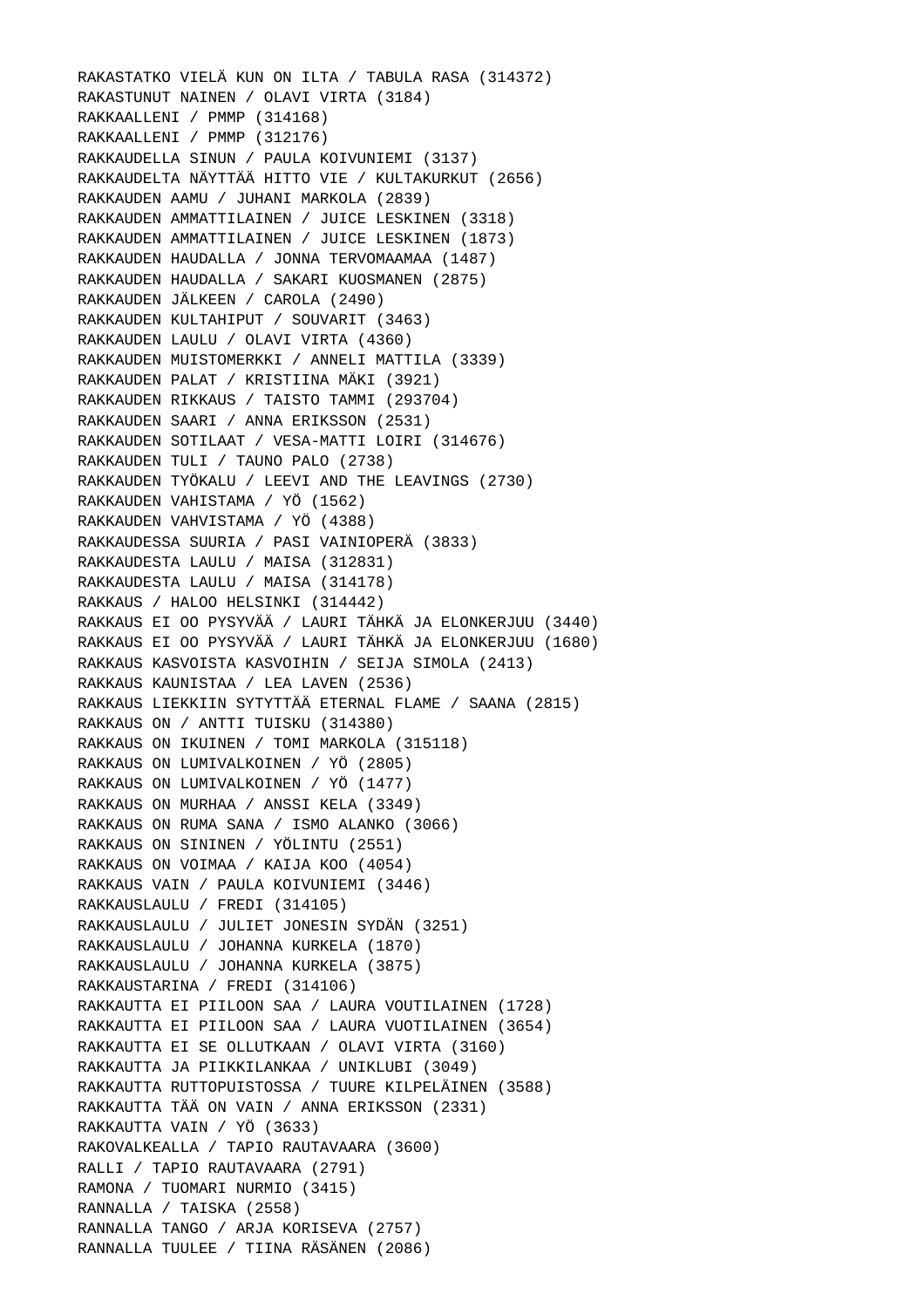RANNALLA VIRRAN / PENTTI HIETANEN (4251) RANNALLE / TCT FEAT. JONTTE VALOSAARI (314819) RANNAN TAVERNASSA KERRAN / KARI TAPIO (2224) RANSKALAINEN YÖ / HEINÄSIRKKA (2721) RANSKALAISET KOROT / HELENA SILTALA (2763) RANTAKOIVUN ALLA / TOPI SORSAKOSKI (312858) RAPPIOLLA / HASSISEN KONE (2191) RAPPIOLLA / HASSISEN KONE (1540) RARA SÖTA ANNA / RONNY OCH RAGGE (7408) RASPUTIN / MONA CARITA (3607) RASVIS MÄ OON / PEPE WILLBERG (3210) RE-OFFENDER / TRAVIS (304024) REACH UP FOR THE SUNRISE / DURAN DURAN (304228) READY FOR THE WEEKEND / CALVIN HARRIS (305166) REAL THINGS / JAVINE (303995) REAL TO ME / BRIAN MCFADDEN (304229) REAL WORLD / D-SIDE (304091) REBECCA / KARI TAPIO (3592) RED / DANIEL MERRIWEATHER (305113) RED BLOODED WOMAN / KYLIE MINOGUE (304111) REGGAEREKKA / LORD EST FEAT PETRI NYGÅRD (293772) REGGAEREKKA / LORD EST FEAT. PETRI NYGÅRD (293739) REHAB / RIHANNA (304944) REHTORIN LUISEVA SALLI / JUSSI & THE BOYS (312227) REIKÄINEN TAIVAS / LAURI TÄHKÄ JA ELONKERJUU (1744) REISSUMIES / ROOPE SALMINEN & KOIRAT (315147) REKIRETKI / TRAD (4302) REKKAMIES / MATTI ESKO (3132) RELEASE ME / AGNES (305133) REMEDY / LITTLE BOOTS (305148) REMINISCE / BLAZIN' SOUAD (303910) REMPALLAAN / KAUKO KÄYHKÖ (2990) RENSSELIT PYKÄLÄÄN / KAKE RANDELIN (315119) RENTUN RUUSU / IRWIN GOODMAN (1899) RENTUN RUUSU / IRWIN (2771) REPE JA LISSU / POPEDA (3820) REPLAY / IYAZ (305221) REPPANA / VESTERINEN YHTYEINEEN (312842) RESCUE ME / SKEPTA (305341) RETEESTI VAAN / IRWIN (2373) RETKI MEREN RANTAAN / EDU KETTUNEN (312361) RETURN TO SENDER / ELVIS PRESLEY (315191) REVELRY / KINGS OF LEON (305061) REVI SIITÄ / M NUORVA (4236) REVONTULIHÄÄT / ANTTI HUOVILA (3545) RHYTHM BANDITS / JUNIOR SENIOR (303988) RICH GIRL / GWEN STEFANI FEAT. EVE (304319) RIDE IT / GERI HALLIWELL (304277) RIDIN RIDIN / HURRIGANES (4204) RIDIN' SOLO / JASON DERULO (305290) RIEMU JA RATTO / IRWIN GOODMAN (314880) RIEPUMATTO / RAGNI MALMSTEN (2239) RIGHT NOW (NA NA NA) / AKON (305033) RIGHT ROUND / FLO RIDA FEAT. KESHA (305074) RIGHT TO BE WRONG / JOSS STONE (304289) RIIDANKYLVÄJÄ / DON HUONOT (1572) RIISINJYVÄ / J.KARJALAINEN (314649) RIISU POIS JO ARKIPAITA / VICKY ROSTI (1600) RIKO MINUT / ANNA PUU (3915)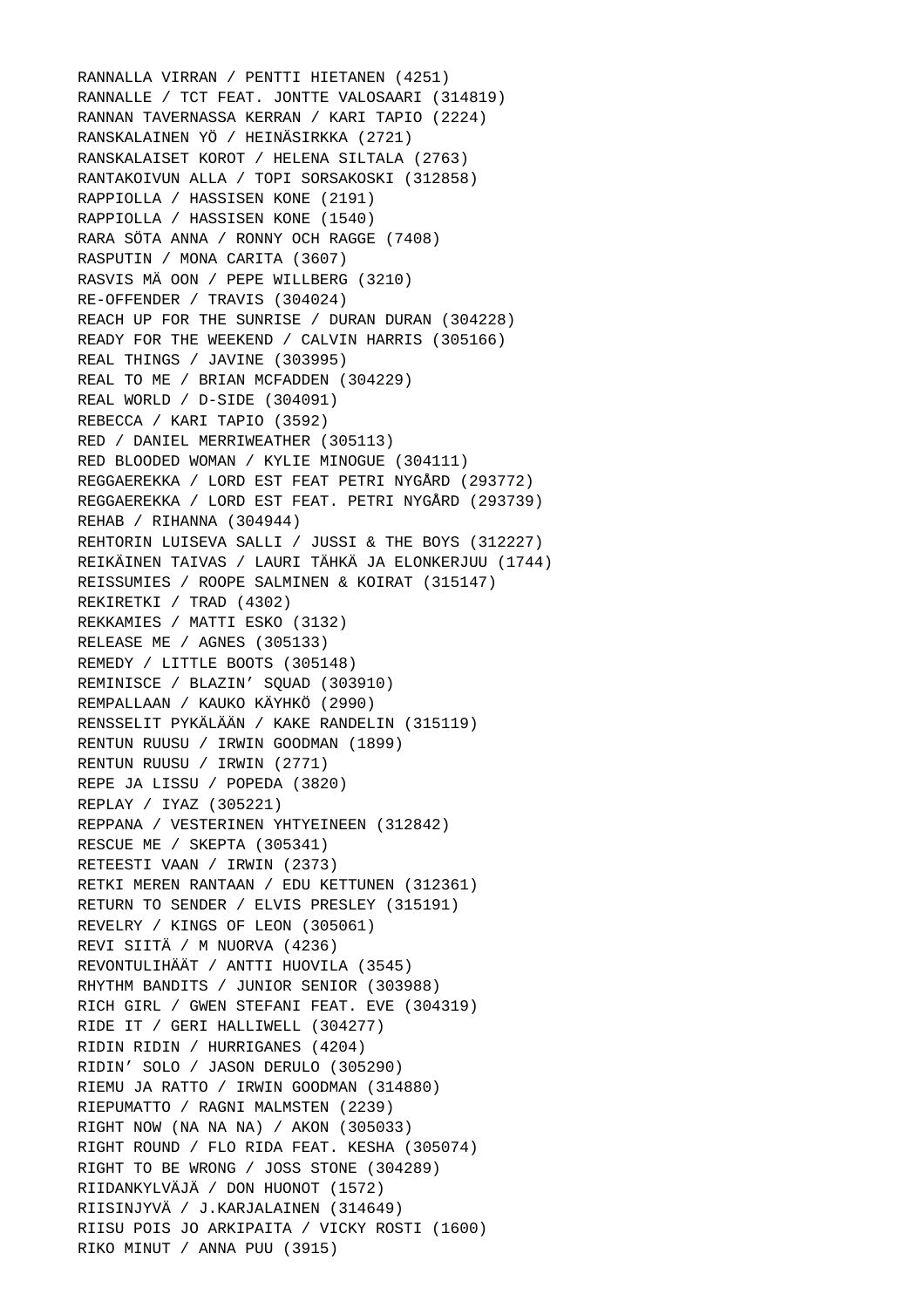RILLUTTELE YÖ / YÖLINTU (2630) RIN-TIN-TIN / LEEVI AND THE LEAVINGS (2634) RINTINTIN / LEEVI JA THE LEAVINGS (1802) RIO / FREDERIK (3865) RIO DE JANEIRO / POPEDA (3753) RIO OHOI / JONNE AARON (314302) RIO OHOI! / DINGO (1759) RIP IT UP / RAZORLIGHT (304298) RISAINEN ELÄMÄ / JUICE LESKINEN (3907) RISE & FALL / CRAIG DAVID FEAT. STING (303942) RITVA / ESKO RAHKONEN (293705) RIVERSIDE (LET'S GO) / SIDNEY SAMSON FEAT. WIZARD SLEEVE (305239) RIVITANSSI / TERHI JOKILA (2194) ROADRUNNER / HURRIGANES (4202) ROCK ME BABY / DAVID CASSIDY (80) ROCK N ROLL / LED ZEPPELIN (1017) ROCK OF AGES / DEF LEPPARD (1034) ROCK ROLL ALL NITE LONG / KISS (1015) ROCK THAT BODY / BLACK EYED PEAS (305235) ROCK YOUR BODY / JUSTIN TIMBERLAKE (303935) ROCK-KUKKO / ISOKYNÄ LINDHOLM (315069) ROCK'N ROLL / KARI PEITSAMO (312228) ROCK'N ROLL HOOCHIE KOO / KIRKA & ISLANDERS (312229) ROCK'N ROLL KEIJUKAINEN / BADDING ROCKERS (312230) ROCK'N ROLL TAAS SOI / KARMA (312231) ROCKET / GOLDFRAPP (311457) ROCKIN ALL OVER THE WORLD / STATUS QUO (1048) ROKATAAN VAAN / ALWARI TUOHITORVI (312232) ROKATEN YMPÄRI MAAILMAN / KARI PEITSAMO (3652) ROKKI ON POIKAA / ESA PAKARINEN (312233) ROKKIBÄNDI WOUNDED KNEE / MILJOONASADE (312274) ROKKILAULAJA / MIKKO ALATALO (315072) ROKKIMAKKARA / PATE MUSTAJÄRVI (3278) ROKKIVAARI HOTANEN / TAPANI KANSA (312234) ROLL OVEL BEETHOVEN / ELO (4105) ROLLING IN THE DEEP / ADELE (311480) ROMANELLA / KARI TAPIO (3226) ROMANESCA / OLAVI VIRTA (2901) ROMANIALAINEN KITARA / OLAVI VIRTA (2899) ROMANSSI / LEIF WAGER (293851) ROMANTIIKKAA RUUSUTARHASSA / HUMPPAVEIKOT (3460) ROMEO JA JULIA / MOVETRON (7496) ROOM ON THE 3RD FLOOR / MCFLY (304258) ROOMA / EDU KETTUNEN (3698) ROOMAAN TAI PARIISIIN / LAURA VOUTILAINEN (3779) ROOSA JA KAHDEKSAN MUUTA / MIESKONE (2173) ROSANNA / TOTO (4125) ROSES / OUTKAST (304189) ROSVOLAULU / EERO KAARNA (1060) ROSVOROOPE / TAUNO PALO (2575) ROTESTILAULU / SIMO SALMINEN (2717) ROTUNAINEN / LEA LAVEN (3612) ROUND HERE / GEORGE MICHAEL (304267) ROVIOLLA / GIMMEL (1483) ROVIOLLA / GIMMEL (2821) ROY ORBISON / STIG (314865) RUBY BABE / HURRIGANES (4205) RUDE BOY / RIHANNA (305237) RUHTINAAN VIULU / TAISTO TAMMI (293706)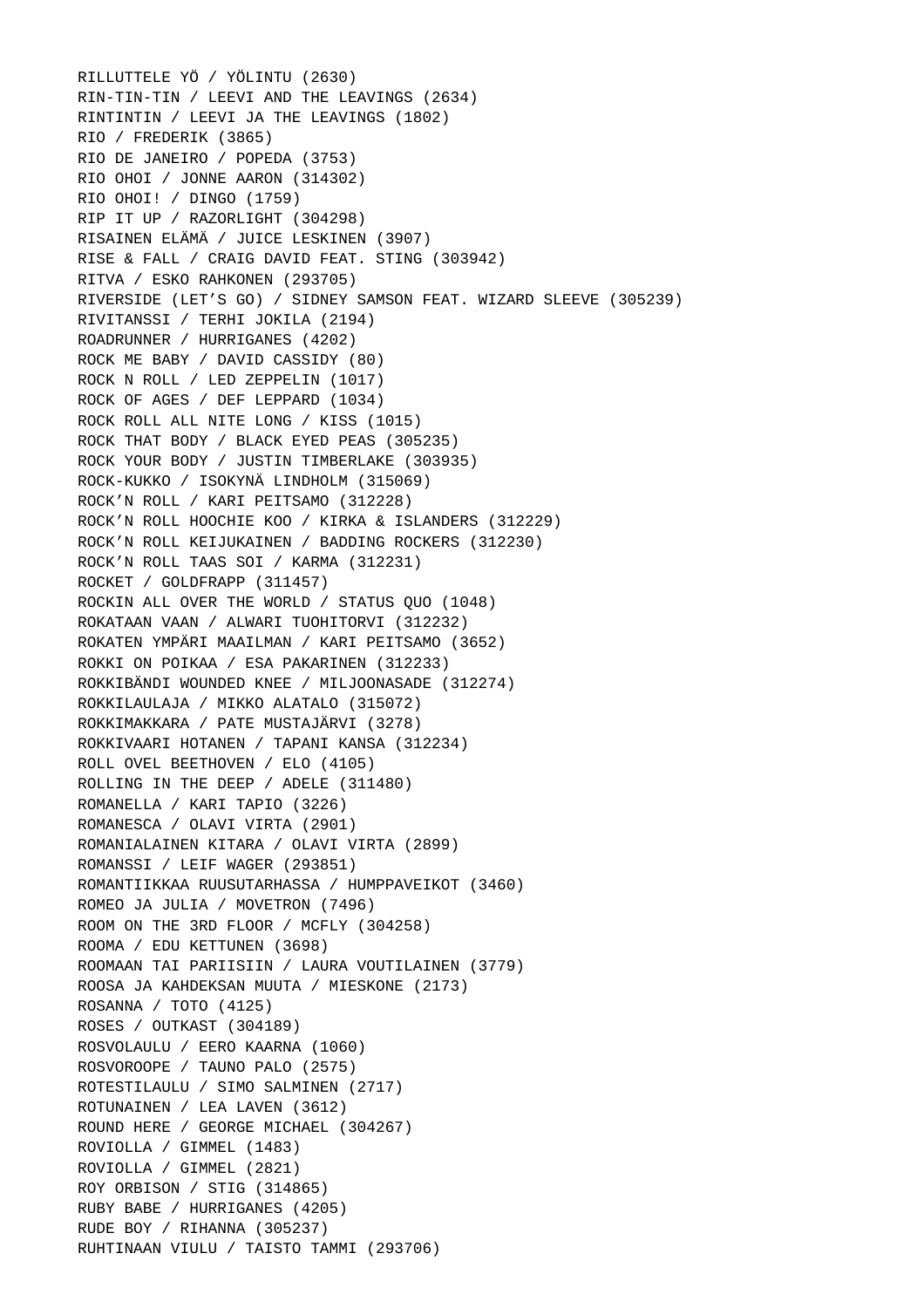RUKOILEN / MARIJA SERIFOCIC (3537) RUKOUS / ANTTI TUISKU (312830) RUMAT LAPSET / KALLE AHOLA (3288) RUMMUT SOI / ANNE MATTILA (2947) RUN / LEONA LEWIS (305028) RUN THIS TOWN / JAY-Z FT. RIHANNA + KANYE WEST (305170) RUNOILIJA / MILJOONASADE (3041) RUNOTAR / KARI K JURVA (2807) RUOSTUNUT ANKKURI / ANTTI RAILIO (314416) RUSGIE NEITSYT VALGIE NEITSYT / HELI KEINONEN (2434) RUSKEAT SILMÄT / CHARLIES (2327) RUSKETUSRAIDAT / PMMP (1484) RUSKETUSRAIDAT / PMMP (2957) RUSSIAN ROULETTE / RIHANNA (311426) RUUSU JOKA VUODESTA / REIJO TAIPALE (312157) RUUSU ON PUNAINEN / TAUNO PALO (2249) RUUSUJA HOPEAMALJASSA / ERKKI JUNKKARINEN (3611) RUUSUNOKSA JA KYYHKYNEN / JARI SILLANPÄÄ (314128) RYYPPY / STIG (312268) RYYPPY / STIG (314194) RYYPPY (HEVOSHULLU REMIX) / STIG (314195) RYYSYRANTA / IRWIN GOODMAN (294875) RÖÖPERIIN / PEPE WILBERG (2133) SAA KOSKETTAA / MAMBA (2724) SAALIIT / CHISU (1888) SAANHAN VIIMEISEN TANSSIN / RAULI BADDING SOMERJOKI (3410) SAARA JA RON / ISTO HILTUNEN (3526) SAARENMAAN VALSSI / GEORG OTS (3413) SAARI / PARIISIN KEVÄT (314183) SAARI / PARIISIN KEVÄT (312841) SAARISTON SIRKKA / GEORG MALMSTEN (312158) SAAT SYTTYMÄÄN / LAURI TÄHKÄ (314060) SAATILLA / ELOKUU (312835) SAATILLA / ELOKUU (314176) SAAVATKO HE JOSKUS TOISENSA / ISTO HILTUNEN (2548) SAAVUTHAN JÄLLEEN ROOMAAN / OLAVI VIRTA (2928) SABINA / EINO GRÖN (293707) SABOTAGE / CHISU (293768) SABOTAGE / CHISU (293798) SACRED TRUST / ONE TRUE VOICE (303888) SADAN VUODEN YKSINÄISYYS / SIG (2544) SADE / MIKA SUNDQVIST (3852) SADE / MARKKU SUOMINEN (3387) SADE / KAIJA KÄRKINEN JA ILE KALLIO (2687) SADETANSSI / FINLANDERS (2281) SAFE / WESTLIFE (305399) SAID IT ALL / TAKE THAT (305110) SAIKOS PLUVAN / VESKU LOIRI (2651) SAILING / ROD STEWART (41) SAIN YÖN / MENNEISYYDEN VANGIT (3805) SAIRAS KARHUNPOIKA / GEORG MALMSTEN (1080) SAIT MULTA KUKKASET TOUKOKUUN / EILA PELLINEN (3559) SAKU SAMMAKKO / BRITA KOIVUNEN (2338) SALAISUUDESSAIN / TAPANI KANSA (3237) SALAISUUDET / TUULI (314129) SALAISUUS / MIKKO LEPPILAMPI (3369) SALAMA TAIVAS / LAURA VOUTILAINEN (3797) SALATTU SURU / DANNY JA THE RENEGADES (2848) SALATTU SURU / TOPI SORSAKOSKI (312876)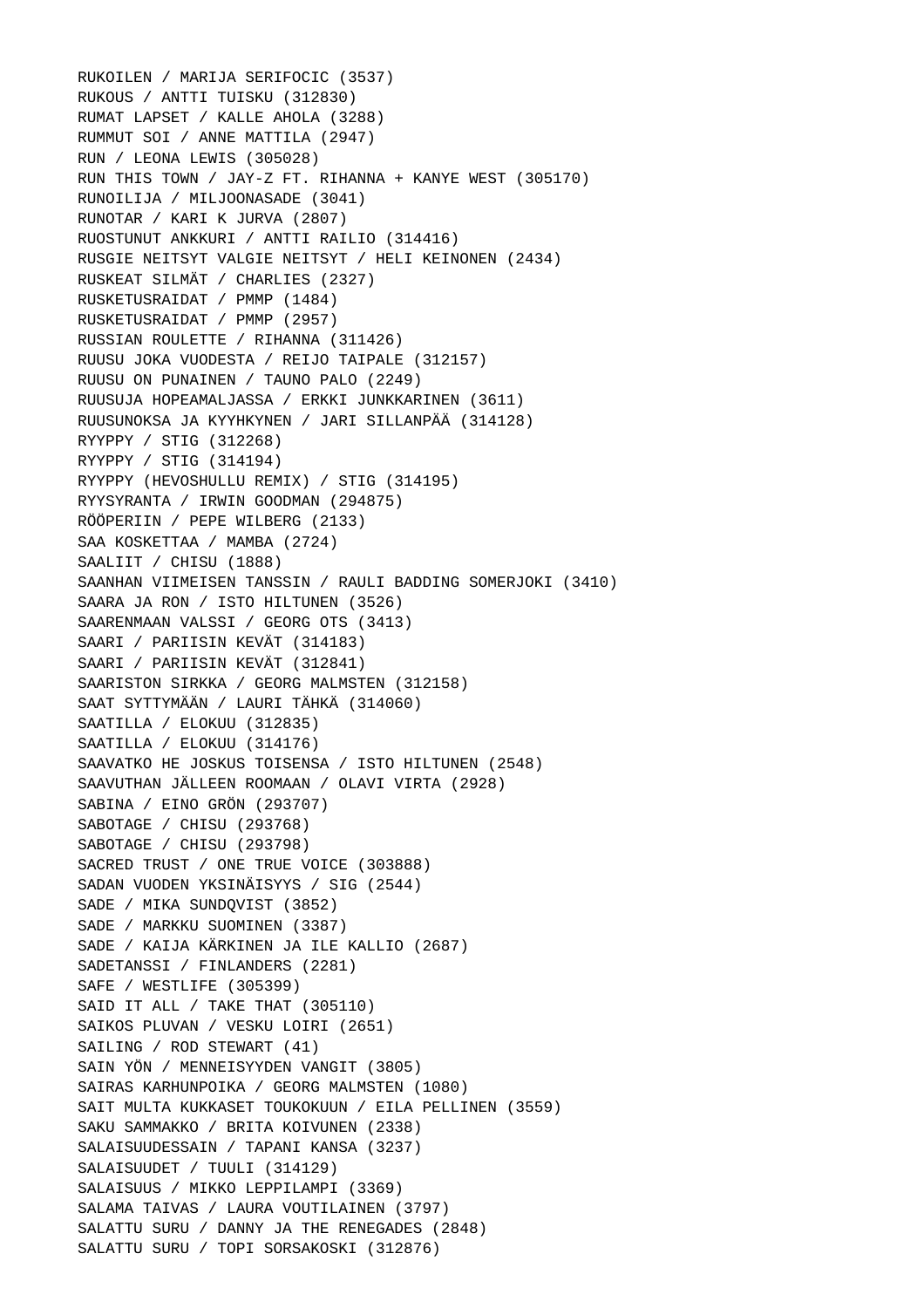SALATTU SURU / YÖLINTU (1687) SALIL EKA, SALIL VIKA / MUSTA BARBAARI (314432) SAMA NAINEN / CHISU (3864) SAMA NAINEN / CHISU (1876) SAMANTEKEVÄÄ / TIKTAK (3757) SAMBALELE / PIA KATRI JA IRA SAXHOLM (1100) SAMPPANJAA / LEA LAVEN (4352) SAN ANTONION RUUSU / OLAVI VIRTA (4366) SAN BERNADINO / A AALLON RYTMIORKESTERI (2162) SANA VAIN / OLAVI VIRTA (3188) SANAT LEIKKIVÄT HUULILLAS / KARI HIRVONEN (2993) SANAT MURENEVAT / LEA LAVEN (2606) SANATONTA RAKKAUTTA / JENNA BÅGENBERG (293827) SAND IN MY SHOES / DIDO (304213) SANKARIT / J KARJALAINEN (3302) SANKARIT / J.KARJALAINEN (1549) SANKARITAR / TIKTAK (1668) SANKARITAR / TIK TAK (3361) SANOINKO SULLE KOSKAAN / MIKKO SILTALA (3637) SANOJA VAAN / SUVI TERÄSNISKA (3880) SARKYNEIDEN SYDANTEN TIE / SUVI TERÄSNISKA (3834) SATA KELLOA / PASI KAUNISTO (2553) SATA KESÄÄ TUHAT YÖTÄ / PAULA KOIVUNIEMI (2744) SATA KITARAA / ANTTI HUOVILA (2521) SATA MIESTÄ / PAULA KOIVUNIEMI (3456) SATA ROHKEAA LAIVAA / DINGO (312264) SATA SALAMAA / VIRVE ROSTI (3590) SATA SUUDELMAA / EIJA KANTOLA (2129) SATEEN TANGO / REIJO TAIPALE (293708) SATEENKAAREN VÄREISTÄ / RÄNDE (4227) SATEENVARJO / SIR LIVO ALONE ORCHESTRA (3705) SATEINEN ILTA / OLAVI VIRTA (2894) SATELLITE / LENA (311473) SATOI TAI PAISTOI / MATTI JA TEPPO (3670) SATTUMA KULJETTAA / BERIT (2289) SATU MEIDÄN RAKKAUDEN / TAIKAKUU (3640) SATU RAKKAUDEN / TAPANI KANSA (3618) SATU RUSKEISTA SILMISTÄ / REIJO TAIPALE (293709) SATUKIRJAN PRINSESSA / YÖLINTU (1684) SATUKIRJAN SANKARI / YÖ (1747) SATULINNA / JARI SILLANPÄÄ (1526) SATULINNA / JONNE AARON (314291) SATULINNA / JARI SILLANPÄÄ (2833) SATUMAA / ARJA SAIJONMAA (2382) SATUMAA-TANGO / MAIJA VILKKUMAA (1482) SATUMAA-TANGO / MAIJA VILKKUMAA (294876) SATUPRINSESSA / TIK TAK (2727) SAVE THE LIES (GOOD TO ME) / GABRIELLA CILMI (304952) SAVIOR / RISE AGAINST (305270) SAVONMUAN HILIMA / MATTI JURVA (2526) SAY (ALL I NEED) / ONEREPUBLIC (311414) SAY GOODBYE / S CLUB (303963) SAY IT ISN'T SO / GARETH GATES (304066) SAY IT'S OVER / N-DUBZ (305287) SAY MAMA / HURRIGANES (4206) SCANDALOUS / MIS-TEEQ (303924) SCHOOLS OUT / ALICE COOPER (1029) SE ALKAA TAAS / MARTTI SAARINEN (293740) SE EI KUULU MULLE / JONNA TERVOMAA (1582)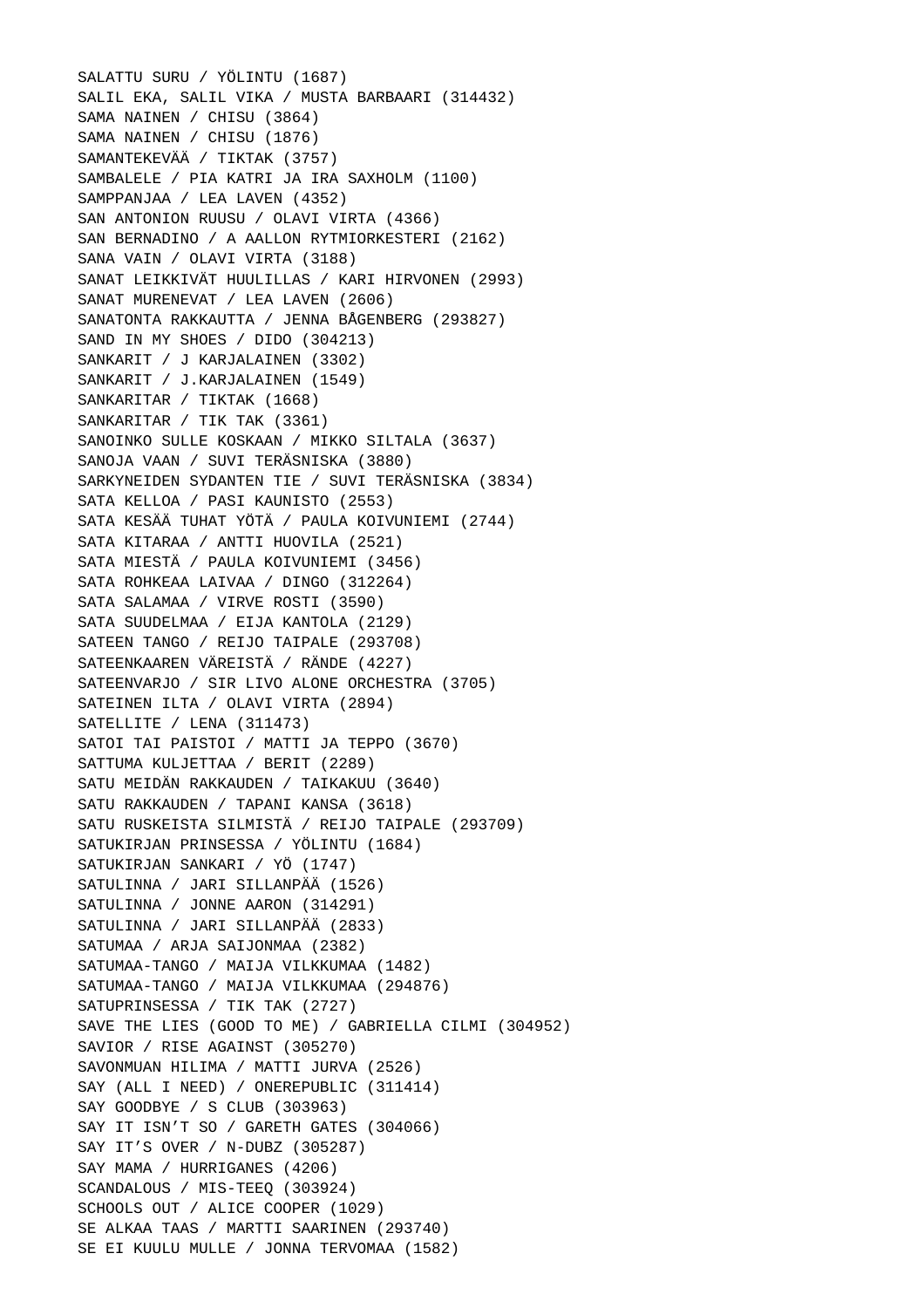SE JOKIN ALKAA / KARI TAPIO (3513) SE JOKIN SINULLA ON / RONNY & THE LOAFERS (312262) SE OIS JO LIIKAA / HAUSMYLLY (3240) SE OLI JAUTAA / JUICE LESKINEN (2263) SE ON ELÄMÄÄ / LEA LAVEN (2590) SE ON KIVI-ISKELMÄÄ / VIIKATE (314373) SE PÄIVÄ TULEE KERRAN / FREDI (314097) SE SOI / AURORA (314821) SE VIIMEINEN / SAMULI EDELMANN (293809) SE YKSI AINOA / HANNA PAKARINEN (4056) SEALED WITH A KISS / BRIAN HYLAND (29) SECRET LOVE / DORIS DAY (103) SEE IT IN A BOYS EYES / JAMELIA (304197) SEE SEE RIDER / ELVIS PRESLEY (315192) SEE YOU AGAIN / MILEY CYRUS (304979) SEIKKAILIJA / FINLANDERS (3247) SEINE / TARJA LUNNAS (2766) SEINILLÄ ON KORVAT / EINO GRÖN (293710) SEINÄRUUSU / KAIJA KOO (314374) SEINÄT / IRINA (4387) SEISKARIN KAUNIS SIIRI / HENRY THEEL (314467) SEISON VIERELLÄSI / KAIJA KOO (314488) SEISOVAA ILMAA / HECTOR (3236) SEITSEMÄN PÄIVÄÄ / ANITA KUUSI JA KARJAPOJAT (3909) SEITSEMÄN PÄIVÄÄ SELVINPÄIN / NELJÄ RUUSUA (312181) SEKAISIN / J.KARJALAINEN (294877) SEKSI VIE JA TAKSI TUO / NYLON BEAT (1486) SEKSIPOMMI / FREDERIK (7454) SEKSUAALISTA HÄIRINTÄÄ / AKI SIRKESALO (2314) SELLAINEN MIES / ELLINOORA (314406) SELLAINEN OL VIIPURI / EUGEN MALMSTEN (3499) SELLAISTA ELÄMÄ ON / JUHA VAINIO (1683) SELLAISTA ON C'EST LA VIE / PAULI HANHINIEMI (314830) SELLAISTA ON ELÄMÄ / OLAVI VIRTA (4368) SELLAISTA RAKKAUS ON / FINLANDERS (3514) SELVÄ PÄIVÄ / PETRI NYGÅRD FEAT LORD EST (1915) SELVÄ PÄIVÄ / PETRI NYGÅRD (7485) SELVÄSTI PÄIHTYNYT / JENNI VARTIAINEN (314387) SEN SIKSI TEIN / PAULA KOIVUNIEMI (2516) SEN TUNNUSTAN / KARI TAPIO (3623) SEN VAIN NYT SULLE KERTOISIN / TARJA LUNNAS (3452) SEND ME AN ANGEL / SCORPIONS (4126) SENORITA / JUSTIN TIMBERLAKE (304018) SENORITA POR FAVOR / MARION (315068) SERENADI / OLAVI VIRTA (3191) SERIOUS / DUFFY (304957) SEURAAVAAN ELÄMÄÄN / JANNIKA B (314022) SEURAAVASSA ELÄMÄSSÄ / KAIJA KOO (1767) SEURAAVASSA ELÄMÄSSÄ / KAIJA KOO (314375) SEURATAAN JOHTAJAA / ANNA ERIKSSON (2731) SEVEN NATION ARMY / THE WHITE STRIPES (303959) SEX BOMB / TOM JONES AND MOUSSE T (59) SEX ON FIRE / KINGS OF LEON (304980) SEXED UP / ROBBIE WILLIAMS (304041) SEXI ON IN / CLIFTERS (3028) SEXY BITCH / DAVID GUETTA FEAT. AKON (305164) SHAKE IT / METRO STATION (305079) SHAME / ROBBIE WILLIAMS & GARY BARLOW (305359) SHANGHAIN VALOT / ANNIKA EKLUND (1663)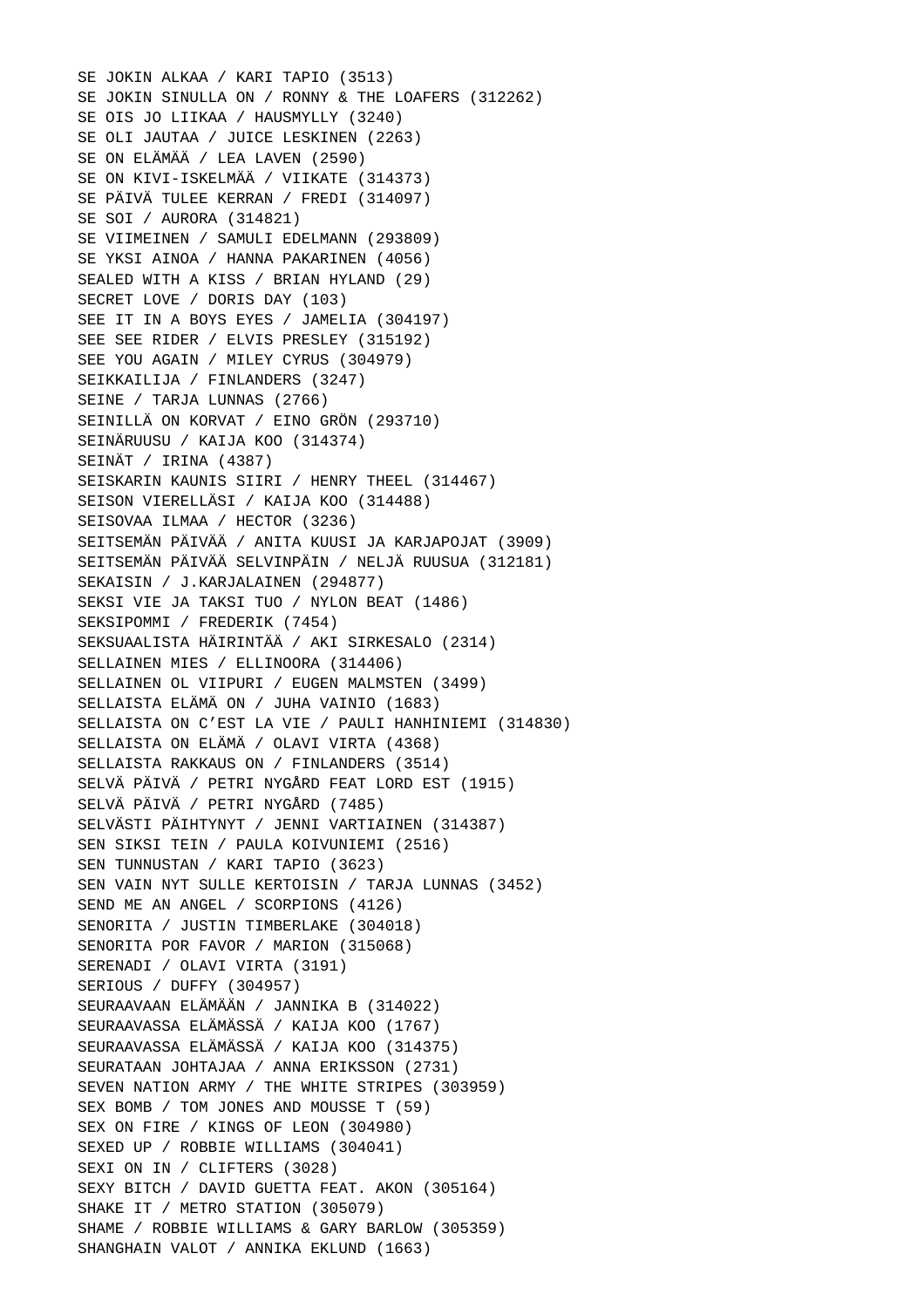SHANGHAIN VALOT / ANNIKA EKLUND (312279) SHAPE / SUGABABES (303922) SHE BELIEVES IN ME / RONAN KEATING (304121) SHE MOVED THROUGH THE FAIR / CAMILLA KERSLAKE (311437) SHE SAID / PLAN B (305289) SHE WANTS TO BE ME / BUSTED (304295) SHE WANTS TO MOVE / N\*E\*R\*D (304156) SHE WILL BE LOVED / MAROON 5 (304204) SHE WOLF / SHAKIRA (305172) SHE'S NOT YOU / ELVIS PRESLEY (312320) SHE'S ALWAYS A WOMAN / FYFE DANGERFIELD (305310) SHE'S NOT JUST A PRETTY FACE / SHANIA TWAIN (304152) SHE'S SO HIGH / KURT NILSEN (304103) SHEIKKI ALI HASSAN / FREDERIK (1627) SHEIKKI ALI HASSAN / FREDERIK (3131) SHINE / KWAN (1573) SHINE A LIGHT / MCFLY (305393) SHINE ON / THE KOOKS (311424) SHIVER / NATALIE IMBRUGLIA (304331) SHOUT FOR ENGLAND / DIZZEE RASCAL & JAMES CORDEN (311460) SHOW MUST GO ON / JARI SILLANPÄÄ (2268) SHUT UP / BLACK EYED PEAS (304063) SHUT UP / KELLY OSBOURNE (303898) SHUT UP AND LET ME GO / THE TING TINGS (304934) SI SI SI / IRWIN (2607) SICK & TIRED / ANASTACIA (304195) SIELU SALAMOI / ANNE MATTILA JA JANNE TULKKI (3255) SIELU SYDÄN JA KYYNELEET / KARI TAPIO (2725) SIELUNI SIIVET / KATI FORS (3555) SIETÄMÄTÖN MIES / KAIJA KOO (312246) SIGNED, SEALED, DELIVERED I'M YOURS / BLUE FEAT. STEVIE WONDER (304090) SIIDERIHAI / TUROS HEVI GEE (2296) SIIDERIPISSIS / JUKKA POIKA (314177) SIIDERIPISSIS / JUKKA POIKA (312180) SIIPEEN JOS SAIN / LAURA NÄRHI (314673) SIIPIRIKKO / NELJÄNSUORA (3775) SIIVET / TELEKS (2732) SIIVET / PAULA KOIVUNIEMI (2444) SIIVOUSSANKARI / ILKKA VAINIO (4053) SIKA / JUICE (2114) SIKA / JUICE LESKINEN (4284) SIKS OON MÄ SURUINEN / TAISTO TAMMI (293711) SILAKKA-APAJALLA / VEIKKO LAVI (314127) SILENCE IS EASY / STARSAILOR (304025) SILIRIMPSIS / IRWIN GOODMAN (314675) SILKKII / JUKKA POIKA (293737) SILKKII / JUKKA POIKA (293791) SILLOIN / MARION (3245) SILMITÖN TALVI / MILJOONASADE (3042) SILMÄRIPSET / STELLA (3338) SILMÄSI ODOTTAVAT MINUA / REIJO TAIPALE JA TOPI SORSAKOSKI (3717) SILMÄT SYDÄMEENI / KRISTIINA BRASK (312252) SILMÄT TUMMAT KUIN YÖ / HUMPPAVEIKOT (3464) SILTA / KATRIINA HONKANEN (2464) SILTA YLI SYNKÄN VIRRAN / KIRKA (315048) SILVIA / MIIKE SNOW (305246) SINCE U BEEN GONE / KELLY CLARKSON (311348) SINCE YOUVE BEEN GONE / RAINBOW (1037) SING FOR THE MOMENT / ENINEM (303923)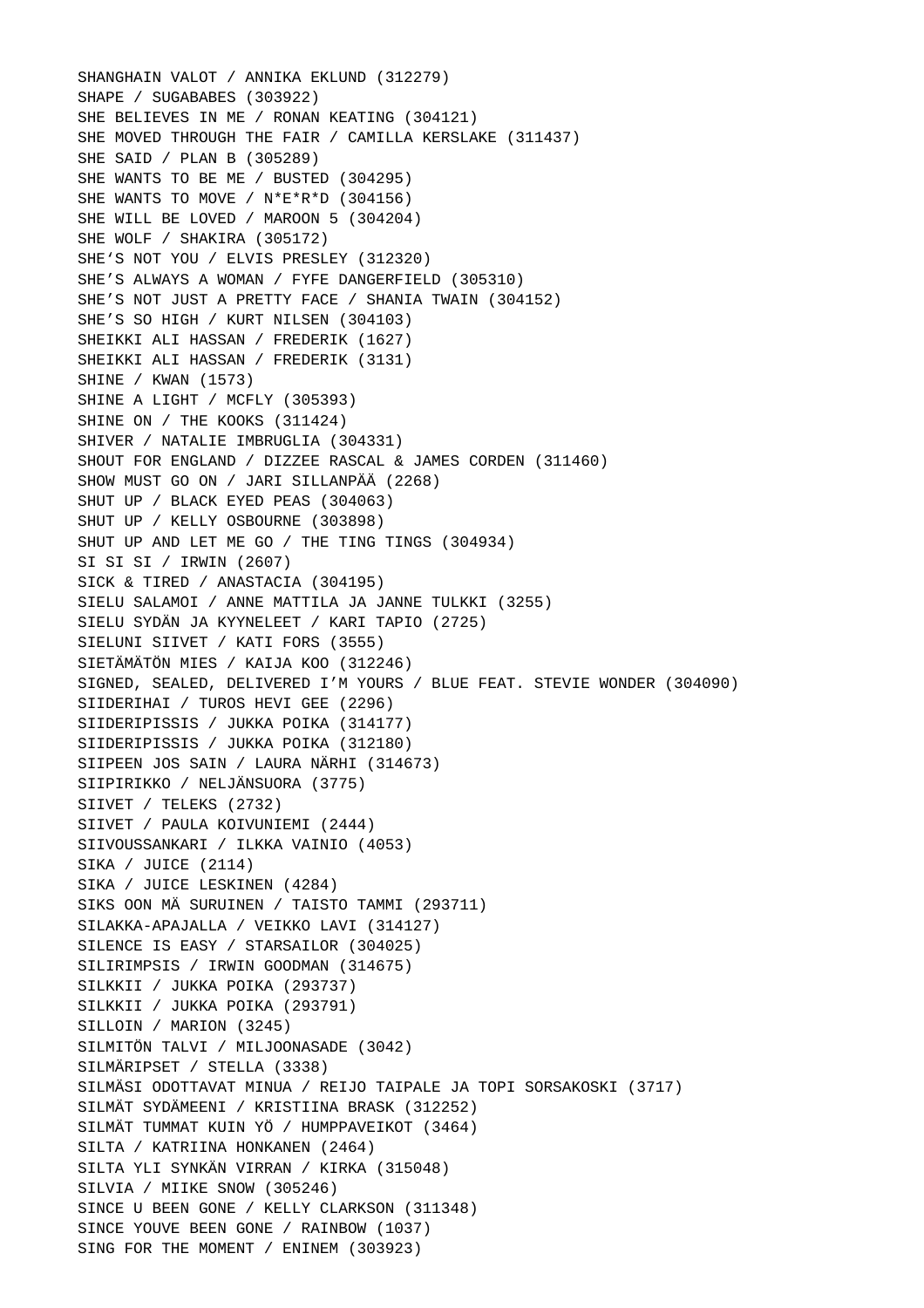SINGLE / NATASHA BEDINGFIELD (304161) SINGLE LADIES (PUT A RING ON IT) / BEYONCE (305045) SININEN HETKI / MUSKA (3099) SININEN HUVIMAJA / OLAVI VIRTA (2905) SININEN JA VALKOINEN / JUKKA KUOPPAMÄKI (2387) SININEN LINTU / JONNE AARON (314674) SININEN SOINTU / SAMULI EDELMANN (314505) SININEN SUNNUNTAI / NELJÄ RUUSUA (315135) SININEN TANGO / OLAVI VIRTA (3152) SINISEN TAIVAAN SATEENKAARI / JANNE TULKKI (2709) SINITAIVAS / OLAVI VIRTA (3159) SINUN / MARILI (2576) SINUN KANSSASI / YÖLINTU (312159) SINUN KANSSASI TÄHTISILMÄ / ERKKI JUNKKARINEN (293712) SINUN LAULUSI / ALWARI TUOHITORVI (3892) SINUN OMASI / TAMARA LUND (2562) SINUN SILMIESI TÄHDEN / OLAVI VIRTA (2929) SINUN VUOKSESI / FINLANDERS (1857) SINUN VUOROSI LOISTAA / JUHA TAPIO (315262) SINUSSA ON JOTAIN / ANNIKA EKLUND (1682) SINUSSA ON JOTAIN / ANNIKA EKLUND (293853) SINUT HALUAN VAIN / KIRKA JA ANNA (315077) SINUT TULEN AINA MUISTAMAAN / KARI TAPIO (2141) SINÄ / KAUKO RÖYHKÄ (293795) SINÄ ANSAITSET KULTAA / JARI SILLANPÄÄ (314841) SINÄ JA HÄN / HAPPORADIO (314073) SINÄ JA MINÄ / JARI SILLANPÄÄ (314292) SINÄ JA MINÄ / DINGO (2474) SINÄ JA MINÄ / DINGO (1754) SINÄ LÄHDIT POIS / ULTRA BRA (1662) SINÄ OLET HÄN / BERIT (2295) SINÄ OLET KAUNIS / ANNA HANSKI (2455) SINÄ OLET MINÄ / ANNA PUU (293786) SINÄ OLET MINÄ / ANNA PUU (7501) SINÄ SUNNUNTAINA SILLOIN / KARI TAPIO (2787) SINÄ VAIN / TAUSKI (3304) SIRKKA JA RAMI / CLIFTERS (3016) SIRPA / ARTTU WISKARI FEAT. ULPU (314827) SIRPALEET / EERO AVEN (312160) SISKONI / LAURA NÄRHI FEAT. ERIN (314108) SISÄLTÄ KULTAA / JANNE TULKKI (2282) SITKEÄ SYDÄN / JUHA TAPIO (293801) SITKEÄ SYDÄN / JUHA TAPIO (312349) SITÄ SAA MITÄ TILAA / YÖLINTU (2524) SITÄ SAA MITÄ TILAA / YÖLINTU (1521) SITÄKÖ TÄÄ ON / ANNA ERIKSSON (1724) SIVA / JANNIKA B (314834) SIVULLINEN / JENNI VARTIAINEN (314439) SK8ER BOI / AVRIL LAVIGNE (303889) SLEEPING WITH THE LIGHT ON / BUSTED (304001) SLOW / RUMER (305366) SLOW / KYLIE MINOGUE (304043) SMELLS LIKE TEEN SPIRIT / NIRVANA (1050) SMILE / WESTLIFE (304296) SMILE LIKE YOU MEAN IT / THE KILLERS (304348) SMOKE ON THE WATER / DEEP PURPLE (89) SNAKE / R KELLY (304011) SO BIG / IYAZ (305365) SO GOOD / RACHEL STEVENS (304401)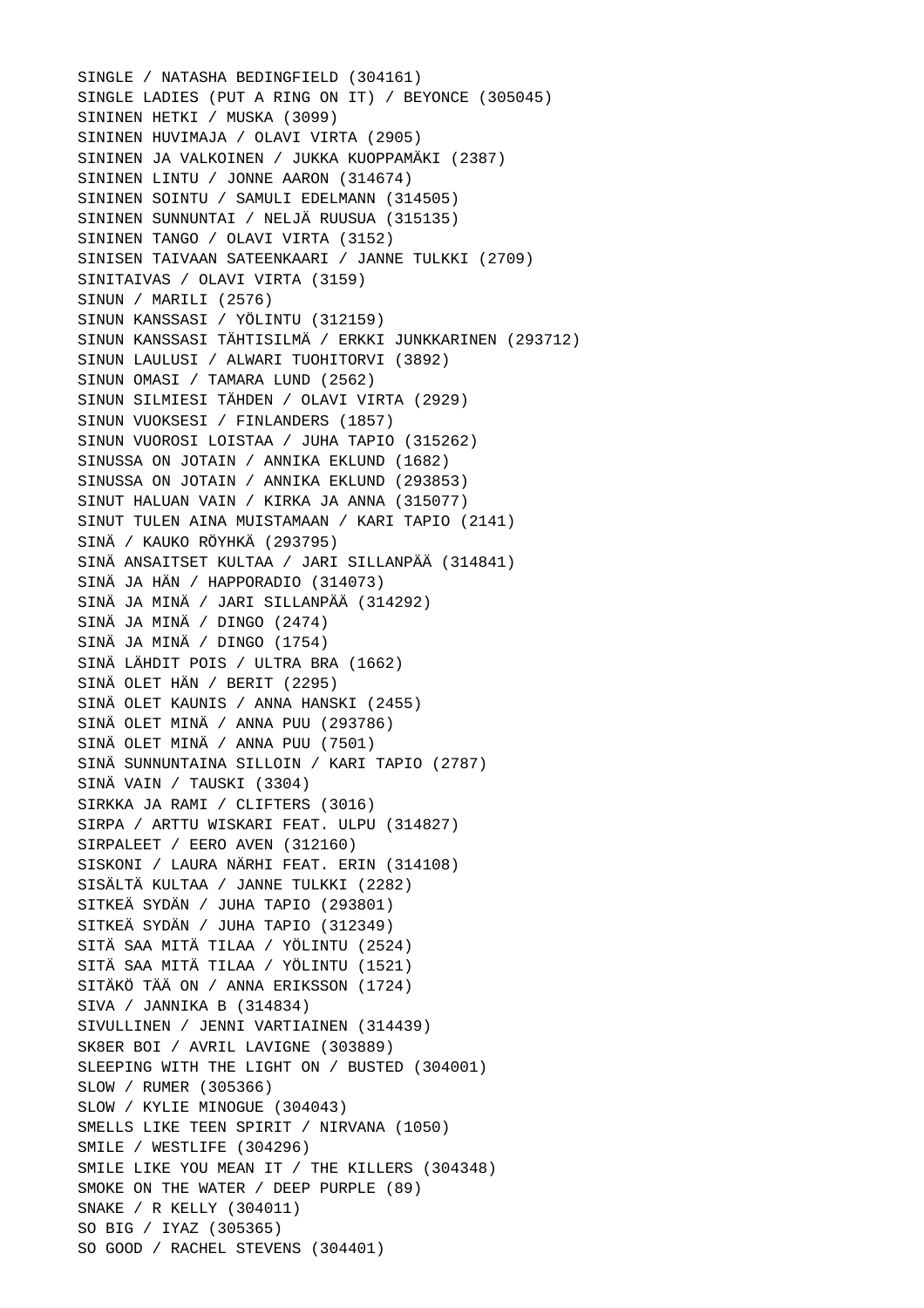SO WHAT / JENNA BÅGEBERG (4073) SO WHAT / PINK (304991) SO YESTERDAY / HILARY DUFF (311332) SOBER / PINK (305042) SOI KITARA MURHEISSAAN / TOPI SORSAKOSKI (312853) SOI MAININKI HILJAINEN / EINO GRÖN (293713) SOI VIULU SOI / OLAVI VIRTA (3163) SOITA KUN TUNNET NIIN / TARJA LUNNAS (2500) SOITA MULLE / NYLON BEAT (2666) SOITELLAAN / KIRSI RANTO (1507) SOITELLAAN / KIRSI RANTO (294878) SOITIN VAIN KUN TAAS SUA KAIPAAN / KIRKA (2143) SOITIN VAIN KUN TAAS SUA KAIPAAN / KIRKA (1587) SOITTAJAN VAIMO / KARI TAPIO (2307) SOITTAJAPOIKA / LAILA KINNUNEN (3459) SOITTAJAPOIKA / LAILA KINNUNEN (3379) SOITTAKAA LUJEMPAA / MIKKO KILKKINEN (2699) SOKERIPALA / OLAVI VIRTA (2910) SOKKA IRTI / CHEEK (312829) SOLDIER / DESTINY'S CHILD (304305) SOLDIER OF LOVE / SADE (305279) SOLENZARA / KARI TAPIO (314130) SOLITAIRE / ELVIS PRESLEY (312321) SOLO / IYAZ (305303) SOME KIND OF MIRACLE / GIRLS ALOUD (303991) SOME SAY / KRISTIAN LEONTIOU (304281) SOMEBODY TO LOVE / JUSTIN BIEBER (305307) SOMEBODY TOLD ME / THE KILLERS (304321) SOMEDAY / NICKELBACK (304026) SOMEONE LIKE ME / ATOMIC KITTEN (304138) SOMEONE WAKE ME UP / JOE MCELDERRY (311483) SOMETHING BEAUTIFUL / ROBBIE WILLIAMS (303996) SOMETIMES YOU CAN'T MAKE IT ON YOUR OWN / U2 (304315) SOMEWHERE ELSE / RAZORLIGHT (304360) SOMEWHERE I BELONG / LINKIN PARK (303948) SOMEWHERE OVER THE RAINBOW / FRANK SINATRA (4155) SOMMARTIDER / GYLLENE TIDER (314149) SOMMARTIDER / GYLLENE TIDER (7413) SONGBIRD / OASIS (303909) SONNY BOY / OLAVI VIRTA (4376) SOPIVASTI LIHAVA / LEEVI AND THE LEAVINGS (294879) SOPIVASTI LIHAVA / LEEVI JA THE LEAVINGS (1805) SORATEIDEN SANKARI / ARTTU WISKARI (314191) SORATEIDEN SANKARIT / ARTTU WISKARI (312843) SORIA MORIA / OLAVI VIRTA (3203) SORRY / NEON 2 (2823) SORRY / BEN ADAMS (311349) SORSANMETSÄSTYS / HELISMAA (314419) SOTUREILLE / TERÄSBETONI (3353) SOUND OF THE UNDERGROUND / GIRLS ALOUD (303887) SOUTAA HUOPAA / ELOKUU (312338) SOUTAA HUOPAA / ELOKUU (312827) SOUTH OF THE BORDER / FRANK SINATRA (4169) SOUTHERN VOICE / TIM MCGRAW (311449) SPACEMAN / THE KILLERS (305056) SPANISH / CRAIG DAVID (303998) SPANISH EYES / ELVIS PRESLEY (315193) SPEECHLESS / D-SIDE (303961) SPEED OF SOUND / COLDPLAY (304364)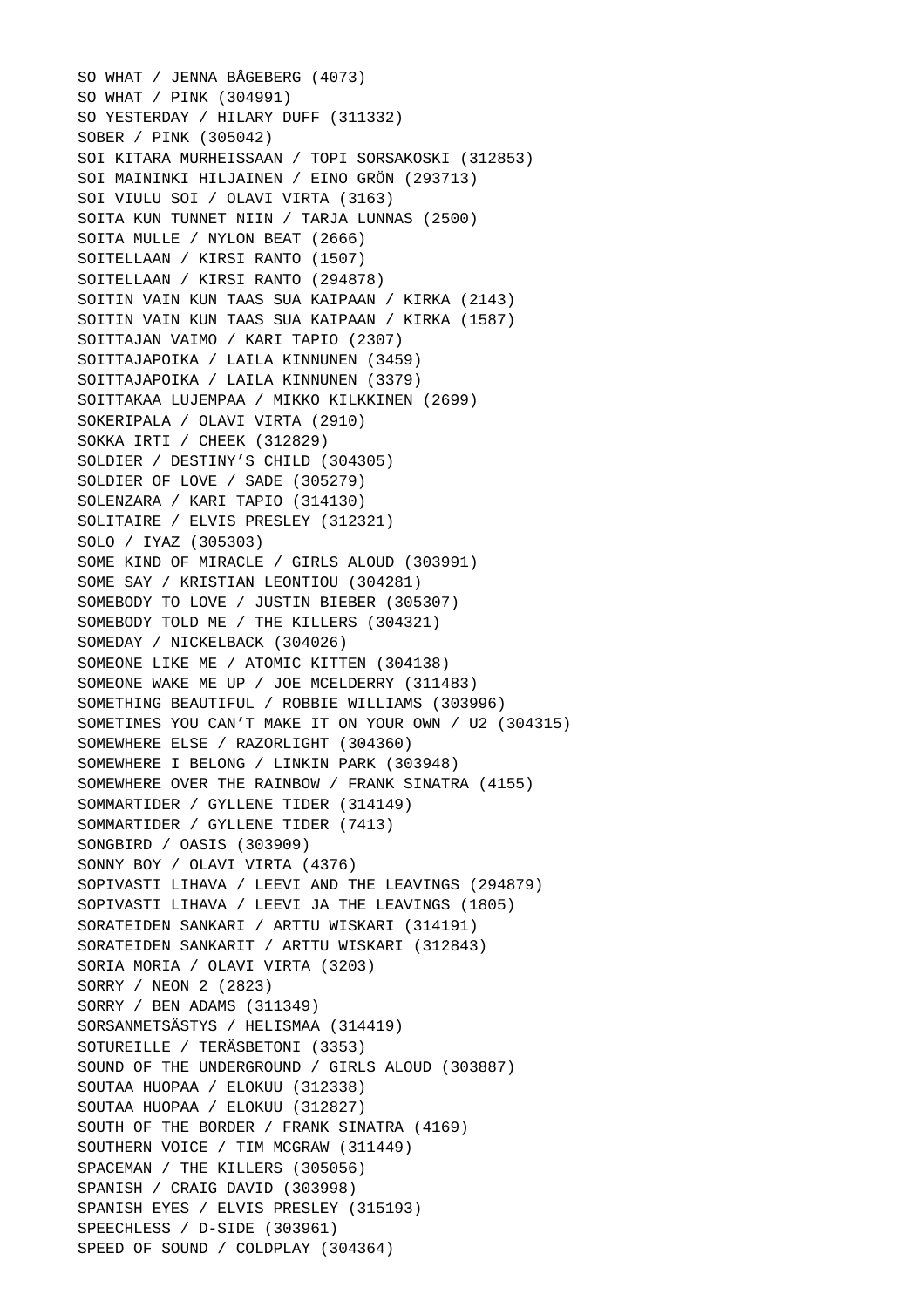SPEEDY GONZALES / KARI KUUVA (3448) SPIRALLING / KEANE (304965) SPIRIT IN THE SKY / GARETH GATES (303934) SPITTING GAMES / SNOW PATROL (304210) SPOILED / JOSS STONE (304358) SPOON RIVER / SAMAE KOSKINEN (314036) SPOTLIGHT / JENNIFER HUDSON (305004) ST PAULI JA REEPERBAHN / IRWIN GOODMAN (1502) ST PAULIN LYHTYJEN ALLA / TAISTO TAMMI (2339) ST. PAULI JA REEPERBAHN / IRWIN GOODMAN (315057) STACY'S MOM / FOUNTAINS OF WAYNE (304134) STAIRWAY TO HEAVEN / LED ZEPPELIN (28) STANDING NEXT TO ME / LAST SHADOW PUPPETS (304941) STAR CROSSED / ASH (304194) STARING AT THE SUN / ROOSTER (304317) STARRY EYED / ELLIE GOULDING (305266) STARS / SIMPLY RED (4128) STARSTRUKK / 3OH!3 FEAT. KATY PERRY (311436) START WITHOUT YOU / ALEXANDRA BURKE (305356) STATE OF MIND / HOLLY VALANCE (304032) STAY ANOTHER DAY / GIRLS ALOUD (303901) STAY THE SAME / GABRIELLE (304170) STENKA RASIN / FREDERIK (2375) STEREO LOVE / EDWARD MAYA & VIKA JIGULINA (305308) STHE TIME (THE DIRTY BIT) / THE BLACK EYED PEAS (305391) STICKS 'N' STONES / JAMIE T (305140) STILL ALIVE / NEGATIVE (312166) STOCKHOLM I NAT / PETER JÖBÄCK (314144) STOLE / KELLY ROWLAND (303899) STONE COLD SOBER / PALOMA FAITH (305134) STOP LIVING A LIE / DAVID SNEDDON (303900) STORMY WEATHER / FRANK SINATRA (4182) STRANGE LOVE / PHIXX (304314) STRANGERS IN THE NIGHT / FRANK SINATRA (4196) STRESSMAN / JOPE RUONANSUU (2892) STRINGS OF LIFE (STRONGER ON MY OWN) / SOUL CENTRAL (304329) STRIPTEASE TANSSIJA / KASEVA (312261) STRONG ENOUGH / CHER (79) STUCK IN THE MIDDLE / CLEA (304125) STUCK ON YOU / ELVIS PRESLEY (312323) STYLE / MIS-TEEQ (304071) STYLO / GORILLAZ (311455) SUA ILMAN / REIJO TAIPALE (3570) SUA KAIPAAN / MARISKA (312168) SUA KAIPAAN NIIN / MENNEISYYDEN VANGIT (3684) SUA KAIVANNUT OON / TOMI MARKKOLA (2658) SUA KOHTI HERRANI / MIKKO KUUSTONEN (4221) SUA LEMMIN KUIN JÄRJETÖN MÄ OISIN / OLAVI VIRTA (2501) SUA LIIKAA RAKASTAN / EINI (2334) SUA PYYDÄN / M NUORVA (4234) SUA RAKASTAN / KATRI HELENA (2461) SUA RAKASTAN / MARKKU ARO (3904) SUA VARTEN / ROBIN (315145) SUA VASTEN AINA PAINAUTUISIN / PAULA KOIVUNIEMI (3139) SUCU SUCU / BRITA KOIVUNEN (2311) SUDENKORENTO / HECTOR (2994) SUHMURAN SANTRA / ESA PAKARINEN (2361) SUKELTAA SAAT / SANNAMARI TITOV (3280) SUKIYAKI / BRITA KOIVUNEN (3074)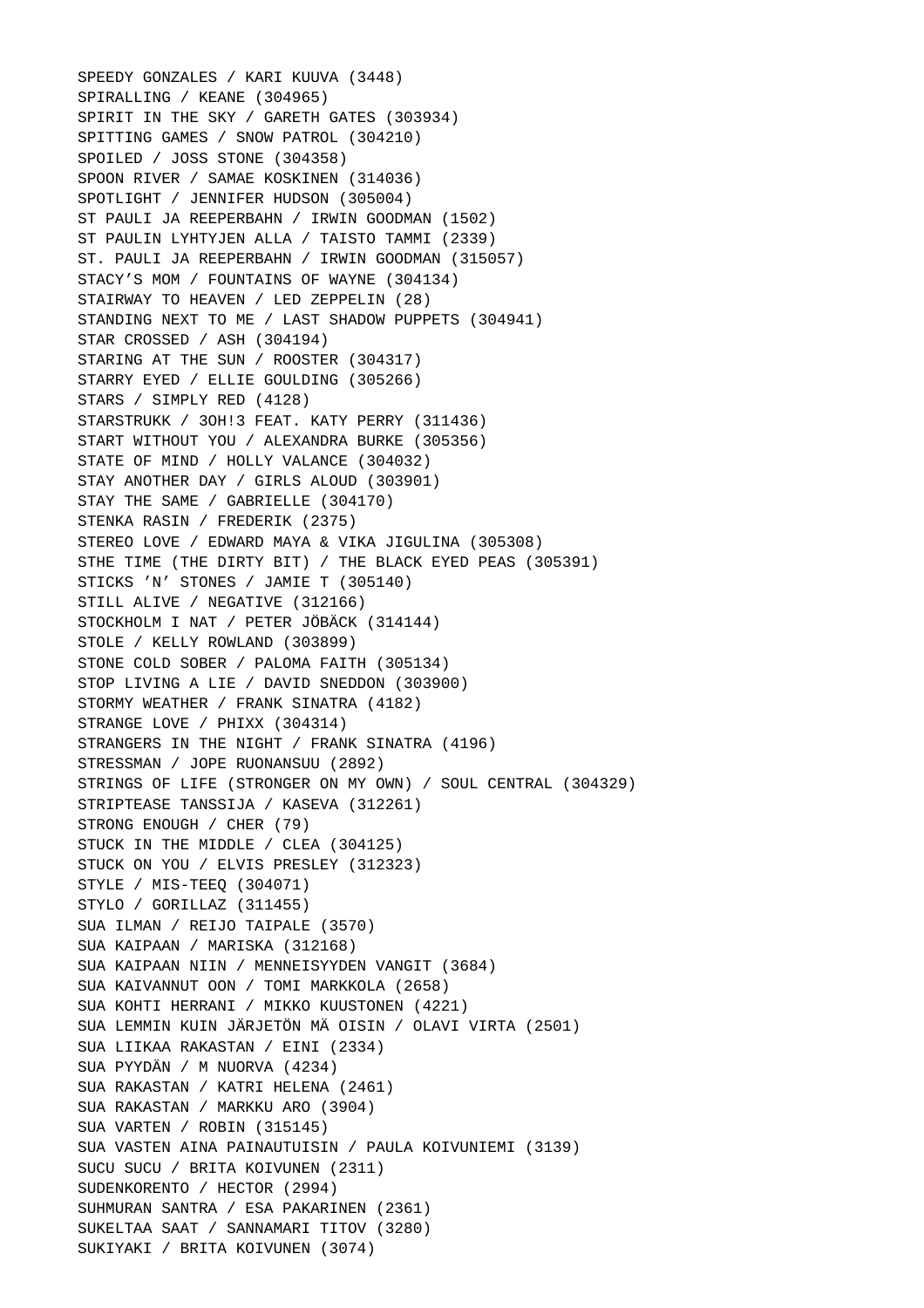SUKKULA VENUKSEEN / KIKKA (3317) SUKLAASYDÄN / BRITA KOIVUNEN (2860) SUKSET / POPEDA (1528) SUKUVIKA SUKSI EI LUISTA / VEIKKO LAVI (3491) SULAMITH / HUMPPAVEIKOT (3482) SULAVA JÄÄ / ANTTI RAILIO (314037) SULLE AATOKSEIN SUON / TOPI SORSAKOSKI (312893) SULLE AINIAAN / TAISKA (2517) SULLE LAULAN MÄ HILJAA / OLAVI VIRTA (4361) SULLE MUN KULTANI / YÖLINTU (1704) SULOINEN MYRKYN KEITTÄJÄ / MARISKA (7470) SULOINEN MYRKYNKEITTÄJÄ / MARISKA (1911) SUMMER IN THE CITY / JOE COCKER (95) SUMMER SUNSHINE / THE CORRS (304173) SUMMER TIME / WILEY (304987) SUMMER WIND / FRANK SINATRA (4161) SUMUJEN SILTA / ANNA ERIKSSON (2640) SUN JA MUN-RUNAWAY / KISU (2262) SUN KOHDALLA / APULANTA (315134) SUN LAIVAS RANTAAN JÄÄDÄ TÄYTYI / ARJA HAVAKKA (2881) SUN LUOKSES IKÄVÄ ON / ANNA ERIKSSON (2786) SUN SILMISSÄS MÄ NÄÄN / JIZZO (2128) SUN SÄRKYÄ ANNA MÄ EN / JOHANNA KURKELA (3538) SUN SÄRKYÄ ANNA MÄ EN / JOHANNA KURKELA (1758) SUN VIERES ON LÄMMIN / LORD EST (3835) SUNDAY MORNING / MAROON 5 (304290) SUNDOWN / S CLUB 8 (304039) SUNLIGHT / DJ SAMMY (303976) SUNRISE / NORAH JONES (304124) SUNRISE / SIMPLY RED (303947) SUNSHINE / GARETH GATES (304013) SUOJAAN / ANNELI MATTILA (3262) SUOJAAN KAIKELTA / LAURI TÄHKÄ JA ELONKERJUU (3841) SUOLAISTA SADETTA / EPPU NORMAALI (3104) SUOLAISTA SADETTA / EPPU NORMAALI (1579) SUOMALAINEN UNELMA / GARBO (2736) SUOMEN NEITO / JANI WICHOLM (1642) SUOMEN NEITO / JANI WICKHOLM (3277) SUOMI-ILMIÖ / EPPU NORMAALI (314684) SUOMI-NEITO / HECTOR (315040) SUOMIROKKIA / AKNESTIK (294880) SUORAAN SUONEEN / PÄIVI KAUTTO-NIEMI (3375) SUPER / ELASTINEN (315136) SUPER DUPER LOVE / JOSS STONE (304157) SUPERHUMAN / CHRIS BROWN FEAT. KERI HILSON (305019) SUPERMAN / STEREOPHONICS (304369) SUPERNAISET / KAIJA KOO (314663) SUPERNOVA / MR HUDSON FEAT. KANYE WEST (305153) SUPERNOVA / SANNI (315264) SUPERSTAR / JAMELIA (304042) SUPERWOMAN / ALICIA KEYS (304970) SURFIN' BIRD / THE TRASHMEN (311490) SURRENDER / JAVINE (311330) SURRENDER / ELVIS PRESLEY (315194) SURU ON KUNNIAVIERAS / JENNI VARTIAINEN (314074) SURU SYRÄMMES / LAURI TÄHKÄ JA ELONKERJUU (3539) SURUJEN KITARA / TOPI SORSAKOSKI (312847) SURULAPSI / KAIJA KOO (314832) SURUN AIKA / OLLI LINDHOLM (4083)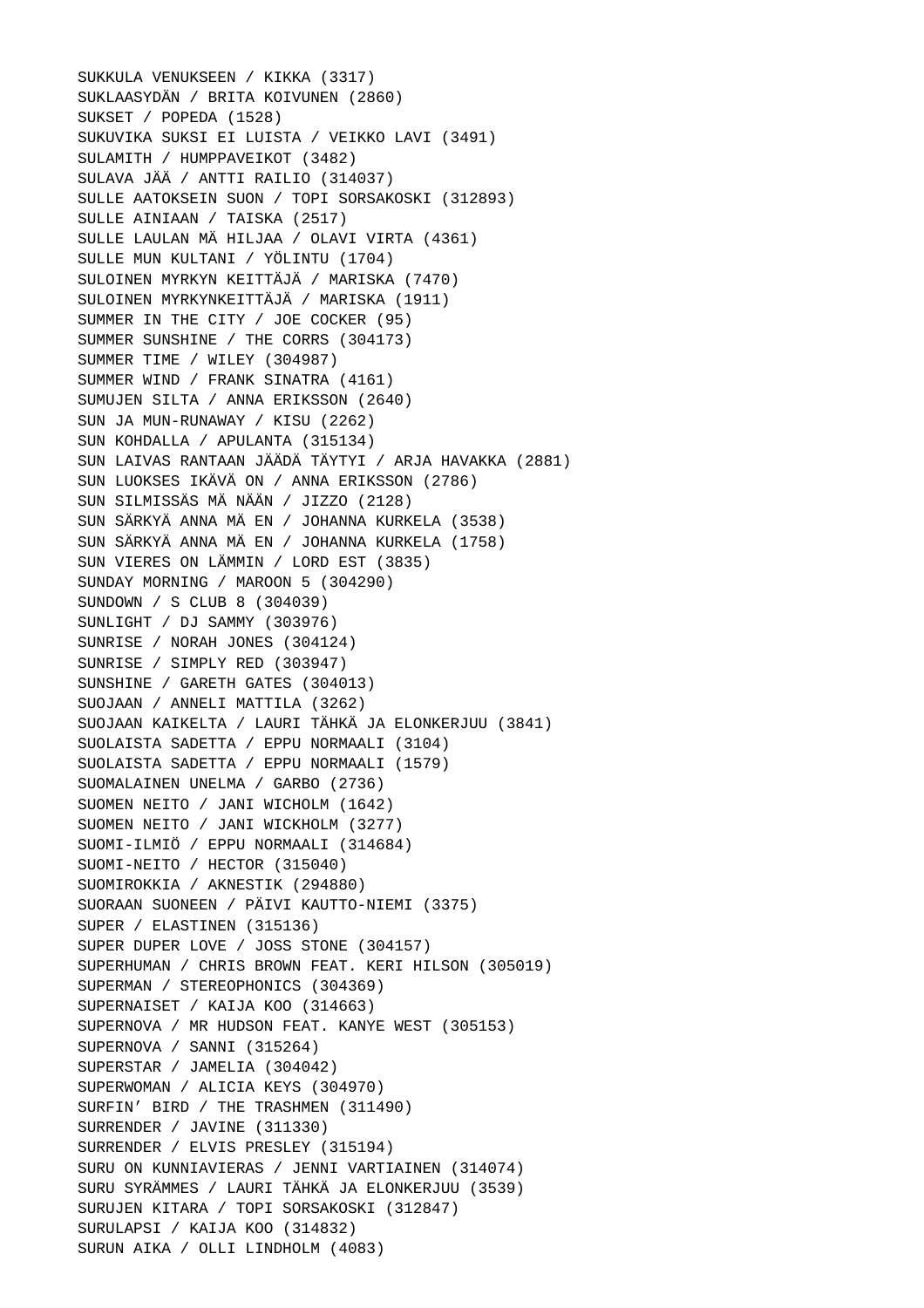SURUN JA ILON KAUPUNKI / ELONKERJUU (314131) SURUN PYYHIT SILMISTÄNI POIS / KIRKA (2404) SURUNHARMAUS / LEA LAVEN (2589) SURUPUKU / TIMO RAUTIAINEN & TRIO NISKALAUKAUS (4065) SUSANNE / HECTOR (2468) SUSPICION / ELVIS PRESLEY (315195) SUSPICIOUS MINDS / ELVIS PRESLEY (312324) SUTSI SATSI / FRÖBELIN PALIKAT (1075) SUUDELLAAN / LAURI TÄHKÄ (3811) SUUDELLAAN / LAURI TÄHKÄ JA ELONKERJUU (1804) SUUDELMATANGO / OLAVI VIRTA (3185) SUUDELMIN SULJETUT KIRJEET / EINO GRÖN (294881) SUUKKO VAIN / RAULI BADDING SOMERJOKI (2294) SUURENMOINEN ELÄMÄ / JUHA TAPIO (1781) SUURET PALLIT TULESSA / KONTRA (312235) SUURET SANAT / YÖLINTU (1695) SUURET SETELIT / FOUR CATS (2751) SUURIN / ROD OF MOSES (4237) SUUTTUMAAN / JANNE HURME (3845) SUVIVALSSI / REIJO KALLIO (3106) SVENGI-MARY / TAPANI KANSA (312236) SVENNEBANAN / PROMOE (7417) SWAY / THE KOOKS (304966) SWEET ABOUT ME / GABRIELLA CILMI (311416) SWEET CHILD OF MINE / GUNS N ROSES (1018) SWEET DISPOSITION / THE TEMPER TRAP (305185) SWEET DREAMS MY L.A. EX / RACHEL STEVENS (304034) SWEET HOME ALABAMA / LYNYRD SKYNYRD (1056) SWEET SIXTEEN / BILLY IDOL (20) SWINGING ON A STAR / FRANK SINATRA (4180) SWITCH / WILL SMITH (304342) SYDÄMEEN / ROD OF MOSES (4242) SYDÄMEENI JOULUN TEEN / VESA MATTI LOIRI (4307) SYDÄMENI OSUMAN SAI / SIIRI NORDIN (294882) SYDÄMESI TYHJÄ HUONE / TOPI SORSAKOSKI (312888) SYDÄMET LYÖVÄT SAMAAN TAHTIIN / REIJO TAIPALE (2513) SYDÄN ITKEE IKÄVÄÄ / PAULA KOIVUNIEMI (2935) SYDÄN PLIIS SÄRKEKÄÄ / GIMMEL (2953) SYDÄN RAKASTAA / ANITA HIRVONEN (2758) SYDÄN SYRJÄLLÄÄN / POPEDA (2793) SYDÄNLUPAUS / J.KARJALAINEN (314679) SYDÄNMYRSKY / TELMA (3675) SYDÄNPUOLI SÄÄTÄ VASTEN / KARI TAPIO (4079) SYDÄNPUU / DON HUONOT (1576) SYDÄNSURUJA / OLAVI VIRTA (2927) SYDÄNSÄRKYÄ / SIMO SILMU (1659) SYDÄNSÄRKYÄ / SIMO SILMU (3409) SYDÄNTEN SILTA / ARJA SAIJONMAA (2355) SYDÄNTEN YÖ / ELINA VETTENRANTA (3521) SYDÄNTUHKA / LAURA VOUTILAINEN (3871) SYKSYN SÄVEL / JUICE LESKINEN (3614) SYKSYN SÄVEL / JUICE LESKINEN (1883) SYLI TÄYNNÄ RENTUKOITA / MARKKU KETOLA (2178) SYLIIS SAAT MUN PURISTAA / TOPI SORSAKOSKI (312887) SYLVIAN JOULULAULU / TRAD (4272) SYLVIAN ÄITI / PETRI PETTERSSON (2222) SYTTYMÄÄN SAAT LIEKIN / MEIJU SUVAS (3524) SYTYTÄT MUT / OLLI HELENIUS (314426) SYVÄ KUIN MERI / ESKO RAHKONEN (3739)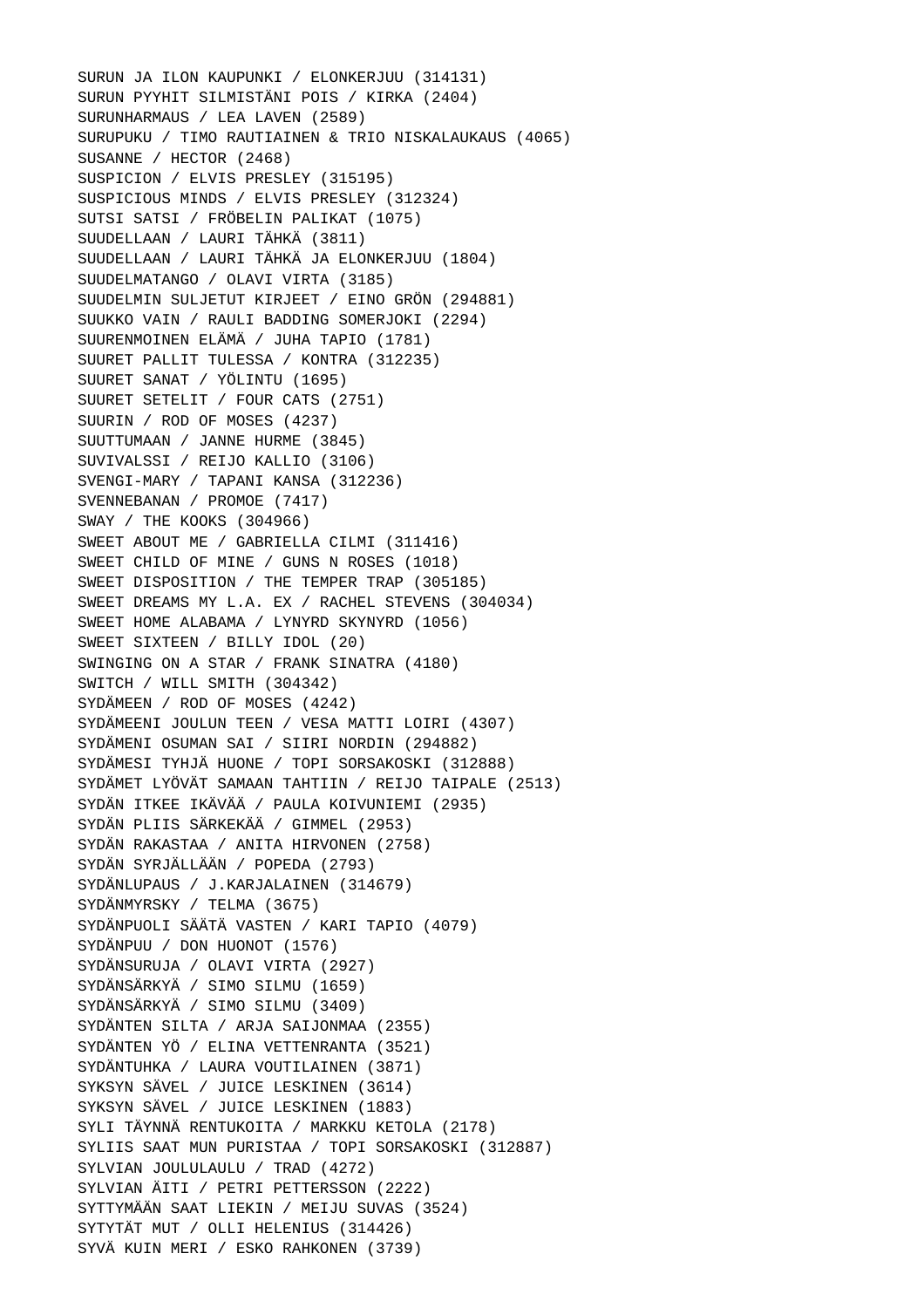SYVÄLLE SILMIIN / HALOO HELSINKI (314664) SYYPÄÄ SUN HYMYYN / CHEEK FEAT. YASMINE YAMAJAKO (312177) SYYS SURUMIELINEN / KARI TAPIO (2783) SYYS TULLA VOI VARHAIN / KARI TAPIO (3719) SYYSKUUN KYY / LAURI TÄHKÄ (293738) SYYSLAULU / ANKI JA CUMULUS (2383) SYYSSIIDERI / JONNA KANTOLA (2579) SYYSUNELMA / KATRI HELENA (2857) SYYSUNELMA / KATRI HELENA (1657) SYYSUNELMIA / OLAVI VIRTA (3202) SYYT SYNTYJEN / YÖ (314132) SYYTÖN / JONNE AARON (314298) SYÖPÄ / APULANTA (4389) SÅNG TILL FRIHETEN / BJÖRN AFZELIUS (314160) SÄ ET KULU POIS / SIRU (314824) SÄ ET OLE HULLU / JANNA (314063) SÄ JÄIT MUN UNIIN / YÖLINTU (3238) SÄ KAUNEHIN OOT / RITVA JA LAILA KINNUNEN (2395) SÄ KUULUT PÄIVÄÄN JOKAISEEN / EINO GRÖN (293714) SÄ OLIT OIKEES / MIKAEL GABRIEL (7497) SÄ ONNENI OOT / MAMBA (2422) SÄ OSAAT SILLÄLAILLA PEPPUA VEMPUTTAA / HELENA KURKI (293846) SÄ TEET / LORD EST (3755) SÄ VAIN / KIRKA (3548) SÄHKÖKITARA HYVÄÄ TAHTOA JA KAVEREITA / KOLMAS NAINEN (4386) SÄKKIJÄRVEN POLKKA / ANKI JA CUMULUS (2174) SÄRKYNEIDEN SYDÄNTEN TIE / SUVI TERÄSNISKA (1791) SÄRKYNYTSYDÄMISET / FREUD MARX ENGELS AND JUNG (294883) SÄRKYNYTSYDÄN JA PALAVARAKKAUS / ANNE MATTILA (3279) SÄRKYVÄÄ / YÖ (2646) SÄRKYVÄÄ / SUVI TERÄSNISKA & OLLI LINDHOLM (293787) SÄÄNNÖT RAKKAUDELLE / ANNA PUU (314033) T-SHIRT / SHONTELLE (305065) TAAS ESPANJAAN / MARITA TAAVITSAINEN (3648) TAAS NOUSEN JUNAAN / KIRKA & ISLANDERS (315053) TAAS NUORI OON / TAUSKI (314376) TAAS ON AIKA AURINGON / REIJO SALMINEN (2381) TAAS TÄSSÄ KÄVI NÄIN / FINLANDERS (3660) TAHDON / SAIJA VARJUS (2135) TAHDON MIEHEN / MARJA KOSKI (293823) TAHDON OLLA SULLE HYVIN HELLÄ / ARMI JA DANNY (2754) TAHDON POIS / ANNA ERIKSSON (2878) TAHDON RAKASTELLA SINUA / PELLE MILJOONA (3411) TAHDON SAAREN / EERO JA JUSSI & THE BOYS (312238) TAHDON SINUT / MEIJU SUVAS (3604) TAHDON SUT / EPPU NORMAALI (7494) TAHDON VIELÄ YRITTÄÄ / HANNA TALIKAINEN (7442) TAHDOTKO MUT TOSIAAN / POPEDA (3644) TAHITI / P P PETELIUS (3496) TAHROJA PAPERILLA / EPPU NORMAALI (1536) TAHROJA PAPERILLA / EPPU NORMAALI (294888) TAHTOISIN, TAHTOISIN / TUURE KILPELÄINEN JA YONA (314422) TAIKA TANGO / OLAVI VIRTA (3189) TAIKAYÖ / SANNA PIETIÄINEN (2254) TAIKAYÖ / METRO-TYTÖT (314468) TAIKURI / MIKKO KUUSTONEN (2804) TAISTELIJA / KARI TAPIO (3551) TAITEILIJAELÄMÄÄ / ISMO ALANKO (3058) TAIVAAN KARTTA / ANNE MATTILA (3295)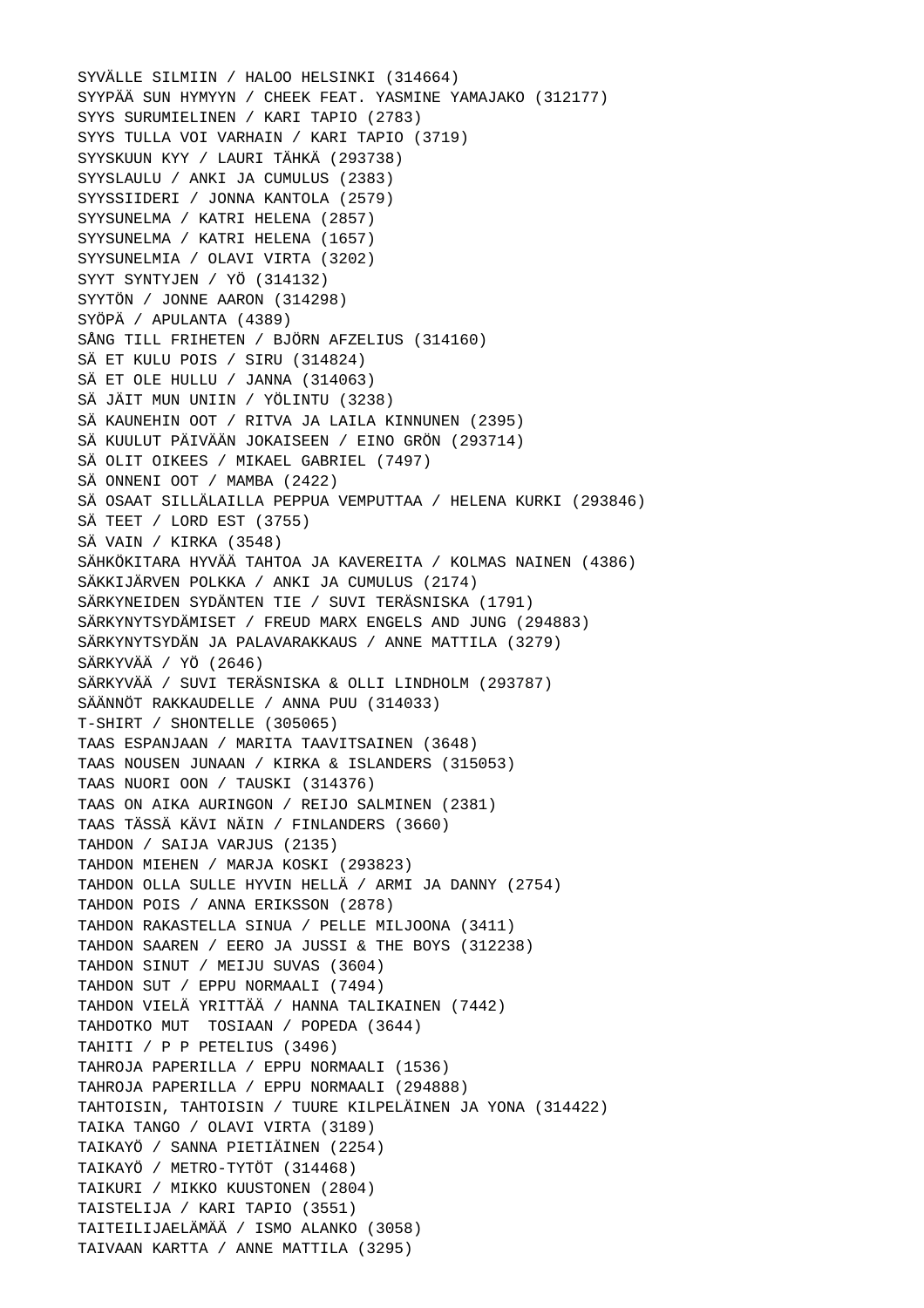TAIVAAN KIERTOLAISET / REIJO TAIPALE (314682) TAIVAAN LAHJA / LEA LAVEN (314489) TAIVAASSA TAVANNEET / TAUSKI (2412) TAIVAS AUKEAA / MATTI JA TEPPO (3565) TAIVAS ITKEE HILJAA / JONNE AARON (314386) TAIVAS LYÖ TULTA / TERÄSBETONI (3264) TAIVAS LYÖ TULTA / TERÄSBETONI (1618) TAIVAS ON TUMMA JA TAHMEE / LAURI TÄHKÄ JA ELONKERJUU (1849) TAIVAS SINIVALKOINEN / BABLO (2415) TAIVAS SISÄLLÄNI / KAIJA KOO (314490) TAIVAS VARJELE / MIKKO KUUSTONEN (312162) TAIVASKALLIOLLA / TOMI MARKOLA (3141) TAKA TAKATA / FREDERIK (1629) TAKA-TAKATA / FREDERIK (2097) TAKAA AJATUSTEN VIRRAN / JUSSI JA THE BOYS JA J KÄÄRIÄINEN (3422) TAKAISIN LUONTOON / JOHNNY (1616) TAKAISINPALUU / TOPI JA TOIVOTTOMAT (3490) TAKAMETSIEN KAIPUU / MUTKATTOMAT (3483) TAKATAAN ROOS / HECTOR (312239) TAKATALVI / TARJA LUNNAS (2803) TAKE A BOW / RIHANNA (304909) TAKE BACK THE CITY / SNOW PATROL (304981) TAKE ME BACK / TINCHY STRYDER FEAT. TAIO CRUZ (305048) TAKE ON ME / AHA (70) TALK ABOUT OUR LOVE / BRANDY (304183) TALK TO ME / FRANK SINATRA (4176) TALK YOU DOWN / THE SCRIPT (305071) TALLAHASSEE LASSIE / HURRIGANES (4208) TALVEN IHMEMAA / TRAD (4287) TALVEN KYLMÄT KYYNELEET / AGENTS (2891) TALVEN RUUSU / REIJO TAIPALE (293715) TALVIPARATIISI / MIKKO SILTALA (4055) TAMMERKOSKI / EINO GRÖN (3501) TAMMERKOSKI / EINO GRÖN (3395) TANGO BOLERO / OLAVI VIRTA (3166) TANGO D AMORE / EINO GRÖN (293716) TANGO DESIREE / OLAVI VIRTA (2895) TANGO HUMIKO / REIJO TAIPALE (293717) TANGO ILLUSION / OLAVI VIRTA (2926) TANGO MERELLÄ / TAISTO TAMMI (293718) TANGO NOTTURNO / SEIJA KARPIOMAA (2298) TANGO PELARGONIA / KARI KUUVA (293719) TANGO POESIE / TOPI SORSAKOSKI (2147) TANGO RUOHIKOLLA / RAGNI MALMSTEN (2937) TANGO SINIKALLE / TAISTO TAMMI (293720) TANGOTYTTÖ / TAISTO TAMMI (293721) TANSSI / REIJO TAIPALE (2726) TANSSI LOPPUUN RAKKAUDEN / KARI TAPIO (2232) TANSSI POIKA TANSSI / EIJA KANTOLA (315120) TANSSI POIS PAHA / ELONKERJUU (314816) TANSSII KUIN JOHN TRAVOLTA / JARI SILLANPÄÄ (314842) TANSSIMALLA / OLLI HELENIUS (314866) TANSSIN PÄIVÄT TANSSIN YÖT / ANNELI MATTILA (3242) TANSSIN VAAN / ANNA ERIKSSON (2886) TAO TAO / HEIDI KORPINEN (1076) TAPASIN NAISEN / LAPINLAHDEN LINNUT (3223) TARJA SINÄ RAKAS / KAKE RANDELIN (3751) TARTU TIUKASTI HANURIIN / KIKKA (3378) TATTOO / JORDIN SPARKS (305009)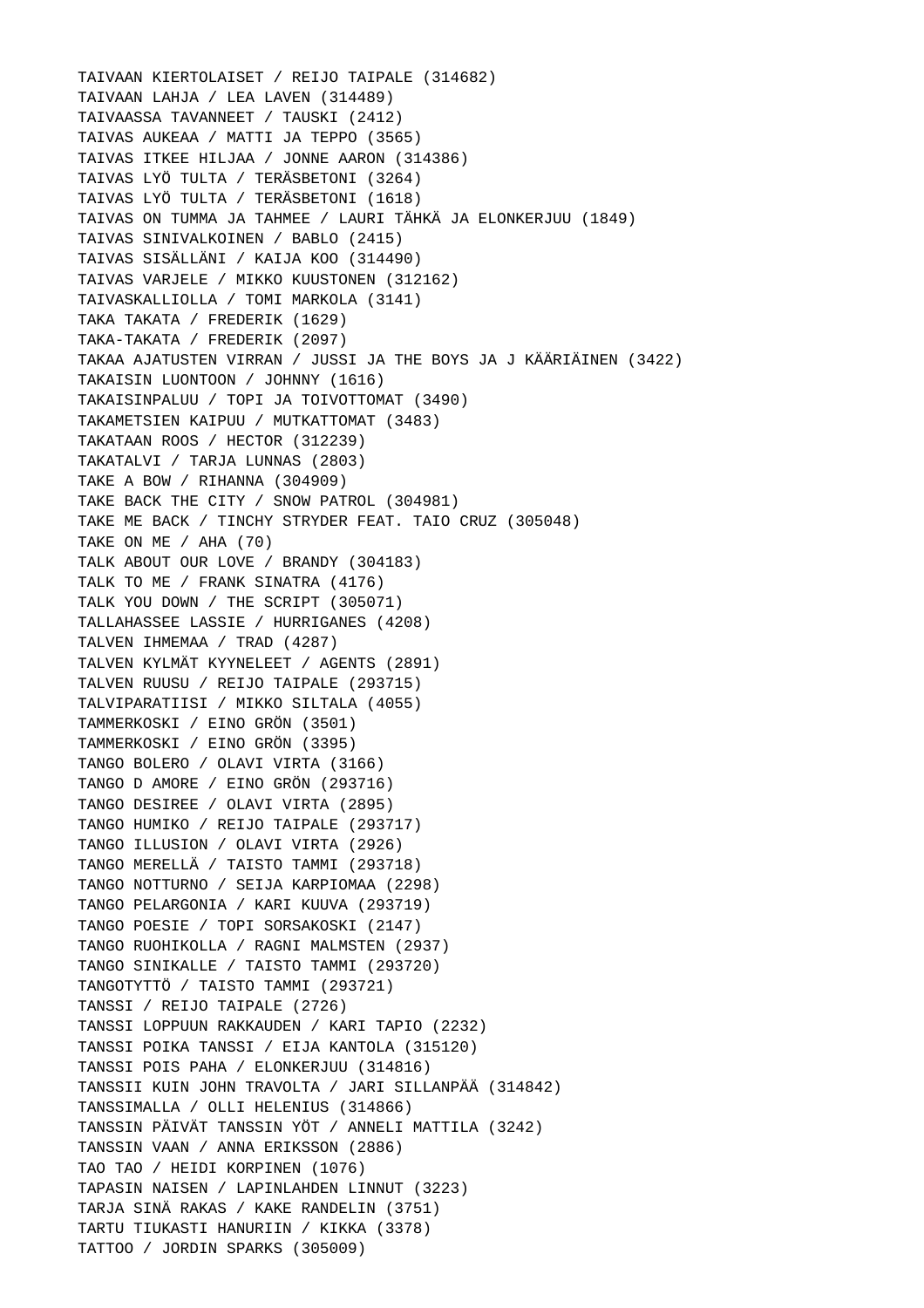TATUOITU KYYNEL / JENNA BÅGEBERG (4092) TAUNO JA ANSA / TAINA KOKKONEN (2483) TAVALLISET HAUTAJAISET / SAMULI PUTRO (314023) TAVIKSET / HAPPORADIO (3372) TAXI / ZEN CAFE (3664) TE AMO / RIHANNA (305300) TEARDROPS / THE 411 (304275) TEDDY BEAR / ELVIS PRESLEY (312326) TEENAGE DREAM / KATY PERRY (305349) TEFLONLOVE / NYLON BEAT (3564) TEHTAANKATU / LAURI TÄHKÄ JA ELONKERJUU (3645) TEIN SUSTA LAULUN / SIMO SILMU (3629) TEINIENKELI / RAULI SOMERJOKI (7445) TEIT MINUSTA AUTIOMAAN / TOPI SORSAKOSKI (312891) TELEHVOONI AFRIKASSA / TURUN KANSANKONSERVATORION NUORISOKUORO (1106) TELEPHONE / LADY GAGA FEAT. BEYONCE (305236) TELEPHONE LINE / ELO (4102) TEMPORARY HOME / CARRIE UNDERWOOD (305291) TEN YEARS TIME / GABRIELLE (304215) TENKKA TENKKA POO / SIMO SALMINEN (2324) TEOT IHMISEN / DANNY (3840) TEQUILA SUNRISE / THE EAGLES (96) TERVASKANTO / VIIKATE (314681) TERVEISET EEDENISTÄ / M NUORVA (4264) TERVEISET SINNE TAIVAASEEN / ILPO KAIKKONEN (314378) TERVEISIÄ PERSEESTÄ / IRWIN GOODMAN (3893) TERYLEENIÄ / URPO (2098) TEUVO MAANTEIDEN KUNINGAS / LEEVI AND THE LEAVINGS (1589) TEUVO MAANTEIDEN KUNINGAS / LEEVI AND THE LEAVINGS (2845) THANK YOU / JAMELIA (304114) THANK YOU FOR A LIFETIME / CLIFF RICHARD (305010) THAT GIRL / MCFLY (304225) THAT GREEN GENTLEMAN (THINGS HAVE CHANGED) / PANIC AT THE DISCO (311412) THAT OLD BLACK MAGIC / FRANK SINATRA (4166) THAT'S ALRIGHT MAMA / ELVIS PRESLEY (312292) THAT'S HOW COUNTRY BOYS ROLL / BILLY CURRINGTON (305274) THAT'S LIFE / FRANK SINATRA (4183) THAT'S NOT MY NAME / THE TING TINGS (304905) THAT'S WHAT YOU GET / PARAMORE (304904) THE BEST / TINA TURNER (4122) THE BOY DOES NOTHING / ALESHA DIXON (305032) THE BOY WHO MURDERED LOVE / DIANA VICKERS (311466) THE CLIMB / JOE MCELDERRY (305219) THE CLIMB / MILEY CYRUS (305117) THE CLUB IS ALIVE / JLS (305297) THE CROW AND THE BUTTERFLY / SHINEDOWN (305336) THE DEVIL'S BEAT / SANDI THOM (304916) THE FAST FOOD SONG / FAST FOOD ROCKERS (303970) THE FEAR / LILY ALLEN (305050) THE FINAL COUNTDOWN / EUROPE (108) THE FLOOD / TAKE THAT (305383) THE FLOOD / CHERYL COLE (311477) THE FUNERAL OF HEARTS / HIM (1563) THE GAME IS WON / LUCIE SILVAS (304355) THE GIRL FROM IPANEMA / FRANK SINATRA (4186) THE GIRL OF MY BEST FRIEND / ELVIS PRESLEY (312325) THE GOOD LIFE / THREE DAYS GRACE (311461) THE GREAT PRETENDER / FREDDIE MERCURY (37) THE HANDS THAT BUILD AMERICA / U2 (303913)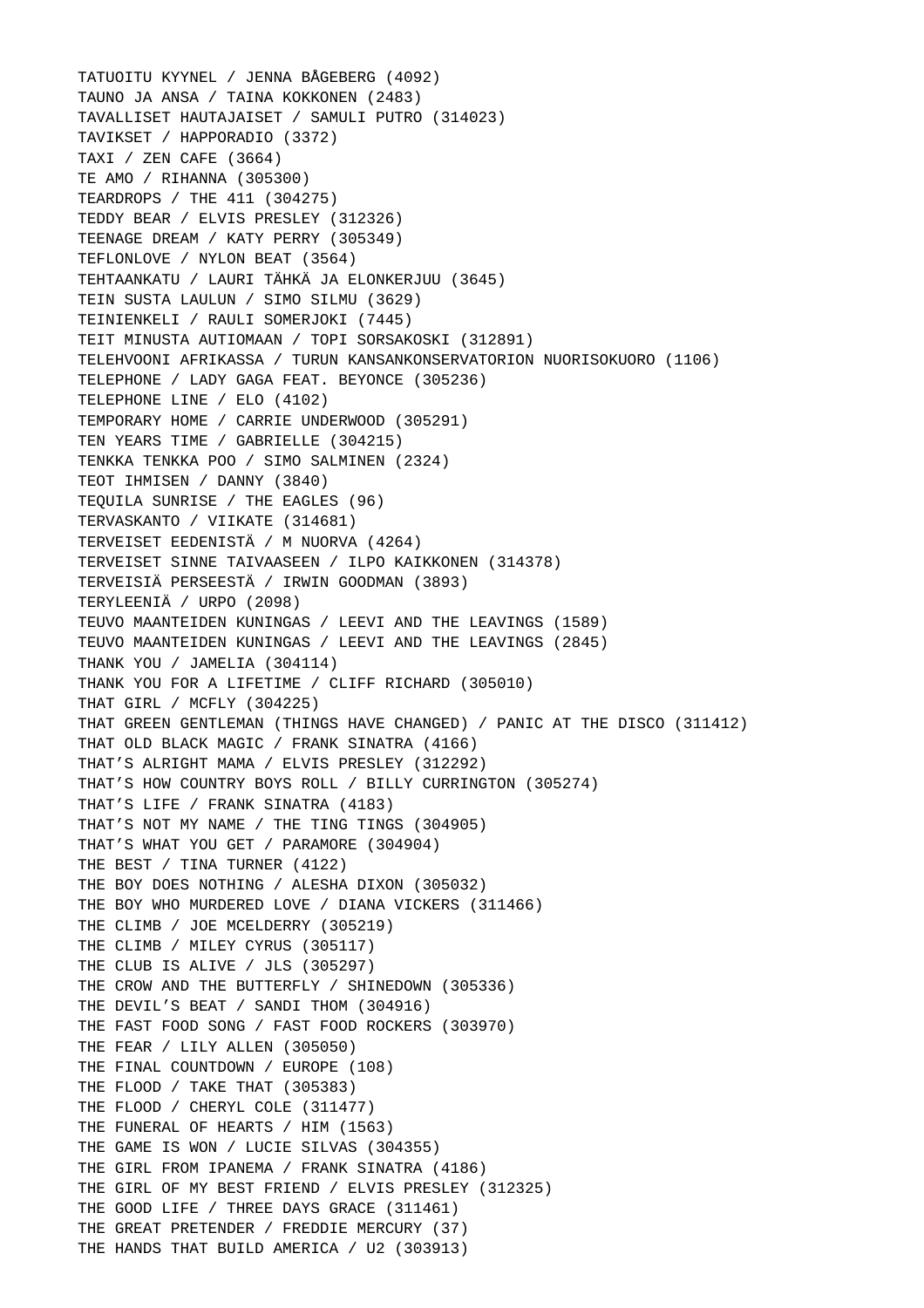THE HOUSE I LIVE IN / FRANK SINATRA (4170) THE HOUSE THAT BUILT ME / MIRANDA LAMBERT (305338) THE LADY IS A TRAMP / FRANK SINATRA (4167) THE LAST WALTZ / ENGELBERT HUMPERDINCK (35) THE LION SLEEPS TONIGHT / THE TOKENS (4123) THE LONG GOODBYE / RONAN KEATING (303957) THE LOVERS ARE LOSING / KEANE (304998) THE LOVING KIND / GIRLS ALOUD (305049) THE MEANING OF LOVE / MICHELLE MCMANUS (304136) THE MIRACLE OF LOVE / EURYTHMICS (4118) THE MOMENT OF OUR LOVE / NEUMANN (314296) THE ONE / KYLIE MINOGUE (304945) THE PINEAPPLE SONG / GOOD SIZE (304264) THE PROMISE / GIRLS ALOUD (304988) THE REASON / HOOBASTANK (304184) THE RIGHT WAY / PETER ANDRE (304236) THE SHOCK OF THE LIGHTNING / OASIS (304964) THE SHOW / GIRLS ALOUD (304192) THE SILENCE / ALEXANDRA BURKE (305404) THE TROUBLE WITH LOVE IS / KELLY CLARKSON (304077) THE VOICE WITHIN / CHRISTINA AGUILERA (304069) THE WALLS HAVE EARS / ELVIS PRESLEY (315196) THE WANDERER / DION (4103) THE WAY / DANIEL BEDINGFIELD (304374) THE WAY YOU MOVE / OUTKAST (304129) THE WINNER'S SONG / GERALDINE MCQUEEN (305000) THE WONDER OF YOU / ELVIS PRESLEY (312330) THE WORLD SHOULD REVOLVE AROUND ME / LITTLE JACKIE (304969) THE WORLD WE KNEW / FRANK SINATRA (4181) THERE GOES MY BABY / USHER (305339) THERE MUST BE AN ANGEL / EURYTHMICS (101) THERE'S A SMALL HOTEL / FRANK SINATRA (4175) THESE WORDS / NATASHA BEDINGFIELD (304207) THEY / JEM (304353) THINKING OF ME / OLLY MURS (305398) THINKING OF YOU / KATY PERRY (305068) THIS AIN'T A LOVE SONG / SCOUTING FOR GIRLS (305283) THIS DAY / EMMA'S IMAGINATION (305373) THIS IS IT / MICHAEL JACKSON (305198) THIS IS THE LAST TIME / KEANE (304278) THIS LOVE / MAROON 5 (304154) THIS LOVE / LEANN RIMES (304110) THOIA THOING / R KELLY (304089) THORN IN MY SIDE / EURYTHMICS (4104) THOSE SWEET WORDS / NORAH JONES (304244) THOSE WERE THE DAYS / MARY HOPKINS (4109) THUNDERBIRDS ARE GO / BUSTED (304196) TIC TIC TAC / CARRAPICHO (4111) TIE / CHISU (312334) TIE / CHISU (312828) TIE AJATUKSIIN / NELJÄ RUUSUA (3054) TIE HUOMISEEN / KIRKA (2082) TIE JATKUU ÄÄRETTÖMIIN / TOPI SORSAKOSKI (3682) TIE SYDÄMEENI / YÖ (3300) TIEDÄN SEN TUNNEN SEN / RESSU REDFORD (2704) TIEN SELVEMMIN NÄÄN / ANNA ERIKSSON (2778) TIET / LAILA KINNUNEN (314133) TIET ETÄISYYKSIIN / OLAVI UUSIVIRTA (314034) TIETÄÄ SAAT VIIMEINKIN / MATTI ESKO (4091)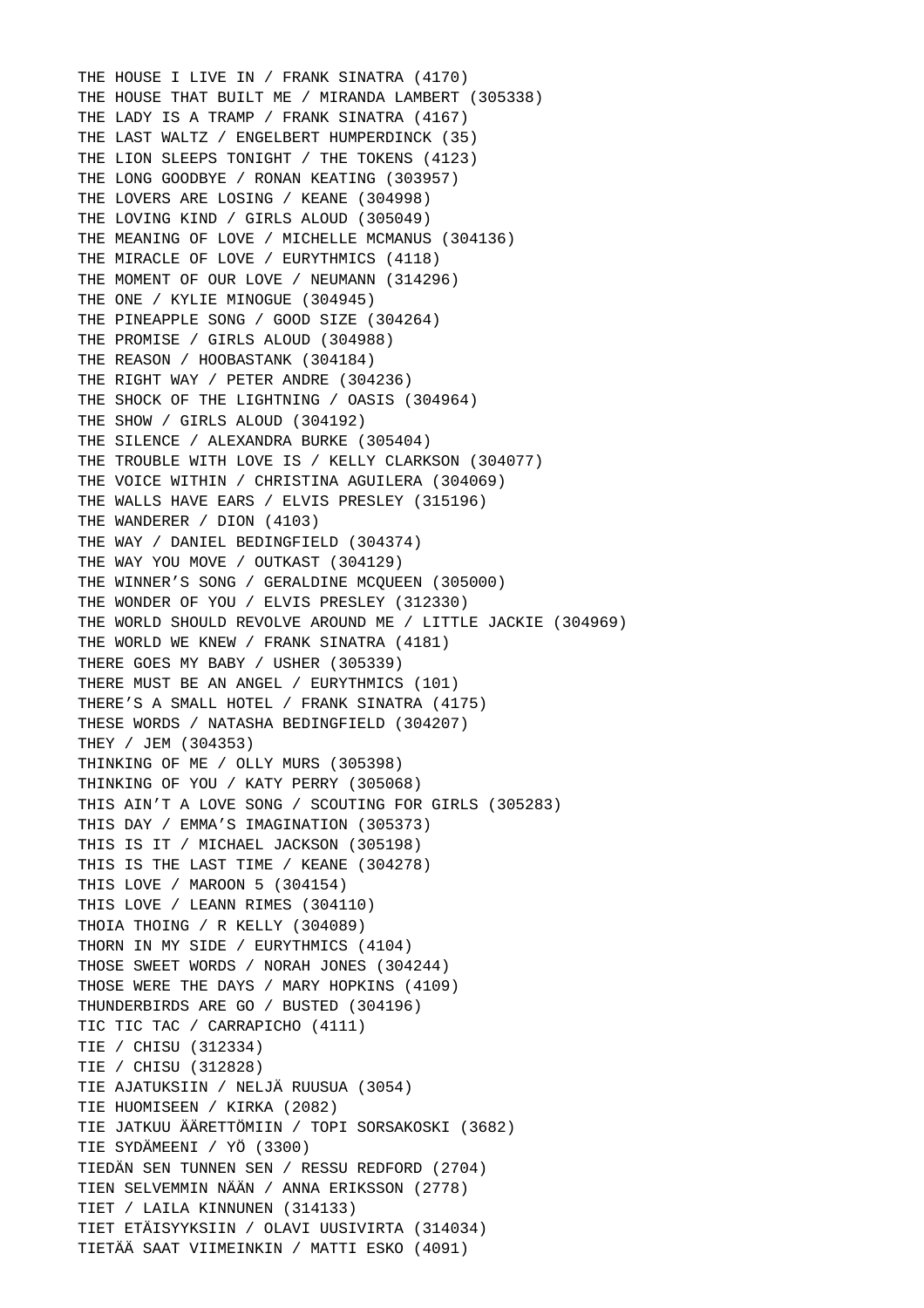TIGER / HURRIGANES (4211) TIHEÄSSÄ PIMEÄSSÄ / VEERA RAILIO URPO JA TURPO (1086) TIIKERIHAI / EIJA MERILÄ (314491) TIINA MENEE NAIMISIIN / SIG (1782) TIKAPUUT / JONNA TERVOMAA (314431) TIKAPUUT TAIVAASEEN / LEEVI JA THE LEAVINGS (1812) TIKAPUUT TAIVAASEEN / LEEVI AND THE LEAVINGS (2621) TILIPÄIVÄ KOITTAA / KAKE RANDELIN (314379) TILKKUTÄKKI / JAAKKO LÖYTTY (4260) TILL SUMMER COMES AROUND / KEITH URBAN (305275) TIMANTIT ON IKUISIA / CHEEK (314043) TIMANTTI / PAULA KOIVUNIEMI (314492) TIMANTTINEN TÄHTI / LAURA (3750) TIME / I DEES (1569) TIME AFTER TIME / CINDY LAUPER (75) TIME AFTER TIME / FRANK SINATRA (4194) TIME TO GROW / LEMAR (304346) TINAKENKÄTYTTÖ / KAIJA KOO (314192) TINAKENKÄTYTTÖ / KAIJA KOO (2374) TINAKENKÄTYTTÖ / CHEEK (314303) TINASORMUS / JANNE HURME (4049) TIOTUSEN RÖDA ROSEN / VIKINGARNA (314157) TISKARIN POLKKA / HISKI SALOMAA (314381) TITANIC / FREDERIK (1637) TITANIC / FREDERIK (3331) TO LOSE MY LIFE / WHITE LIES (305052) TO LOVE A WOMAN / LIONEL RICHIE FEAT. ENRIQUE IGELSIAS (303945) TO LOVE SOMEBODY / BEE GEES (73) TODELLA KAUNIS / ZEN CAFE (3368) TOINEN / JENNI VARTIAINEN (314382) TOINEN / JENNI VARTIAINEN (1740) TOINEN LUKU / RENDEZ VOUS (3423) TOINEN TIE / KAIJA KÄRKINEN JA ILE KALLIO (3636) TOISEEN SUUNTAAN / DISCO (2969) TOISELLA TÄHDELLÄ / MIKKO MÄKELÄINEN JA MYRSKYLYHTY (3553) TOISENLAISET VEET / KARI TAPIO (2595) TOISET KAATUU ME EI MILLOINKAAN / JUHA TAPIO (3784) TOISET MEISTÄ / PEPE WILLBERG (3110) TOISET MIMMIT / ERIN (314440) TOISET ON LUOTUJA KULKEMAAN / KARI TAPIO (1640) TOISET ON LUOTUJA KULKEMAAN / SIELUN VELJET (2800) TOISILLEEN LUODUT / JANNE TULKKI (2210) TOIVON KYNTTILÄT / M NUORVA (4265) TOM DOOLEY / OLAVI VIRTA (2933) TONAVAN AALLOT / REIJO TAIPALE (314469) TONIGHT / WESTLIFE (303933) TONNIN STIFLAT / TUOMARI NURMIO (3742) TONTTU / FINNTRIO (4292) TONTTUJEN JOULUYÖ / TRAD (4291) TONTTUPARAATI / VIENO LAURA JA BRITA (4268) TOO FAKE / HOCKEY (305081) TOO LOST IN YOU / SUGABABES (311335) TOO MANY HOURS / HURRIGANES (4212) TOO MUCH / ELVIS PRESLEY (315197) TOPPAROIKKA TULEE / SOUVARIT (3481) TOSI TARTTUVA TÄYTEBIISI / RAPTORI (7476) TOSITARKOITUKSELLA / YÖLINTU (2840) TOSITARKOITUKSIIN / IRWIN GOODMAN (1900) TOTTA OOT VAAN / NINA PÄIVÄNURMI (315121)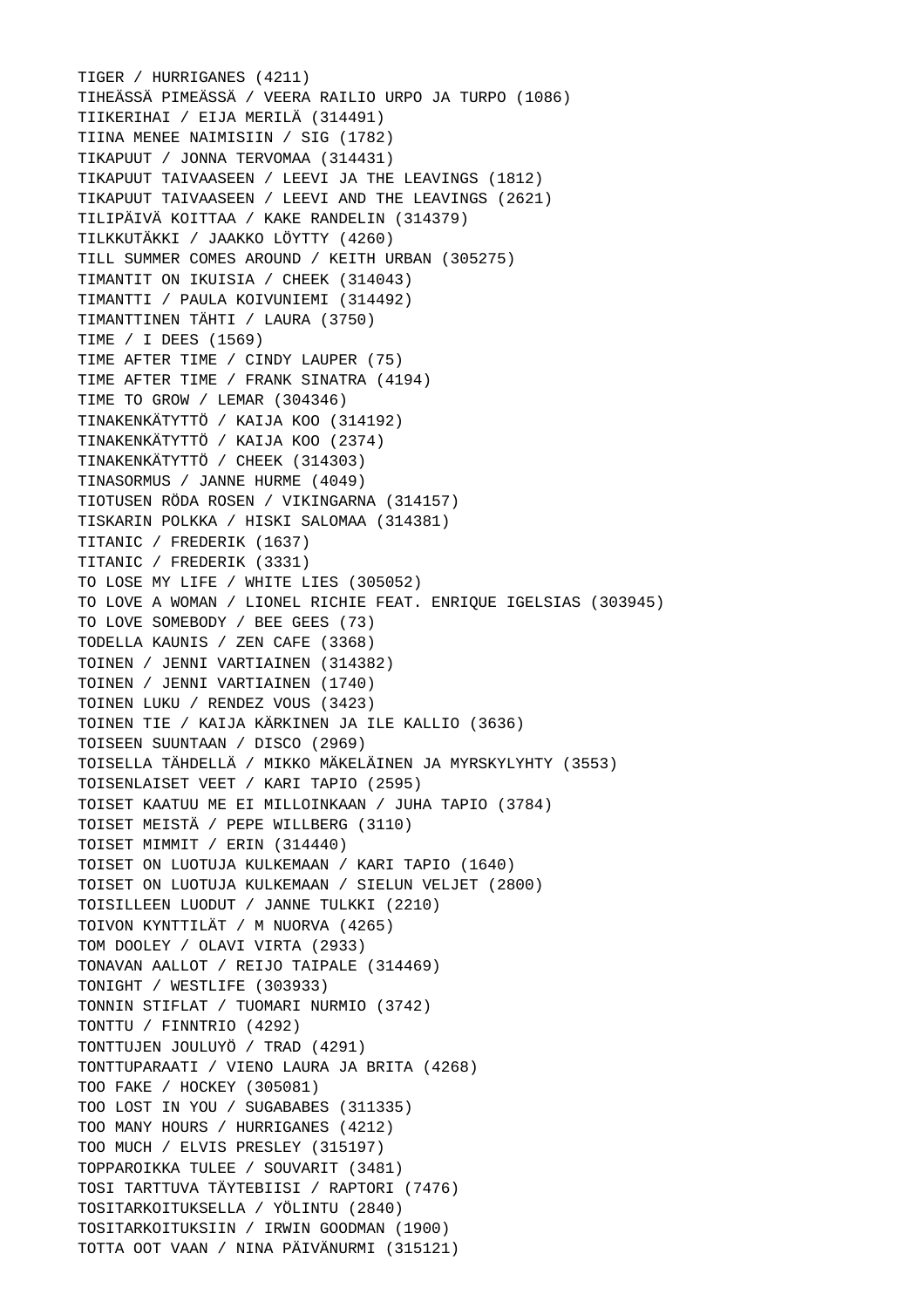TOTUUDEN HENKI / KAARTAMO KETTUNEN KUUSTONEN (4229) TOTUUDEN HENKI / STELLA (1735) TOUCH ME / THE DOORS (4131) TOUCH MY FIRE / JAVINE (311350) TOUKOKUU / KIRKA (2094) TOVERUKSET / KOLMAS NAINEN (4392) TOXIC / BRITNEY SPEARS (304115) TRA LA LA / PIRKKA-PEKKA PETELIUS (3233) TRAIN ON A TRACK / KELLY ROWLAND (304007) TREAT ME NICE / ELVIS PRESLEY (315198) TRICK ME / KELIS (304139) TRO / MARIE FREDRISSON (314159) TROIKKA / ANETTE TUOMINEN (314494) TROUBLE / PINK (304040) TROUBLE / ELVIS PRESLEY (312332) TRUE FINE MAMA / HURRIGANES (4215) TRY SLEEPING WITH A BROKEN HEART / ALICIA KEYS (305304) TSINGIS KHAN / FREDERIK (1634) TSINGIS KHAN / FREDERIK (3135) TUHAT YÖTÄ / SAMULI EDELMANN (294892) TUHAT YÖTÄ / SANI JA SAMULI EDELMANN (1476) TUHKAA / POPEDA (2790) TUHKAA JA HIEKKAA / LASSI VALTONEN (312253) TUHKAAN HAUTAUTUI POMPEIA / ISTO HILTUNEN (3529) TUHLAAJAPOIKA / CHEEK (3762) TUHLARI / LAURA NÄRHI (314166) TUHLARI / LAURA NÄRHI (314134) TUIJA TAVALLINEN / CLIFTERS (3004) TUIKKIKAA OI JOULUN TÄHTÖSET / TRAD (4277) TUIKKU MURHEISIIN / KAI HYTTINEN (3333) TULE JOULU KULTAINEN / SUSANNA HEIKKI (4271) TULE KANSSANI KYLPYYN / BAMBOLEROS (2372) TULE LÄHEMMÄS BEIBI / KAIJA KOO (1783) TULE LÄHEMMÄS BEIBI / KAIJA KOO (2601) TULE SYYSKUU / REIJO TAIPALE (3729) TULE TULE TYTTÖ / OLAVI VIRTA (3171) TULENLIEKKI / EILA PIENIMÄKI (293722) TULETHAN / OLAVI VIRTA (3164) TULI MIES / RITVA OKSANEN (2426) TULI POLTTAA / PATE MUSTAJÄRVI (4075) TULIN VOITTAMAAN / HANNA PAKARINEN (1568) TULIPUNARUUSUT / HUMPPAVEIKOT (3497) TULISUUDELMA / OLAVI VIRTA (2914) TULITIKKU / MILJOONASADE (2275) TULIVUORI / ANITA PAJUNEN (4080) TULIVUORI / JORMA LYYTINEN (2713) TULIVUORI SISÄLLÄIN / ANNELI MATTILA (3225) TULKAA TYTÖT TAKAISIN / TAPANI KANSA (294887) TULKOON MITÄ VAAN / LAURI TÄHKÄ (314410) TULKOON RAKKAUS / MILJOONASADE (3057) TULTA PÄIN / JUNNU VAINIO (2140) TULVII JOKI / JANI JA JETSETTERS (3424) TULVII POHJANMAA / JANNE TULKKI (2163) TUMMA NAINEN / LEA LAVEN (2760) TUMMA NAINEN / LEA LAVEN (1604) TUMMANSININEN SÄVEL / OLAVI VIRTA (3192) TUMMAT SILMÄT / PAULA KOIVUNIEMI (2837) TUNNE / TAIKAKUU (314420) TUNNETKO / KIRKA (3404)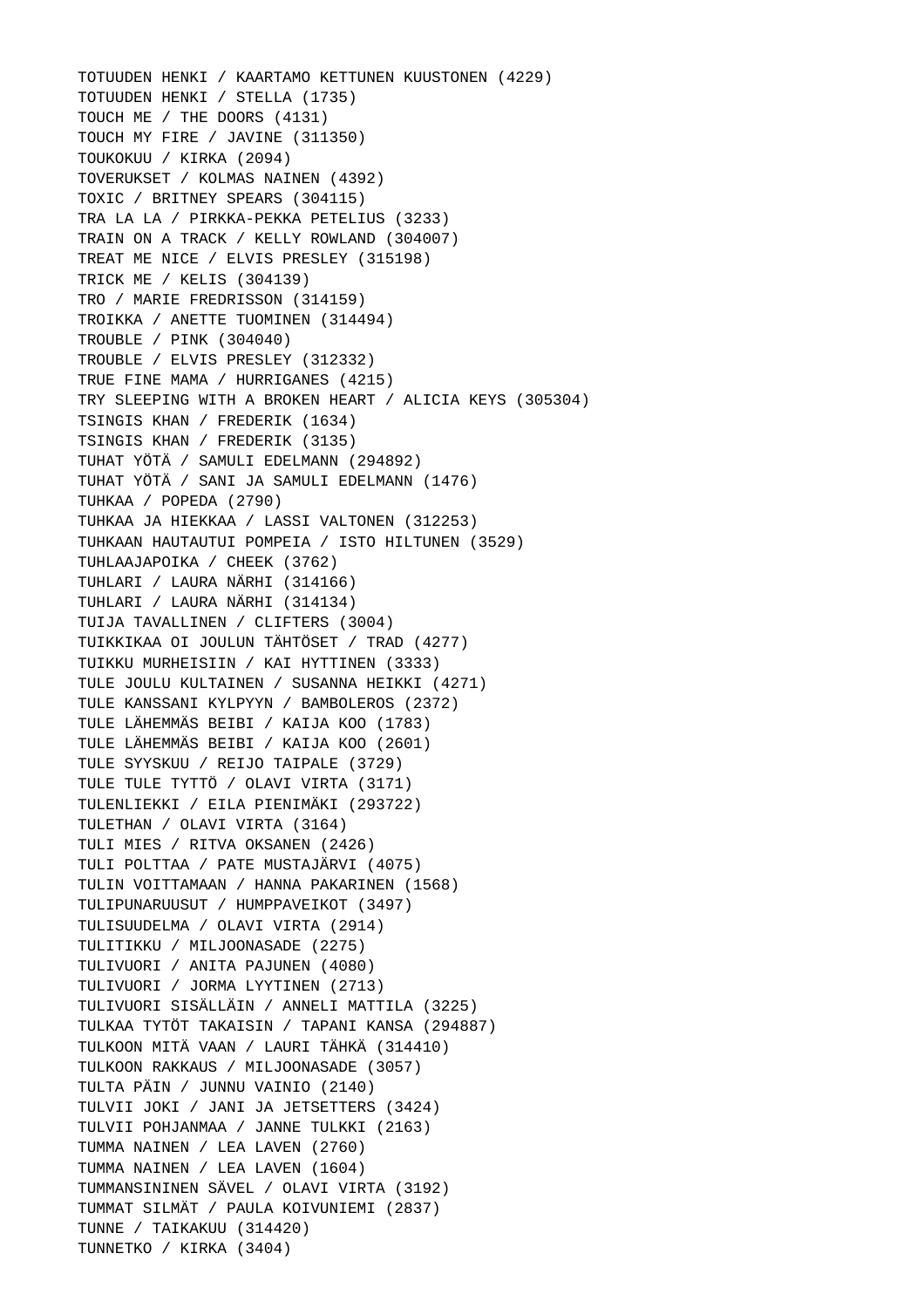TUNNETTA PALJON / ELONKERJUU (314867) TUNNIT / YÖ (314385) TUNNOTON / JENNI VARTIAINEN (1750) TUNTEMATON / JARI SILLANPÄÄ (3695) TUNTEMATON / ANTTI HUOVILA (2482) TUNTEMATON POTILAS / ARTTU WISKARI (312282) TUNTEMATON POTILAS / ARTTU WISKARI (312357) TUNTURISATU / EIJA SINIKKA (3128) TUO AIKA TOUKOKUUN / TAPIO RAUTAVAARA (2286) TUO SE MULLE / JOHANNA KURKELA (1905) TUOHINEN SORMUS / TAUNO PALO (4061) TUOLLAINEN TYTTÖ / MAMBA (294886) TUOLTA SAAPUU CHARLIE BROWN / VICKY ROSTI (3140) TUOLTA SAAPUU CHARLIE BROWN / VIRVE ROSTI (1520) TUOMARI / NE LUUMÄET (4396) TUOMITTUNA KULKEMAAN / VESA-MATTI LOIRI JA SAMULI EDELMANN (312283) TUOMITTUNA KULKEMAAN / VESA-MATTI LOIRI & SAMULI EDELMANN (314186) TUONELAN KOIVUT / JIPPU (3781) TUONELAN SUUDELMA / KATRA (3677) TUOPIN JÄLJET / TAPIO RAUTAVAARA (2747) TUPAKKA VIINA JA VILLIT NAISET / DAVE LINDHOLM (3231) TURHAT KYYNELEET / TARJA LUNNAS (2217) TURHIIN HAAVEISIIN / TOPI SORSAKOSKI (314874) TURN IT UP / THE FEELING (304935) TURN ME ON / KEVIN LYTTLE (304036) TUSIND STYKKER / ANNE LINNET (314162) TUTTI FRUTTI / JOHNNY (312240) TUU MUN VAIMOKSEIN / NUORVA JA MÄKILUOMA (4238) TUULEKSI TAIVAANRANTAAN / TIK TAK (1820) TUULEKSI TAIVAANRANTAAN / TIKTAK (2970) TUULEN SUOJAAN / DANNY (3606) TUULEN VIEMÄÄ / TOPI SORSAKOSKI (312859) TUULENSUOJAAN / DANNY (315082) TUULENSUOJAAN / DANNY (1599) TUULET PUHALTAA / IDOLS (2941) TUULET PUHALTAA / SUOMEN IDOLS (1492) TUULI TUO TUULI VIE / TOPI SORSAKOSKI (312852) TUULI VAPAUTTA SOI / FREDI (3774) TUULI VIEDÄ SAA / LAILA HALME (314493) TUULIKELLO / NEUMANN (314297) TUULIKELLO / KAIJA KOO (2430) TUULIKELLO / KAIJA KOO (1780) TUULILASIN NURKKAAN / TELEKS (1678) TUULILASIN NURKKAAN / TELEKS (3579) TUULISINA ÖINÄ / HECTOR (1725) TUULIVIIRI / DANNY (1603) TUULIVIIRI / DANNY (294884) TUULTEN VIEMÄÄ / KAIJA KOO (1771) TUULTEN VIEMÄÄ / KAIJA KOO (2459) TUUT MUA RAKASTAMAAN / HEIDI KYRÖ (315122) TV-N KOKOINEN HAITARI / YÖLINTU (3115) TVN KOKOINEN HAITARI / YÖLINTU (1699) TYHJÄ HUONE / ANTTI TUISKU (1607) TYHJÄ HUONE / ANTTI TUISKU (3259) TYHJÄSSÄ HUONEESSA / SUVI TERÄSNISKA (312256) TYHJÄSSÄ HUONEESSA / SUVI TERÄSNISKA (312345) TYHJÄÄ / KASEVA (2185) TYHJÄÄ / TOPI SORSAKOSKI (312865) TYHJÄÄ PUOLILLAAN / LAURA VOUTILAINEN (3249)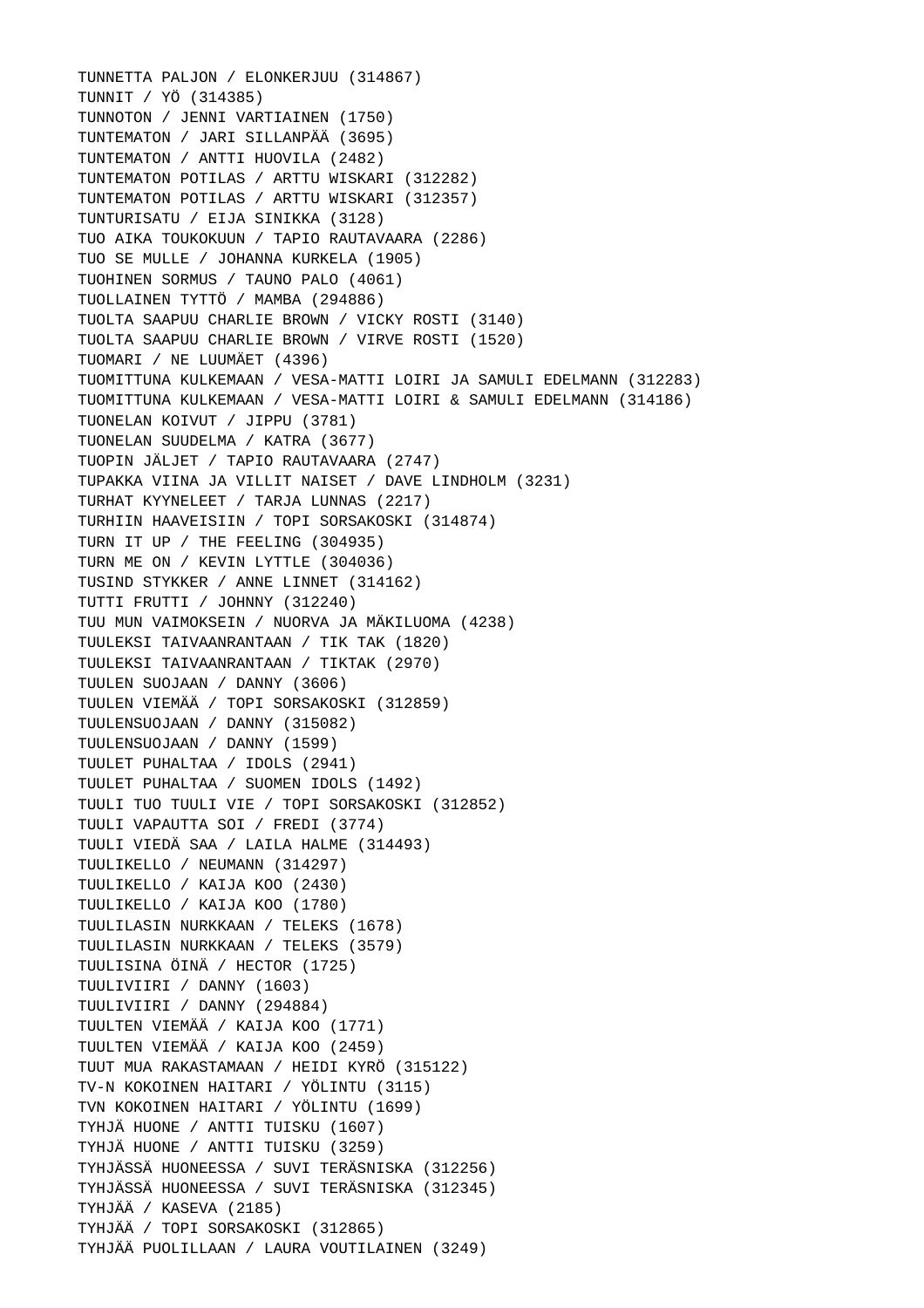TYKKÄÄN SUSTA / LEENA VANAMO (4353) TYKKÄÄN SUSTA NIIN ETTÄ HALKEEN / JUHA TAPIO (314042) TYPERÄ MIES / MIKKO MÄKELÄINEN (3646) TYTTO PIENI / JUKKA KUOPPAMAKI (2967) TYTTÖ JOKA KATSOO MERELLE / TELEKS (4047) TYTTÖ KAMPAA MÄRKÄÄ TUKKAA / TUULA AMBERLA (2259) TYTTÖ KUIN TAIVAASTA / KARI TAPIO (2528) TYTTÖ KUIN TIIKERI / FREDERIK (2354) TYTTÖ LILLA NAKKIKIOSKILLA / HULLUJUSSI (315080) TYTTÖ METSÄSSÄ / OLAVI VIRTA (2898) TYTTÖ NIIN PIENI / KATRI HELENA (314495) TYTTÖ SINÄ OLET MERITÄHTI / YÖN POLTE (312184) TYTTÖ TULI / IRWIN GOODMAN (314868) TYTTÖJEN VÄLISESTÄ YSTÄVYYDESTÄ / ULTRA BRA (1656) TYTTÖNI MUN / LEMMENKIPEET (314383) TYTTÖNÄ OON / MARI RANTASILA (2669) TYTTÖRUKKA / LAURI TÄHKÄ JA ELONKERJUU (1827) TYTÖLLENI / MIKAEL GABRIEL (314135) TYTÖT / PMMP (314035) TYTÖT TYKKÄÄ / TEA (1751) TYTÖT LÄHTEE TANSSIMAAN / JANNA (314825) TYTÖT OVAT KAUNIITA / YÖLINTU (1706) TYTÖT TYKKÄÄ / TEA (3701) TYYNYYN JÄLJET JÄÄ / ANNE MATTILA (3625) TYYTYVÄINEN / JONNA (7456) TYÖLKI ELLÄÄ / KUUN KUISKAAJAT (1875) TYÖLKI ELLÄÄ / KUUNKUISKAAJAT (3897) TÄHDENLENTO / ELINA VETTENRANTA (3572) TÄHDET MEREN YLLÄ / REIJO TAIPALE (293723) TÄHDET NÄYTTÄÄ TIEN / MENNEISYYDEN VANGIT (3679) TÄHDET TÄHDET / RAULI BADDING SOMERJOKI (3117) TÄHTI JA MERIPOIKA / KARI TAPIO (2400) TÄHTIKAAREN TAA / AIKAKONE (1480) TÄHTIPÖLYÄ / SAMULI EDELMANN (312347) TÄHTIPÖLYÄ / SAMULI EDELMANN (312245) TÄHTISILMÄ / HEIKKI HELA (3843) TÄHTITYTTÖ / VILLE LEINONEN JA VALUMO (293745) TÄHÄNKÖ ON TULTU / M NUORVA (4257) TÄMÄ ON TOTTA / LAURA NÄRHI (7486) TÄMÄ ON TOTTA / LAURA NÄRHI (1910) TÄMÄ TAIVAS TÄMÄ MAA / DANNY JA AIKAMIEHET (3397) TÄMÄ YÖ / ANNELI SAARISTO (2313) TÄMÄN KYLÄN POIKII / PARIISIN KEVÄT (7473) TÄMÄN KYLÄN POIKII / PARIISIN KEVÄT (1914) TÄNÄ ILTANA TAHTOISIN UNOHTAA / TAISTO TAMMI (293724) TÄNÄÄN EN VOI LUOKSES TULLA / ARJA SAIJONMAA (3126) TÄNÄÄN HUIPULLA / TARJA YLITALO (2159) TÄNÄÄN LÄHTEE / ELOKUU (314049) TÄNÄÄN SÄ MUSTA HULLAANNUT / TIISU (315154) TÄSSÄ ELÄMÄ ON / PMMP (1729) TÄSSÄ TALOSSA / NEON 2 (314869) TÄSSÄ TALOSSA / NEON 2 (1473) TÄTI MONIKA / PMMP (1798) TÄTI MONIKA / ELINA SALO (1081) TÄYDELLINEN ELÄMÄ / SUVI TERÄSNISKA (314392) TÄYSIKUU / OLAVI VIRTA (2390) TÄYSIKUU / KAIJA KÄRKINEN JA ILE KALLIO (2142) TÄYTTÄ ELÄMÄÄ / MARJORIE (4354) TÄÄ KÄSI PITÄÄ / KARI TAPIO (2537)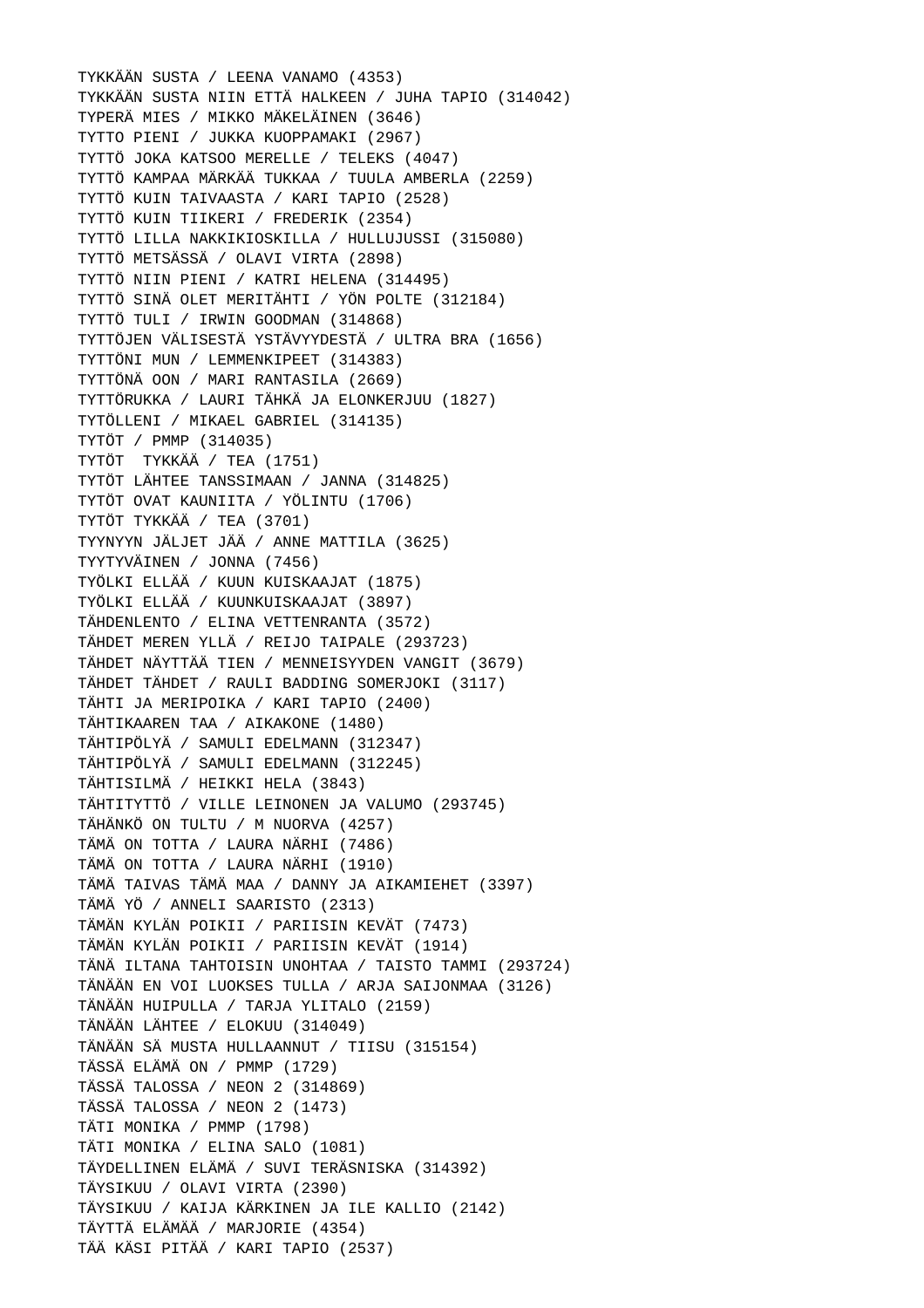TÄÄ ON RANKKAA / YÖLINTU (2711) TÄÄ ON RANKKAA / YÖLINTU (1689) TÄÄ ON SE AAMU / HECTOR (1571) TÄÄ SE PÄIVÄ ON / MUSKA (3059) TÄÄ SE PÄIVÄ ON / MUSKA (312237) TÄÄLLÄ POHJANTÄHDEN ALLA / PETRI LAAKSONEN (2750) TÄÄLTÄ IKUISUUTEEN / ISTO HILTUNEN (3241) TÄÄVALSSI / NELJÄNSUORA FEAT. SUVI TERÄSNISKA (314111) U MAKE ME WANNA / BLUE (303919) U SMILE / JUSTIN BIEBER (305389) UHKAPELURI / AGENTS JA J KÄÄRINEN (3435) UINU UNEEN PIKKUINEN / M NUORVA (4241) UKKOMETSO / POPEDA (2801) UKKOMETSO / PATE MUSTAJÄRVI (1837) ULYSSES / FRANZ FERDINAND (305043) UN-THINKABLE (I'M READY) / ALICIA KEYS (305332) UNCHAINED MELODY / RIGHTEOUS BROTHERS (55) UNDER PRESSURE (ICE ICE BABY) / JEDWARD FEAT. VANILLA ICE (311453) UNDER THE THUMB / AMY STUDT (304029) UNDERNEATH / ALANIS MORISSETTE (311422) UNEEN AIKA VAIPUU / KISU (3328) UNELMA / JOHANNA SIEKKINEN (3480) UNELMATANGO / OLAVI VIRTA (2922) UNELMAVALSSI / EERO AVEN (2343) UNELMIA JA TOIMISTOHOMMIA / LEEVI JA THE LEAVINGS (1818) UNELMOIN / CHARLES PLOGMAN (3449) UNFORGIVEN II / METALLICA (1038) UNHOLANURUT / VIIKATE (4394) UNIHIEKKAA / EGOTRIPPI (293729) UNIHIEKKAA / ANNE MATTILA (1628) UNIHIEKKAA / ANNE MATTILA (3215) UNIHIEKKAMYRSKY / KAIJA KOO (2509) UNISATU / SALOMON (2966) UNITED STATES OF WHATEVER / LIAM LYNCH (303897) UNIVERSALLY SPEAKING / RED HOT CHILI PEPPERS (303977) UNOHDA EN / ILKKA JÄÄSKELÄINEN (3296) UNOHDETTU SYDÄN / SAIJA VARJUS (2101) UNOHTUMATON ELMERI / RAGNI MALMSTEN (2414) UNOHTUMATON ILTA / GEORG OTS (2396) UNTA EN SAA / EERO RAITTINEN (2437) UNTEN ERÄMAA / JANNE TULKKI (2718) UNTIL I SETTLE DOWN / HURRIGANES (4207) UNTIL YOU WERE GONE / CHIPMUNK FEAT. ESMEE DENTERS (305305) UNTOUCHABLE / GIRLS ALOUD (305092) UNTOUCHED / THE VERONICAS (305115) UNWRITTEN / NATASHA BEDINGFIELD (304286) UP / THE SATURDAYS (305006) UP ALL NIGHT / TAKE THAT (305066) UPRISING / MUSE (305163) URALIIN / HUMPPAVEIKOT (3485) URALIN PIHLAJA / ARJA SAIJONMAA (2397) URHEILU ON IHANAA / DONNY OLKKOLA (312844) USE SOMEBODY / KINGS OF LEON (305011) USKO PUOLET MITÄ NÄET / ARJA HAVAKKA (2633) USVAISEEN HARSOONSA VERHOUTUU MAA / PETRI LAAKSONEN (4231) UTOPIAA / ARTO TAMMINEN (2134) UUDET TUULET / AIKAKONE (2870) UUSI / SUVI ISOTALO (314685) UUTEEN ELÄMÄÄN / TAIKAKUU (3656)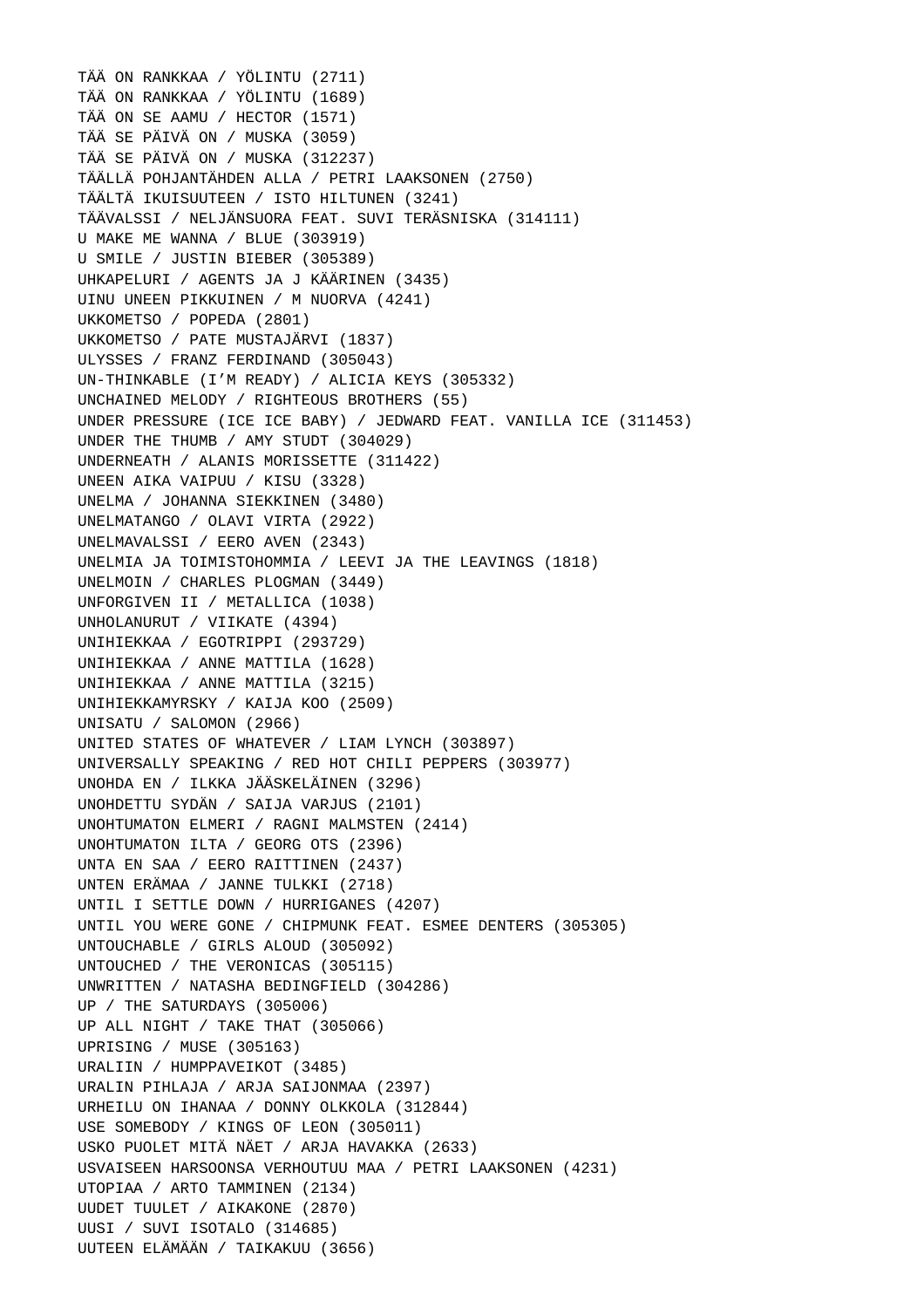UUTEEN KESÄÄN NIIN PALJON ON AIKAA / AGENTS JA J KÄÄRÄINEN (3421) VAAHTERANLEHTI / ISTO HILTUNEN (3503) VAAKSA VAARAA VAIN / DANNY (312241) VAALEANPUNAINEN MAJATALO / JUSSI HAKULINEN (3038) VAARALLINEN YLLÄTYS / LAURA VOUTILAINEN (3683) VAARALLISET HUULET / REIJO TAIPALE (293725) VAARALLISTA ONNEA / EINO GRÖN (3715) VAARILLA ON SAARI / TAPIOLAN YHTEISKOULUN OPPILAAT (1101) VAATTEET / MAUKKA PERUSJÄTKÄ (2252) VADELMAVENE / KASMIR (314823) VAELTAVA AAVE / TUURE KILPELÄINEN (4077) VAHANUKKE LAULAVA NUKKE / RITVA PALUKKA (2797) VAHVA / IRINA (3036) VAHVA / IRINA (1511) VAIETTU RAKKAUS / SUVI TERÄSNISKA (314661) VAIKENEE SYDÄN / TOPI SORSAKOSKI (312881) VAIN AJAN HIEKKAA / MAARIT PELTONIEMI (2471) VAIN ELÄMÄÄ / IRWIN GOODMAN (1505) VAIN ELÄMÄÄ / IRWIN GOODMAN (294890) VAIN KAKSI NAUHAA / DANNY (2370) VAIN KOTKA LENTÄÄ AURINKOON / MARKUS (315055) VAIN LUNTA KAIKKIALLA / TOPI SORSAKOSKI (2168) VAIN MERIMIES VOI TIETÄÄ / TAPIO RAUTAVAARA (2789) VAIN RAKKAUS / MARI RANTASILA (2492) VAIN TAIVAS YKSIN TIETÄÄ / SEPPO TAMMILEHTO (2776) VAIN TUULI VALVOO / TOPI SORSAKOSKI (312864) VAIN TYPERYKSET RAKASTUU / JANI JA JETSETTERS (3531) VAIN YKSIN ME KAKSI / TOPI SORSAKOSKI (2945) VAKAVA NAINEN / HAPPORADIO (314822) VAKOSAMETTIHOUSUINEN MIES / LEEVI AND THE LEAVINGS (294891) VALAISE YÖ / KARI TAPIO (3662) VALEHDELLAAN / KATRI YLANDER (4060) VALEHDELLAAN / KATRI YALANDER (1770) VALEHTELISIN JOS VÄITTÄISIN / KOLMAS NAINEN (294893) VALENTINA / KARI TAPIO (3563) VALERIA / KAIJA KOO (312258) VALHEITA VAAN / KATRI HELENA (3457) VALKEA JOULU / BING CROSBY (4294) VALKEA MAA / JANNE TULKKI (2257) VALKEAA UNELMAA / JARI SILLANPÄÄ (2081) VALKEAT VAUNUT / RAINER FRIMAN (4071) VALKOAKAASIAT / ANNELI SARI (314470) VALKOISET VALHEET / KAIJA KÄRKINEN JA ILE KALLIO (2190) VALKOVUOKOT / OLAVI VIRTA (2918) VALLOITTAMATON / PMMP (314437) VALO YÖSSÄ / TUOMARI NURMIO (1555) VALO YÖSSÄ TWIST / TUOMARI NURMIO (315046) VALOISSA / INDICA (1891) VALOKUVA / ANNE MATTILA (2729) VALOKUVIA / MAMBA (2762) VALON PISAROITA / TUURE KILPELÄINEN (3905) VALON PISAROITA / TUURE KILPELÄINEN (293780) VALONARKAA / ANNIKA EKLUND (1821) VALOON PÄIN / KARI TAPIO (4223) VALOT / KARI TAPIO (3596) VALSSI MENNEILTÄ AJOILTA / OLAVI VIRTA (3161) VALTATIE / JUKKA KUOPPAMÄKI (2107) VALTATIE 66 / JUSSI JA THE BOYS (2377) VALTAVA MAAILMA / NELJÄNSUORA (293788)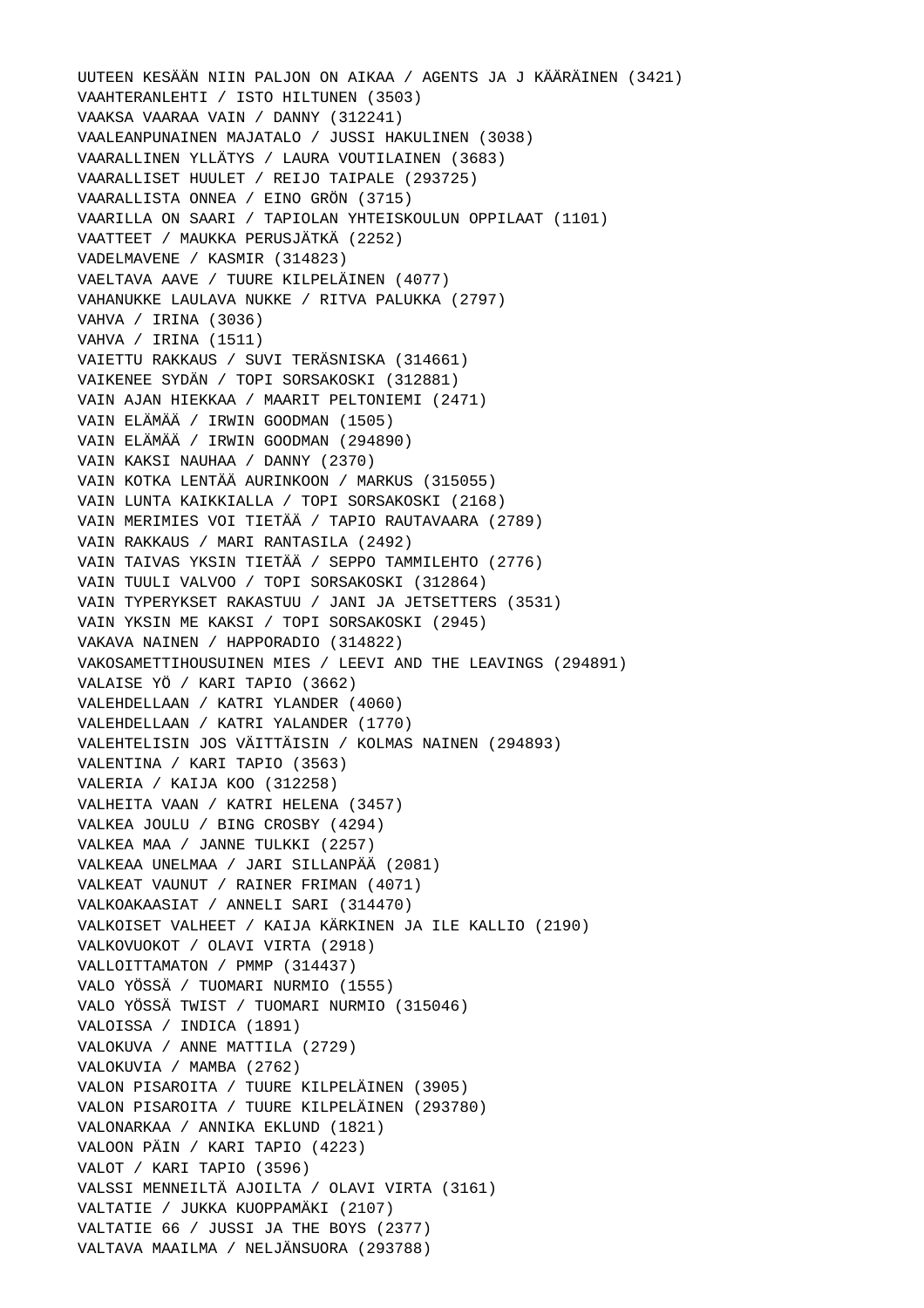VANDRAREN / NORDMAN (314156) VANGIN LAULU / TAPIO RAUTAVAARA (3429) VANGIN TOIVE / JUKKA RAITANEN (2765) VANHA FILLARI / LIISA TUHKANEN (2972) VANHA HOLVIKIRKKO / EERO RAITTINEN (2399) VANHA JO NUORENA / CHISU (314870) VANHA KARTANON KEHRÄÄVÄ RUKKI / OLAVI VIRTA (3146) VANHA KAUNIS MIES / JIPPU (1753) VANHA NAINEN HUNNINGOLLA / ERIN (293818) VANHA NAINEN HUNNINGOLLA / ERIN (293766) VANHA RIIMU / CHARLIES (2237) VANHA SALAKULJETTAJA LAITINEN / JUNNU VAINIO (2186) VANHA SWINGI / EIJA KANTOLA (312275) VANHA SYDÄN / ERIN (293813) VANHA SYDÄN / ERIN (314180) VANHA TIE / TAPIO HEINONEN (2256) VANHAA SUOLAA / KAIJA KOO (4063) VANHANAIKAINEN / LASSI VALTONEN (293838) VANHAT LAULUT NUO / MATTI ESKO (3512) VANHOJA POIKIA VIIKSEKKÄITÄ / JUHA VAINIO (1510) VANHOJAPOIKIA VIIKSEKKÄITÄ / JUNNU VAINIO (2836) VANILLA TWILIGHT / OWL CITY (305286) VANKI / JENNI VARTIAINEN (314871) VANKILAROCK-JAILHOUSE ROCK / JUSSI RAITTINEN (2454) VANNO MULLE / TINA (3358) VAPAA / KAIJA KOO (1908) VAPAA / ERIN (314293) VAPAA / KAIJA KOO (7467) VAPAA JA YKSIN / CHISU (293837) VAPAA OON / JUKKA RAITANEN (2690) VAPAUS KÄTEEN JÄÄ / HALOO HELSINKI (314021) VARJOJEN YÖ / TOPI SORSAKOSKI (312872) VARJOT / UNIKLUBI (3583) VARKAAT KULKURIT / MIMMI MUSTAKALLIO (2292) VARPUNEN / KAI HYTTINEN (3628) VARPUNEN JOULUAAMUNA / TRAD (4297) VARRELLA VIRRAN / KIRKA (3326) VASKIKELLOT / ANTTI HUOVILA (2347) VASTATUULEEN / TOPI SORSAKOSKI JA REIJO TAIPALE (3297) VASTATUULEEN / SAIJA VARJUS (2515) VASTAUKSET / IRINA (1509) VASTEN AURINGON SILTAA / ERIN (314294) VASTEN MUN KASVOJANI / APULANTA (1567) VAUVOJA / KASMIR FEAT. SAARA (315142) VEDEN ALLA / EMMA SALOKOSKI (293730) VEGAS / CLIFTERS (3013) VEIKKO NIEMINEN / TAPANI KANSA (1621) VEIKKO NIEMINEN / TAPANI KANSA (4084) VEIT MEIDÄT RAKKAUTEEN / LEA LAVEN (4356) VEIT SYDÄMEN / MERJA RANTAMÄKI (4355) VENERETKI / CHISU (312348) VENEZUELA / GEORG OTS (2146) VENUS / KIRKA (315052) VERHOTKIN VEIT / PATE MUSTAJÄRVI (3430) VERSOAVA JUURI / SANI (314678) VERTIGO / U2 (304261) VETERAANIN ILTAHUUTO / TRAD (3895) VICKY LEE / MIKKO ALATALO (315071) VIDEO PHONE / BEYONCE (305223)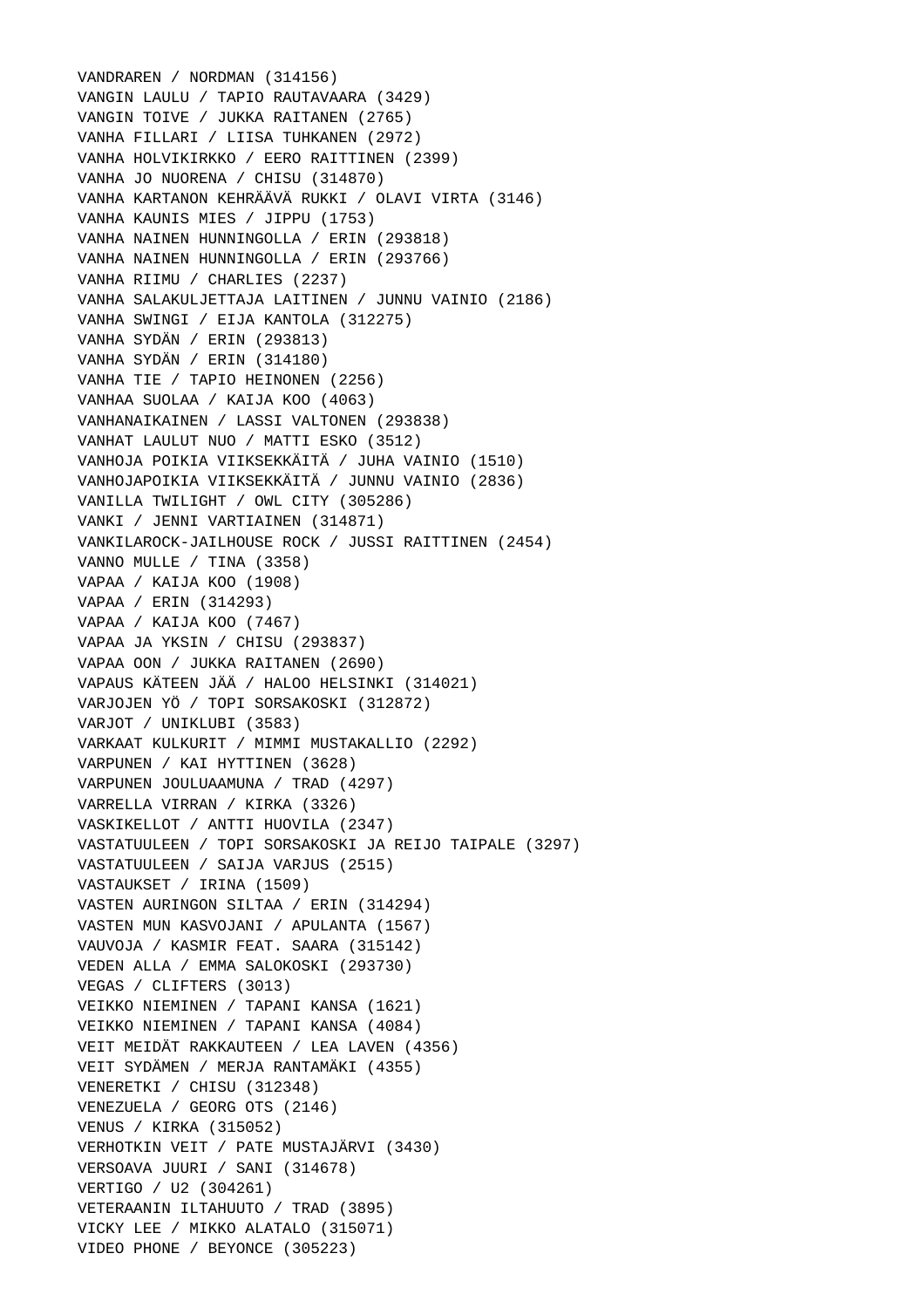VIE MUT KOTIIN / JESSE KAIKURANTA (312277) VIE MUT KOTIIN / JESSE KAIKURANTA (314174) VIE MUT LÄPI YÖN / MAMBA (1584) VIE MUT MINNE VAAN / YÖ (2533) VIE SE POIS / ANNA ERIKSSON (2974) VIE TÄÄLTÄ POIS / JARI SILLANPÄÄ (2867) VIE VAIN / KAI HYTTINEN (2958) VIE VIE VIE / EINI (2684) VIELÄ ON KESÄÄ JÄJELLÄ / MAMBA (1500) VIELÄ ON KESÄÄ JÄLJELLÄ / MAMBA (2683) VIELÄ TÄÄLLÄ / JESSE KAIKURANTA (314407) VIELÄ YHDET / IRWIN GOODMAN (1901) VIELÄKÖ RAKKAUS KANTAA / TOMMI KALENIUS (312263) VIELÄKÖ SOITAN BANJOA / SCANDINAVIAN MUSIC GROUP (3824) VIERAAT HUONEET / ANNA ERIKSSON (2529) VIERAS SISAR / KATRI HELENA (312254) VIERELLESI KAIPAAN / KATRI JA JARI (3649) VIERI VESI VIERI / HALOO HELSINKI! (1787) VIERI VESI VIERI / HALOO HELSINKI (314421) VIERIVÄT KIVET / SEPPO TAMMILEHTO (3293) VIET ITSEKONTROLLIN / MEIJU SUVAS (2535) VIHA JA RAKKAUS / NYLON BEAT (2368) VIHAAJAT VIHAA / CHEEK FEAT. KALLE KINOS (314652) VIHAAN KYLLÄSTYNYT / HALOO HELSINKI (314847) VIHELTELEN / STIG (314045) VIHREÄN JOEN RANNALLA KAUAN SITTEN / EPPU NORMAALI (4397) VIHREÄT NIITYT / OLAVI VIRTA (2904) VIIDESTOISTA YÖ / JUICE (1523) VIIDESTOISTA YÖ / JUICE LESKINEN (2393) VIILENEE / ANNE MATTILA (3796) VIILENNEEN / JARI SILLANPÄÄ (3291) VIIME YÖNÄ ENNEN KAHTA / JUICE LESKINEN (314849) VIIMEINEN / NYLON BEAT (1472) VIIMEINEN / NYLON BEAT (2166) VIIMEINEN AAMU / LAURA NÄRHI (314039) VIIMEINEN KEVÄT / MARKUS (3732) VIIMEINEN KUULUTUS / KATRI HELENA (3344) VIIMEINEN LAULU / J. KARJALAINEN (315263) VIIMEINEN LAULU / IRWIN GOODMAN (3832) VIIMEINEN LENTO / KAIJA KOO (2541) VIIMEINEN LENTO / KAIJA KOO (1779) VIIMEINEN VALITUSVIRSI / PMMP (1813) VIIMEINEN VALSSI / KARI TAPIO (293828) VIIMEISEEN KORTTIIN / TOPI SORSAKOSKI (312350) VIIMEISEEN KORTTIIN / TOPI SORSAKOSKI (312886) VIIMEISEEN MIEHEEN / KIRKA (315050) VIIMEISEEN PISARAAN / KARI TAPIO (3760) VIIMEISEN KERRAN / ANNA ERIKSSON (312265) VIINA TERVA JA HAUTA / VIIKATE (312281) VIINIÄ JA RUUSUJA / GARBO (2193) VIIPURIPOP / SIG (2662) VIISI PITKÄÄ YÖTA / MATTI ESKO (2971) VIISI VUODENAIKAA / KAIJA KOO (1769) VIISITOISTA KESÄÄ / KARI TAPIO (2385) VIISTÄKÖÖN SIIPENI MAATA / ELONKERJUU (314136) VILL HA DEJ / FREESTYLE (7410) VILLEJÄ LUPIINEJA / J KARJALAINEN (2712) VILLI NAINEN / KARI TAPIO (3289) VILLI SYDÄN / SANNA PIETIÄINEN (2272)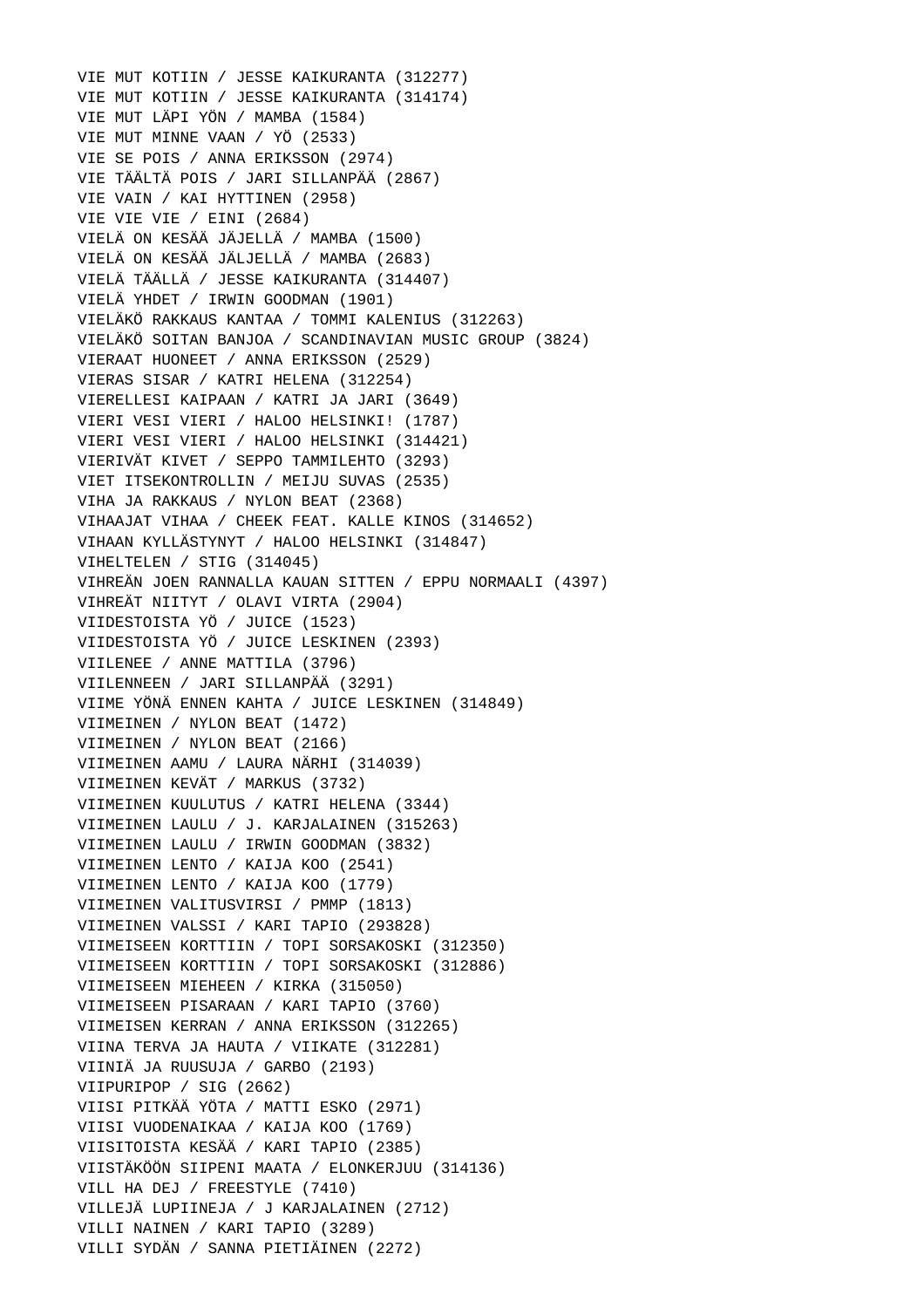VILLI VAPAUDEN KAIPUU / TAISKA (2102) VILLIHEVOSIA / HANNA EKOLA (3136) VILLIT BOOTSIT / SYKE (3273) VILLIT JOUTSENET / SIRPA SOLA (2177) VILLIT RUUSUT / ANNIKKI TÄHTI (2112) VILLITSEE MUN / ANITA HIRVONEN (4357) VILLIÄINEN / KICKE PAANANEN (293831) VIOLET HILL / COLDPLAY (311415) VIOLETTA / KARI TAPIO (2746) VIPPAA MULLE VIITONEN / FREDI (2770) VIRRAN RANNALLA / TOPI SORSAKOSKI (312857) VIRRAN VIEMÄÄ / IRMELI MÄKELÄ (2299) VIRTA TOI VIRTA VEI / LASSE HOIKKA (3471) VIRTA TUO VIRTA VIE / RAINE FRIIMAN (2564) VIRTA VIE / KATRI HELENA (2346) VITAMIINI / KATJA LUKIN (7447) VITTU KUN VITUTTAA / ISMO ALANKO SÄÄTIÖ (3768) VIUHAHDUS / IRWIN GOODMAN (1902) VIVA LA VIDA / COLDPLAY (304933) VIVA LAS VEGAS / ZZ TOP (1055) VIVA LAS VEGAS / ELVIS PRESLEY (315200) VOI KUINKA ME SINUA KAIVATAAN / EPPU NORMAALI (2410) VOI YKSI PÄIVÄ OLLA SATA VUOTTA / TOPI SORSAKOSKI (314691) VOIMA RAKKAUDEN / ANNE MATTILA (3896) VOIT KAIKEN ALKAA UUDESTAAN / JUKKA KUOPPAMÄKI (2961) VOIT MUA AUTTAA / SAIJA VARJUS (2228) VOITKO ALKAA UUDELLEEN / TOPI SORSAKOSKI (312871) VOITKO ALKAA UUDELLEEN / AGENTS (2888) VOITKO UNOHTAA / JUHAMATTI (314424) VOITOLLA YÖHÖN / JVG (314064) VOLARE / KAI HYTTINEN (2983) VOLGA / JUHA-MATTI (2284) VOLGA / FREDERIK (1622) VOLGA LAULU / KALEVI KORPI (4240) VUONNA '85 / EPPU NORMAALI (312169) VUOROLLAAN / KATRI YLANDER (1708) VUOSI VAIHTUU / LORD EST FEAT. MIKAEL GABRIEL (293806) VUOSIEN JÄLKEEN / CHANNEL FOUR (312161) VUOSISADAN RAKKAUSTARINA / SIG (2592) VÄLITUNNILLA / KATRI YALANDER (1793) VÄLIÄKÖS SILLÄ SITTEN ON / KISU (2447) VÄRILAULU / SATU SOPANEN JA HUVITUTTI (1103) VÄÄRINPÄIN LENTÄVÄT LINNUT / JIPPU (312242) VÄÄRÄ VITONEN / VEIKKO LAVI (3073) WAKA WAKA / SHAKIRA (311475) WAKE ME UP / GIRLS ALOUD (304301) WAKE ME UP WHEN SEPTEMBER ENDS / GREEN DAY (311339) WAKING UP IN VEGAS / KATY PERRY (305108) WALK LIKE AN EGYPTIAN / BANGLES (63) WALKIN THE DOG / HURRIGANES (4200) WALKING ON A DREAM / EMPIRE OF THE SUN (305087) WANNABE / SPICE GIRLS (4145) WARWICK AVENUE / DUFFY (311420) WATCHA SAY / JASON DE RULO (311435) WATER / BRAD PAISLEY (305337) WAVE / FRANK SINATRA (4154) WE ARE / ANA JOHNSSON (304214) WE ARE GOLDEN / MIKA (305177) WE ARE THE CHAMPIONS / QUEEN (1039)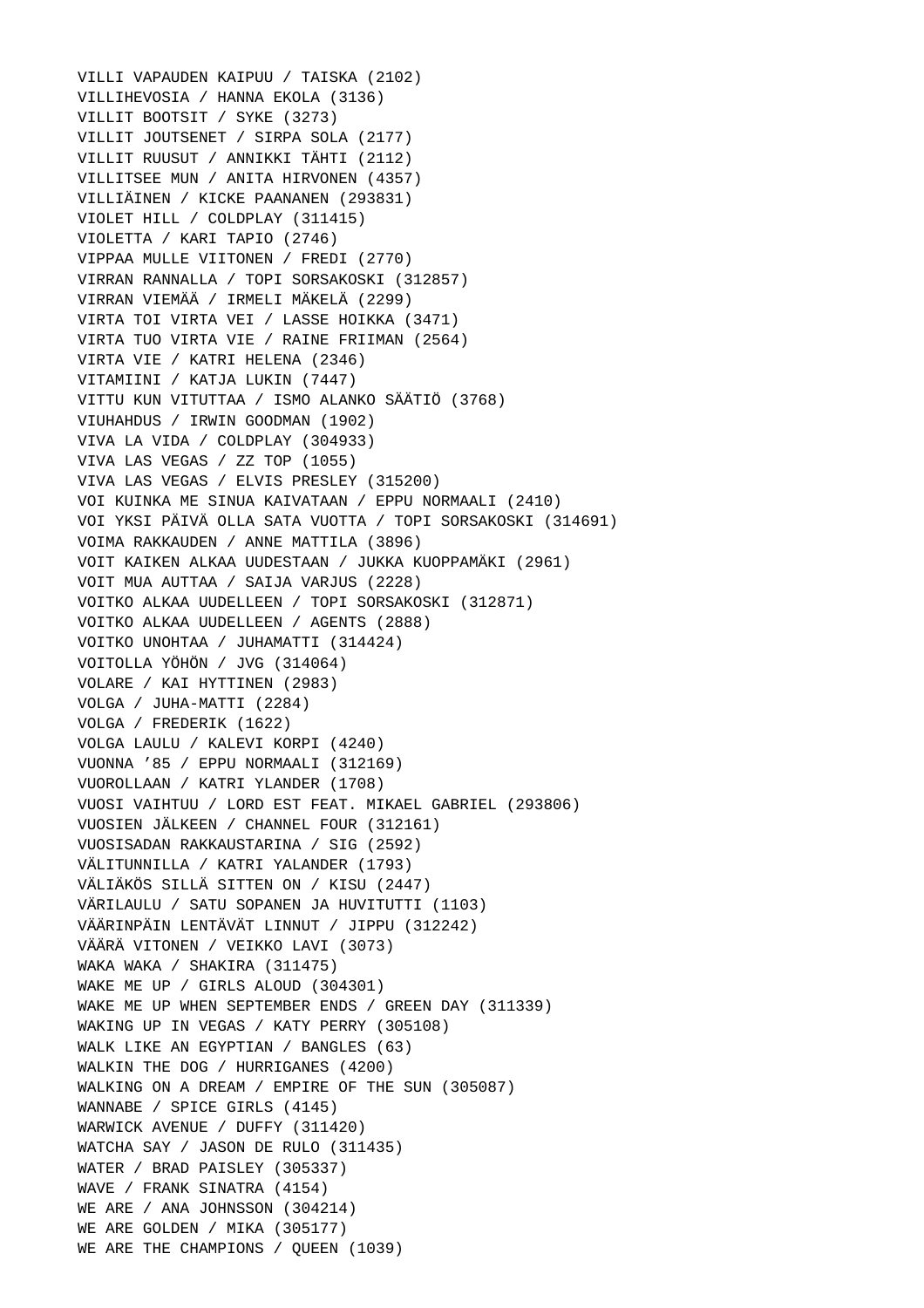WE ARE THE PEOPLE / EMPIRE OF THE SUN (305099) WE BELONG TOGETHER / MARIAH CAREY (311337) WE CAN MAKE THE MORNING / ELVIS PRESLEY (312333) WE DON'T CARE / AKON (305143) WE JUST BE DREAMIN' / BLAZIN' SQUAD (303990) WE NO SPEAK AMERICANO / YOLANDA BE COOL FEAT D CUP (305333) WE R WHO WE R / KESHA (305394) WE WANNA THANK YOU / BIG BROVAZ (304150) WE WILL ROCK YOU / OUEEN (1041) WEAR MY KISS / SUGABABES (311458) WEAR MY RING AROUND YOUR NECK / ELVIS PRESLEY (315199) WELCOME TO MY TRUTH / ANASTACIA (304256) WELCOME TO THE WORLD / KEVIN RUDOLF (305095) WELL, WELL, WELL / DUFFY (305385) WHAT ABOUT NOW / DAUGHTRY (305191) WHAT ABOUT NOW / WESTLIFE (311433) WHAT AM I TO YOU / NORAH JONES (304182) WHAT ARE YOU DOING THE REST OF YOUR LIFE / FRANK SINATRA (4179) WHAT BECAME OF THE LIKELY LADS / THE LIBERTINES (304254) WHAT HAPPENS TOMORROW / DURAN DURAN (304284) WHAT IF / JASON DERULO (305328) WHAT YOU WAITING FOR / GWEN STEFANI (304259) WHAT YOU'RE MADE OF / LUCIE SILVAS (304242) WHAT'S MY NAME / RIHANNA FEAT DRAKE (311479) WHATCHA THINK ABOUT THAT / PUSSYCAT DOLLS FEAT. MISSY ELLIOT (305064) WHATEVER YOU WANT / STATUS QUO (1035) WHATEVER YOU WANT / CHRISTINA MILIAN (304246) WHEELS / FOO FIGHTERS (305193) WHEN I GROW UP / PUSSYCAT DOLLS (304993) WHEN I SEE YOU / MACY GRAY (303965) WHEN I'M ALONE / LISSIE (305371) WHEN LOVE TAKES OVER / DAVID GUETTA FEAT. KELLY ROWLAND (305126) WHEN WE COLLIDE / MATT CARDLE (311476) WHENEVER WHEREVER / SHAKIRA (60) WHERE DID ALL THE LOVE GO / KASABIAN (305155) WHERE IS THE LOVE / BLACK EYED PEAS (304030) WHERE THE WILD ROSES GROW / NICK CAVE AND KYLIE MINOQUE (110) WHIP MY HAIR / WILLOW SMITH (305402) WHITE FLAG / DIDO (304028) WHITE ROOM / CREAM (81) WHITE WEDDING / BILLY IDOL (77) WHO'D HAVE KNOWN / LILY ALLEN (311440) WHO'S DAVID / BUSTED (304113) WHO'S THAT CHICK / UNKNOWN ARTIST (311489) WHO'S THAT GIRL / ROBYN (304903) WHOLE LOTTA LOVE / LED ZEPPELIN (1036) WHY CANT THIS BE LOVE / VAN HALEN (1047) WIG WAM BAM / KARMA (1610) WIG-WAM-BAM / KARMA (315078) WIGWAM BAM / KARMA (2318) WILD HORSES / SUSAN BOYLE (305175) WILD IN THE STREET / HURRIGANES (4209) WIND OF CHANGE / SCORPIONS (52) WINNERS / FRANK SINATRA (4172) WIRE TO WIRE / RAZORLIGHT (304997) WIRES / ATHLETE (304323) WISH I HAD AN ANGEL / NIGHTWISH (4381) WISH YOU WERE HERE / REDNEX (48) WISHIN AND HOPIN / DUSTY SPRINGFIELD (14)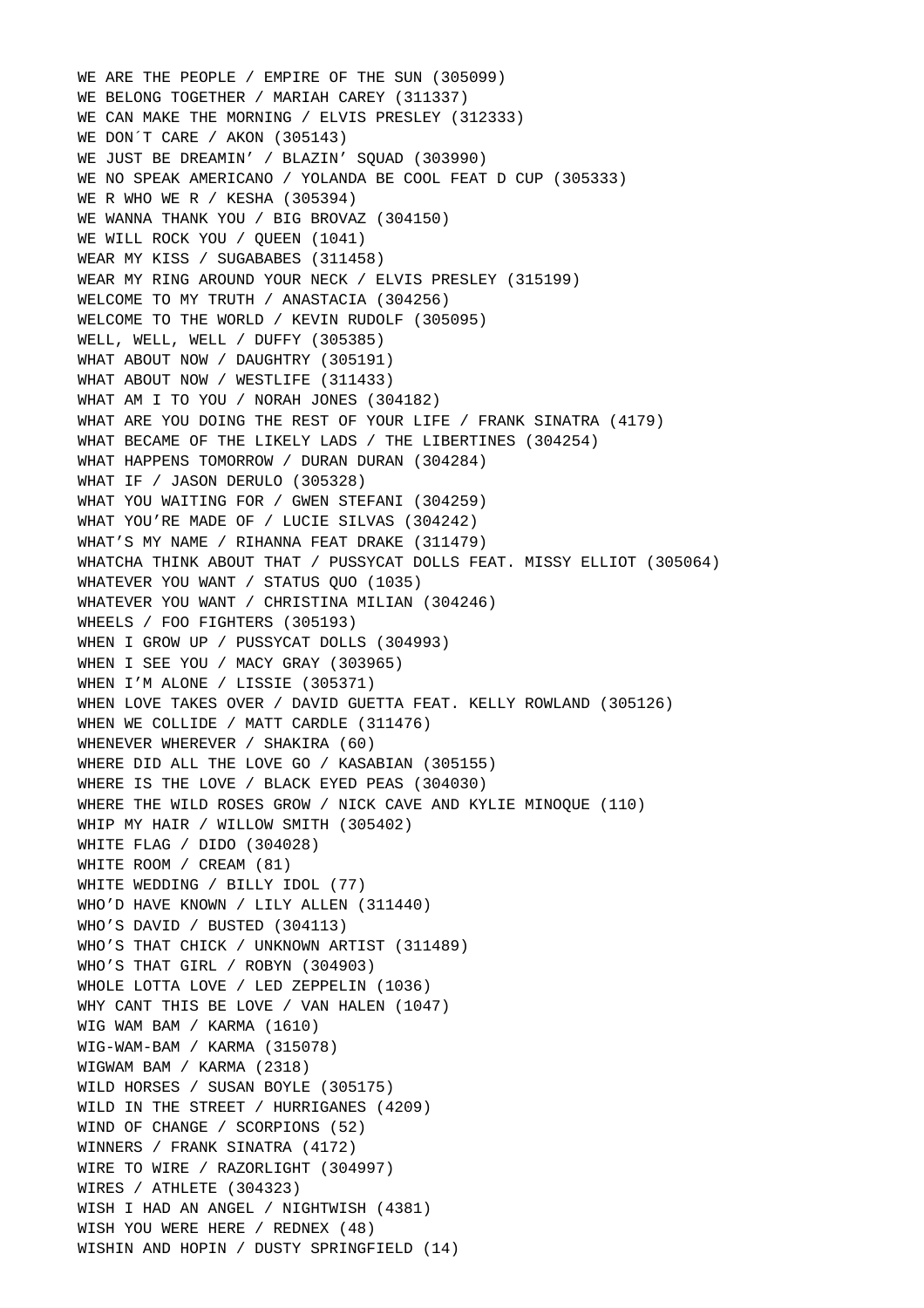WITH A LITTLE HELP FROM MY FRIENDS / SAM & MARK (304116) WITH ARMS WIDE OPEN / CREED (1030) WITH YOU / JESSICA SIMPSON (304188) WITHOUT YOU / THE FEELING (304910) WOMANIZER / BRITNEY SPEARS (305013) WON'T LET GO / KAIJA KOO (314304) WONDERFUL LIFE / BLACK (67) WONDERFUL WORLD / SAM COOKE (92) WOODEN HEART / ELVIS PRESLEY (312319) WORDS / ELVIS PRESLEY (315201) WORK / THE SATURDAYS (305125) WORK IT / NELLY FEAT. JUSTIN TIMBERLAKE (303921) WORLD FILLED WITH LOVE / CRAIG DAVID (304044) WRAP MY WORDS AROUND YOU / DANIEL BEDINGFIELD (304318) WRITTEN IN THE STARS (CLEAN) / TINIE TEMPAH (305376) XANADU / EINI (2691) YAMBAIJAA / SAIJA VARJUS (2100) YANKEE ROSE / DAVID LEE ROTH (1031) YEAH MÄ SUN TYRKKYS OON / CLIFTERS (2998) YEAH! / USHER (304143) YEAR 3000 / BUSTED (303917) YES SIR ALKAA POLTTAA / EINI (3323) YESTERDAY / TONI BRAXTON (305248) YHDEN ILLAN VARIETEE / YÖ (3064) YHDET SILLE / ASTE (314839) YHTENÄ ILTANA / HECTOR (1714) YHTENÄ ILTANA / HECTOR (3426) YHTÄ EN SAA / JONNA TERVOMAA (1554) YKSI AINOA IKKUNA / TOPI SORSAKOSKI JA AGENTS (3427) YKSI JA AINUT / MEIJU SUVAS (2505) YKSI RUUSU ON KASVANUT / TAUNO PALO (2213) YKSI TOISENSA JÄLKEEN / APULANTA (3062) YKSIN / JONNE AARON (314838) YKSIN / FINLANDERS (2979) YKSIN KULJEN SATEESEEN / PIRJO KÄMPPI (2714) YKSIN OON MÄ VAIN / TOPI SORSAKOSKI (314425) YKSIN OON TIETENKIN / FREDI (314107) YKSIN SATEESEEN / CAT CAT (293814) YKSINKERTAISTA / PAULI HANHINIEMI (1585) YKSINÄINEN / ANTTI TUISKU (293727) YKSINÄINEN ILTA / DANNY (2798) YKSINÄINEN ILTA / M NUORVA (2809) YKSINÄINEN MIES / EERO AVEN (2477) YKSINÄINEN PITKÄ TIE / JANNE TULKKI (2540) YKSINÄINEN SAARNIPUU / JUHA VAINIO (1705) YKSINÄINEN SAARNIPUU / JUNNU VAINIO (2235) YKSINÄISEN KEIJUN TARINA / CHISU (314137) YKSINÄISEN KEIJUN TARINA / CHISU (293779) YKSINÄISEN MIEHEN PUKU / TUURE KILPELÄINEN (314182) YKSINÄISYYS / OLAVI VIRTA (3183) YLI AALTOJEN / OLAVI VIRTA (4363) YMCA / VILLAGE PEOPLE (4140) YOU / SHAZNAY LEWIS (304251) YOU AND ME TONIGHT / ALISTER GRIFFIN (304137) YOU ARE NOT ALONE / X-FACTOR FINALISTS (305232) YOU BREAK MY HEART / BROADCAST (314506) YOU DON'T HAVE TO SAY YOU LOVE ME / ELVIS PRESLEY (315202) YOU DON'T KNOW MY NAME / ALICIA KEYS (304073) YOU DON'T MISS YOUR WATER / CRAIG DAVID (304082)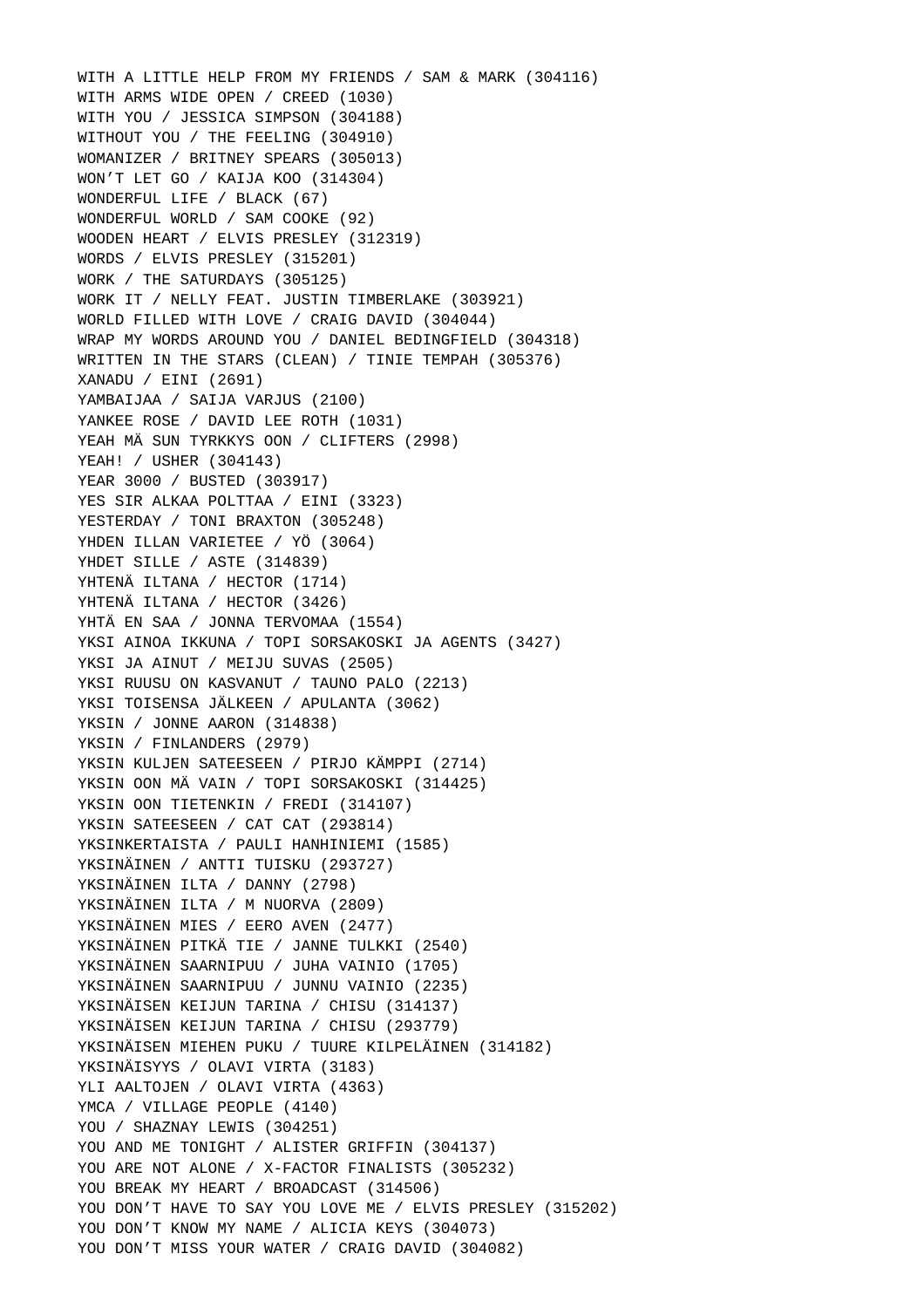YOU DRIVE ME CRAZY / BRITNEY SPEARS (4100) YOU FOUND ME / THE FRAY (305053) YOU GAVE ME A MOUNTAIN / ELVIS PRESLEY (312331) YOU GIVE LOVE A BAD NAME / BON JOVI (1021) YOU GOT IT / ROY ORBISON (40) YOU GOT THE DIRTEE LOVE / FLORENCE & DIZZEE (305272) YOU HAD ME / JOSS STONE (304235) YOU KNOW ME / ROBBIE WILLIAMS (311438) YOU MAKE IT REAL / JAMES MORRISON (304976) YOU MAKE ME FEEL BRAND NEW / SIMPLY RED (304092) YOU MAKE ME FEEL SO YOUNG / FRANK SINATRA (4165) YOU RAISE ME UP / WESTLIFE (4143) YOU REALLY GOT ME / THE KINKS (112) YOU SAID NO / BUSTED (303960) YOU SANG TO ME / MARC ANTHONY (98) YOU SEXY THING / HOT CHOCOLATE (4117) YOU STOOD UP / V (304279) YOU TOOK MY HEART / PEPPER & PIANO (305369) YOU USED TO / RICHARD X FEAT.JAVINE (304106) YOU'RE A SUPERSTAR / LOVE INC (303891) YOU'RE BEAUTIFUL / JAMES BLUNT (304403) YOU'RE SO RIGHT FOR ME / ROOSTER (304367) YOU'RE SO SOUARE / ELVIS PRESLEY (315204) YOU'VE GOT THE LOVE / FLORENCE & THE MACHINE (305247) YOUNG AND BEAUTIFUL / ELVIS PRESLEY (315203) YOUNG AT HEART / FRANK SINATRA (4158) YOUNG FOREVER / JAY-Z FEAT. MR HUSDON (305245) YOUR DECISION / ALICE IN CHAINS (311450) YOUR GAME / WILL YOUNG (304112) YOUR MOTHER'S GOT A PENIS / GOLDIE LOOKIN CHAIN (304248) YOUR SONG / ELLIE GOULDING (305405) YOURE MY HEART YOURE MY SOUL / MODERN TALKING (54) YRITETÄÄN YHDESSÄ VIELÄ / JAMPPA TUOMINEN (2176) YSTÄVÄKSI JÄÄ / EIJA SINIKKA (3468) YSTÄVÄN JOS MENETÄN / MATTI JA TEPPO (3710) YSTÄVÄN LAULU / ARJA SAIJONMAA (294894) YSTÄVÄN RISTI / TIMO KIISKINEN JA ILKKA VAINIO (315255) YSTÄVÄNPÄIVÄ / TUURE KILPELÄINEN (312249) YSTÄVÄNPÄIVÄ / TUURE KILPELÄINEN (312344) YYTERI-TWIST / JUSSI JA AGENTS (3046) YÖ / YÖ (3776) YÖ ALTAILLA / HUMPPAVEIKOT (3466) YÖ JONKA KERRAN UNHOA ANNOIT / MATTI KORKIALA (2587) YÖ SAARISTOSSA / ARJA KORISEVA (3594) YÖKIITÄJÄ / KAIJA KÄRKINEN JA ILE KALLIO (2695) YÖLINJALLA / TAPIO RAUTAVAARA (3613) YÖLINTU / OLAVI VIRTA (2628) YÖLLISET KIRJEET / TOPI SORSAKOSKI (312868) YÖN ENKELI / MUSKA (3509) YÖN HILJAISUUS / EIJA KANTOLA (315123) YÖN JÄLKEEN / KAI HYTTINEN (2644) YÖN KULKIJA / OLAVI VIRTA (2212) YÖN KUNINGATAR / EIJA KANTOLA (3736) YÖN LAPSI / KIRKA (3671) YÖN SEUTU / VIIKATE (3826) YÖN SYLIIN / JAMPPA TUOMINEN (2160) YÖN TUULI / KARI TAPIO (314692) YÖN VÄISTYESSÄ / TOPI SORSAKOSKI (312849) YÖN ÄÄNET / LAILA KINNUNEN (3445)